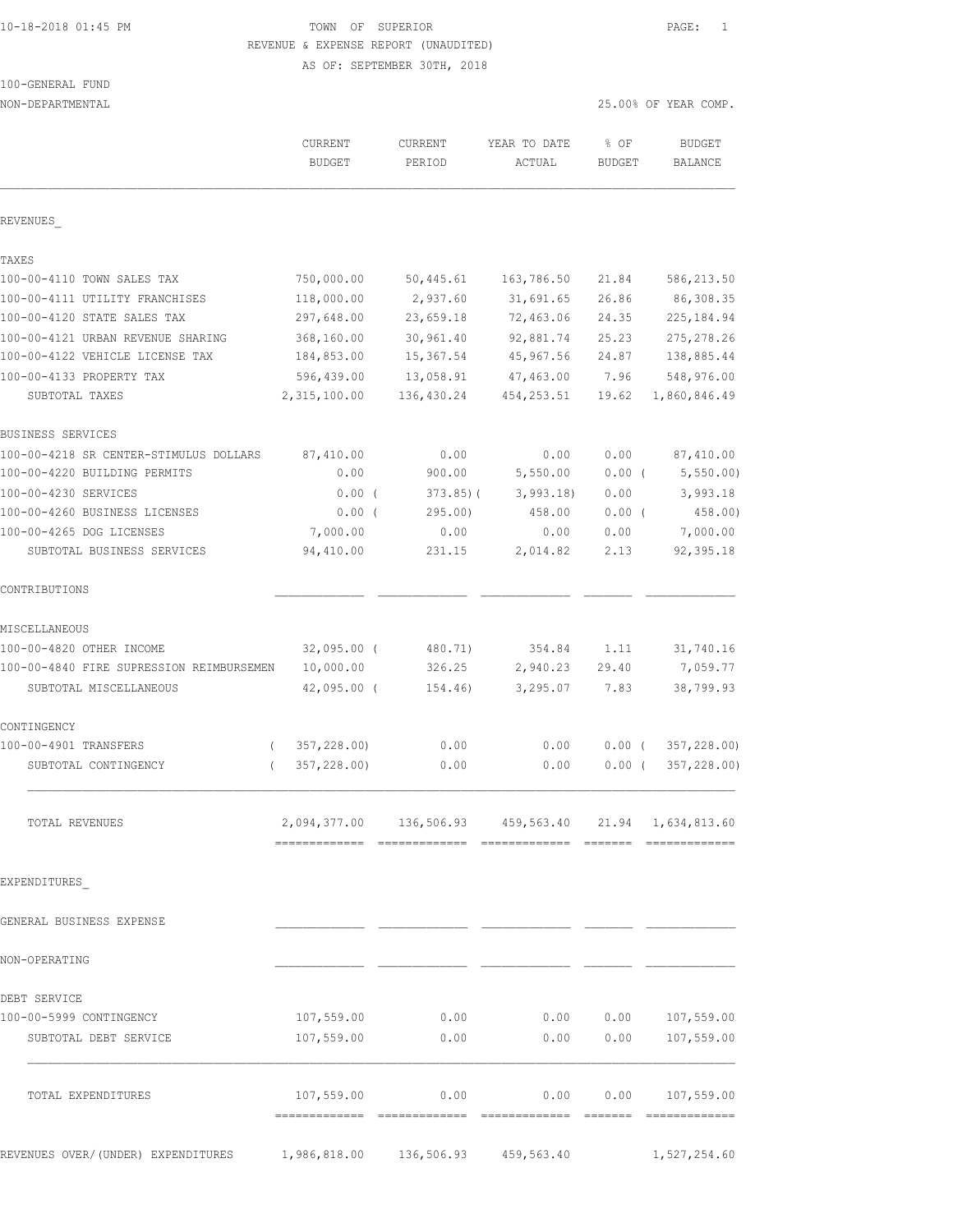100-GENERAL FUND

#### TOWN OF SUPERIOR **PAGE:** 2 REVENUE & EXPENSE REPORT (UNAUDITED) AS OF: SEPTEMBER 30TH, 2018

MAYOR AND COUNCIL 25.00% OF YEAR COMP.

|                                                | <b>CURRENT</b><br><b>BUDGET</b> | <b>CURRENT</b><br>PERIOD | YEAR TO DATE<br>ACTUAL | $8$ OF<br><b>BUDGET</b> | <b>BUDGET</b><br><b>BALANCE</b> |
|------------------------------------------------|---------------------------------|--------------------------|------------------------|-------------------------|---------------------------------|
|                                                |                                 |                          |                        |                         |                                 |
| EXPENDITURES                                   |                                 |                          |                        |                         |                                 |
| PERSONEL                                       |                                 |                          |                        |                         |                                 |
| SUPPLIES                                       |                                 |                          |                        |                         |                                 |
| 100-01-5299 OPERATING SUPPLIES                 | 0.00                            | 0.00                     | 85.56                  | 0.00(                   | 85.56)                          |
| SUBTOTAL SUPPLIES                              | 0.00                            | 0.00                     | 85.56                  | $0.00$ (                | 85.56)                          |
| UTILITIES                                      |                                 |                          |                        |                         |                                 |
| 100-01-5350 TELEPHONE                          | 4,500.00                        | 343.48                   | 1,030.68               | 22.90                   | 3,469.32                        |
| SUBTOTAL UTILITIES                             | 4,500.00                        | 343.48                   | 1,030.68               | 22.90                   | 3,469.32                        |
| GENERAL BUSINESS EXPENSE                       |                                 |                          |                        |                         |                                 |
| 100-01-5410 ADVERTISING                        | 10,000.00                       | 55.30                    | 55.30                  | 0.55                    | 9,944.70                        |
| 100-01-5420 DUES & SUBSCRIPTIONS               | 6,500.00                        | 833.27                   | 6,802.27               | $104.65$ (              | 302.27)                         |
| 100-01-5425 CONFERENCES & TRAINING             | 7,000.00                        | 1,787.00                 | 8,179.91               | $116.86$ (              | 1, 179.91)                      |
| 100-01-5470 TRAVEL                             | 0.00                            | 576.12                   | 821.37                 | $0.00$ (                | 821.37)                         |
| SUBTOTAL GENERAL BUSINESS EXPENSE              | 23,500.00                       | 3,251.69                 | 15,858.85              | 67.48                   | 7,641.15                        |
| PROFESSIONAL SERVICES                          |                                 |                          |                        |                         |                                 |
| 100-01-5550 OTHER PROFESSIONAL SERVICES        | 0.00                            | 0.00                     | 3,700.15               | $0.00$ (                | 3,700.15                        |
| SUBTOTAL PROFESSIONAL SERVICES                 | 0.00                            | 0.00                     | 3,700.15               | $0.00$ (                | 3,700.15                        |
| TOTAL EXPENDITURES                             | 28,000.00                       | 3,595.17                 | 20,675.24              | 73.84                   | 7,324.76                        |
| REVENUES OVER/(UNDER) EXPENDITURES<br>$\left($ | $28,000.00)$ (                  | $3,595.17$ ) (           | 20,675.24)             | $\left($                | 7,324.76)                       |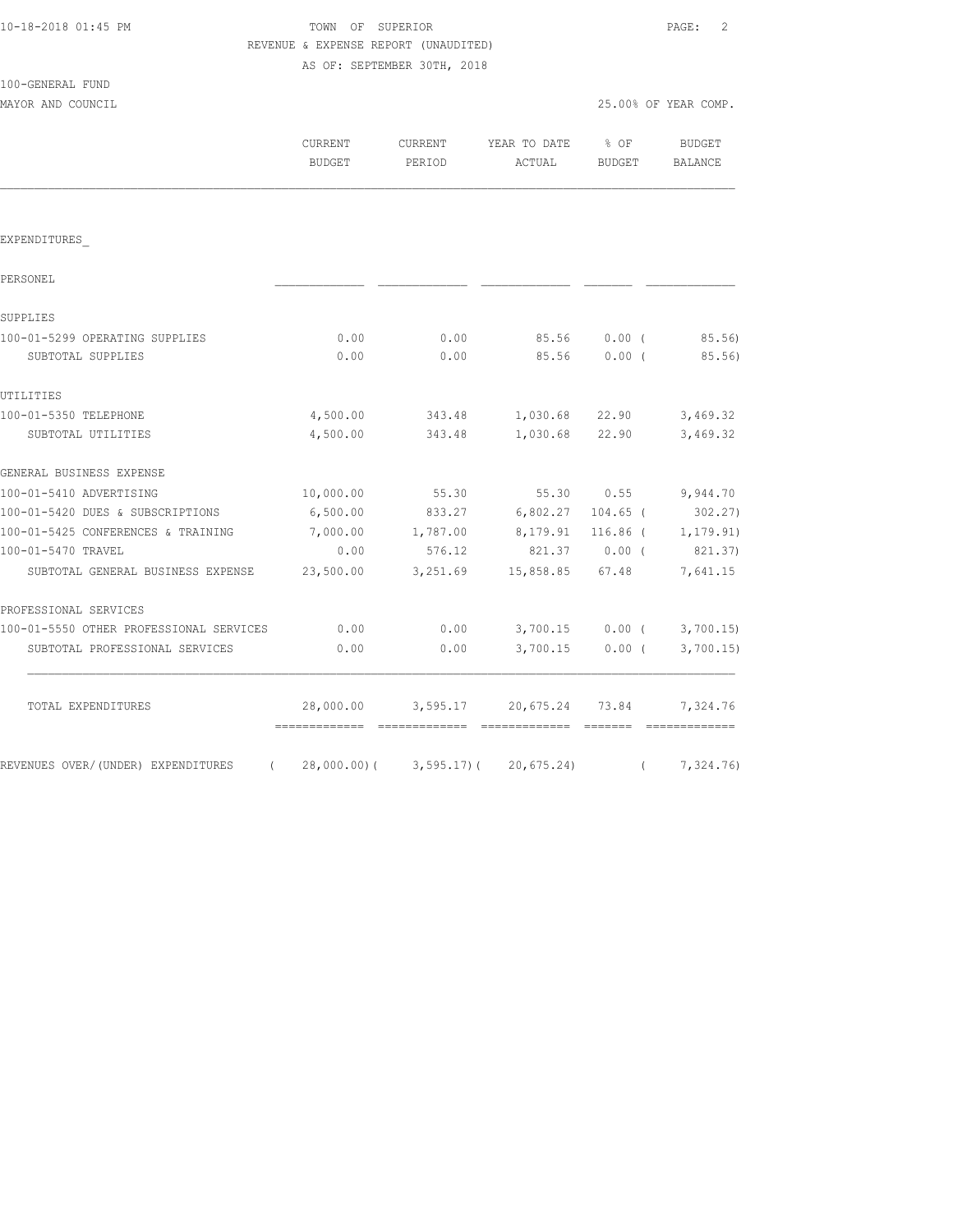## 10-18-2018 01:45 PM TOWN OF SUPERIOR PAGE: 3 REVENUE & EXPENSE REPORT (UNAUDITED)

AS OF: SEPTEMBER 30TH, 2018

TOWN MANAGER 25.00% OF YEAR COMP.

|                                      | <b>CURRENT</b><br>BUDGET    | CURRENT<br>PERIOD | YEAR TO DATE<br>ACTUAL | $8$ OF<br>BUDGET | BUDGET<br>BALANCE           |
|--------------------------------------|-----------------------------|-------------------|------------------------|------------------|-----------------------------|
| EXPENDITURES                         |                             |                   |                        |                  |                             |
| PERSONEL                             |                             |                   |                        |                  |                             |
| 100-02-5100 SALARIES                 | 71,482.00                   | 4,929.90          | 14,789.70              | 20.69            | 56,692.30                   |
| 100-02-5151 FICA                     | 4,432.00                    | 305.66            | 916.98                 | 20.69            | 3,515.02                    |
| 100-02-5152 MEDICARE                 | 1,036.00                    | 71.48             | 214.44                 | 20.70            | 821.56                      |
| 100-02-5153 STATE UNEMPLOYMENT       | 119.00                      | 0.00              | 0.00                   | 0.00             | 119.00                      |
| 100-02-5154 WORKERS COMP INSURANCE   | 205.00                      | 0.00              | 0.00                   | 0.00             | 205.00                      |
| 100-02-5161 ARIZONA STATE RETIREMENT | 8,435.00                    | 581.72            | 1,745.16               | 20.69            | 6,689.84                    |
| 100-02-5162 LIFE INSURANCE           | 64.00                       | 6.70              | 26.80                  | 41.88            | 37.20                       |
| 100-02-5163 HEALTH INSURANCE         | 13,032.00                   | 2,692.30          | 2,692.30               | 20.66            | 10,339.70                   |
| 100-02-5164 DENTAL INSURANCE         | 296.00                      | 30.81             | 123.24                 | 41.64            | 172.76                      |
| SUBTOTAL PERSONEL                    | 99,101.00                   | 8,618.57          | 20,508.62              | 20.69            | 78,592.38                   |
| SUPPLIES                             |                             |                   |                        |                  |                             |
| 100-02-5299 OPERATING SUPPLIES       | 0.00                        | 0.00              | 129.81                 | $0.00$ (         | 129.81)                     |
| SUBTOTAL SUPPLIES                    | 0.00                        | 0.00              | 129.81                 | $0.00$ (         | 129.81)                     |
| UTILITIES                            |                             |                   |                        |                  |                             |
| 100-02-5350 TELEPHONE                | 0.00                        | 136.18            | 191.76                 | $0.00$ (         | 191.76)                     |
| SUBTOTAL UTILITIES                   | 0.00                        | 136.18            | 191.76                 | 0.00(            | 191.76)                     |
| GENERAL BUSINESS EXPENSE             |                             |                   |                        |                  |                             |
| 100-02-5420 DUES & SUBSCRIPTIONS     | 0.00                        | 0.00              | 200.00                 | $0.00$ (         | 200.00)                     |
| 100-02-5425 CONFERENCE & TRAINING    | 2,000.00                    | 164.18            | 164.18                 | 8.21             | 1,835.82                    |
| 100-02-5470 TRAVEL                   | 1,000.00                    | 0.00              | 0.00                   | 0.00             | 1,000.00                    |
| SUBTOTAL GENERAL BUSINESS EXPENSE    | 3,000.00                    | 164.18            | 364.18                 | 12.14            | 2,635.82                    |
| REPAIR/MAINTENANCE                   |                             |                   |                        |                  |                             |
| TOTAL EXPENDITURES                   | 102,101.00                  | 8,918.93          | 21,194.37              | 20.76            | 80,906.63                   |
| REVENUES OVER/(UNDER) EXPENDITURES   | $102, 101.00$ (<br>$\left($ | $8,918.93)$ (     | 21, 194.37)            | $\left($         | =============<br>80, 906.63 |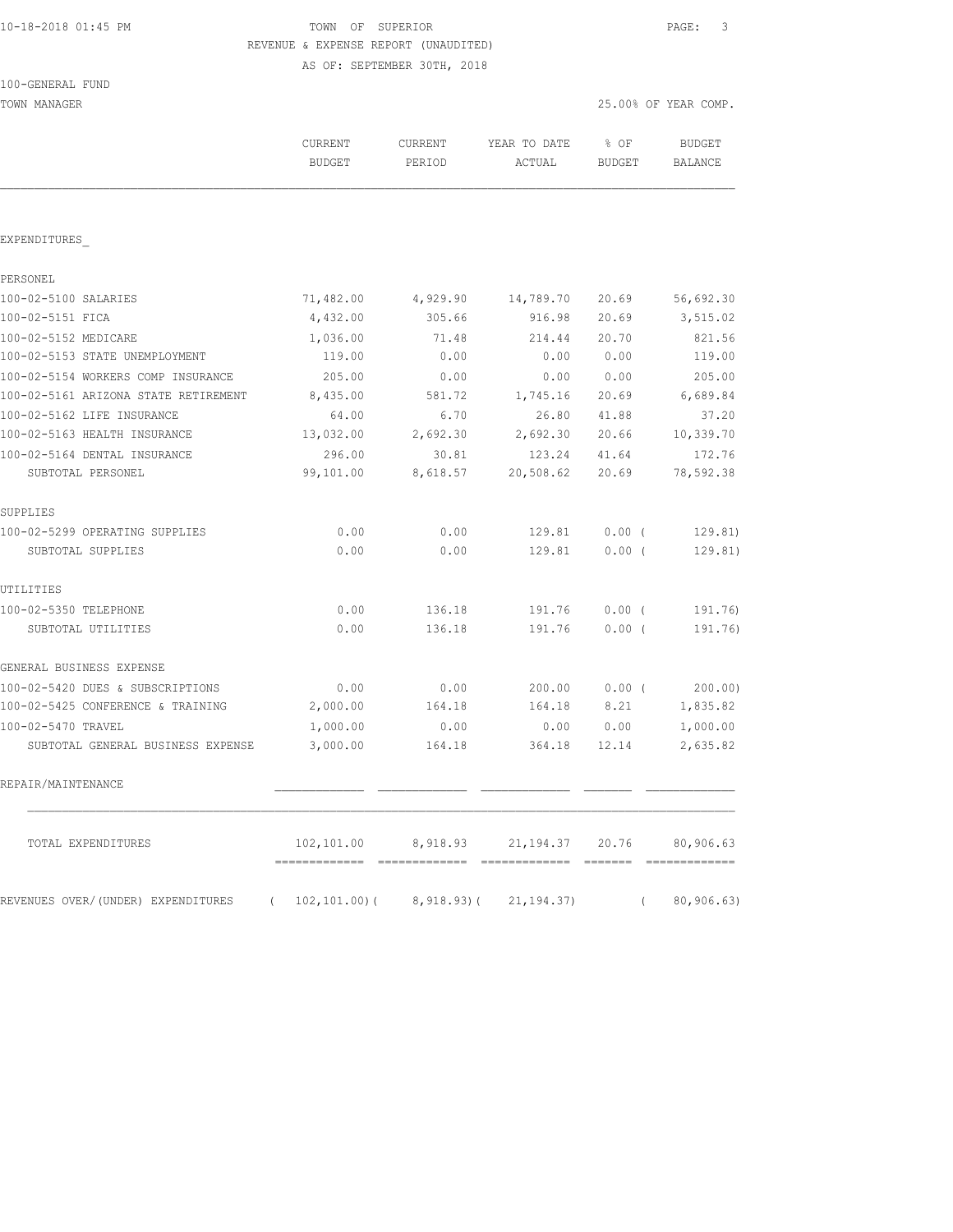| 10-18-2018 01:45 PM |  |  |
|---------------------|--|--|
|                     |  |  |

#### 10-18-2018 01:45 PM TOWN OF SUPERIOR PAGE: 4 REVENUE & EXPENSE REPORT (UNAUDITED) AS OF: SEPTEMBER 30TH, 2018

100-GENERAL FUND

TOWN ATTORNEY 25

|  | :5.00% OF YEAR COMP. |  |
|--|----------------------|--|
|  |                      |  |

| CURRENT | CURRENT       | YEAR TO DATE | % OF   | <b>BUDGET</b> |
|---------|---------------|--------------|--------|---------------|
| BUDGET  | <b>PERTOD</b> | ACTUAL       | BUDGET | BALANCE       |

### EXPENDITURES\_

| PERSONEL                           |                |            |            |       |            |
|------------------------------------|----------------|------------|------------|-------|------------|
| SUPPLIES                           |                |            |            |       |            |
| PROFESSIONAL SERVICES              |                |            |            |       |            |
| 100-03-5540 LEGAL SERVICES         | 63,000.00      | 5,251.84   | 21,003.45  | 33.34 | 41,996.55  |
| SUBTOTAL PROFESSIONAL SERVICES     | 63,000.00      | 5,251.84   | 21,003.45  | 33.34 | 41,996.55  |
| TOTAL EXPENDITURES                 | 63,000.00      | 5,251.84   | 21,003.45  | 33.34 | 41,996.55  |
| REVENUES OVER/(UNDER) EXPENDITURES | $63,000.00)$ ( | 5,251.84)( | 21,003.45) |       | 41,996.55) |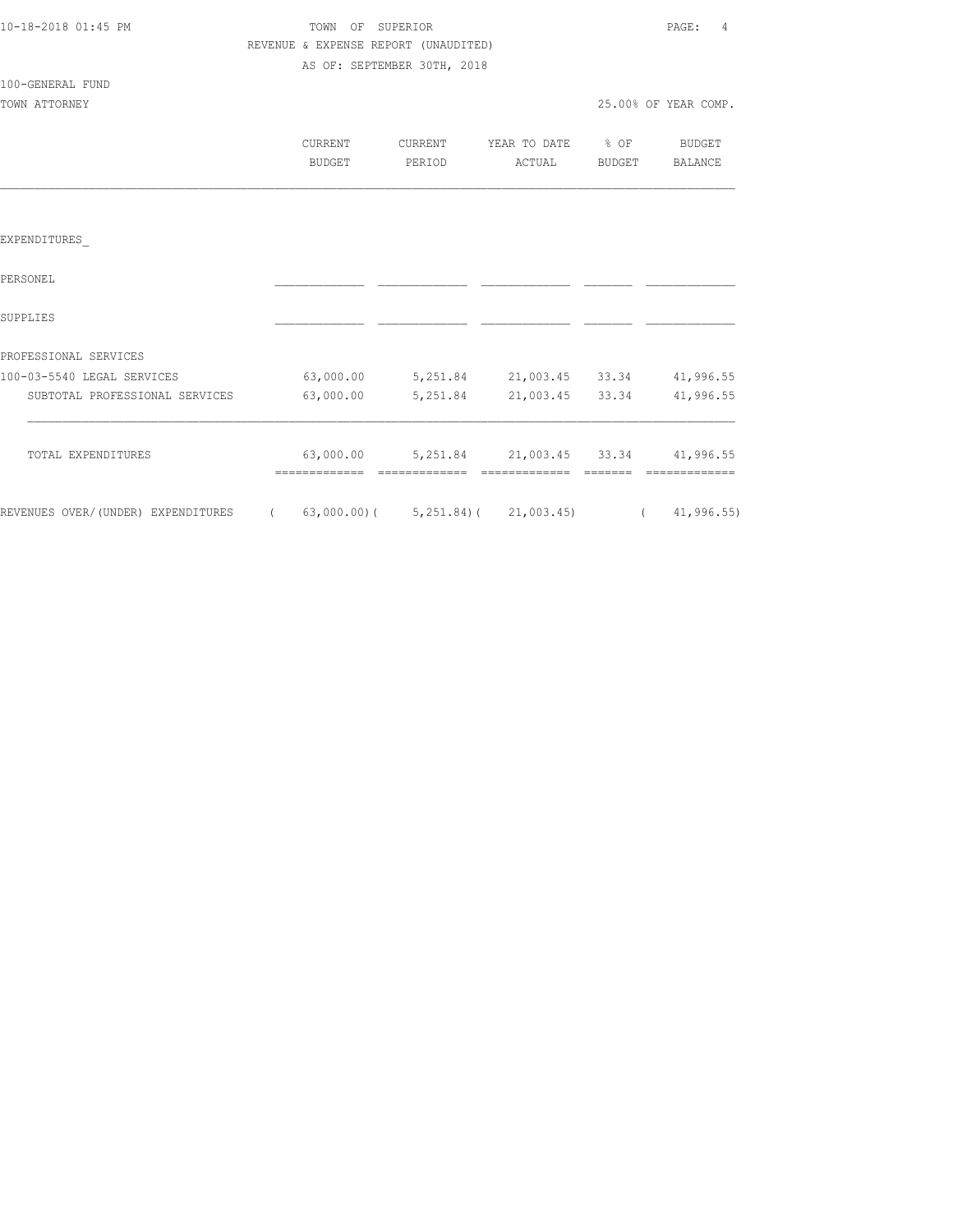### 10-18-2018 01:45 PM TOWN OF SUPERIOR PAGE: 5 REVENUE & EXPENSE REPORT (UNAUDITED)

AS OF: SEPTEMBER 30TH, 2018

| 100-GENERAL FUND                     |                        |                         |                                             |                |                         |
|--------------------------------------|------------------------|-------------------------|---------------------------------------------|----------------|-------------------------|
| MAGISTRATE                           |                        |                         |                                             |                | 25.00% OF YEAR COMP.    |
|                                      | CURRENT<br>BUDGET      | PERIOD                  | CURRENT YEAR TO DATE<br>ACTUAL              | % OF<br>BUDGET | BUDGET<br>BALANCE       |
| REVENUES                             |                        |                         |                                             |                |                         |
| BUSINESS SERVICES                    |                        |                         |                                             |                |                         |
| 100-04-4250 FINES                    | 0.00                   |                         | $5.92$ $22.01$ $0.00$ ( $22.01$ )           |                |                         |
| 100-04-4251 MFTG - MAGISTRATE COURT  | 0.00                   | 94.29                   | 167.93                                      | $0.00$ (       | 167.93)                 |
| SUBTOTAL BUSINESS SERVICES           | 0.00                   | 100.21                  | 189.94                                      | $0.00$ (       | 189.94)                 |
| TOTAL REVENUES                       | 0.00<br>-------------- | 100.21<br>============= | 189.94<br>eccessessess essess               | $0.00$ (       | 189.94)                 |
| EXPENDITURES                         |                        |                         |                                             |                |                         |
| PERSONEL                             |                        |                         |                                             |                |                         |
| 100-04-5100 SALARIES                 | 13,240.00              |                         | 969.60 2,908.80 21.97                       |                | 10,331.20               |
| 100-04-5151 FICA                     | 821.00                 | 60.12                   | 180.36 21.97                                |                | 640.64                  |
| 100-04-5152 MEDICARE                 | 192.00                 | 14.06                   | 42.18                                       | 21.97          | 149.82                  |
| 100-04-5153 STATE UNEMPLOYMENT       | 447.00                 | 20.66                   | 61.98                                       | 13.87          | 385.02                  |
| 100-04-5154 WORKERS COMP INSURANCE   | 192.00                 | 0.00                    | 58.71                                       | 30.58          | 133.29                  |
| 100-04-5161 ARIZONA STATE RETIREMENT | 1,562.00               | 94.58                   | 283.74                                      | 18.17          | 1,278.26                |
| SUBTOTAL PERSONEL                    | 16,454.00              |                         | 1,159.02 3,535.77                           | 21.49          | 12,918.23               |
| SUPPLIES                             |                        |                         |                                             |                |                         |
| 100-04-5210 OFFICE SUPPLIES          | 886.00                 | 0.00                    |                                             | 0.00 0.00      | 886.00                  |
| 100-04-5299 OPERATING SUPPLIES       | 4,000.00               | 358.02                  |                                             |                | 1,272.58 31.81 2,727.42 |
| SUBTOTAL SUPPLIES                    | 4,886.00               | 358.02                  | 1,272.58 26.05                              |                | 3,613.42                |
| GENERAL BUSINESS EXPENSE             |                        |                         |                                             |                |                         |
| 100-04-5471 AUDIT & ACCOUNTING       | 1,500.00               |                         | 814.55 1,182.97 78.86                       |                | 317.03                  |
| SUBTOTAL GENERAL BUSINESS EXPENSE    | 1,500.00 814.55        |                         | 1,182.97 78.86                              |                | 317.03                  |
| PROFESSIONAL SERVICES                |                        |                         |                                             |                |                         |
| CAPITAL OUTLAY                       |                        |                         |                                             |                |                         |
| 100-04-5720 OFFICE EQUIPMENT         | 1,000.00               |                         | $0.00$ 375.00 37.50                         |                | 625.00                  |
| SUBTOTAL CAPITAL OUTLAY              | 1,000.00               |                         | $0.00$ 375.00 37.50                         |                | 625.00                  |
| TOTAL EXPENDITURES                   |                        |                         | 23,840.00 2,331.59 6,366.32 26.70 17,473.68 |                |                         |

REVENUES OVER/(UNDER) EXPENDITURES ( 23,840.00)( 2,231.38)( 6,176.38) ( 17,663.62)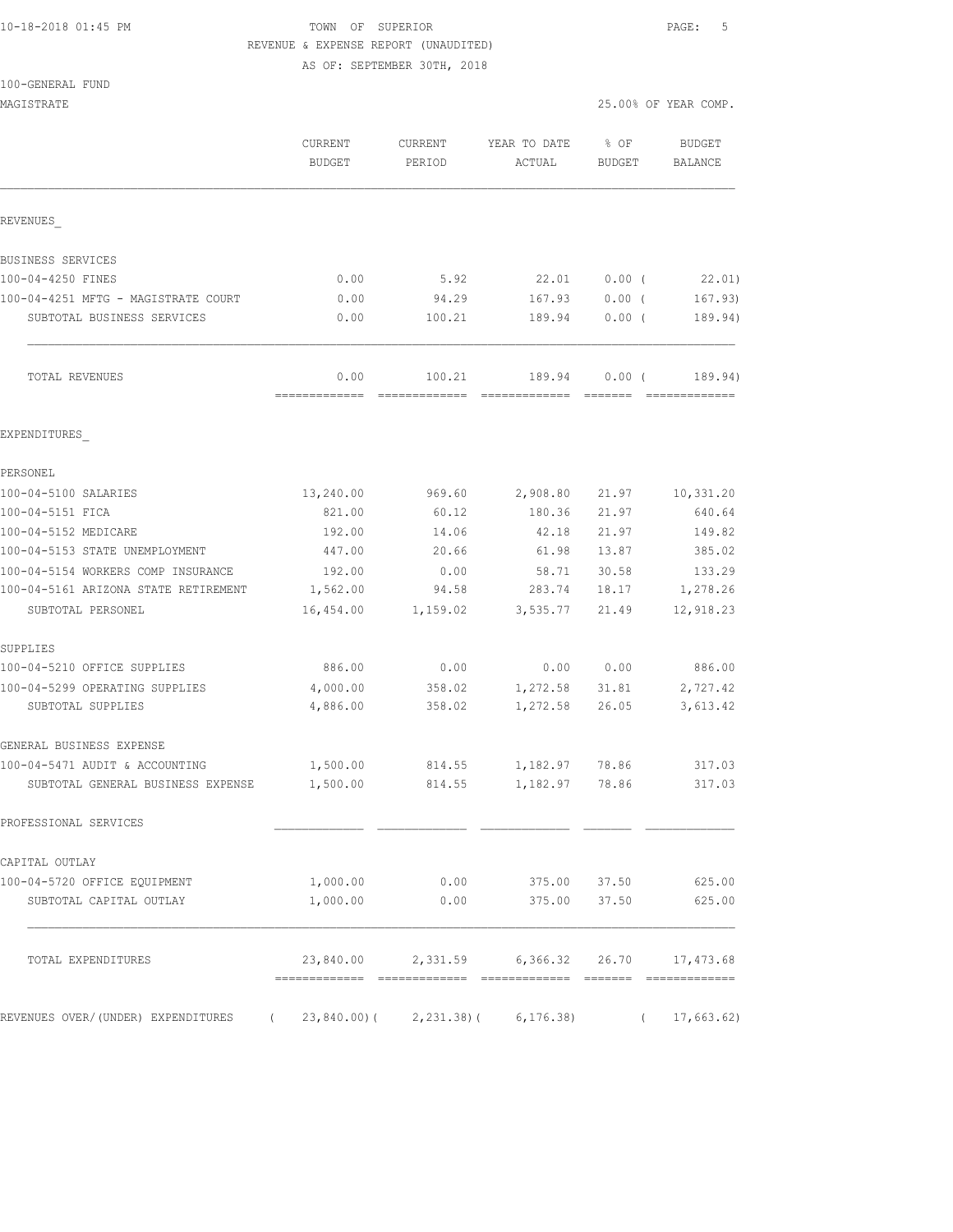## 10-18-2018 01:45 PM TOWN OF SUPERIOR PAGE: 6 REVENUE & EXPENSE REPORT (UNAUDITED)

AS OF: SEPTEMBER 30TH, 2018

#### 100-GENERAL FUND

|                                          | CURRENT<br><b>BUDGET</b> | CURRENT<br>PERIOD | YEAR TO DATE<br>ACTUAL | % OF<br>BUDGET | <b>BUDGET</b><br>BALANCE |
|------------------------------------------|--------------------------|-------------------|------------------------|----------------|--------------------------|
| REVENUES                                 |                          |                   |                        |                |                          |
| BUSINESS SERVICES                        |                          |                   |                        |                |                          |
| 100-05-4240 ADMIN FEES (FAX/COPY/NOTARY) | 0.00                     | 50.25             | 93.25                  | $0.00$ (       | 93.25                    |
| SUBTOTAL BUSINESS SERVICES               | 0.00                     | 50.25             | 93.25                  | 0.00(          | 93.251                   |
| GRANTS                                   |                          |                   |                        |                |                          |
| 100-05-4601 CC CONVENIENCE FEE           | 0.00                     | 83.41             | 238.13                 | $0.00$ (       | 238.13                   |
| SUBTOTAL GRANTS                          | 0.00                     | 83.41             | 238.13                 | 0.00(          | 238.13)                  |
| TOTAL REVENUES                           | 0.00                     | 133.66            | 331.38                 | 0.00(          | 331.38)                  |
|                                          | =============            |                   |                        |                |                          |
| EXPENDITURES                             |                          |                   |                        |                |                          |
| PERSONEL                                 |                          |                   |                        |                |                          |
| 100-05-5100 SALARIES                     | 98,567.00                | 6,891.70          | 36,050.74              | 36.57          | 62, 516.26               |
| 100-05-5101 OVERTIME                     | 0.00                     | 42.30             | 204.90                 | $0.00$ (       | 204.90)                  |
| 100-05-5151 FICA                         | 6,111.00                 | 411.68            | 2,195.12               | 35.92          | 3,915.88                 |
| 100-05-5152 MEDICARE                     | 1,429.00                 | 96.28             | 513.38                 | 35.93          | 915.62                   |
| 100-05-5153 STATE UNEMPLOYMENT           | 358.00                   | 38.86             | 120.84                 | 33.75          | 237.16                   |
| 100-05-5154 WORKERS COMP INSURANCE       | 283.00                   | 0.00              | 55.73                  | 19.69          | 227.27                   |
| 100-05-5161 ARIZONA STATE RETIREMENT     | 11,631.00                | 818.21            | 2,948.75               | 25.35          | 8,682.25                 |
| 100-05-5162 LIFE INSURANCE               | 193.00                   | 13.40             | 130.05                 | 67.38          | 62.95                    |
| 100-05-5163 HEALTH INSURANCE             | 17,296.00                | 3,826.30          | 19,532.13              | $112.93$ (     | 2, 236.13                |
| 100-05-5164 DENTAL INSURANCE             | 887.00                   | 123.24            | 492.96                 | 55.58          | 394.04                   |
| SUBTOTAL PERSONEL                        | 136,755.00               | 12,261.97         | 62,244.60              | 45.52          | 74,510.40                |
| SUPPLIES                                 |                          |                   |                        |                |                          |
| 100-05-5210 OFFICE SUPPLIES              | 10,000.00                | 579.06            | 4,153.48               | 41.53          | 5,846.52                 |
| 100-05-5299 OPERATING SUPPLIES           | 5,000.00                 | 325.48            | 1,537.36 30.75         |                | 3,462.64                 |
| SUBTOTAL SUPPLIES                        | 15,000.00                | 904.54            | 5,690.84               | 37.94          | 9,309.16                 |
| UTILITIES                                |                          |                   |                        |                |                          |
| 100-05-5310 ELECTRICITY                  | 18,910.00                | 2,831.66          | 9,017.41               | 47.69          | 9,892.59                 |
| 100-05-5320 GAS                          | 1,200.00                 | 0.00              | 219.27                 | 18.27          | 980.73                   |
| 100-05-5350 TELEPHONE                    | 4,000.00                 | 232.02            | 1,024.09               | 25.60          | 2,975.91                 |
| 100-05-5360 WATER                        | 2,300.00                 | 219.55            | 656.23                 | 28.53          | 1,643.77                 |
| 100-05-5380 SECURITY                     | 1,230.00                 | 0.00              | 0.00                   | 0.00           | 1,230.00                 |
| SUBTOTAL UTILITIES                       | 27,640.00                | 3,283.23          | 10,917.00              | 39.50          | 16,723.00                |
| GENERAL BUSINESS EXPENSE                 |                          |                   |                        |                |                          |
| 100-05-5410 ADVERTISING                  | 6,000.00                 | 807.24            | 8,528.41               | 142.14 (       | 2,528.41)                |
| 100-05-5420 DUES & SUBSCRIPTIONS         | 9,000.00                 | 788.79            | 2,675.27               | 29.73          | 6,324.73                 |
| 100-05-5430 PRINTING                     | 5,120.00                 | 108.25            | 488.84                 | 9.55           | 4,631.16                 |
| 100-05-5440 ELECTIONS                    | 5,000.00                 | 0.00              | 0.00                   | 0.00           | 5,000.00                 |
| 100-05-5460 POSTAGE                      | 6,000.00                 | 182.52            | 648.77                 | 10.81          | 5, 351.23                |
| 100-05-5471 AUDIT & ACCOUNTING           | 0.00                     | 814.55            | 1,182.97               | $0.00$ (       | 1, 182.97)               |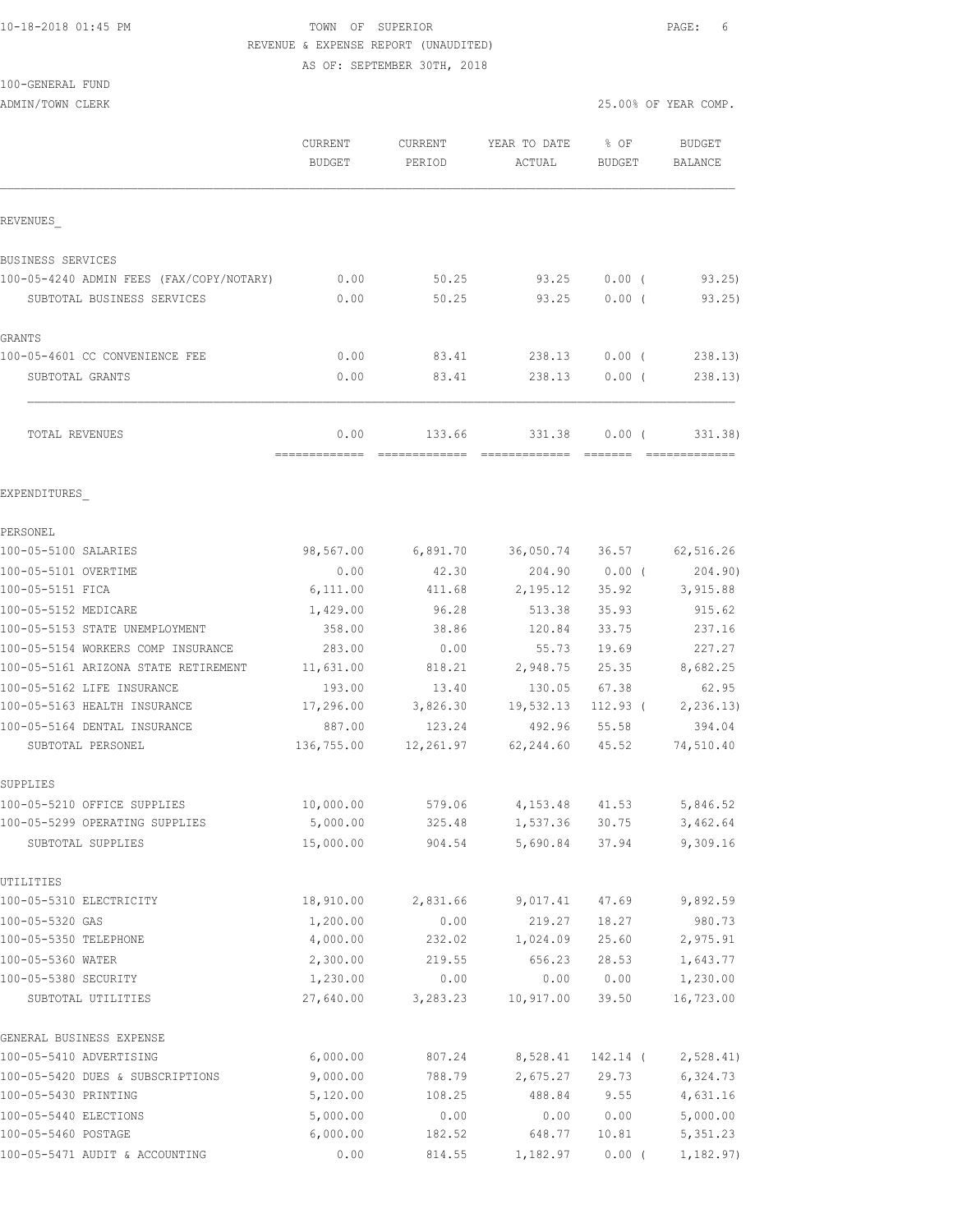#### 10-18-2018 01:45 PM TOWN OF SUPERIOR PAGE: 7 REVENUE & EXPENSE REPORT (UNAUDITED)

AS OF: SEPTEMBER 30TH, 2018

#### 100-GENERAL FUND

ADMIN/TOWN CLERK 25.00% OF YEAR COMP.

|                                         | CURRENT<br><b>BUDGET</b> | CURRENT<br>PERIOD | YEAR TO DATE<br>ACTUAL                | % OF<br><b>BUDGET</b> | <b>BUDGET</b><br><b>BALANCE</b> |
|-----------------------------------------|--------------------------|-------------------|---------------------------------------|-----------------------|---------------------------------|
| 100-05-5480 GENERAL INSURANCE           | 12,820.00                | 3,475.25          | 6, 146.45                             | 47.94                 | 6,673.55                        |
| 100-05-5491 FINANCE/BANK FEES           | 3,000.00                 | 381.86            | 1,260.19                              | 42.01                 | 1,739.81                        |
| SUBTOTAL GENERAL BUSINESS EXPENSE       | 46,940.00                | 6,558.46          | 20,930.90                             | 44.59                 | 26,009.10                       |
| PROFESSIONAL SERVICES                   |                          |                   |                                       |                       |                                 |
| 100-05-5520 CONTRACT                    | 0.00                     | 800.00            | 3,200.00                              | $0.00$ (              | 3,200.00)                       |
| 100-05-5550 OTHER PROFESSIONAL SERVICES | 80,000.00                | 7,879.50          | 37,478.71                             | 46.85                 | 42,521.29                       |
| 100-05-5590 AUDIT & ACCOUNTING          | 1,545.00                 | 0.00              | 0.00                                  | 0.00                  | 1,545.00                        |
| SUBTOTAL PROFESSIONAL SERVICES          | 81,545.00                | 8,679.50          | 40,678.71                             | 49.88                 | 40,866.29                       |
| REPAIR/MAINTENANCE                      |                          |                   |                                       |                       |                                 |
| 100-05-5641 GAS & OIL                   | 500.00                   | 62.89             | 244.69                                | 48.94                 | 255.31                          |
| 100-05-5650 OTHER EQUIPMENT REPAIRS     | 4,000.00                 | 0.00              | 0.00                                  | 0.00                  | 4,000.00                        |
| SUBTOTAL REPAIR/MAINTENANCE             | 4,500.00                 | 62.89             | 244.69                                | 5.44                  | 4,255.31                        |
| CAPITAL OUTLAY                          |                          |                   |                                       |                       |                                 |
| 100-05-5710 BUILDING                    | 9,000.00                 | 333.33            | 1,666.65                              | 18.52                 | 7,333.35                        |
| 100-05-5720 OFFICE EOUIPMENT            | 5,000.00                 | 0.00              | 538.83                                | 10.78                 | 4,461.17                        |
| 100-05-5750 OTHER EQUIP/SMALL TOOLS     | 0.00                     | 0.00              | 51.84                                 | $0.00$ (              | 51.84)                          |
| 100-05-5780 COMPUTER/INCODE SOFTWARE    | 32,539.00                | 542.06            | 8,598.79                              | 26.43                 | 23,940.21                       |
| SUBTOTAL CAPITAL OUTLAY                 | 46,539.00                | 875.39            | 10,856.11                             | 23.33                 | 35,682.89                       |
| DEBT SERVICE                            |                          |                   |                                       |                       |                                 |
| 100-05-5900 DEBT SERVICE:<br>PRINCIPAL  | 0.00                     | 0.00              | 337.64                                | 0.00(                 | 337.64)                         |
| 100-05-5901 DEBT SERVCE INTEREST        | 0.00                     | 0.00              | 144.06                                | $0.00$ (              | 144.06)                         |
| SUBTOTAL DEBT SERVICE                   | 0.00                     | 0.00              | 481.70                                | 0.00(                 | 481.70)                         |
| TOTAL EXPENDITURES                      |                          |                   | 358,919.00 32,625.98 152,044.55 42.36 |                       | 206,874.45                      |
| REVENUES OVER/(UNDER) EXPENDITURES      | 358,919.00)(             | 32,492.32)(       | 151, 713.17)                          |                       | 207, 205.83)                    |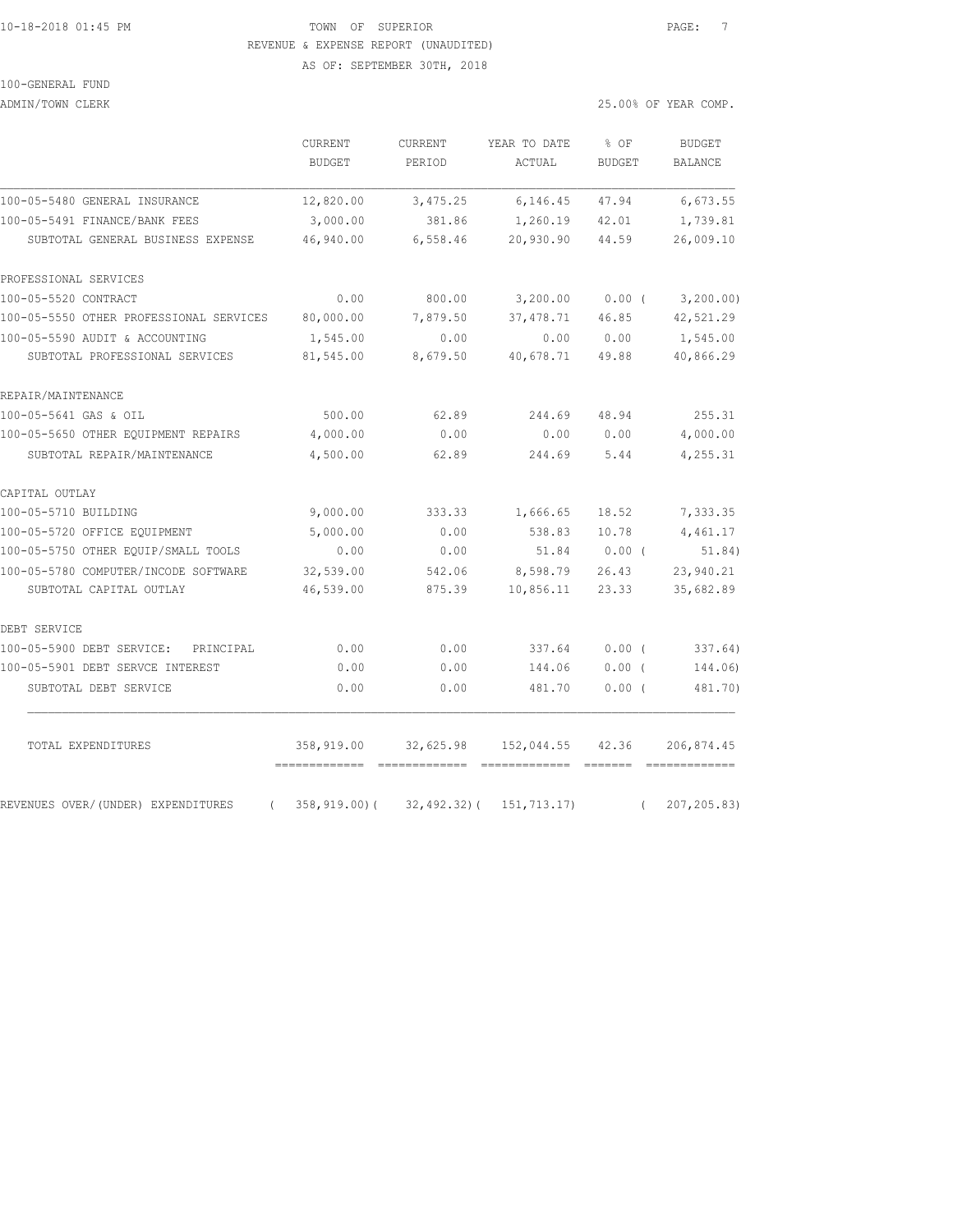| 10-18-2018 01:45 PM                                 | TOWN OF SUPERIOR<br>REVENUE & EXPENSE REPORT (UNAUDITED) | AS OF: SEPTEMBER 30TH, 2018 |                                                                                                                                                                                                                                                                                                                                                                                                                                                                  |                | PAGE:<br>8                  |
|-----------------------------------------------------|----------------------------------------------------------|-----------------------------|------------------------------------------------------------------------------------------------------------------------------------------------------------------------------------------------------------------------------------------------------------------------------------------------------------------------------------------------------------------------------------------------------------------------------------------------------------------|----------------|-----------------------------|
| 100-GENERAL FUND<br>FINANCE                         |                                                          |                             |                                                                                                                                                                                                                                                                                                                                                                                                                                                                  |                | 25.00% OF YEAR COMP.        |
|                                                     | CURRENT<br>BUDGET                                        | CURRENT<br>PERIOD           | YEAR TO DATE<br>ACTUAL                                                                                                                                                                                                                                                                                                                                                                                                                                           | % OF<br>BUDGET | BUDGET<br>BALANCE           |
| REVENUES                                            |                                                          |                             |                                                                                                                                                                                                                                                                                                                                                                                                                                                                  |                |                             |
| GRANTS                                              |                                                          |                             |                                                                                                                                                                                                                                                                                                                                                                                                                                                                  |                |                             |
|                                                     |                                                          |                             | $\begin{array}{c} \multicolumn{2}{c} {\textbf{2.4}} & \multicolumn{2}{c} {\textbf{2.5}} & \multicolumn{2}{c} {\textbf{2.6}} \\ \multicolumn{2}{c} {\textbf{2.6}} & \multicolumn{2}{c} {\textbf{2.6}} & \multicolumn{2}{c} {\textbf{2.6}} \\ \multicolumn{2}{c} {\textbf{2.6}} & \multicolumn{2}{c} {\textbf{2.6}} & \multicolumn{2}{c} {\textbf{2.6}} \\ \multicolumn{2}{c} {\textbf{2.6}} & \multicolumn{2}{c} {\textbf{2.6}} & \multicolumn{2}{c} {\textbf{2.$ |                |                             |
| EXPENDITURES                                        |                                                          |                             |                                                                                                                                                                                                                                                                                                                                                                                                                                                                  |                |                             |
| PERSONEL                                            |                                                          |                             |                                                                                                                                                                                                                                                                                                                                                                                                                                                                  |                |                             |
| SUPPLIES                                            |                                                          |                             |                                                                                                                                                                                                                                                                                                                                                                                                                                                                  |                |                             |
| 100-06-5299 OPERATING SUPPLIES<br>SUBTOTAL SUPPLIES | 0.00<br>0.00                                             | 427.10<br>427.10            | 1,646.70 0.00 (<br>1,646.70                                                                                                                                                                                                                                                                                                                                                                                                                                      | $0.00$ (       | 1,646.70)<br>1,646.70)      |
| UTILITIES                                           |                                                          |                             |                                                                                                                                                                                                                                                                                                                                                                                                                                                                  |                |                             |
| GENERAL BUSINESS EXPENSE                            |                                                          |                             |                                                                                                                                                                                                                                                                                                                                                                                                                                                                  |                |                             |
| 100-06-5471 AUDIT & ACCOUNTING                      | 0.00                                                     | 814.55                      |                                                                                                                                                                                                                                                                                                                                                                                                                                                                  |                | $1,182.97$ 0.00 ( 1,182.97) |
| 100-06-5480 GENERAL INSURANCE                       | 12,820.00                                                | 0.00                        | 0.00                                                                                                                                                                                                                                                                                                                                                                                                                                                             |                | $0.00$ $12,820.00$          |
| 100-06-5491 FINANCE/BANK FEES                       | 0.00                                                     | 588.40                      |                                                                                                                                                                                                                                                                                                                                                                                                                                                                  |                | $2,254.13$ 0.00 ( 2,254.13) |
| SUBTOTAL GENERAL BUSINESS EXPENSE                   | 12,820.00                                                | 1,402.95                    | 3,437.10                                                                                                                                                                                                                                                                                                                                                                                                                                                         | 26.81          | 9,382.90                    |
| PROFESSIONAL SERVICES                               |                                                          |                             |                                                                                                                                                                                                                                                                                                                                                                                                                                                                  |                |                             |
| 100-06-5550 OTHER PROFESSIONAL SERVICES             | 46,000.00                                                | 0.00                        | 18,016.25 39.17                                                                                                                                                                                                                                                                                                                                                                                                                                                  |                | 27,983.75                   |
| 100-06-5590 AUDIT & ACCOUNTING                      | 1,545.00                                                 | 0.00                        | 0.00                                                                                                                                                                                                                                                                                                                                                                                                                                                             | 0.00           | 1,545.00                    |
| SUBTOTAL PROFESSIONAL SERVICES                      | 47,545.00                                                | 0.00                        | 18,016.25 37.89                                                                                                                                                                                                                                                                                                                                                                                                                                                  |                | 29,528.75                   |
| CAPITAL OUTLAY                                      |                                                          |                             |                                                                                                                                                                                                                                                                                                                                                                                                                                                                  |                |                             |
| TOTAL EXPENDITURES                                  |                                                          |                             | 60,365.00   1,830.05   23,100.05   38.27   37,264.95                                                                                                                                                                                                                                                                                                                                                                                                             |                |                             |
| REVENUES OVER/(UNDER) EXPENDITURES<br>$\sqrt{2}$    |                                                          |                             | $60, 365.00$ ( $1, 830.05$ ( $23, 100.05$ )                                                                                                                                                                                                                                                                                                                                                                                                                      | $\sqrt{2}$     | 37,264.95)                  |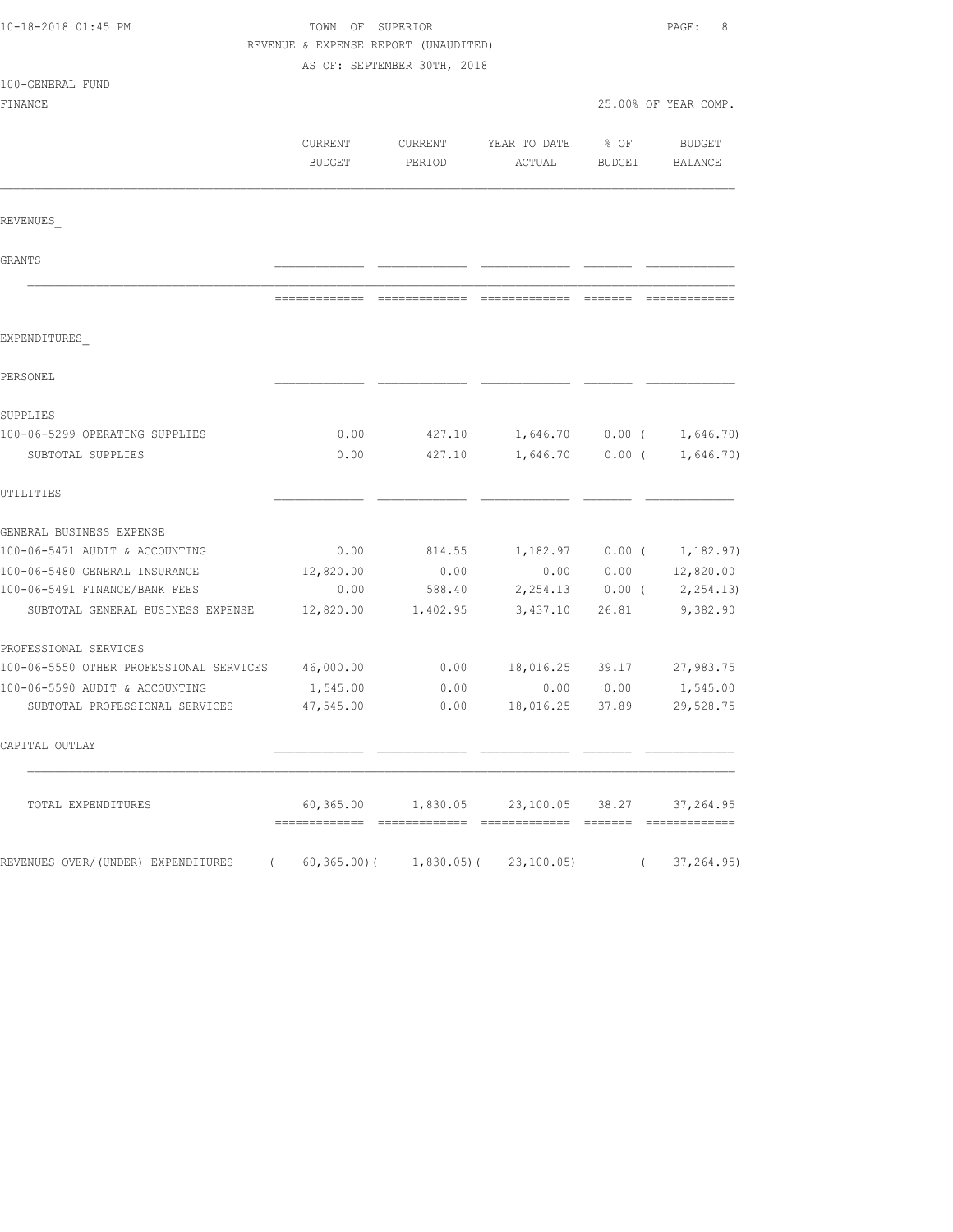### 10-18-2018 01:45 PM TOWN OF SUPERIOR PAGE: 9 REVENUE & EXPENSE REPORT (UNAUDITED)

AS OF: SEPTEMBER 30TH, 2018

| POLICE                                              |                          |                          |                        |                       | 25.00% OF YEAR COMP.     |  |
|-----------------------------------------------------|--------------------------|--------------------------|------------------------|-----------------------|--------------------------|--|
|                                                     | CURRENT<br><b>BUDGET</b> | <b>CURRENT</b><br>PERIOD | YEAR TO DATE<br>ACTUAL | % OF<br><b>BUDGET</b> | <b>BUDGET</b><br>BALANCE |  |
| REVENUES                                            |                          |                          |                        |                       |                          |  |
| BUSINESS SERVICES                                   |                          |                          |                        |                       |                          |  |
| 100-07-4230 PD SERVICES-IMPOUND/FING PRI            | 10,000.00                | 935.00                   | 1,777.00               | 17.77                 | 8,223.00                 |  |
| 100-07-4231 K-9 REVENUE                             | 0.00                     | 0.00                     | 20.00                  | 0.00(                 | 20.00)                   |  |
| 100-07-4250 TRAFFIC FINES                           | 14,000.00                | 1,195.48                 | 3,400.55               | 24.29                 | 10,599.45                |  |
| SUBTOTAL BUSINESS SERVICES                          | 24,000.00                | 2,130.48                 | 5,197.55               | 21.66                 | 18,802.45                |  |
| CONTRIBUTIONS                                       |                          |                          |                        |                       |                          |  |
| <b>TOTAL REVENUES</b>                               | 24,000.00                | 2,130.48                 | 5, 197.55              | 21.66                 | 18,802.45                |  |
| EXPENDITURES                                        |                          |                          |                        |                       |                          |  |
| PERSONEL                                            |                          |                          |                        |                       |                          |  |
| 100-07-5100 SALARIES                                | 417,491.00               | 30,792.08                | 90,370.04              | 21.65                 | 327,120.96               |  |
| 100-07-5101 OVERTIME                                | 30,000.00                | 1,515.66                 | 4,340.53               | 14.47                 | 25,659.47                |  |
| 100-07-5151 FICA                                    | 2,431.00                 | 298.46                   | 837.17                 | 34.44                 | 1,593.83                 |  |
| 100-07-5152 MEDICARE                                | 5,879.00                 | 440.49                   | 1,294.98               | 22.03                 | 4,584.02                 |  |
| 100-07-5153 STATE UNEMPLOYMENT                      | 1,267.00                 | 24.92                    | 54.95                  | 4.34                  | 1,212.05                 |  |
| 100-07-5154 WORKERS COMP INSURANCE                  | 25,849.00                | 0.00                     | 4,689.73               | 18.14                 | 21, 159.27               |  |
| 100-07-5160 PUBLIC SAFETY RETIREMENT                | 88,398.00                | 8,173.91                 | 28, 142. 71            | 31.84                 | 60, 255.29               |  |
| 100-07-5161 ARIZONA STATE RETIREMENT                | 10,063.00                | 430.55                   | 1,290.62               | 12.83                 | 8,772.38                 |  |
| 100-07-5162 LIFE INSURANCE                          | 683.00                   | 53.60                    | 272.40                 | 39.88                 | 410.60                   |  |
| 100-07-5163 HEALTH INSURANCE                        | 61,280.00                | 11,613.51                | 9,826.86               | 16.04                 | 51, 453.14               |  |
| 100-07-5164 DENTAL INSURANCE                        | 3,143.00                 | 277.29                   | 985.92                 | 31.37                 | 2,157.08                 |  |
| SUBTOTAL PERSONEL                                   | 646,484.00               | 53,620.47                | 142, 105.91            | 21.98                 | 504,378.09               |  |
| SUPPLIES                                            |                          |                          |                        |                       |                          |  |
| 100-07-5210 OFFICE SUPPLIES                         | 3,500.00                 | 0.00                     | 0.00                   | 0.00                  | 3,500.00                 |  |
| 100-07-5227 K9 FOOD & MEDICAL SUPPLIES              | 2,000.00                 | 0.00                     | 873.99                 | 43.70                 | 1,126.01                 |  |
| 100-07-5299 OPERATING SUPPLIES<br>SUBTOTAL SUPPLIES | 0.00<br>5,500.00         | 63.18<br>63.18           | 210.63<br>1,084.62     | $0.00$ (<br>19.72     | 210.63)<br>4, 415.38     |  |
|                                                     |                          |                          |                        |                       |                          |  |
| UTILITIES<br>100-07-5310 ELECTRICITY                | 4,900.00                 | 174.73                   | 896.92                 | 18.30                 | 4,003.08                 |  |
| 100-07-5320 GAS                                     | 200.00                   | 0.00                     | 88.99                  | 44.50                 | 111.01                   |  |
| 100-07-5350 TELEPHONE                               | 14,000.00                | 1,364.37                 | 8,038.09               | 57.41                 | 5,961.91                 |  |
| 100-07-5360 WATER                                   | 1,000.00                 | 52.69                    | 377.09                 | 37.71                 | 622.91                   |  |
| SUBTOTAL UTILITIES                                  | 20,100.00                | 1,591.79                 | 9,401.09               | 46.77                 | 10,698.91                |  |
| GENERAL BUSINESS EXPENSE                            |                          |                          |                        |                       |                          |  |
| 100-07-5410 ADVERTISING                             | 500.00                   | 0.00                     | 0.00                   | 0.00                  | 500.00                   |  |
| 100-07-5420 DUES & SUBSCRIPTIONS                    | 500.00                   | 0.00                     | 0.00                   | 0.00                  | 500.00                   |  |
| 100-07-5430 PRINTING                                | 0.00                     | 358.69                   | 448.08                 | $0.00$ (              | 448.08)                  |  |
| 100-07-5460 POSTAGE                                 | 500.00                   | 35.10                    | 124.76                 | 24.95                 | 375.24                   |  |

100-07-5471 AUDIT & ACCOUNTING 1,545.00 814.55 1,182.97 76.57 362.03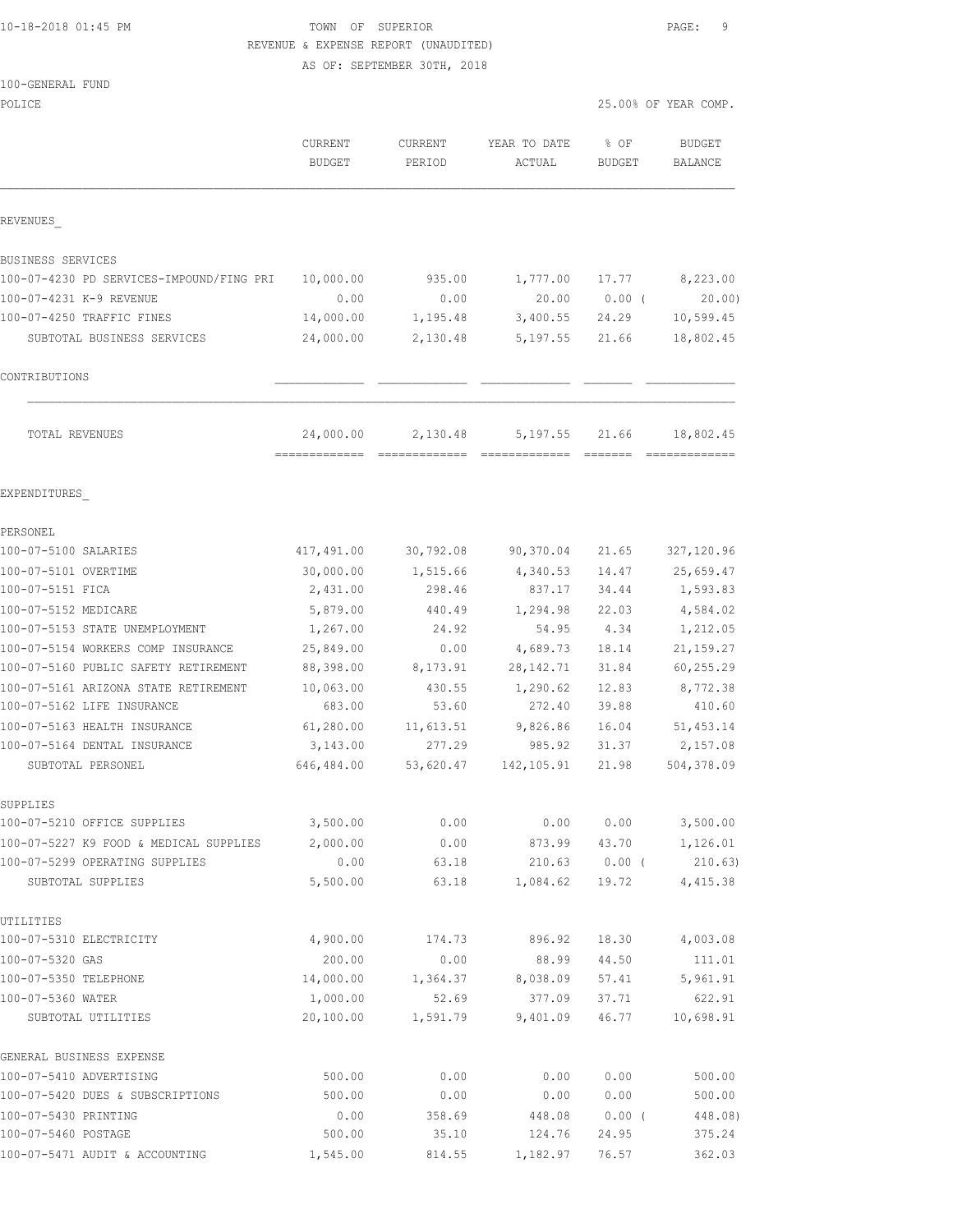#### 10-18-2018 01:45 PM TOWN OF SUPERIOR PAGE: 10 REVENUE & EXPENSE REPORT (UNAUDITED)

AS OF: SEPTEMBER 30TH, 2018

POLICE 25.00% OF YEAR COMP.

|                                                | CURRENT<br><b>BUDGET</b>    | <b>CURRENT</b><br>PERIOD | YEAR TO DATE<br><b>ACTUAL</b>        | % OF<br><b>BUDGET</b> | <b>BUDGET</b><br><b>BALANCE</b> |
|------------------------------------------------|-----------------------------|--------------------------|--------------------------------------|-----------------------|---------------------------------|
| 100-07-5480 GENERAL INSURANCE                  | 12,820.00                   | 3,475.25                 | 3,475.25                             | 27.11                 | 9,344.75                        |
| SUBTOTAL GENERAL BUSINESS EXPENSE              | 15,865.00                   | 4,683.59                 | 5,231.06                             | 32.97                 | 10,633.94                       |
| PROFESSIONAL SERVICES                          |                             |                          |                                      |                       |                                 |
| 100-07-5520 CONTRACTUAL SERVICES               | 75,000.00                   | 75.25                    | 19,472.40                            | 25.96                 | 55, 527.60                      |
| 100-07-5530 Animal Control                     | 17,112.00                   | 0.00                     | 0.00                                 | 0.00                  | 17, 112, 00                     |
| 100-07-5550 OTHER PROFESSIONAL SERVICES        | 2,000.00                    | 300.00                   | 543.00                               | 27.15                 | 1,457.00                        |
| SUBTOTAL PROFESSIONAL SERVICES                 | 94,112.00                   | 375.25                   | 20,015.40                            | 21.27                 | 74,096.60                       |
| REPAIR/MAINTENANCE                             |                             |                          |                                      |                       |                                 |
| 100-07-5641 GAS & OIL                          | 12,000.00                   | 1,630.36                 | 7,285.25                             | 60.71                 | 4,714.75                        |
| SUBTOTAL REPAIR/MAINTENANCE                    | 12,000.00                   | 1,630.36                 | 7,285.25                             | 60.71                 | 4,714.75                        |
| CAPITAL OUTLAY                                 |                             |                          |                                      |                       |                                 |
| TOTAL EXPENDITURES                             | 794,061.00<br>============= | 61,964.64                | 185, 123, 33 23, 31<br>============= |                       | 608,937.67                      |
| REVENUES OVER/(UNDER) EXPENDITURES<br>$\left($ |                             |                          | 770,061.00)( 59,834.16)( 179,925.78) | $\overline{a}$        | 590, 135.22)                    |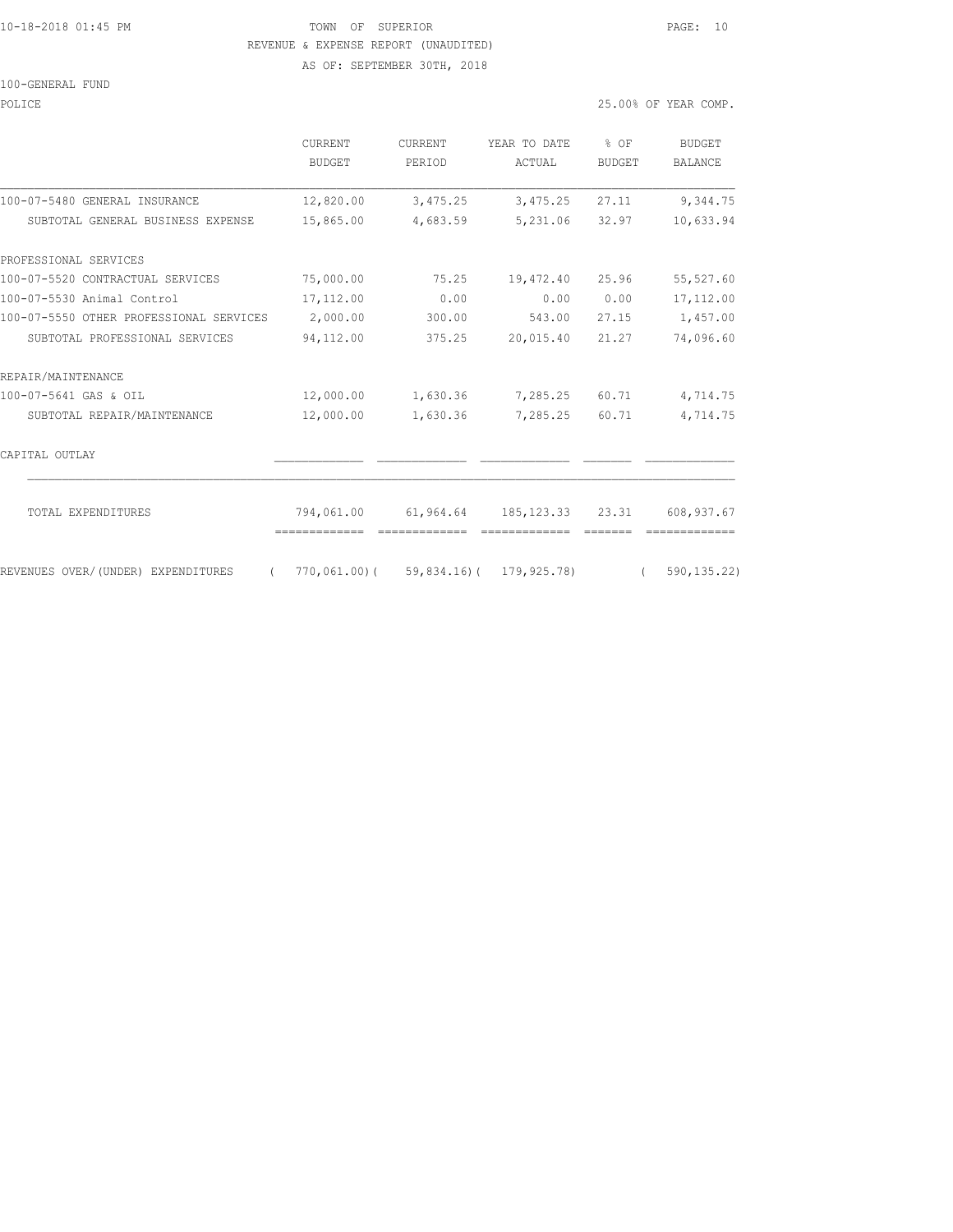|                                       | REVENUE & EXPENSE REPORT (UNAUDITED) |                             |              |               |                      |
|---------------------------------------|--------------------------------------|-----------------------------|--------------|---------------|----------------------|
|                                       |                                      | AS OF: SEPTEMBER 30TH, 2018 |              |               |                      |
| 100-GENERAL FUND                      |                                      |                             |              |               |                      |
| FIRE                                  |                                      |                             |              |               | 25.00% OF YEAR COMP. |
|                                       | <b>CURRENT</b>                       | CURRENT                     | YEAR TO DATE | % OF          | <b>BUDGET</b>        |
|                                       | <b>BUDGET</b>                        | PERIOD                      | ACTUAL       | <b>BUDGET</b> | BALANCE              |
|                                       |                                      |                             |              |               |                      |
| REVENUES                              |                                      |                             |              |               |                      |
| BUSINESS SERVICES                     |                                      |                             |              |               |                      |
| GRANTS                                |                                      |                             |              |               |                      |
| CONTRIBUTIONS                         |                                      |                             |              |               |                      |
|                                       |                                      |                             |              |               |                      |
|                                       |                                      |                             |              |               |                      |
| EXPENDITURES                          |                                      |                             |              |               |                      |
| PERSONEL                              |                                      |                             |              |               |                      |
| 100-08-5100 SALARIES                  | 59,655.00                            | 4,768.73                    | 13,494.30    | 22.62         | 46,160.70            |
| 100-08-5101 OVERTIME                  | 4,500.00                             | 507.87                      | 1,141.28     | 25.36         | 3,358.72             |
| 100-08-5151 FICA                      | 3,757.00                             | 275.97                      | 762.24       | 20.29         | 2,994.76             |
| 100-08-5152 MEDICARE                  | 879.00                               | 64.54                       | 178.27       | 20.28         | 700.73               |
| 100-08-5153 STATE UNEMPLOYMENT        | 403.00                               | 25.60                       | 69.62        | 17.28         | 333.38               |
| 100-08-5154 WORKERS COMP INSURANCE    | 2,839.00                             | 0.00                        | 0.00         | 0.00          | 2,839.00             |
| 100-08-5160 PUBLIC SAFETY RETIREMENT  | 7,350.00                             | 484.42                      | 1,508.06     | 20.52         | 5,841.94             |
| 100-08-5162 LIFE INSURANCE            | 105.00                               | 40.20                       | 197.05       | 187.67 (      | 92.05)               |
| 100-08-5163 HEALTH INSURANCE          | 5,045.00                             | 5,683.95                    | 7,413.27     | 146.94 (      | 2,368.27             |
| 100-08-5164 DENTAL INSURANCE          | 481.00                               | 154.05                      | 616.20       | $128.11$ (    | 135.20               |
| SUBTOTAL PERSONEL                     | 85,014.00                            | 12,005.33                   | 25,380.29    | 29.85         | 59,633.71            |
| SUPPLIES                              |                                      |                             |              |               |                      |
| 100-08-5210 OFFICE SUPPLIES           | 250.00                               | 0.00                        | 35.88        | 14.35         | 214.12               |
| 100-08-5215 PUBLIC EDUCATION          | 0.00                                 | 0.00                        | 100.00       | $0.00$ (      | 100.00)              |
| 100-08-5225 SAFETY SUPPLIES/EQUIPMENT | 0.00                                 | 0.00                        | 705.44       | $0.00$ (      | 705.44)              |
| 100-08-5299 OPERATING SUPPLIES        | 3,000.00                             | 736.13                      | 1,941.89     | 64.73         | 1,058.11             |
| SUBTOTAL SUPPLIES                     | 3,250.00                             | 736.13                      | 2,783.21     | 85.64         | 466.79               |
| UTILITIES                             |                                      |                             |              |               |                      |
| 100-08-5310 ELECTRICITY               | 2,783.00                             | 233.50                      | 807.12       | 29.00         | 1,975.88             |
| 100-08-5350 TELEPHONE                 | 1,163.00                             | 97.48                       | 317.79       | 27.33         | 845.21               |
| 100-08-5360 WATER                     | 811.00                               | 78.42                       | 210.89       | 26.00         | 600.11               |
| SUBTOTAL UTILITIES                    | 4,757.00                             | 409.40                      | 1,335.80     | 28.08         | 3,421.20             |
| GENERAL BUSINESS EXPENSE              |                                      |                             |              |               |                      |
| 100-08-5410 ADVERTISING               | 1,200.00                             | 62.50                       | 62.50        | 5.21          | 1,137.50             |

100-08-5420 DUES & SUBSCRIPTIONS 600.00 0.00 250.00 41.67 350.00 100-08-5430 PRINTING 700.00 0.00 0.00 0.00 700.00 100-08-5460 POSTAGE 400.00 35.10 124.76 31.19 275.24 100-08-5471 AUDIT 1,545.00 814.55 1,182.97 76.57 362.03 100-08-5480 GENERAL INSURANCE 6,410.00 1,737.63 1,737.63 27.11 4,672.37 SUBTOTAL GENERAL BUSINESS EXPENSE 10,855.00 2,649.78 3,357.86 30.93 7,497.14

10-18-2018 01:45 PM TOWN OF SUPERIOR PAGE: 11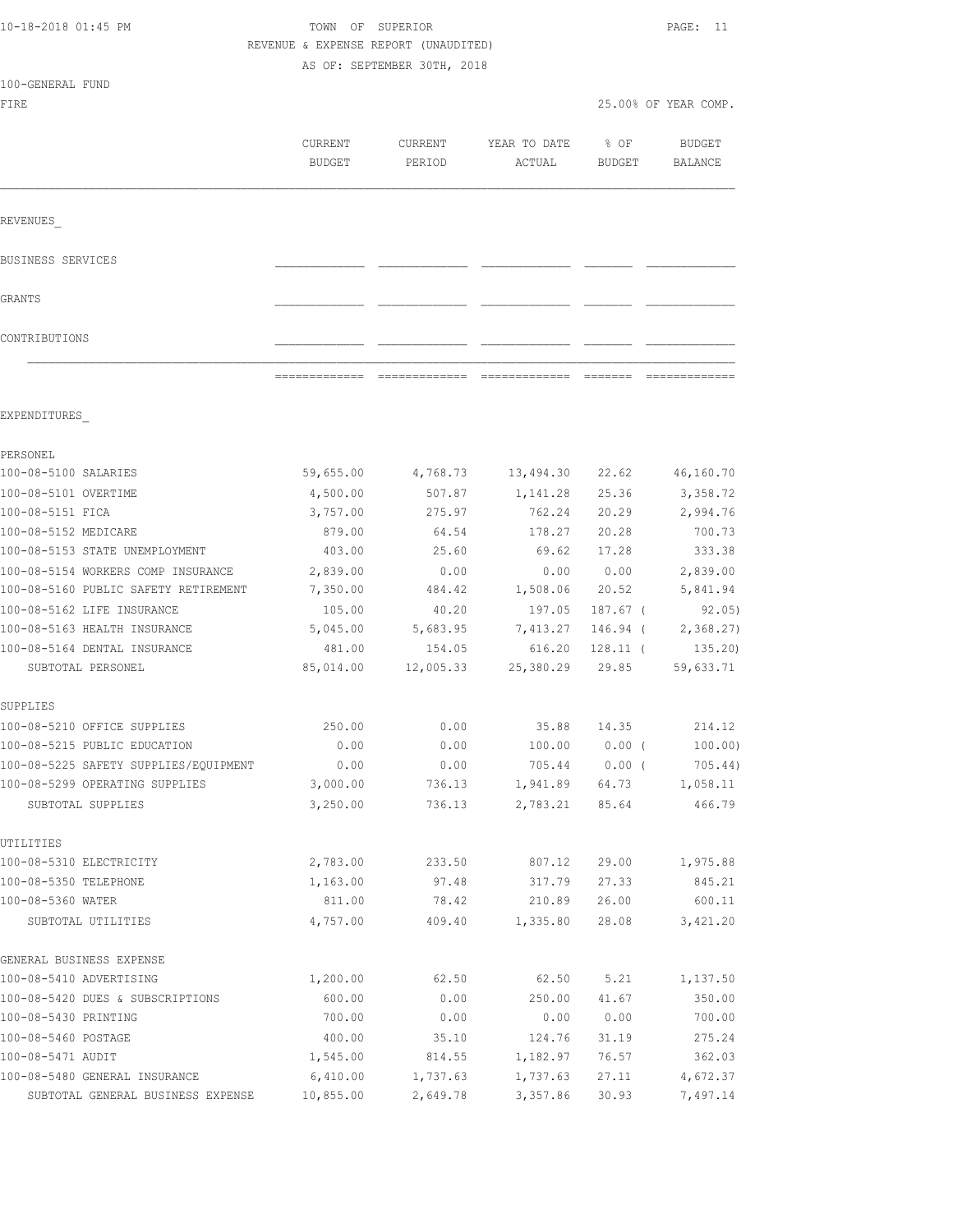#### 10-18-2018 01:45 PM TOWN OF SUPERIOR PAGE: 12 REVENUE & EXPENSE REPORT (UNAUDITED)

AS OF: SEPTEMBER 30TH, 2018

| FIRE                                             |                                            |                   |                                                    |        | 25.00% OF YEAR COMP.     |
|--------------------------------------------------|--------------------------------------------|-------------------|----------------------------------------------------|--------|--------------------------|
|                                                  | CURRENT<br><b>BUDGET</b>                   | CURRENT<br>PERIOD | YEAR TO DATE % OF<br>ACTUAL                        | BUDGET | BUDGET<br><b>BALANCE</b> |
|                                                  |                                            |                   |                                                    |        |                          |
| PROFESSIONAL SERVICES                            |                                            |                   |                                                    |        |                          |
| 100-08-5550 OTHER PROFESSIONAL SERVICES 3,000.00 |                                            |                   | $0.00$ 4,128.00 137.60 ( 1,128.00)                 |        |                          |
| SUBTOTAL PROFESSIONAL SERVICES                   | 3,000.00                                   |                   | $0.00$ 4,128.00 137.60 ( 1,128.00)                 |        |                          |
| REPAIR/MAINTENANCE                               |                                            |                   |                                                    |        |                          |
| 100-08-5641 GAS & OIL                            | 2,125.00 195.55 706.85 33.26 1,418.15      |                   |                                                    |        |                          |
| SUBTOTAL REPAIR/MAINTENANCE                      | 2,125.00                                   |                   | 195.55 706.85 33.26                                |        | 1,418.15                 |
| CAPITAL OUTLAY                                   |                                            |                   |                                                    |        |                          |
| DEBT SERVICE                                     |                                            |                   |                                                    |        |                          |
| 100-08-5900 DEBT SVC- PRINCIPAL                  | 0.00                                       | 0.00              | $164.42$ 0.00 ( 164.42)                            |        |                          |
| 100-08-5901 DEBT SVC INTEREST                    | 0.00                                       | 0.00              | 67.78                                              |        | $0.00$ ( 67.78)          |
| SUBTOTAL DEBT SERVICE                            | 0.00                                       | 0.00              | 232.20                                             | 0.00(  | 232.20)                  |
| TOTAL EXPENDITURES                               |                                            |                   | 109,001.00  15,996.19  37,924.21  34.79  71,076.79 |        |                          |
| REVENUES OVER/(UNDER) EXPENDITURES               | $109,001.00$ ( $15,996.19$ ( $37,924.21$ ) |                   |                                                    |        | 71,076.79)               |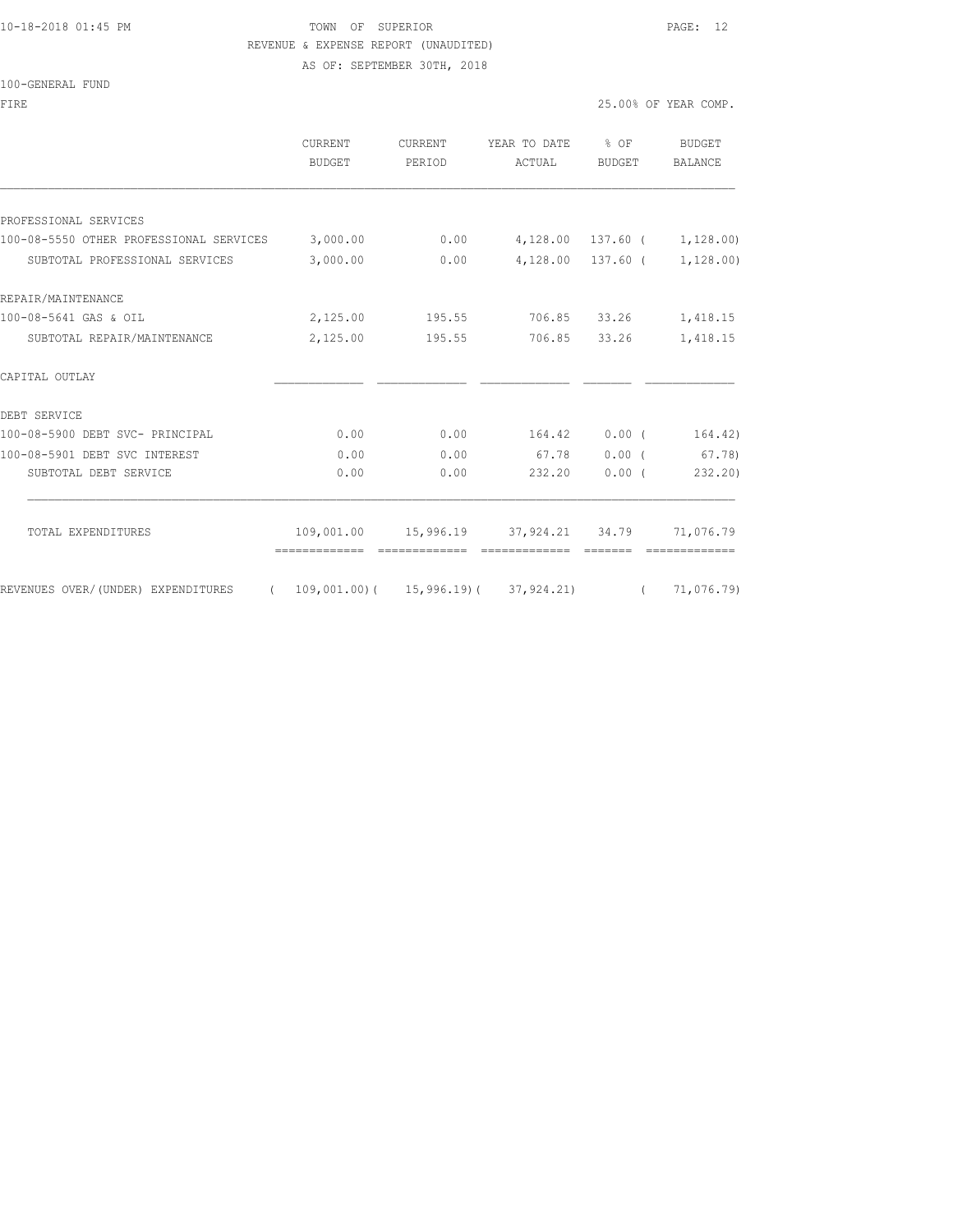### 10-18-2018 01:45 PM TOWN OF SUPERIOR PAGE: 13 REVENUE & EXPENSE REPORT (UNAUDITED)

AS OF: SEPTEMBER 30TH, 2018

| 100-GENERAL FUND |  |
|------------------|--|
|                  |  |

| PW-STREETS/BLDG MAINT                       |                                 |                            |                                      | 25.00% OF YEAR COMP.  |                          |
|---------------------------------------------|---------------------------------|----------------------------|--------------------------------------|-----------------------|--------------------------|
|                                             | <b>CURRENT</b><br><b>BUDGET</b> | <b>CURRENT</b><br>PERIOD   | YEAR TO DATE<br>ACTUAL               | % OF<br><b>BUDGET</b> | <b>BUDGET</b><br>BALANCE |
| REVENUES                                    |                                 |                            |                                      |                       |                          |
| MISCELLANEOUS                               |                                 |                            |                                      |                       |                          |
| 100-09-4820 OTHER INCOME                    | 0.00                            | 4,000.00                   | 4,000.00                             | $0.00$ (              | 4,000.00)                |
| SUBTOTAL MISCELLANEOUS                      | 0.00                            | 4,000.00                   | 4,000.00                             | $0.00$ (              | 4,000.00)                |
| TOTAL REVENUES                              | 0.00<br>=============           | 4,000.00<br>-------------- | 4,000.00<br>======================== | $0.00$ (              | 4,000.00)                |
| EXPENDITURES                                |                                 |                            |                                      |                       |                          |
| PERSONEL                                    |                                 |                            |                                      |                       |                          |
| 100-09-5100 SALARIES                        | 52,692.00                       | 4,109.76                   | 12,424.37                            | 23.58                 | 40,267.63                |
| 100-09-5101 OVERTIME                        | 2,000.00                        | 30.75                      | 273.50                               | 13.68                 | 1,726.50                 |
| 100-09-5120 INMATE LABOR                    | 3,000.00                        | 152.50                     | 877.50                               | 29.25                 | 2,122.50                 |
| 100-09-5151 FICA                            | 3,267.00                        | 252.32                     | 774.11                               | 23.69                 | 2,492.89                 |
| 100-09-5152 MEDICARE                        | 764.00                          | 59.01                      | 181.04                               | 23.70                 | 582.96                   |
| 100-09-5153 STATE UNEMPLOYMENT              | 335.00                          | 0.00                       | 0.00                                 | 0.00                  | 335.00                   |
| 100-09-5154 WORKERS COMP INSURANCE          | 1,565.00                        | 0.00                       | 420.73                               | 26.88                 | 1,144.27                 |
| 100-09-5161 ARIZONA STATE RETIREMENT        | 4,103.00                        | 607.11                     | 1,975.42                             | 48.15                 | 2,127.58                 |
| 100-09-5162 LIFE INSURANCE                  | 60.00                           | 40.20                      | 176.95                               | 294.92 (              | 116.95)                  |
| 100-09-5163 HEALTH INSURANCE                | 4,324.00                        | 1,272.10                   | 1,672.10                             | 38.67                 | 2,651.90                 |
| 100-09-5164 DENTAL INSURANCE                | 462.00                          | 61.62                      | 246.48                               | 53.35                 | 215.52                   |
| SUBTOTAL PERSONEL                           | 72,572.00                       | 6,585.37                   | 19,022.20                            | 26.21                 | 53,549.80                |
| SUPPLIES                                    |                                 |                            |                                      |                       |                          |
| 100-09-5225 SAFETY SUPPLIES/EQUIPMENT       | 200.00                          | 0.00                       | 798.78                               | 399.39 (              | 598.78)                  |
| 100-09-5230 SANITATION SUPPLIES             | 14,000.00                       | 0.00                       | 2,594.61                             | 18.53                 | 11,405.39                |
| 100-09-5299 OPERATING SUPPLIES              | 8,000.00                        | 878.44                     | 2,376.55                             | 29.71                 | 5,623.45                 |
| SUBTOTAL SUPPLIES                           | 22,200.00                       | 878.44                     | 5,769.94                             | 25.99                 | 16,430.06                |
| UTILITIES                                   | 5,390.00                        |                            |                                      | $130.31$ (            |                          |
| 100-09-5310 ELECTRICITY                     |                                 | 5,974.95                   | 7,023.44                             |                       | 1,633.44)                |
| 100-09-5330 REFUSE<br>100-09-5350 TELEPHONE | 0.00<br>450.00                  | 430.02<br>50.00            | 945.41<br>200.00                     | 0.00(<br>44.44        | 945.41)<br>250.00        |
| 100-09-5360 WATER                           | 4,870.00                        | 186.74                     | 501.28                               | 10.29                 | 4,368.72                 |
| 100-09-5380 SECURITY                        | 825.00                          | 0.00                       | 0.00                                 | 0.00                  | 825.00                   |
| SUBTOTAL UTILITIES                          | 11,535.00                       | 6,641.71                   | 8,670.13                             | 75.16                 | 2,864.87                 |
| GENERAL BUSINESS EXPENSE                    |                                 |                            |                                      |                       |                          |
| 100-09-5410 ADVERTISING                     | 955.00                          | 0.00                       | 0.00                                 | 0.00                  | 955.00                   |
| 100-09-5425 CONFERENCES & TRAINING          | 2,000.00                        | 0.00                       | 0.00                                 | 0.00                  | 2,000.00                 |
| 100-09-5450 UNIFORMS                        | 2,000.00                        | 457.80                     | 1,759.21                             | 87.96                 | 240.79                   |
| 100-09-5460 POSTAGE                         | 100.00                          | 0.00                       | 0.00                                 | 0.00                  | 100.00                   |
| 100-09-5471 AUDIT & ACCOUNTING              | 1,545.00                        | 814.55                     | 1,182.97                             | 76.57                 | 362.03                   |
| 100-09-5480 GENERAL INSURANCE               | 12,820.00                       | 6,950.50                   | 6,950.50                             | 54.22                 | 5,869.50                 |

SUBTOTAL GENERAL BUSINESS EXPENSE 19,420.00 8,222.85 9,892.68 50.94 9,527.32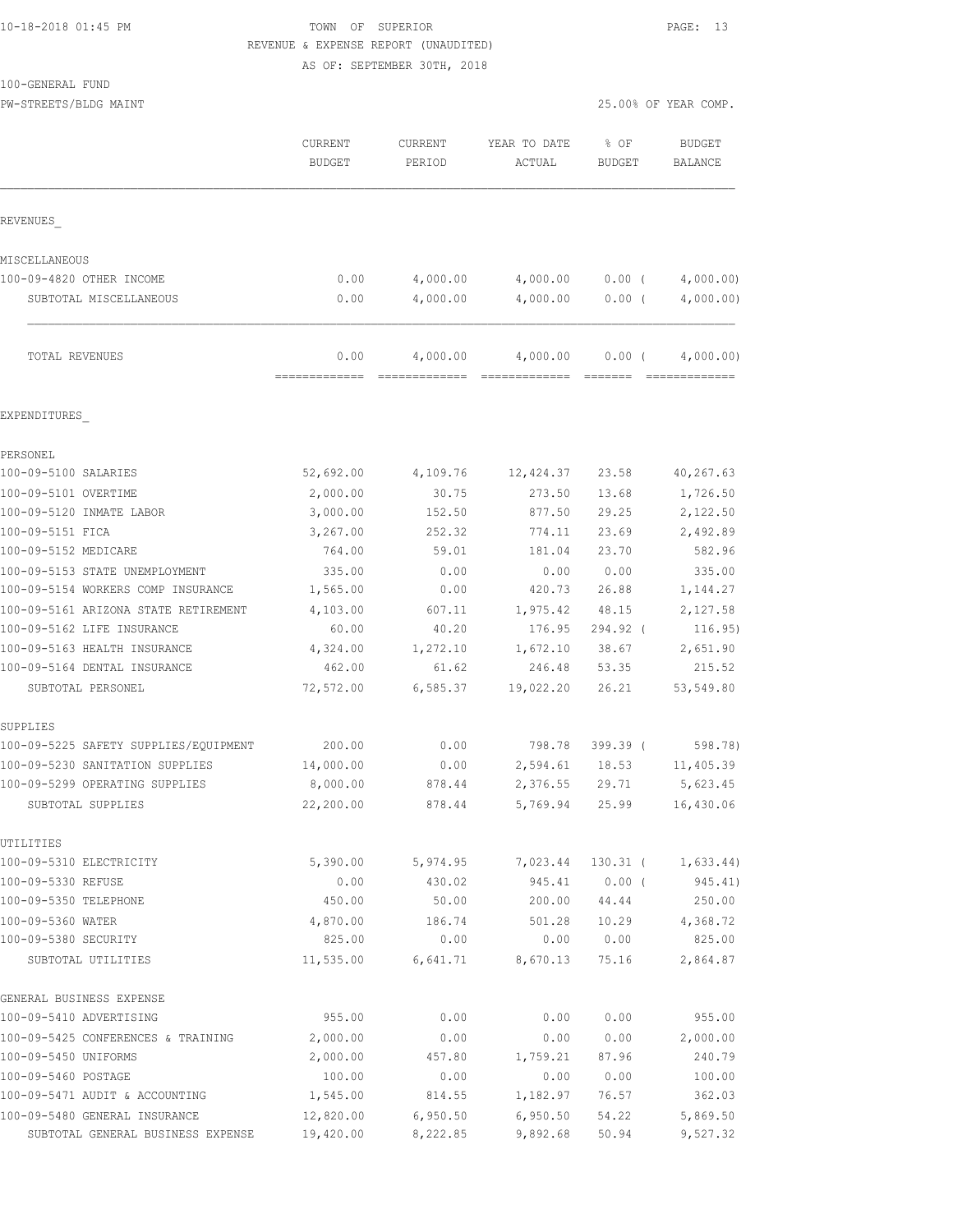#### 10-18-2018 01:45 PM TOWN OF SUPERIOR PAGE: 14 REVENUE & EXPENSE REPORT (UNAUDITED)

AS OF: SEPTEMBER 30TH, 2018

100-GENERAL FUND

PW-STREETS/BLDG MAINT 25.00% OF YEAR COMP.

|                                                | CURRENT<br>BUDGET           | <b>CURRENT</b><br>PERIOD | YEAR TO DATE<br>ACTUAL | % OF<br><b>BUDGET</b> | <b>BUDGET</b><br>BALANCE |
|------------------------------------------------|-----------------------------|--------------------------|------------------------|-----------------------|--------------------------|
| PROFESSIONAL SERVICES                          |                             |                          |                        |                       |                          |
| 100-09-5520 CONTRACTUAL SERVICESL              | 0.00                        | 361.21                   |                        | $1,252.10$ 0.00 (     | 1, 252.10                |
| 100-09-5550 OTHER PROFESSIONAL SERVICES        | 6,000.00                    | 0.00                     | 5,525.56 92.09         |                       | 474.44                   |
| SUBTOTAL PROFESSIONAL SERVICES                 | 6,000.00                    | 361.21                   | 6,777.66               | 112.96 (              | $777.66$ )               |
| REPAIR/MAINTENANCE                             |                             |                          |                        |                       |                          |
| 100-09-5610 PARK & BLDG IMPROVEMENTS           | 2,980.00                    | 0.00                     | 131.50                 | 4.41                  | 2,848.50                 |
| 100-09-5640 AUTO & TRUCK REPAIRS               | 5,000.00                    | 720.82                   | 1,560.82               | 31.22                 | 3,439.18                 |
| 100-09-5641 GAS & OIL                          | 1,000.00                    | 0.00                     | 0.00                   | 0.00                  | 1,000.00                 |
| 100-09-5643 INMATE FUEL                        | 500.00                      | 0.00                     | 333.51                 | 66.70                 | 166.49                   |
| 100-09-5650 OTHER EQUIPMENT REPAIRS            | 8,000.00                    | 0.00                     | 443.65                 | 5.55                  | 7,556.35                 |
| SUBTOTAL REPAIR/MAINTENANCE                    | 17,480.00                   | 720.82                   | 2,469.48               | 14.13                 | 15,010.52                |
| CAPITAL OUTLAY                                 |                             |                          |                        |                       |                          |
| 100-09-5710 BUILDING                           | 0.00                        | 0.00                     | 5,467.50               | $0.00$ (              | 5,467.50)                |
| 100-09-5711 MAGMA BUILDING                     | 2,000.00                    | 0.00                     | 0.00                   | 0.00                  | 2,000.00                 |
| 100-09-5712 ROOSEVELT BUILDING                 | 5,000.00                    | 0.00                     | 0.00                   | 0.00                  | 5,000.00                 |
| 100-09-5750 OTHER EOUIP/SMALL TOOLS            | 5,000.00                    | 8,560.19                 | 8,560.19               | $171.20$ (            | 3,560.19                 |
| SUBTOTAL CAPITAL OUTLAY                        | 12,000.00                   | 8,560.19                 | 14,027.69              | $116.90$ (            | 2,027.69                 |
| DEBT SERVICE                                   |                             |                          |                        |                       |                          |
| 100-09-5900 DEBT SVC - PRINCIPAL               | 0.00                        | 219.16                   | 742.63                 | 0.00(                 | 742.63)                  |
| 100-09-5901 DEBT SVC - INTEREST                | 0.00                        | 0.00                     | 134.06                 | 0.00(                 | 134.06)                  |
| SUBTOTAL DEBT SERVICE                          | 0.00                        | 219.16                   | 876.69                 | $0.00$ (              | 876.69)                  |
| TOTAL EXPENDITURES                             | 161,207.00<br>============= | 32, 189. 75              | 67,506.47              | 41.88                 | 93,700.53                |
| REVENUES OVER/(UNDER) EXPENDITURES<br>$\left($ | $161, 207.00$ ) (           | $28, 189.75$ ) (         | 63, 506.47             | $\left($              | 97,700.53)               |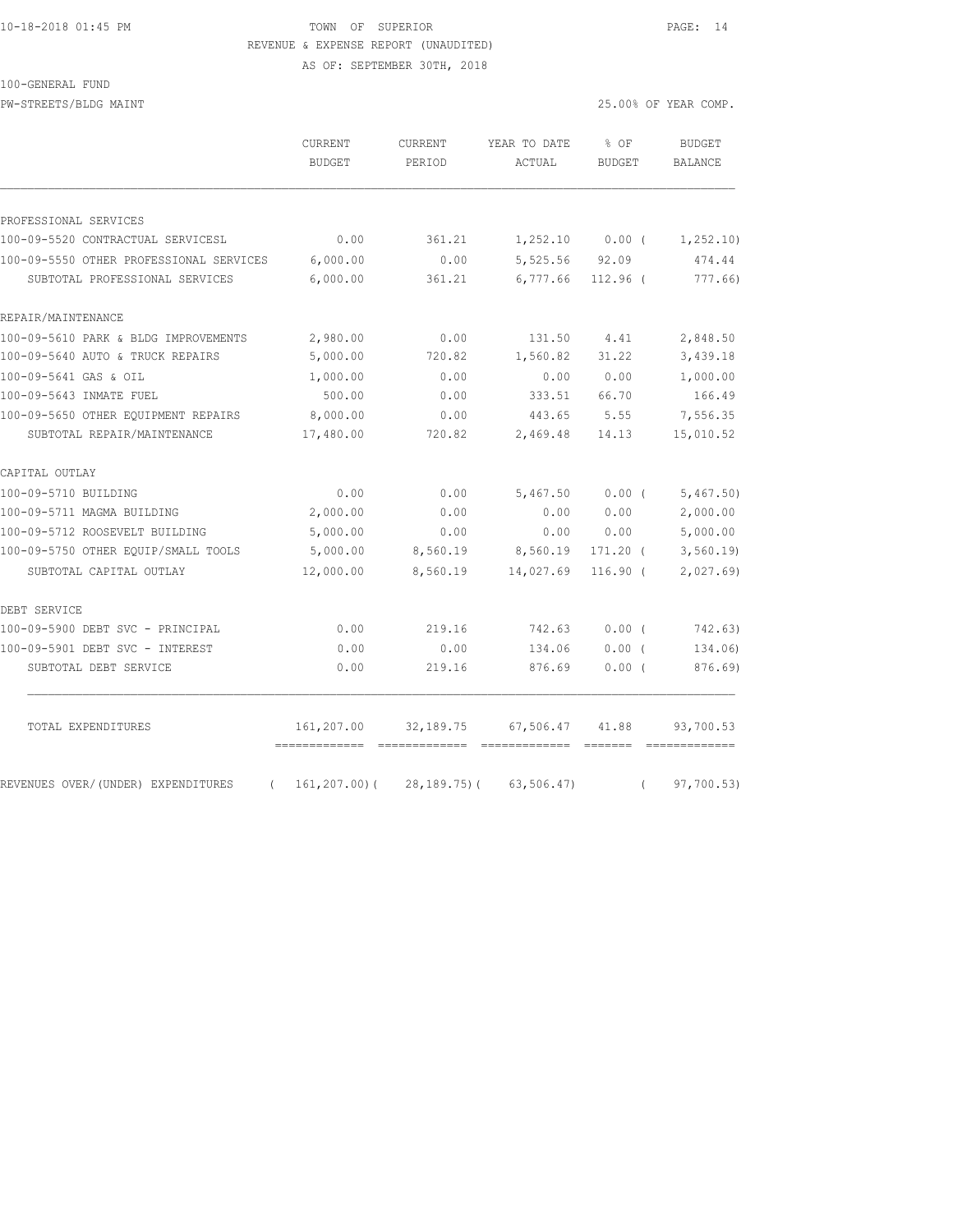|                                         | REVENUE & EXPENSE REPORT (UNAUDITED)       |                             |                                     |                       |                                                                                                                                                                                                                                                                                                                                                                                                                                                                                                     |
|-----------------------------------------|--------------------------------------------|-----------------------------|-------------------------------------|-----------------------|-----------------------------------------------------------------------------------------------------------------------------------------------------------------------------------------------------------------------------------------------------------------------------------------------------------------------------------------------------------------------------------------------------------------------------------------------------------------------------------------------------|
|                                         |                                            | AS OF: SEPTEMBER 30TH, 2018 |                                     |                       |                                                                                                                                                                                                                                                                                                                                                                                                                                                                                                     |
| 100-GENERAL FUND<br>PW-BLDG REGS/ZONING |                                            |                             |                                     |                       | 25.00% OF YEAR COMP.                                                                                                                                                                                                                                                                                                                                                                                                                                                                                |
|                                         |                                            |                             |                                     |                       |                                                                                                                                                                                                                                                                                                                                                                                                                                                                                                     |
|                                         | CURRENT<br><b>BUDGET</b>                   | CURRENT<br>PERIOD           | YEAR TO DATE<br>ACTUAL              | % OF<br><b>BUDGET</b> | <b>BUDGET</b><br>BALANCE                                                                                                                                                                                                                                                                                                                                                                                                                                                                            |
| REVENUES                                |                                            |                             |                                     |                       |                                                                                                                                                                                                                                                                                                                                                                                                                                                                                                     |
| BUSINESS SERVICES                       |                                            |                             |                                     |                       |                                                                                                                                                                                                                                                                                                                                                                                                                                                                                                     |
| 100-10-4240 FEES                        | 10,000.00                                  | 0.00                        | 0.00                                | 0.00                  | 10,000.00                                                                                                                                                                                                                                                                                                                                                                                                                                                                                           |
| SUBTOTAL BUSINESS SERVICES              | 10,000.00                                  | 0.00                        | 0.00                                | 0.00                  | 10,000.00                                                                                                                                                                                                                                                                                                                                                                                                                                                                                           |
| TOTAL REVENUES                          | 10,000.00<br>-------------- -------------- | 0.00                        | 0.00<br>- cooperatescare - cooperat | 0.00                  | 10,000.00<br>$\begin{array}{cccccccccc} \multicolumn{2}{c}{} & \multicolumn{2}{c}{} & \multicolumn{2}{c}{} & \multicolumn{2}{c}{} & \multicolumn{2}{c}{} & \multicolumn{2}{c}{} & \multicolumn{2}{c}{} & \multicolumn{2}{c}{} & \multicolumn{2}{c}{} & \multicolumn{2}{c}{} & \multicolumn{2}{c}{} & \multicolumn{2}{c}{} & \multicolumn{2}{c}{} & \multicolumn{2}{c}{} & \multicolumn{2}{c}{} & \multicolumn{2}{c}{} & \multicolumn{2}{c}{} & \multicolumn{2}{c}{} & \multicolumn{2}{c}{} & \mult$ |
| EXPENDITURES                            |                                            |                             |                                     |                       |                                                                                                                                                                                                                                                                                                                                                                                                                                                                                                     |
| PERSONEL                                |                                            |                             |                                     |                       |                                                                                                                                                                                                                                                                                                                                                                                                                                                                                                     |
| SUPPLIES                                |                                            |                             |                                     |                       |                                                                                                                                                                                                                                                                                                                                                                                                                                                                                                     |
| UTILITIES                               |                                            |                             |                                     |                       |                                                                                                                                                                                                                                                                                                                                                                                                                                                                                                     |
| GENERAL BUSINESS EXPENSE                |                                            |                             |                                     |                       |                                                                                                                                                                                                                                                                                                                                                                                                                                                                                                     |
| PROFESSIONAL SERVICES                   |                                            |                             |                                     |                       |                                                                                                                                                                                                                                                                                                                                                                                                                                                                                                     |
| REPAIR/MAINTENANCE                      |                                            |                             |                                     |                       |                                                                                                                                                                                                                                                                                                                                                                                                                                                                                                     |
| CAPITAL OUTLAY                          |                                            |                             |                                     |                       |                                                                                                                                                                                                                                                                                                                                                                                                                                                                                                     |
|                                         | -------------- --------------              |                             | $=$                                 | --------              |                                                                                                                                                                                                                                                                                                                                                                                                                                                                                                     |
| REVENUES OVER/(UNDER) EXPENDITURES      | 10,000.00                                  | 0.00                        | 0.00                                |                       | 10,000.00                                                                                                                                                                                                                                                                                                                                                                                                                                                                                           |

10-18-2018 01:45 PM TOWN OF SUPERIOR PAGE: 15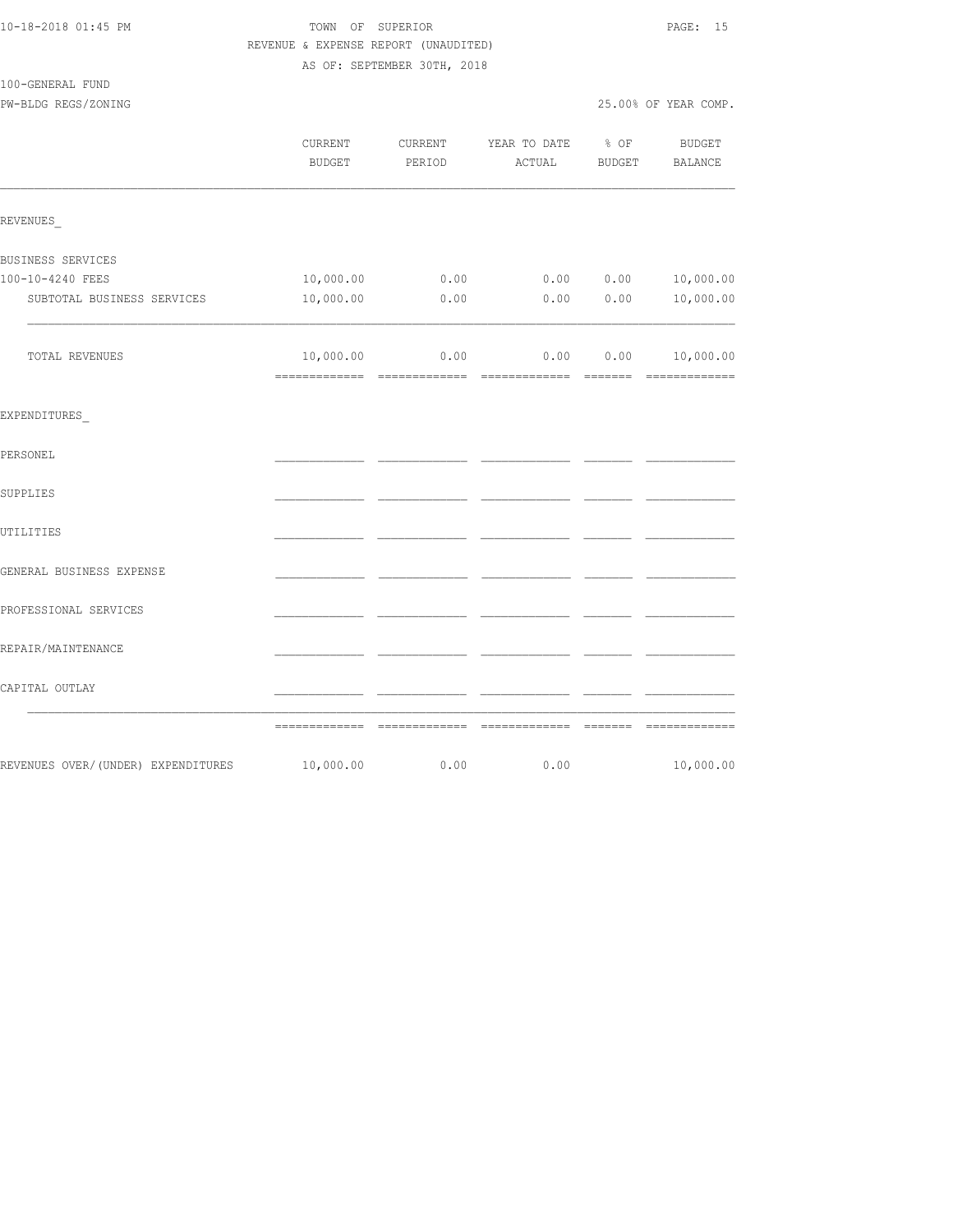## 10-18-2018 01:45 PM TOWN OF SUPERIOR PAGE: 16 REVENUE & EXPENSE REPORT (UNAUDITED)

AS OF: SEPTEMBER 30TH, 2018

100-GENERAL FUND

SWIMMING POOL 25.00% OF YEAR COMP.

|                                                           | <b>CURRENT</b><br><b>BUDGET</b> | <b>CURRENT</b><br>PERIOD | YEAR TO DATE<br>ACTUAL | % OF<br><b>BUDGET</b> | <b>BUDGET</b><br>BALANCE |
|-----------------------------------------------------------|---------------------------------|--------------------------|------------------------|-----------------------|--------------------------|
| REVENUES                                                  |                                 |                          |                        |                       |                          |
| BUSINESS SERVICES                                         |                                 |                          |                        |                       |                          |
| 100-11-4240 POOL SWIM/POOL RENTAL                         | 2,000.00                        | 60.00                    | 734.00                 | 36.70                 | 1,266.00                 |
| SUBTOTAL BUSINESS SERVICES                                | 2,000.00                        | 60.00                    | 734.00                 | 36.70                 | 1,266.00                 |
| TOTAL REVENUES                                            | 2,000.00                        | 60.00                    | 734.00                 | 36.70                 | 1,266.00                 |
| EXPENDITURES                                              |                                 |                          |                        |                       |                          |
| PERSONEL                                                  |                                 |                          |                        |                       |                          |
| 100-11-5100 SALARIES                                      | 19,200.00                       | 2,342.25                 | 15,957.00              | 83.11                 | 3,243.00                 |
| 100-11-5151 FICA                                          | 1,250.00                        | 145.22                   | 989.33                 | 79.15                 | 260.67                   |
| 100-11-5152 MEDICARE                                      | 292.00                          | 33.96                    | 231.37                 | 79.24                 | 60.63                    |
| 100-11-5153 STATE UNEMPLOYMENT                            | 149.00                          | 49.89                    | 339.88                 | $228.11$ (            | 190.88)                  |
| 100-11-5154 WORKERS COMP INSURANCE                        | 413.00                          | 0.00                     | 165.73                 | 40.13                 | 247.27                   |
| SUBTOTAL PERSONEL                                         | 21,304.00                       | 2,571.32                 | 17,683.31              | 83.00                 | 3,620.69                 |
| SUPPLIES                                                  |                                 |                          |                        |                       |                          |
| 100-11-5240 CHEMICAL SUPPLIES                             | 1,900.00                        | 0.00                     | 1,079.33               | 56.81                 | 820.67                   |
| 100-11-5299 OPERATING SUPPLIES<br>SUBTOTAL SUPPLIES       | 2,000.00<br>3,900.00            | 0.00<br>0.00             | 731.88<br>1,811.21     | 36.59<br>46.44        | 1,268.12<br>2,088.79     |
| UTILITIES                                                 |                                 |                          |                        |                       |                          |
| 100-11-5310 ELECTRICITY                                   | 6,860.00                        | 770.14                   | 2,558.73               | 37.30                 | 4,301.27                 |
| 100-11-5350 TELEPHONE                                     | 453.00                          | 0.00                     | 0.00                   | 0.00                  | 453.00                   |
| 100-11-5360 WATER                                         | 5,666.00                        | 265.56                   | 966.62                 | 17.06                 | 4,699.38                 |
| SUBTOTAL UTILITIES                                        | 12,979.00                       | 1,035.70                 | 3,525.35               | 27.16                 | 9,453.65                 |
| GENERAL BUSINESS EXPENSE                                  |                                 |                          |                        |                       |                          |
| 100-11-5410 ADVERTISING                                   | 100.00                          | 0.00                     | 0.00                   | 0.00                  | 100.00                   |
| 100-11-5420 DUES & SUBSCRIPTIONS                          | 200.00                          | 0.00                     | 192.00                 | 96.00                 | 8.00                     |
| 100-11-5425 CONFERENCES & TRAINING                        | 500.00                          | 0.00                     | 0.00                   | 0.00                  | 500.00                   |
| 100-11-5450 UNIFORMS<br>SUBTOTAL GENERAL BUSINESS EXPENSE | 250.00<br>1,050.00              | 0.00<br>0.00             | 0.00<br>192.00         | 0.00<br>18.29         | 250.00<br>858.00         |
| PROFESSIONAL SERVICES                                     |                                 |                          |                        |                       |                          |
| 100-11-5550 OTHER PROFESSIONAL SERVICES                   | 6,000.00                        | 0.00                     | 1,650.00               | 27.50                 | 4,350.00                 |
| SUBTOTAL PROFESSIONAL SERVICES                            | 6,000.00                        | 0.00                     | 1,650.00               | 27.50                 | 4,350.00                 |
| REPAIR/MAINTENANCE                                        |                                 |                          |                        |                       |                          |
| 100-11-5610 PARK & BLDG IMPROVEMENTS                      | $0.00$ (                        | 565.52)(                 | 938.04)                | 0.00                  | 938.04                   |
| 100-11-5650 OTHER EQUIPMENT REPAIRS                       | 8,000.00                        | 0.00                     | 0.00                   | 0.00                  | 8,000.00                 |
| SUBTOTAL REPAIR/MAINTENANCE                               | $8,000.00$ (                    | $565.52$ ) (             | 938.04)                | $11.73-$              | 8,938.04                 |
|                                                           |                                 |                          |                        |                       |                          |
| TOTAL EXPENDITURES                                        | 53,233.00                       | 3,041.50                 | 23,923.83              | 44.94                 | 29,309.17                |

REVENUES OVER/(UNDER) EXPENDITURES ( 51,233.00)( 2,981.50)( 23,189.83) ( 28,043.17)

============= ============= ============= ======= =============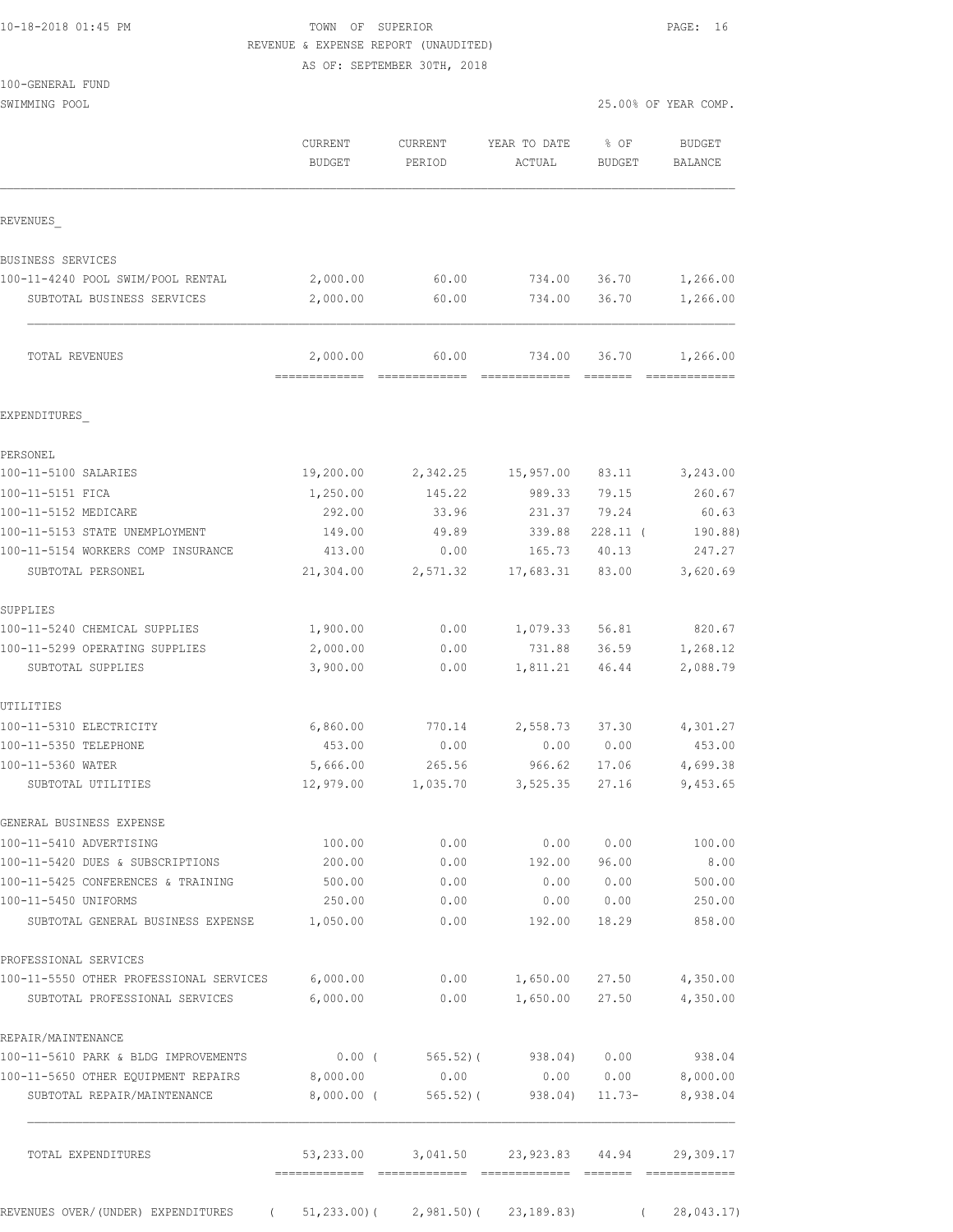## 10-18-2018 01:45 PM TOWN OF SUPERIOR PAGE: 17 REVENUE & EXPENSE REPORT (UNAUDITED)

AS OF: SEPTEMBER 30TH, 2018

| 100-GENERAL FUND |  |
|------------------|--|
|------------------|--|

|                                                | <b>CURRENT</b><br><b>BUDGET</b> | CURRENT<br>PERIOD | YEAR TO DATE<br>ACTUAL | % OF<br>BUDGET |          | <b>BUDGET</b><br>BALANCE  |
|------------------------------------------------|---------------------------------|-------------------|------------------------|----------------|----------|---------------------------|
| REVENUES                                       |                                 |                   |                        |                |          |                           |
| BUSINESS SERVICES                              |                                 |                   |                        |                |          |                           |
| 100-12-4220 PARK RENTAL                        | 0.00                            | 285.00            | 435.00                 | $0.00$ (       |          | 435.00)                   |
| SUBTOTAL BUSINESS SERVICES                     | 0.00                            | 285.00            | 435.00                 | 0.00(          |          | 435.00                    |
| MISCELLANEOUS                                  |                                 |                   |                        |                |          |                           |
| 100-12-4820 OTHER INCOME                       | 0.00                            | 0.00              | 180.00                 | $0.00$ (       |          | 180.00)                   |
| SUBTOTAL MISCELLANEOUS                         | 0.00                            | 0.00              | 180.00                 | $0.00$ (       |          | 180.00)                   |
| TOTAL REVENUES                                 | 0.00                            | 285.00            | 615.00                 | 0.00(          |          | 615.00)                   |
| EXPENDITURES                                   |                                 |                   |                        |                |          |                           |
| PERSONEL                                       |                                 |                   |                        |                |          |                           |
| SUPPLIES                                       |                                 |                   |                        |                |          |                           |
| 100-12-5299 OPERATING SUPPLIES                 | 12,500.00                       | 0.00              |                        |                |          | 4, 157.11 33.26 8, 342.89 |
| SUBTOTAL SUPPLIES                              | 12,500.00                       | 0.00              | 4,157.11               | 33.26          |          | 8,342.89                  |
| UTILITIES                                      |                                 |                   |                        |                |          |                           |
| GENERAL BUSINESS EXPENSE                       |                                 |                   |                        |                |          |                           |
| 100-12-5425 CONFERENCES & TRAINING             | 0.00                            | 0.00              | 455.00                 | $0.00$ (       |          | 455.00                    |
| 100-12-5450 UNIFORMS                           | 0.00                            | 0.00              | 250.07                 | $0.00$ (       |          | 250.07                    |
| SUBTOTAL GENERAL BUSINESS EXPENSE              | 0.00                            | 0.00              | 705.07                 | $0.00$ (       |          | 705.07                    |
| PROFESSIONAL SERVICES                          |                                 |                   |                        |                |          |                           |
| 100-12-5550 OTHER PROFESSIONAL SERVICES        | 0.00                            | 0.00              | 300.00                 | $0.00$ (       |          | 300.00                    |
| SUBTOTAL PROFESSIONAL SERVICES                 | 0.00                            | 0.00              | $300.00$ 0.00 (        |                |          | 300.00                    |
| TOTAL EXPENDITURES                             | 12,500.00                       | 0.00              | 5, 162. 18 41. 30      |                |          | 7,337.82                  |
| REVENUES OVER/(UNDER) EXPENDITURES<br>$\left($ | 12,500.00)                      | 285.00 (          | 4,547.18)              |                | $\left($ | 7,952.82)                 |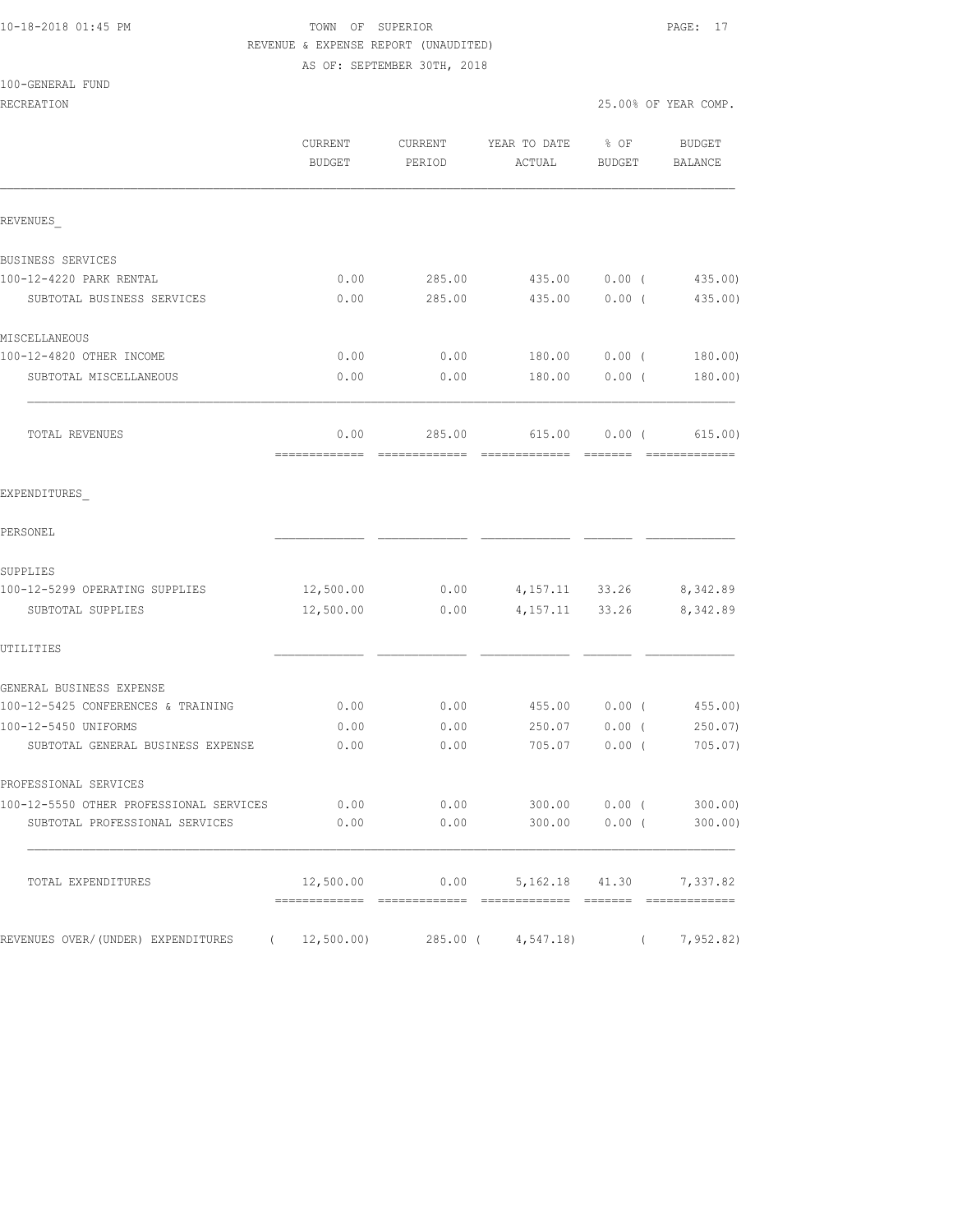10-18-2018 01:45 PM TOWN OF SUPERIOR PAGE: 18 REVENUE & EXPENSE REPORT (UNAUDITED)

AS OF: SEPTEMBER 30TH, 2018

| 100-GENERAL FUND<br>LIBRARY          |                          |                   |                        |                | 25.00% OF YEAR COMP.     |
|--------------------------------------|--------------------------|-------------------|------------------------|----------------|--------------------------|
|                                      |                          |                   |                        |                |                          |
|                                      | CURRENT<br><b>BUDGET</b> | CURRENT<br>PERIOD | YEAR TO DATE<br>ACTUAL | % OF<br>BUDGET | <b>BUDGET</b><br>BALANCE |
|                                      |                          |                   |                        |                |                          |
| REVENUES                             |                          |                   |                        |                |                          |
| BUSINESS SERVICES                    |                          |                   |                        |                |                          |
| 100-13-4250 INTERNET/LATE FEES       | 2,000.00                 | 255.95            | 611.62                 | 30.58          | 1,388.38                 |
| SUBTOTAL BUSINESS SERVICES           | 2,000.00                 | 255.95            | 611.62                 | 30.58          | 1,388.38                 |
| TOTAL REVENUES                       | 2,000.00                 | 255.95            | 611.62                 | 30.58          | 1,388.38                 |
| EXPENDITURES                         |                          |                   |                        |                |                          |
| PERSONEL                             |                          |                   |                        |                |                          |
| 100-13-5100 SALARIES                 | 35,082.00                | 3,089.84          | 9,104.25               | 25.95          | 25, 977.75               |
| 100-13-5151 FICA                     | 2,175.00                 | 190.71            | 563.61                 | 25.91          | 1,611.39                 |
| 100-13-5152 MEDICARE                 | 509.00                   | 44.60             | 131.80                 | 25.89          | 377.20                   |
| 100-13-5153 STATE UNEMPLOYMENT       | 298.00                   | 6.71              | 42.11                  | 14.13          | 255.89                   |
| 100-13-5154 WORKERS COMP INSURANCE   | 126.00                   | 0.00              | 21.73                  | 17.25          | 104.27                   |
| 100-13-5161 ARIZONA STATE RETIREMENT | 4,140.00                 | 313.29            | 990.74                 | 23.93          | 3,149.26                 |
| 100-13-5162 LIFE INSURANCE           | 80.00                    | 6.70              | 20.10                  | 25.13          | 59.90                    |
| 100-13-5163 HEALTH INSURANCE         | 7,207.00                 | 1,272.10          | 1,272.10               | 17.65          | 5,934.90                 |
| 100-13-5164 DENTAL INSURANCE         | 370.00                   | 30.81             | 92.43                  | 24.98          | 277.57                   |
| SUBTOTAL PERSONEL                    | 49,987.00                | 4,954.76          | 12,238.87              | 24.48          | 37,748.13                |
| SUPPLIES                             |                          |                   |                        |                |                          |
| 100-13-5270 LIBRARY BOOKS            | 2,000.00                 | 0.00              | 0.00                   | 0.00           | 2,000.00                 |
| SUBTOTAL SUPPLIES                    | 2,000.00                 | 0.00              | 0.00                   | 0.00           | 2,000.00                 |
| UTILITIES<br>100-13-5310 ELECTRICITY | 6,174.00                 | 757.15            | 2,534.75               | 41.06          | 3,639.25                 |
| 100-13-5320 GAS                      | 1,100.00                 | 0.00              | 88.99                  | 8.09           | 1,011.01                 |
| 100-13-5350 TELEPHONE                | 1,009.00                 | 133.59            | 558.89                 | 55.39          | 450.11                   |
| 100-13-5360 WATER                    | 400.00                   | 29.82             | 88.19                  | 22.05          | 311.81                   |
| 100-13-5380 SECURITY                 | 200.00                   | 25.00             | 75.00                  | 37.50          | 125.00                   |
| SUBTOTAL UTILITIES                   | 8,883.00                 | 945.56            | 3,345.82               | 37.67          | 5,537.18                 |
| GENERAL BUSINESS EXPENSE             |                          |                   |                        |                |                          |
| 100-13-5410 ADVERTISING              | 100.00                   | 0.00              | 0.00                   | 0.00           | 100.00                   |
| 100-13-5420 DUES & SUBSCRIPTIONS     | 1,000.00                 | 0.00              | 529.14                 | 52.91          | 470.86                   |
| 100-13-5430 PRINTING                 | 900.00                   | 0.00              | 0.00                   | 0.00           | 900.00                   |
| 100-13-5460 POSTAGE                  | 0.00                     | 70.20             | 249.53                 | $0.00$ (       | 249.53)                  |
| 100-13-5471 AUDIT                    | 1,545.00                 | 814.55            | 1,182.96               | 76.57          | 362.04                   |
| 100-13-5480 GENERAL INSURANCE        | 12,820.00                | 0.00              | 0.00                   | 0.00           | 12,820.00                |

SUBTOTAL GENERAL BUSINESS EXPENSE 16,365.00 884.75 1,961.63 11.99 14,403.37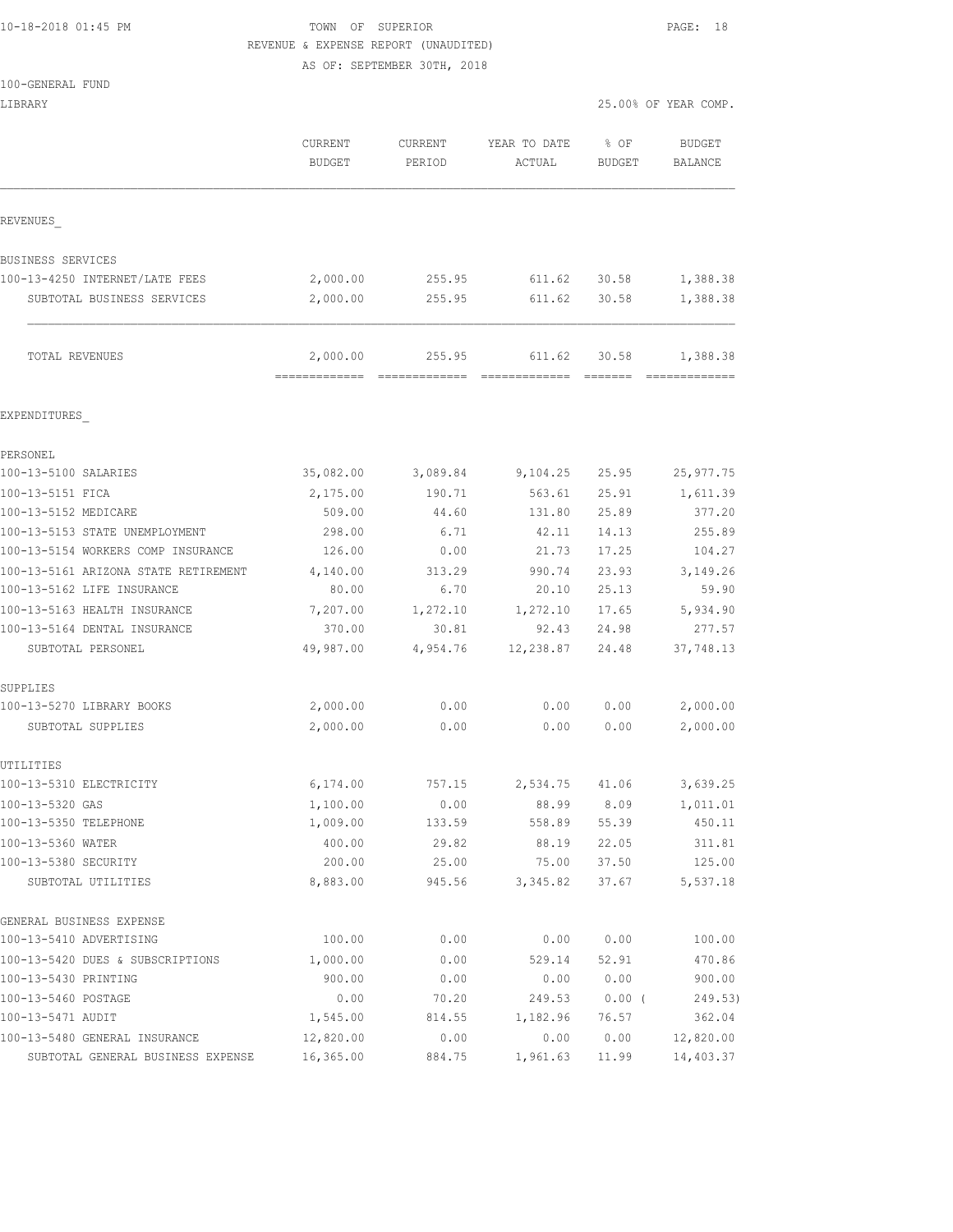#### 10-18-2018 01:45 PM TOWN OF SUPERIOR PAGE: 19 REVENUE & EXPENSE REPORT (UNAUDITED) AS OF: SEPTEMBER 30TH, 2018

100-GENERAL FUND

LIBRARY 25.00% OF YEAR COMP.

|                                     | <b>CURRENT</b><br><b>BUDGET</b> | <b>CURRENT</b><br>PERIOD               | YEAR TO DATE<br>ACTUAL | % OF<br><b>BUDGET</b> | BUDGET<br><b>BALANCE</b> |
|-------------------------------------|---------------------------------|----------------------------------------|------------------------|-----------------------|--------------------------|
| PROFESSIONAL SERVICES               |                                 |                                        |                        |                       |                          |
| REPAIR/MAINTENANCE                  |                                 |                                        |                        |                       |                          |
| 100-13-5650 OTHER EQUIPMENT REPAIRS | 5,000.00                        | 0.00                                   | 0.00                   | 0.00                  | 5,000.00                 |
| SUBTOTAL REPAIR/MAINTENANCE         | 5,000.00                        | 0.00                                   | 0.00                   | 0.00                  | 5,000.00                 |
| TOTAL EXPENDITURES                  | 82,235.00                       | 6,785.07                               | 17,546.32 21.34        |                       | 64,688.68                |
| REVENUES OVER/(UNDER) EXPENDITURES  |                                 | $80, 235, 00$ ( 6,529,12) ( 16,934,70) |                        |                       | 63, 300.30)              |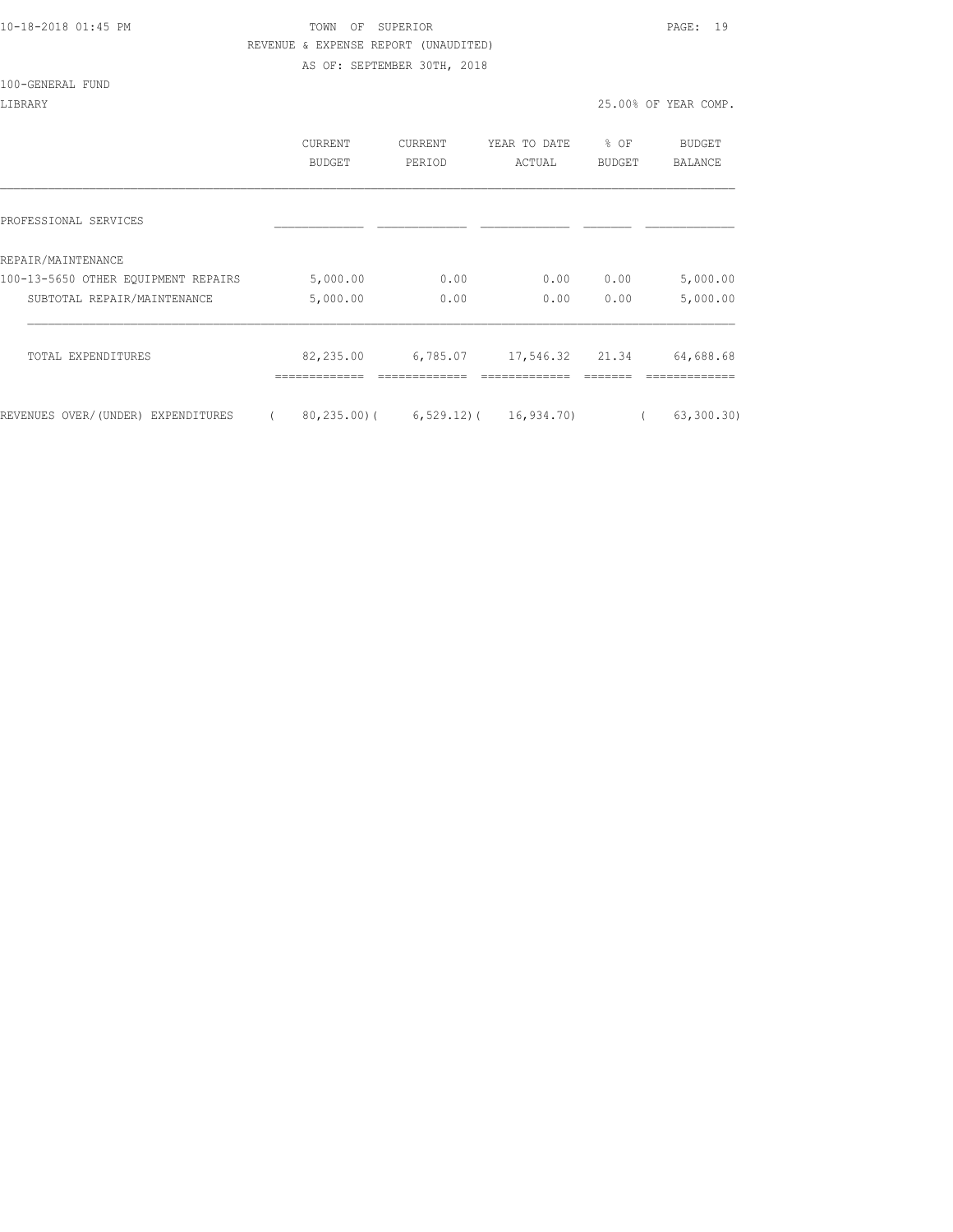| 10-18-2018 01:45 PM                  | TOWN OF SUPERIOR<br>REVENUE & EXPENSE REPORT (UNAUDITED)<br>AS OF: SEPTEMBER 30TH, 2018 |                      |                                              |                       | PAGE: 20             |  |
|--------------------------------------|-----------------------------------------------------------------------------------------|----------------------|----------------------------------------------|-----------------------|----------------------|--|
| 100-GENERAL FUND<br>BUILDING RENTALS |                                                                                         |                      |                                              |                       | 25.00% OF YEAR COMP. |  |
|                                      | CURRENT<br><b>BUDGET</b>                                                                | CURRENT<br>PERIOD    | YEAR TO DATE<br>ACTUAL                       | % OF<br>BUDGET        | BUDGET<br>BALANCE    |  |
| REVENUES                             |                                                                                         |                      |                                              |                       |                      |  |
| ENTERPRISE SERVICES                  |                                                                                         |                      |                                              |                       |                      |  |
| 100-14-4330 RENTAL INCOME            |                                                                                         | $11,000.00$ 2,465.00 |                                              | 5,120.00 46.55        | 5,880.00             |  |
| SUBTOTAL ENTERPRISE SERVICES         | 11,000.00                                                                               | 2,465.00             | 5,120.00 46.55                               |                       | 5,880.00             |  |
| TOTAL REVENUES                       |                                                                                         |                      | $11,000.00$ 2,465.00 5,120.00 46.55 5,880.00 |                       |                      |  |
| EXPENDITURES                         |                                                                                         |                      |                                              |                       |                      |  |
| SUPPLIES                             |                                                                                         |                      |                                              |                       |                      |  |
| UTILITIES                            |                                                                                         |                      |                                              |                       |                      |  |
| 100-14-5310 ELECTRICITY              | 8,000.00                                                                                |                      | 791.11 1,650.43 20.63                        |                       | 6,349.57             |  |
| 100-14-5360 WATER                    | 0.00                                                                                    | 248.16               |                                              | 357.15 0.00 (         | 357.15)              |  |
| SUBTOTAL UTILITIES                   | 8,000.00                                                                                | 1,039.27             | 2,007.58                                     | 25.09                 | 5,992.42             |  |
| GENERAL BUSINESS EXPENSE             |                                                                                         |                      |                                              |                       |                      |  |
| PROFESSIONAL SERVICES                |                                                                                         |                      |                                              |                       |                      |  |
| REPAIR/MAINTENANCE                   |                                                                                         |                      |                                              |                       |                      |  |
| TOTAL EXPENDITURES                   |                                                                                         | 8,000.00 1,039.27    | 2,007.58                                     | 25.09<br>==== ======= | 5,992.42             |  |
| REVENUES OVER/(UNDER) EXPENDITURES   | 3,000.00                                                                                | 1,425.73             | 3, 112.42                                    | $\sqrt{2}$            | 112.42)              |  |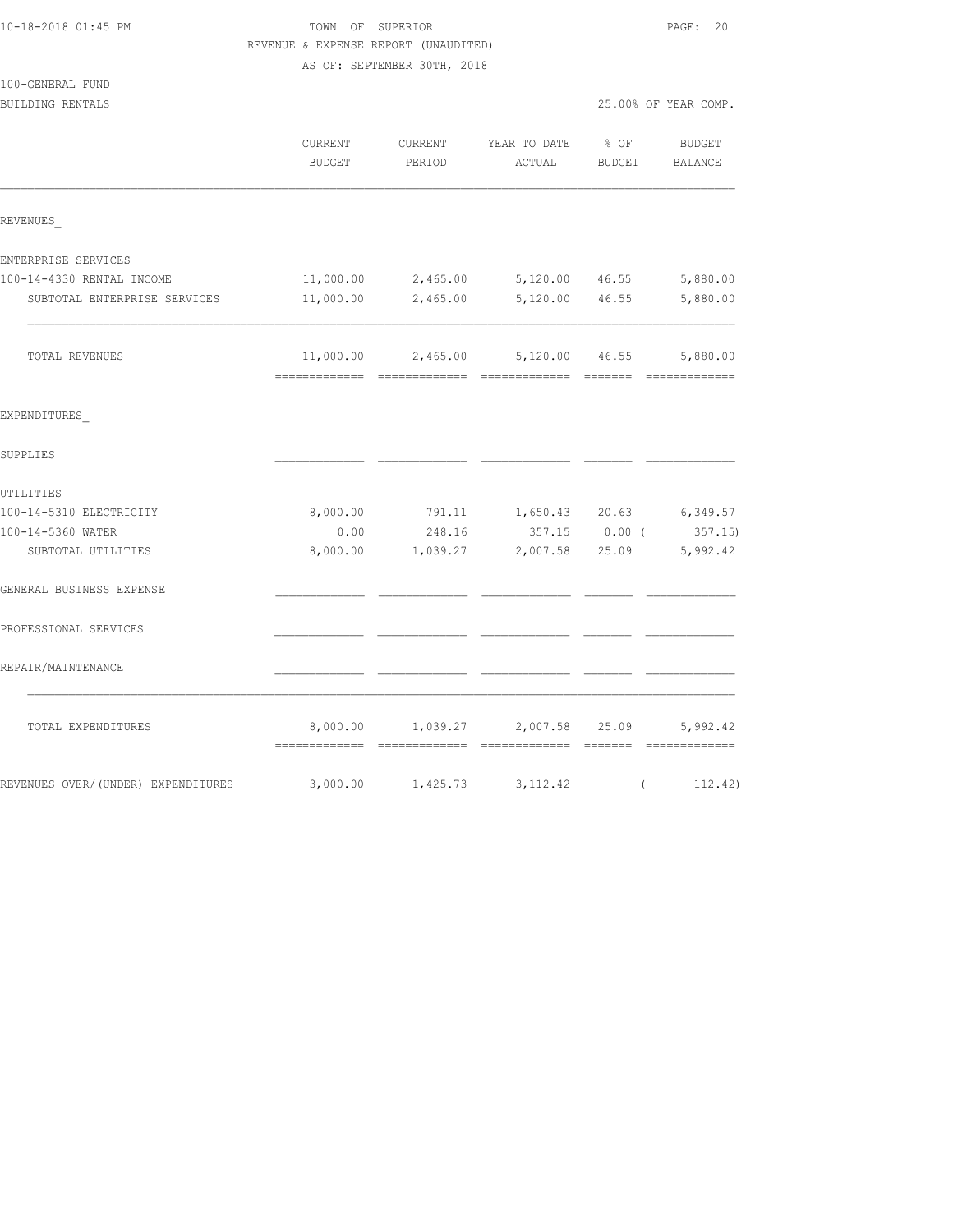## 10-18-2018 01:45 PM TOWN OF SUPERIOR PAGE: 21 REVENUE & EXPENSE REPORT (UNAUDITED)

AS OF: SEPTEMBER 30TH, 2018

| 100-GENERAL FUND |
|------------------|
|------------------|

SR CITIZENS-CONGREGATE 25.00% OF YEAR COMP.

|                                                           | CURRENT<br><b>BUDGET</b> | CURRENT<br>PERIOD                                                                                                                                                                                                                                                                                                                                                                                                                                                                                | YEAR TO DATE<br>ACTUAL                                                                                                                                                                                                                                                                                                                                                                                                                                                                             | % OF<br><b>BUDGET</b>                      | <b>BUDGET</b><br><b>BALANCE</b> |
|-----------------------------------------------------------|--------------------------|--------------------------------------------------------------------------------------------------------------------------------------------------------------------------------------------------------------------------------------------------------------------------------------------------------------------------------------------------------------------------------------------------------------------------------------------------------------------------------------------------|----------------------------------------------------------------------------------------------------------------------------------------------------------------------------------------------------------------------------------------------------------------------------------------------------------------------------------------------------------------------------------------------------------------------------------------------------------------------------------------------------|--------------------------------------------|---------------------------------|
| REVENUES                                                  |                          |                                                                                                                                                                                                                                                                                                                                                                                                                                                                                                  |                                                                                                                                                                                                                                                                                                                                                                                                                                                                                                    |                                            |                                 |
| BUSINESS SERVICES                                         |                          |                                                                                                                                                                                                                                                                                                                                                                                                                                                                                                  |                                                                                                                                                                                                                                                                                                                                                                                                                                                                                                    |                                            |                                 |
| 100-15-4215 SRC AAA DOLLARS                               | 0.00                     | 0.00                                                                                                                                                                                                                                                                                                                                                                                                                                                                                             | 36.00                                                                                                                                                                                                                                                                                                                                                                                                                                                                                              | $0.00$ (                                   | 36.00)                          |
| 100-15-4217 SRC PROGRAM REVENUE                           | 0.00                     | 504.94                                                                                                                                                                                                                                                                                                                                                                                                                                                                                           | 7,088.41                                                                                                                                                                                                                                                                                                                                                                                                                                                                                           |                                            | 0.00(7,088.41)                  |
| SUBTOTAL BUSINESS SERVICES                                | 0.00                     | 504.94                                                                                                                                                                                                                                                                                                                                                                                                                                                                                           | 7,124.41                                                                                                                                                                                                                                                                                                                                                                                                                                                                                           | $0.00$ (                                   | 7,124.41)                       |
| GRANTS                                                    |                          |                                                                                                                                                                                                                                                                                                                                                                                                                                                                                                  |                                                                                                                                                                                                                                                                                                                                                                                                                                                                                                    |                                            |                                 |
| 100-15-4600 SR CENTER REVENUE                             | 0.00                     | 428.00                                                                                                                                                                                                                                                                                                                                                                                                                                                                                           | 428.00                                                                                                                                                                                                                                                                                                                                                                                                                                                                                             | $0.00$ (                                   | 428.00)                         |
| SUBTOTAL GRANTS                                           | 0.00                     | 428.00                                                                                                                                                                                                                                                                                                                                                                                                                                                                                           | 428.00                                                                                                                                                                                                                                                                                                                                                                                                                                                                                             | 0.00(                                      | 428.00)                         |
| TOTAL REVENUES                                            | 0.00<br>=============    | 932.94<br>$\begin{array}{cccccccccc} \multicolumn{2}{c}{} & \multicolumn{2}{c}{} & \multicolumn{2}{c}{} & \multicolumn{2}{c}{} & \multicolumn{2}{c}{} & \multicolumn{2}{c}{} & \multicolumn{2}{c}{} & \multicolumn{2}{c}{} & \multicolumn{2}{c}{} & \multicolumn{2}{c}{} & \multicolumn{2}{c}{} & \multicolumn{2}{c}{} & \multicolumn{2}{c}{} & \multicolumn{2}{c}{} & \multicolumn{2}{c}{} & \multicolumn{2}{c}{} & \multicolumn{2}{c}{} & \multicolumn{2}{c}{} & \multicolumn{2}{c}{} & \mult$ | 7,552.41<br>$\begin{array}{cccccccccc} \multicolumn{2}{c}{} & \multicolumn{2}{c}{} & \multicolumn{2}{c}{} & \multicolumn{2}{c}{} & \multicolumn{2}{c}{} & \multicolumn{2}{c}{} & \multicolumn{2}{c}{} & \multicolumn{2}{c}{} & \multicolumn{2}{c}{} & \multicolumn{2}{c}{} & \multicolumn{2}{c}{} & \multicolumn{2}{c}{} & \multicolumn{2}{c}{} & \multicolumn{2}{c}{} & \multicolumn{2}{c}{} & \multicolumn{2}{c}{} & \multicolumn{2}{c}{} & \multicolumn{2}{c}{} & \multicolumn{2}{c}{} & \mult$ | 0.00(<br>$\qquad \qquad \overline{\qquad}$ | 7,552.41)                       |
| EXPENDITURES                                              |                          |                                                                                                                                                                                                                                                                                                                                                                                                                                                                                                  |                                                                                                                                                                                                                                                                                                                                                                                                                                                                                                    |                                            |                                 |
| PERSONEL                                                  |                          |                                                                                                                                                                                                                                                                                                                                                                                                                                                                                                  |                                                                                                                                                                                                                                                                                                                                                                                                                                                                                                    |                                            |                                 |
| 100-15-5100 SALARIES                                      | 12,280.00                | $1,212.47$ (                                                                                                                                                                                                                                                                                                                                                                                                                                                                                     | 497.05)                                                                                                                                                                                                                                                                                                                                                                                                                                                                                            | $4.05 -$                                   | 12,777.05                       |
| 100-15-5120 INMATE LABOR                                  | 0.00                     | 18.00                                                                                                                                                                                                                                                                                                                                                                                                                                                                                            | 82.00                                                                                                                                                                                                                                                                                                                                                                                                                                                                                              | $0.00$ (                                   | 82.00)                          |
| 100-15-5151 FICA                                          | 761.00                   | 75.17                                                                                                                                                                                                                                                                                                                                                                                                                                                                                            | 233.54                                                                                                                                                                                                                                                                                                                                                                                                                                                                                             | 30.69                                      | 527.46                          |
| 100-15-5152 MEDICARE                                      | 178.00                   | 17.58                                                                                                                                                                                                                                                                                                                                                                                                                                                                                            | 54.62                                                                                                                                                                                                                                                                                                                                                                                                                                                                                              | 30.69                                      | 123.38                          |
| 100-15-5153 STATE UNEMPLOYMENT                            | 112.00                   | 6.71                                                                                                                                                                                                                                                                                                                                                                                                                                                                                             | 22.57                                                                                                                                                                                                                                                                                                                                                                                                                                                                                              | 20.15                                      | 89.43                           |
| 100-15-5154 WORKERS COMP INSURANCE                        | 220.00                   | 0.00                                                                                                                                                                                                                                                                                                                                                                                                                                                                                             | 77.06                                                                                                                                                                                                                                                                                                                                                                                                                                                                                              | 35.03                                      | 142.94                          |
| 100-15-5161 ARIZONA STATE RETIREMENT<br>SUBTOTAL PERSONEL | 1,449.00<br>15,000.00    | 105.91<br>1,435.84                                                                                                                                                                                                                                                                                                                                                                                                                                                                               | 328.95<br>301.69                                                                                                                                                                                                                                                                                                                                                                                                                                                                                   | 22.70<br>2.01                              | 1,120.05<br>14,698.31           |
| SUPPLIES                                                  |                          |                                                                                                                                                                                                                                                                                                                                                                                                                                                                                                  |                                                                                                                                                                                                                                                                                                                                                                                                                                                                                                    |                                            |                                 |
| 100-15-5210 OFFICE SUPPLIES                               | 500.00                   | 0.00                                                                                                                                                                                                                                                                                                                                                                                                                                                                                             | 0.00                                                                                                                                                                                                                                                                                                                                                                                                                                                                                               | 0.00                                       | 500.00                          |
| 100-15-5230 SANITATION SUPPLIES                           | 300.00                   | 0.00                                                                                                                                                                                                                                                                                                                                                                                                                                                                                             | 0.00                                                                                                                                                                                                                                                                                                                                                                                                                                                                                               | 0.00                                       | 300.00                          |
| 100-15-5250 KITCHEN SUPPLIES                              | 500.00                   | 0.00                                                                                                                                                                                                                                                                                                                                                                                                                                                                                             | 277.41                                                                                                                                                                                                                                                                                                                                                                                                                                                                                             | 55.48                                      | 222.59                          |
| 100-15-5260 FOOD SUPPLIES                                 | 1,000.00                 | 0.00                                                                                                                                                                                                                                                                                                                                                                                                                                                                                             |                                                                                                                                                                                                                                                                                                                                                                                                                                                                                                    | 0.00 0.00                                  | 1,000.00                        |
| 100-15-5299 OPERATING SUPPLIES                            | 500.00                   | 101.66                                                                                                                                                                                                                                                                                                                                                                                                                                                                                           | 448.71                                                                                                                                                                                                                                                                                                                                                                                                                                                                                             | 89.74                                      | 51.29                           |
| SUBTOTAL SUPPLIES                                         | 2,800.00                 | 101.66                                                                                                                                                                                                                                                                                                                                                                                                                                                                                           | 726.12                                                                                                                                                                                                                                                                                                                                                                                                                                                                                             | 25.93                                      | 2,073.88                        |
| UTILITIES                                                 |                          |                                                                                                                                                                                                                                                                                                                                                                                                                                                                                                  |                                                                                                                                                                                                                                                                                                                                                                                                                                                                                                    |                                            |                                 |
| 100-15-5310 ELECTRICITY                                   | 4,547.00                 | 577.46                                                                                                                                                                                                                                                                                                                                                                                                                                                                                           | 1,682.96                                                                                                                                                                                                                                                                                                                                                                                                                                                                                           | 37.01                                      | 2,864.04                        |
| 100-15-5320 GAS                                           | 746.00                   | 0.00                                                                                                                                                                                                                                                                                                                                                                                                                                                                                             | 143.65                                                                                                                                                                                                                                                                                                                                                                                                                                                                                             | 19.26                                      | 602.35                          |
| 100-15-5350 TELEPHONE                                     | 250.00                   | 15.99                                                                                                                                                                                                                                                                                                                                                                                                                                                                                            | 79.70                                                                                                                                                                                                                                                                                                                                                                                                                                                                                              | 31.88                                      | 170.30                          |
| 100-15-5360 WATER                                         | 200.00                   | 17.40                                                                                                                                                                                                                                                                                                                                                                                                                                                                                            | 50.77                                                                                                                                                                                                                                                                                                                                                                                                                                                                                              | 25.39                                      | 149.23                          |
| SUBTOTAL UTILITIES                                        | 5,743.00                 | 610.85                                                                                                                                                                                                                                                                                                                                                                                                                                                                                           | 1,957.08                                                                                                                                                                                                                                                                                                                                                                                                                                                                                           | 34.08                                      | 3,785.92                        |
| GENERAL BUSINESS EXPENSE                                  |                          |                                                                                                                                                                                                                                                                                                                                                                                                                                                                                                  |                                                                                                                                                                                                                                                                                                                                                                                                                                                                                                    |                                            |                                 |
| 100-15-5420 DUES & SUBSCRIPTIONS                          | 200.00                   | 0.00                                                                                                                                                                                                                                                                                                                                                                                                                                                                                             | 0.00                                                                                                                                                                                                                                                                                                                                                                                                                                                                                               | 0.00                                       | 200.00                          |
| 100-15-5460 POSTAGE                                       | 0.00                     | 10.53                                                                                                                                                                                                                                                                                                                                                                                                                                                                                            | 37.43                                                                                                                                                                                                                                                                                                                                                                                                                                                                                              | $0.00$ (                                   | 37.43)                          |
| 100-15-5471 AUDIT                                         | 773.00                   | 271.52                                                                                                                                                                                                                                                                                                                                                                                                                                                                                           | 394.32                                                                                                                                                                                                                                                                                                                                                                                                                                                                                             | 51.01                                      | 378.68                          |
| 100-15-5480 GENERAL INSURANCE                             | 4,273.00                 | 1,158.42                                                                                                                                                                                                                                                                                                                                                                                                                                                                                         | 1,158.42                                                                                                                                                                                                                                                                                                                                                                                                                                                                                           | 27.11                                      | 3,114.58                        |
| SUBTOTAL GENERAL BUSINESS EXPENSE                         | 5,246.00                 | 1,440.47                                                                                                                                                                                                                                                                                                                                                                                                                                                                                         | 1,590.17                                                                                                                                                                                                                                                                                                                                                                                                                                                                                           | 30.31                                      | 3,655.83                        |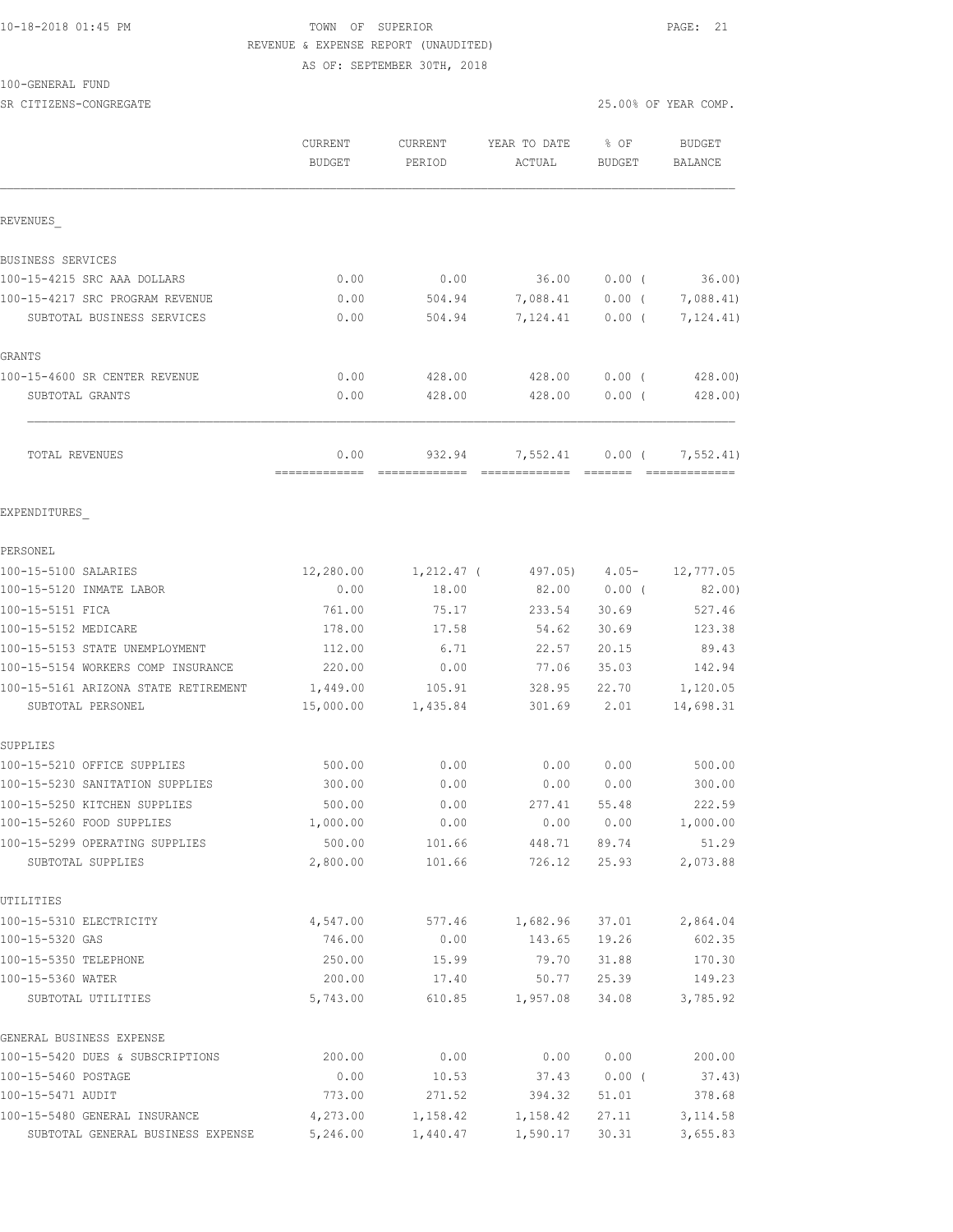### 10-18-2018 01:45 PM TOWN OF SUPERIOR PAGE: 22 REVENUE & EXPENSE REPORT (UNAUDITED)

AS OF: SEPTEMBER 30TH, 2018

SR CITIZENS-CONGREGATE 25.00% OF YEAR COMP.

|                                         | CURRENT<br><b>BUDGET</b>              | CURRENT<br>PERIOD | YEAR TO DATE<br>ACTUAL | $\frac{1}{2}$ OF<br>BUDGET | BUDGET<br>BALANCE    |
|-----------------------------------------|---------------------------------------|-------------------|------------------------|----------------------------|----------------------|
|                                         |                                       |                   |                        |                            |                      |
| PROFESSIONAL SERVICES                   |                                       |                   |                        |                            |                      |
| 100-15-5520 CONTRACT EMPLOYEE           | 0.00                                  | 237.04            |                        |                            | 237.04 0.00 (237.04) |
| 100-15-5550 OTHER PROFESSIONAL SERVICES | 23,344.00                             | 0.00              | 12,253.89              | 52.49                      | 11,090.11            |
| SUBTOTAL PROFESSIONAL SERVICES          | 23,344.00                             | 237.04            | 12,490.93              | 53.51                      | 10,853.07            |
| REPAIR/MAINTENANCE                      |                                       |                   |                        |                            |                      |
| 100-15-5643 INMATE FUEL                 | 0.00                                  | 0.00              |                        | 54.64 0.00 (               | 54.64)               |
| 100-15-5650 OTHER EQUIPMENT REPAIRS     | 150.00                                | 0.00              |                        | 2,366.68 1,577.79 (        | 2,216.68)            |
| SUBTOTAL REPAIR/MAINTENANCE             | 150.00                                | 0.00              |                        | 2,421.32 1,614.21 (        | 2,271.32)            |
| TOTAL EXPENDITURES                      | 52,283.00                             | 3,825.86          | 19,487.31 37.27        |                            | 32,795.69            |
| REVENUES OVER/(UNDER) EXPENDITURES      | (52, 283.00) (2, 892.92) (11, 934.90) |                   |                        |                            | 40,348.10            |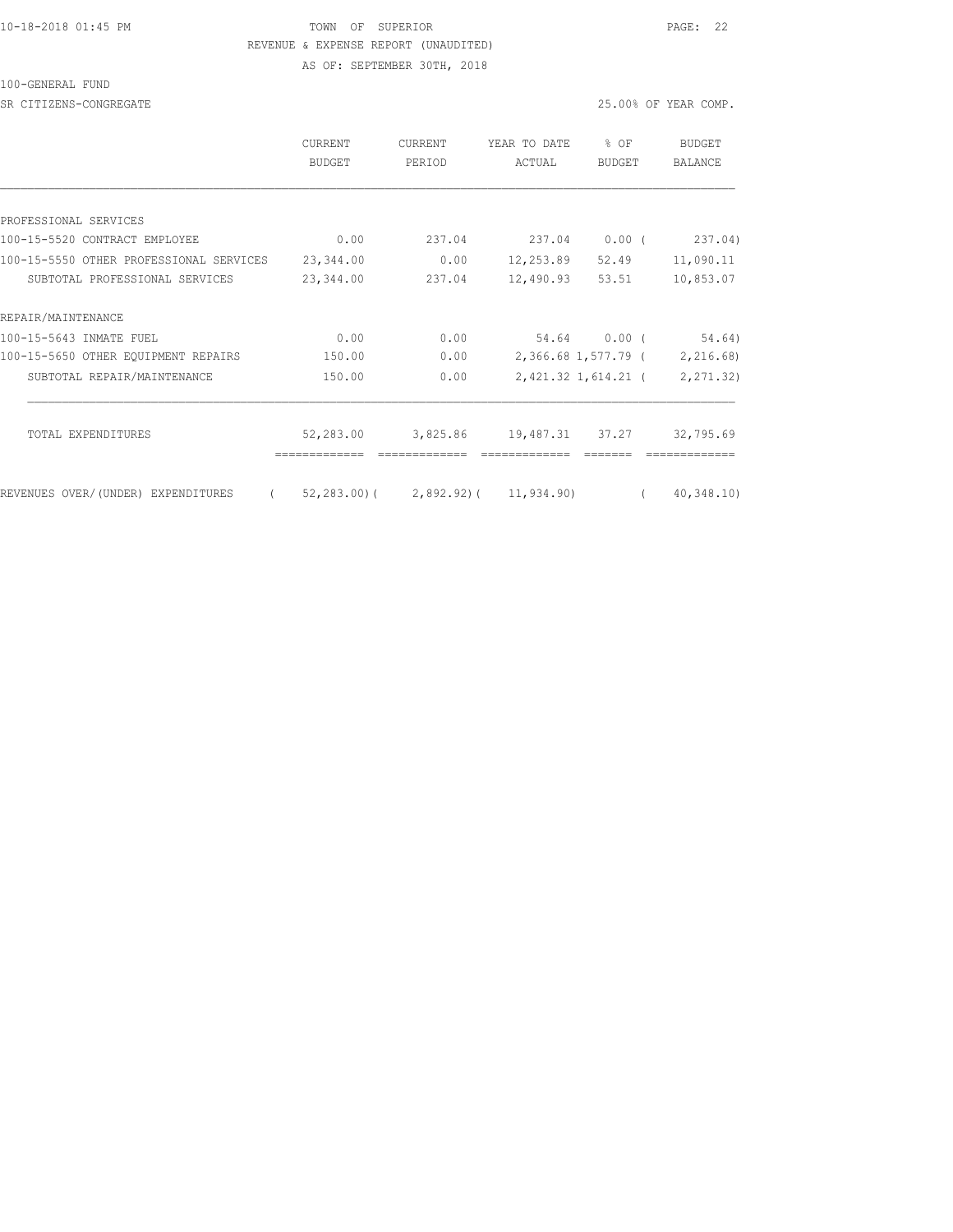### 10-18-2018 01:45 PM TOWN OF SUPERIOR PAGE: 23 REVENUE & EXPENSE REPORT (UNAUDITED)

AS OF: SEPTEMBER 30TH, 2018

SR CITIZENS-HOME DELIVERY 25.00% OF YEAR COMP.

|                                                                           | CURRENT<br><b>BUDGET</b> | CURRENT<br>PERIOD      | YEAR TO DATE<br>ACTUAL               | % OF<br><b>BUDGET</b> | <b>BUDGET</b><br><b>BALANCE</b> |
|---------------------------------------------------------------------------|--------------------------|------------------------|--------------------------------------|-----------------------|---------------------------------|
| REVENUES                                                                  |                          |                        |                                      |                       |                                 |
| BUSINESS SERVICES                                                         |                          |                        |                                      |                       |                                 |
| 100-16-4217 SRC PROGRAM REVENUE                                           | 0.00                     | 77.00                  | 5,364.07                             | $0.00$ (              | 5,364.07                        |
| SUBTOTAL BUSINESS SERVICES                                                | 0.00                     | 77.00                  | 5,364.07                             | $0.00$ (              | 5,364.07)                       |
| TOTAL REVENUES                                                            | 0.00<br>-------------    | 77.00<br>============= | 5,364.07<br>======================== | $0.00$ (              | 5,364.07)<br>=============      |
| EXPENDITURES                                                              |                          |                        |                                      |                       |                                 |
| PERSONEL                                                                  |                          |                        |                                      |                       |                                 |
| 100-16-5100 SALARIES                                                      | 13,587.00                | 972.42                 | 3,009.00                             | 22.15                 | 10,578.00                       |
| 100-16-5120 INMATE LABOR                                                  | 0.00                     | 27.00                  | 123.00                               | $0.00$ (              | 123.00)                         |
| 100-16-5151 FICA                                                          | 842.00                   | 60.29                  | 186.55                               | 22.16                 | 655.45                          |
| 100-16-5152 MEDICARE                                                      | 197.00                   | 14.10                  | 43.63                                | 22.15                 | 153.37                          |
| 100-16-5153 STATE UNEMPLOYMENT                                            | 134.00                   | 0.00                   | 6.84                                 | 5.10                  | 127.16                          |
| 100-16-5154 WORKERS COMP INSURANCE                                        | 227.00                   | 0.00                   | 77.06                                | 33.95                 | 149.94                          |
| 100-16-5161 ARIZONA STATE RETIREMENT                                      | 1,603.00                 | 114.74                 | 355.06                               | 22.15                 | 1,247.94                        |
| SUBTOTAL PERSONEL                                                         | 16,590.00                | 1,188.55               | 3,801.14                             | 22.91                 | 12,788.86                       |
| SUPPLIES                                                                  |                          |                        |                                      |                       |                                 |
| 100-16-5299 OPERATING SUPPLIES                                            | 0.00                     | 0.00                   | 67.00                                | $0.00$ (              | 67.00                           |
| SUBTOTAL SUPPLIES                                                         | 0.00                     | 0.00                   | 67.00                                | $0.00$ (              | 67.00)                          |
| UTILITIES                                                                 |                          |                        |                                      |                       |                                 |
| 100-16-5310 ELECTRICITY                                                   | 4,547.00                 | 577.45                 | 1,682.95                             | 37.01                 | 2,864.05                        |
| 100-16-5320 GAS                                                           | 802.00                   | 0.00                   | 143.65                               | 17.91                 | 658.35                          |
| 100-16-5350 TELEPHONE                                                     | 250.00                   | 15.98                  | 47.72                                | 19.09                 | 202.28                          |
| 100-16-5360 WATER<br>SUBTOTAL UTILITIES                                   | 200.00<br>5,799.00       | 17.40<br>610.83        | 50.78<br>1,925.10                    | 25.39<br>33.20        | 149.22<br>3,873.90              |
| GENERAL BUSINESS EXPENSE                                                  |                          |                        |                                      |                       |                                 |
| 100-16-5460 POSTAGE                                                       | 0.00                     | 10.53                  | 37.43                                | $0.00$ (              | 37.43)                          |
| 100-16-5471 AUDIT                                                         | 773.00                   | 271.52                 | 394.32                               | 51.01                 | 378.68                          |
| 100-16-5480 GENERAL INSURANCE                                             | 4,273.00                 | 1,158.42               | 1,158.42                             | 27.11                 | 3, 114.58                       |
| SUBTOTAL GENERAL BUSINESS EXPENSE                                         | 5,046.00                 | 1,440.47               | 1,590.17                             | 31.51                 | 3,455.83                        |
| PROFESSIONAL SERVICES                                                     |                          |                        |                                      |                       |                                 |
| 100-16-5550 OTHER PROFESSIONAL SERVICES<br>SUBTOTAL PROFESSIONAL SERVICES | 34,179.00<br>34,179.00   | 0.00<br>0.00           | 11,003.85<br>11,003.85               | 32.19<br>32.19        | 23, 175. 15<br>23, 175. 15      |
| REPAIR/MAINTENANCE                                                        |                          |                        |                                      |                       |                                 |
| 100-16-5641 GAS & OIL                                                     | 500.00                   | 25.97                  |                                      | 148.12 29.62          | 351.88                          |
| 100-16-5643 INMATE FUEL                                                   | 0.00                     | 0.00                   | 81.99                                | $0.00$ (              | 81.99)                          |
| 100-16-5650 OTHER EQUIPMENT REPAIRS                                       | 0.00                     | 0.00                   | 2,366.87                             | $0.00$ (              | 2,366.87                        |
| SUBTOTAL REPAIR/MAINTENANCE                                               | 500.00                   | 25.97                  | 2,596.98                             | 519.40 (              | 2,096.98)                       |
| TOTAL EXPENDITURES                                                        | 62, 114.00               | 3,265.82               | 20,984.24                            | 33.78                 | 41, 129.76                      |

============= ============= ============= ======= =============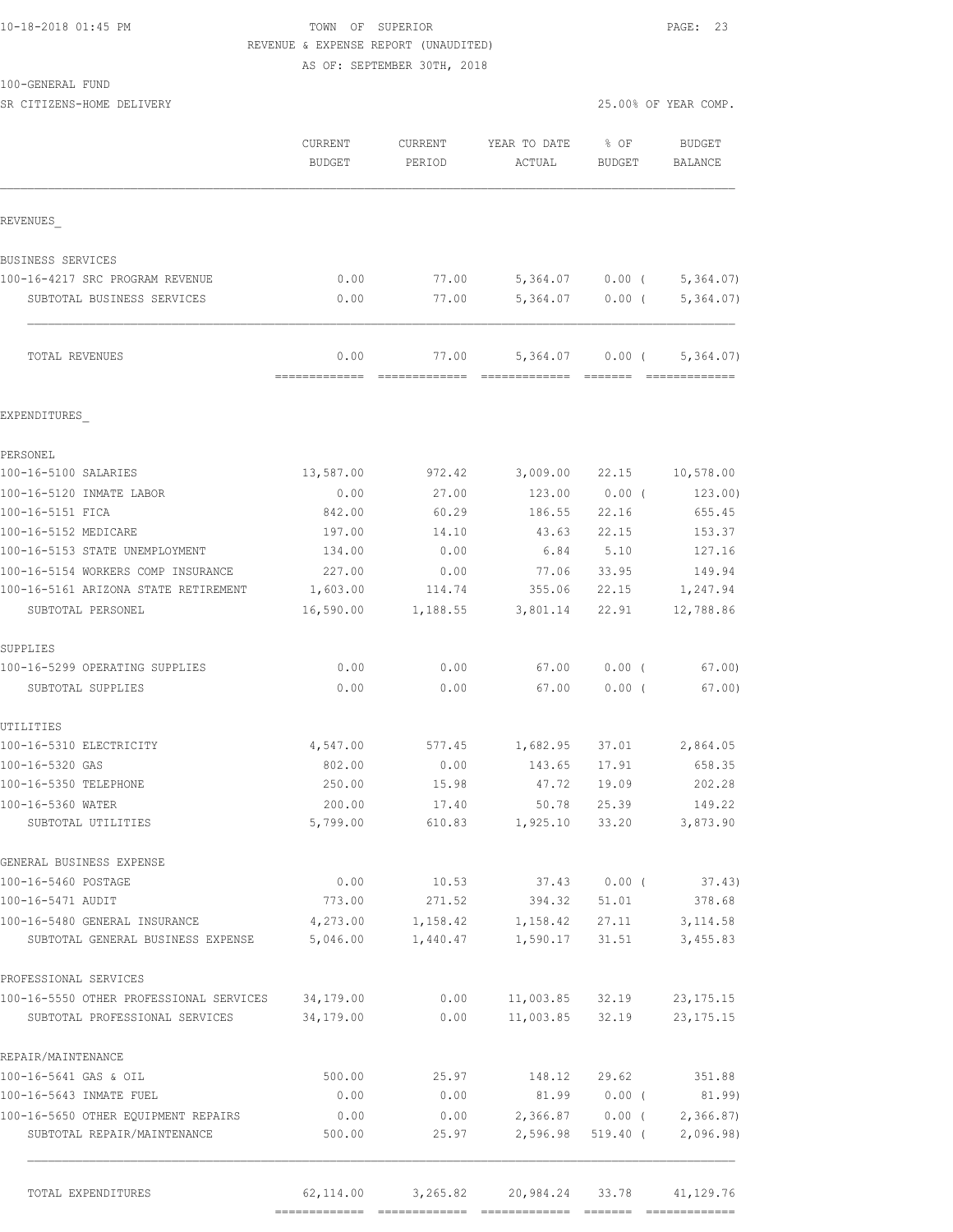## 10-18-2018 01:45 PM TOWN OF SUPERIOR PAGE: 24 REVENUE & EXPENSE REPORT (UNAUDITED)

AS OF: SEPTEMBER 30TH, 2018

SR CITIZENS-TRANSPORTATIO

|  | 25.00% OF YEAR COMP. |  |
|--|----------------------|--|
|  |                      |  |

|                                                           | CURRENT<br><b>BUDGET</b>              | CURRENT<br>PERIOD  | YEAR TO DATE<br>ACTUAL    | % OF<br><b>BUDGET</b> | <b>BUDGET</b><br>BALANCE |
|-----------------------------------------------------------|---------------------------------------|--------------------|---------------------------|-----------------------|--------------------------|
| REVENUES                                                  |                                       |                    |                           |                       |                          |
| BUSINESS SERVICES                                         |                                       |                    |                           |                       |                          |
| 100-17-4215 SRC AAA REVENUE                               | 0.00                                  | 0.00               | 1.00                      | $0.00$ (              | 1.00)                    |
| 100-17-4217 SRC PROGRAM REVENUE                           | 0.00                                  | 27.00              | 1,974.79                  | $0.00$ (              | 1,974.79)                |
| SUBTOTAL BUSINESS SERVICES                                | 0.00                                  | 27.00              | 1,975.79                  | $0.00$ (              | 1, 975.79                |
| TOTAL REVENUES                                            | 0.00<br>=============                 | 27.00              | 1,975.79                  | $0.00$ (<br>--------  | 1, 975.79                |
| EXPENDITURES                                              |                                       |                    |                           |                       |                          |
| PERSONEL                                                  |                                       |                    |                           |                       |                          |
| 100-17-5100 SALARIES                                      | 5,238.00                              | 374.02             | 1,156.83                  | 22.09                 | 4,081.17                 |
| 100-17-5151 FICA                                          | 325.00                                | 23.19              | 71.73                     | 22.07                 | 253.27                   |
| 100-17-5152 MEDICARE                                      | 76.00                                 | 5.42               | 16.77                     | 22.07                 | 59.23                    |
| 100-17-5153 STATE UNEMPLOYMENT                            | 52.00                                 | 0.00               | 5.23                      | 10.06                 | 46.77                    |
| 100-17-5154 WORKERS COMP INSURANCE                        | 36.00                                 | 0.00               | 75.33                     | $209.25$ (            | 39.33)                   |
| 100-17-5161 ARIZONA STATE RETIREMENT                      | 618.00                                | 44.14              | 136.53                    | 22.09                 | 481.47                   |
| SUBTOTAL PERSONEL                                         | 6,345.00                              | 446.77             | 1,462.42                  | 23.05                 | 4,882.58                 |
| SUPPLIES                                                  |                                       |                    |                           |                       |                          |
| UTILITIES                                                 |                                       |                    |                           |                       |                          |
| 100-17-5350 TELEPHONE                                     | 490.00                                | 40.56              | 121.68                    | 24.83                 | 368.32                   |
| SUBTOTAL UTILITIES                                        | 490.00                                | 40.56              | 121.68                    | 24.83                 | 368.32                   |
| GENERAL BUSINESS EXPENSE                                  |                                       |                    |                           |                       |                          |
| 100-17-5471 AUDIT                                         | 773.00                                | 271.52             | 394.32                    | 51.01                 | 378.68                   |
| 100-17-5480 GENERAL INSURANCE                             | 4,273.00                              | 1,158.42           | 1,158.42                  | 27.11                 | 3, 114.58                |
| SUBTOTAL GENERAL BUSINESS EXPENSE                         | 5,046.00                              | 1,429.94           | 1,552.74                  | 30.77                 | 3,493.26                 |
| PROFESSIONAL SERVICES                                     |                                       |                    |                           |                       |                          |
| 100-17-5550 OTHER PROFESSIONAL SERVICES 1,000.00          |                                       | 0.00               |                           | 0.00 0.00             | 1,000.00                 |
| SUBTOTAL PROFESSIONAL SERVICES                            | 1,000.00                              | 0.00               | 0.00                      | 0.00                  | 1,000.00                 |
| REPAIR/MAINTENANCE                                        |                                       |                    |                           |                       |                          |
| 100-17-5640 AUTO & TRUCK REPAIRS                          | 2,000.00 543.63 718.63 35.93 1,281.37 |                    |                           |                       |                          |
| 100-17-5641 GAS & OIL                                     |                                       |                    | 500.00 38.95 222.18 44.44 |                       | 277.82                   |
| SUBTOTAL REPAIR/MAINTENANCE                               | 2,500.00                              |                    | 582.58 940.81             | 37.63                 | 1,559.19                 |
| TOTAL EXPENDITURES                                        |                                       | 15,381.00 2,499.85 |                           |                       | 4,077.65 26.51 11,303.35 |
| REVENUES OVER/(UNDER) EXPENDITURES (15,381.00)(2,472.85)( |                                       |                    | 2,101.86)                 | $\sqrt{2}$            | 13,279.14)               |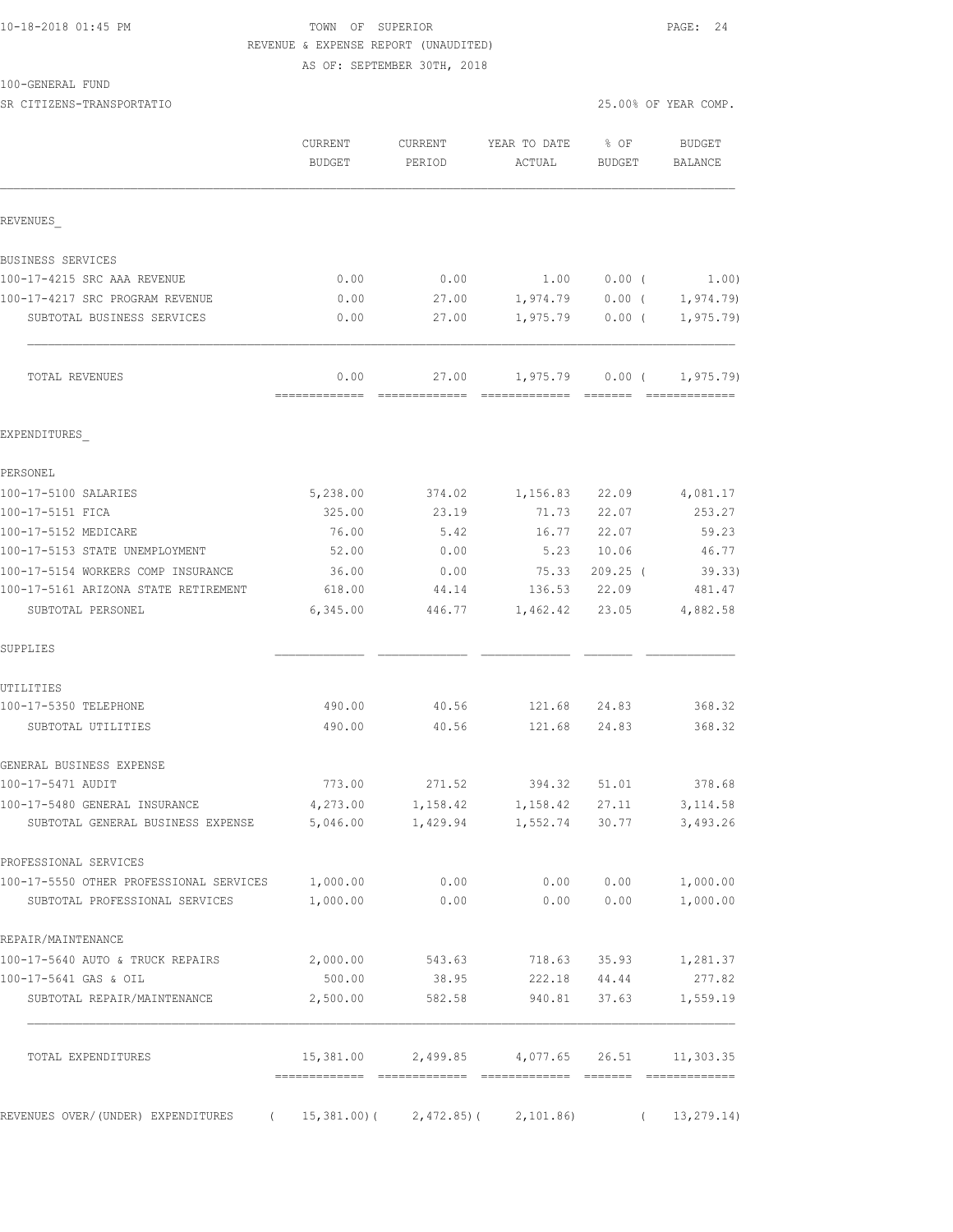| 10-18-2018 01:45 PM                  | TOWN OF SUPERIOR<br>REVENUE & EXPENSE REPORT (UNAUDITED) |                          |                        |                      | PAGE: 25                 |  |
|--------------------------------------|----------------------------------------------------------|--------------------------|------------------------|----------------------|--------------------------|--|
| 100-GENERAL FUND<br>CODE ENFORCEMENT | AS OF: SEPTEMBER 30TH, 2018                              |                          |                        | 25.00% OF YEAR COMP. |                          |  |
|                                      | <b>CURRENT</b><br><b>BUDGET</b>                          | <b>CURRENT</b><br>PERIOD | YEAR TO DATE<br>ACTUAL | % OF<br>BUDGET       | BUDGET<br><b>BALANCE</b> |  |
| REVENUES                             |                                                          |                          |                        |                      |                          |  |
| GRANTS                               |                                                          |                          |                        |                      |                          |  |
|                                      |                                                          |                          |                        |                      |                          |  |
| EXPENDITURES                         |                                                          |                          |                        |                      |                          |  |
| PERSONEL                             |                                                          |                          |                        |                      |                          |  |
| 100-18-5100 SALARIES                 | 21,584.00                                                | 1,660.68                 | 4,927.67               | 22.83                | 16,656.33                |  |
| 100-18-5101 OVERTIME                 | 0.00                                                     | 296.55                   | 444.83                 | $0.00$ (             | 444.83)                  |  |
| 100-18-5151 FICA                     | 1,338.00                                                 | 0.00                     | 0.00                   | 0.00                 | 1,338.00                 |  |
| 100-18-5152 MEDICARE                 | 313.00                                                   | 28.38                    | 77.90                  | 24.89                | 235.10                   |  |
| 100-18-5153 STATE UNEMPLOYMENT       | 75.00                                                    | 0.00                     | 0.00                   | 0.00                 | 75.00                    |  |
| 100-18-5154 WORKERS COMP INSURANCE   | 500.00                                                   | 0.00                     | 0.00                   | 0.00                 | 500.00                   |  |
| 100-18-5161 ARIZONA STATE RETIREMENT | 5,541.00                                                 | 0.00                     | 0.00                   | 0.00                 | 5,541.00                 |  |
| 100-18-5162 LIFE INSURANCE           | 40.00                                                    | 0.00                     | 0.00                   | 0.00                 | 40.00                    |  |
| 100-18-5164 DENTAL INSURANCE         | 185.00                                                   | 0.00                     | 0.00                   | 0.00                 | 185.00                   |  |
| SUBTOTAL PERSONEL                    | 29,576.00                                                | 1,985.61                 | 5,450.40               | 18.43                | 24,125.60                |  |
| PROFESSIONAL SERVICES                |                                                          |                          |                        |                      |                          |  |
| 100-18-5520 Blight Mitigation        | 20,000.00                                                | 0.00                     | 0.00                   | 0.00                 | 20,000.00                |  |
| SUBTOTAL PROFESSIONAL SERVICES       | 20,000.00                                                | 0.00                     | 0.00                   | 0.00                 | 20,000.00                |  |
| TOTAL EXPENDITURES                   |                                                          | 49,576.00 1,985.61       | 5,450.40               | 10.99                | 44,125.60                |  |
| REVENUES OVER/(UNDER) EXPENDITURES   | 49,576.00)(<br>$\left($                                  | 1,985.61)(               | 5,450.40               |                      | 44, 125.60<br>$\sqrt{2}$ |  |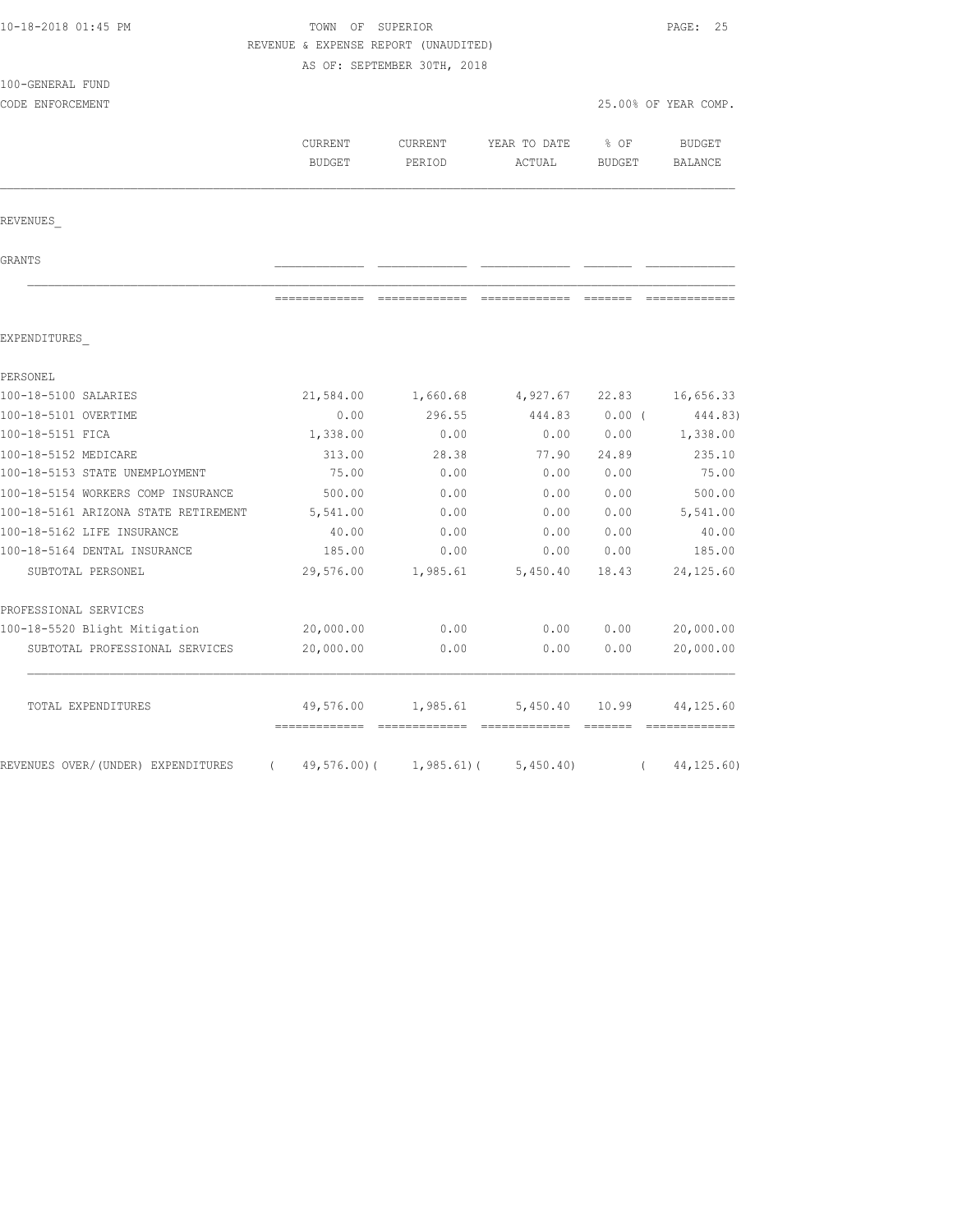|                          |                                      |                             |                   | ======= | =============        |
|--------------------------|--------------------------------------|-----------------------------|-------------------|---------|----------------------|
| PROFESSIONAL SERVICES    |                                      |                             |                   |         |                      |
| GENERAL BUSINESS EXPENSE |                                      |                             |                   |         |                      |
| SUPPLIES                 |                                      |                             |                   |         |                      |
| EXPENDITURES             |                                      |                             |                   |         |                      |
|                          |                                      |                             |                   |         |                      |
|                          | BUDGET                               | PERIOD                      | ACTUAL            | BUDGET  | BALANCE              |
|                          | CURRENT                              | CURRENT                     | YEAR TO DATE % OF |         | BUDGET               |
| <b>EDC</b>               |                                      |                             |                   |         | 25.00% OF YEAR COMP. |
| 100-GENERAL FUND         |                                      |                             |                   |         |                      |
|                          |                                      | AS OF: SEPTEMBER 30TH, 2018 |                   |         |                      |
|                          | REVENUE & EXPENSE REPORT (UNAUDITED) |                             |                   |         |                      |
| 10-18-2018 01:45 PM      |                                      | TOWN OF SUPERIOR            |                   |         | PAGE: 26             |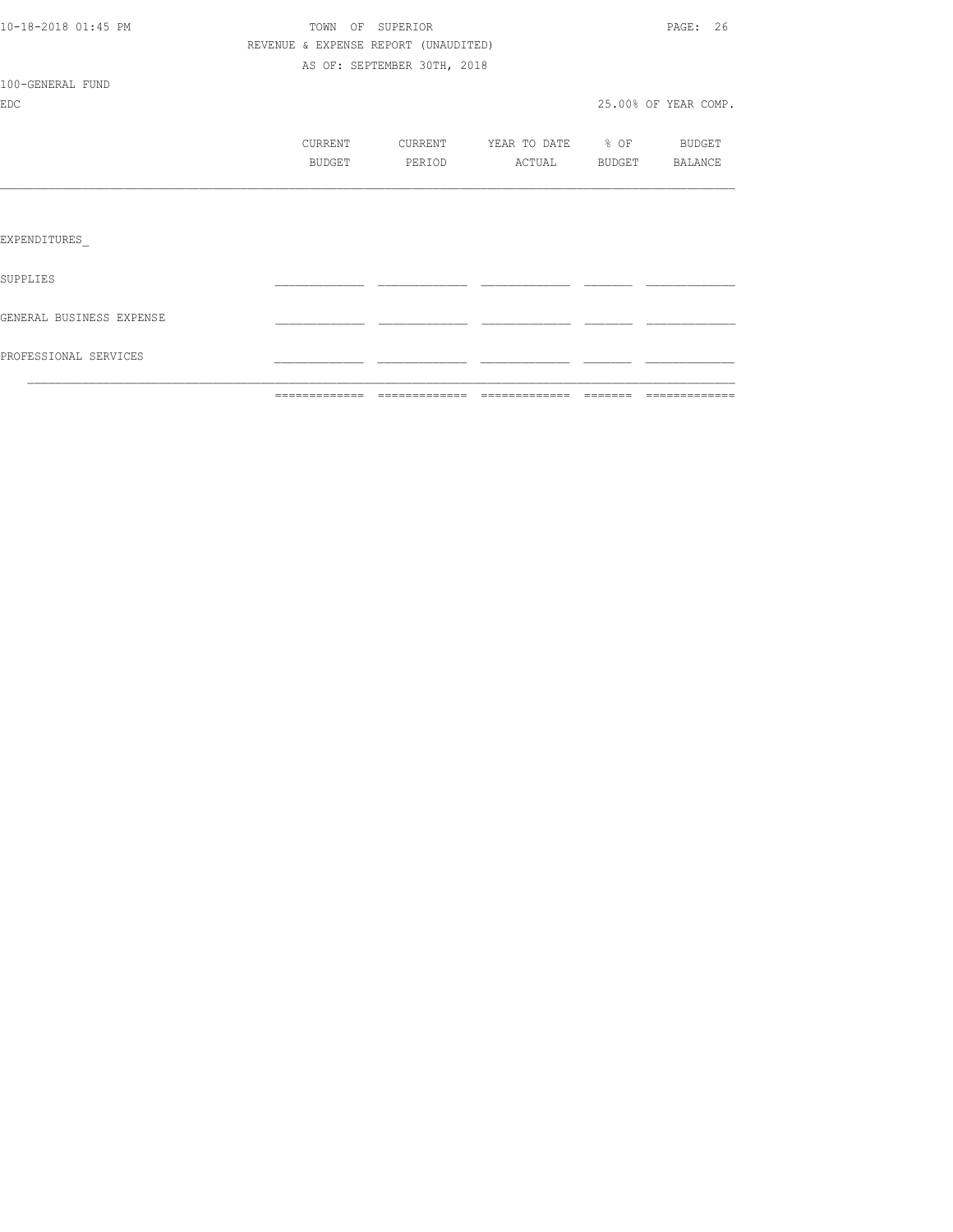| 10-18-2018 01:45 PM | TOWN    | OF SUPERIOR<br>REVENUE & EXPENSE REPORT (UNAUDITED) |                   |        |                      |  |
|---------------------|---------|-----------------------------------------------------|-------------------|--------|----------------------|--|
|                     |         |                                                     |                   |        |                      |  |
|                     |         | AS OF: SEPTEMBER 30TH, 2018                         |                   |        |                      |  |
| 100-GENERAL FUND    |         |                                                     |                   |        |                      |  |
| LOST TRAIL          |         |                                                     |                   |        | 25.00% OF YEAR COMP. |  |
|                     | CURRENT | CURRENT                                             | YEAR TO DATE % OF |        | BUDGET               |  |
|                     | BUDGET  | PERIOD                                              | ACTUAL            | BUDGET | BALANCE              |  |
|                     |         |                                                     |                   |        |                      |  |
| EXPENDITURES        |         |                                                     |                   |        |                      |  |
| SUPPLIES            |         |                                                     |                   |        |                      |  |

 $\mathcal{L}_\text{max}$ 

============= ============= ============= ======= =============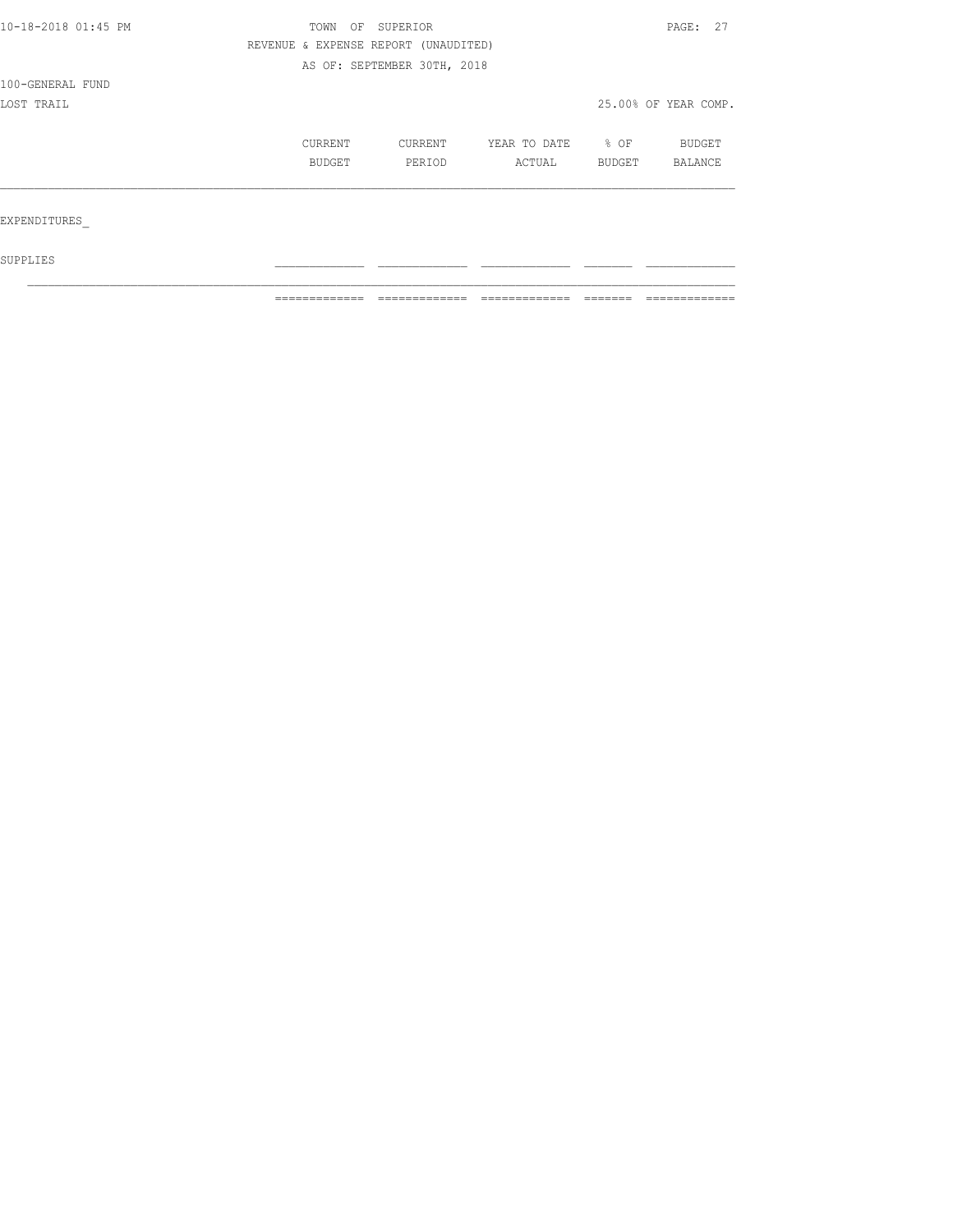|                           | =============                        | --------                    | --------------           | $\qquad \qquad = \qquad \qquad = \qquad \qquad = \qquad \qquad = \qquad \qquad = \qquad \qquad = \qquad \qquad = \qquad \qquad = \qquad \qquad = \qquad \qquad = \qquad \qquad = \qquad \qquad = \qquad \qquad = \qquad \qquad = \qquad \qquad = \qquad \qquad = \qquad \qquad = \qquad \qquad = \qquad \qquad = \qquad \qquad = \qquad \qquad = \qquad \qquad = \qquad \qquad = \qquad \qquad = \qquad \qquad = \qquad \qquad = \qquad \qquad = \qquad \qquad = \qquad \qquad = \qquad \qquad = \qquad \qquad = \qquad$ |                      |
|---------------------------|--------------------------------------|-----------------------------|--------------------------|--------------------------------------------------------------------------------------------------------------------------------------------------------------------------------------------------------------------------------------------------------------------------------------------------------------------------------------------------------------------------------------------------------------------------------------------------------------------------------------------------------------------------|----------------------|
| SUPPLIES                  |                                      |                             |                          |                                                                                                                                                                                                                                                                                                                                                                                                                                                                                                                          |                      |
| EXPENDITURES              |                                      |                             |                          |                                                                                                                                                                                                                                                                                                                                                                                                                                                                                                                          |                      |
|                           | =============                        | =============               | =============            |                                                                                                                                                                                                                                                                                                                                                                                                                                                                                                                          |                      |
| CONTRIBUTIONS             |                                      |                             |                          |                                                                                                                                                                                                                                                                                                                                                                                                                                                                                                                          |                      |
| REVENUES                  |                                      |                             |                          |                                                                                                                                                                                                                                                                                                                                                                                                                                                                                                                          |                      |
|                           | BUDGET                               | PERIOD                      | ACTUAL BUDGET BALANCE    |                                                                                                                                                                                                                                                                                                                                                                                                                                                                                                                          |                      |
|                           | CURRENT                              | CURRENT                     | YEAR TO DATE % OF BUDGET |                                                                                                                                                                                                                                                                                                                                                                                                                                                                                                                          |                      |
| SOCIO-ECONOMIC CONTINGNCY |                                      |                             |                          |                                                                                                                                                                                                                                                                                                                                                                                                                                                                                                                          | 25.00% OF YEAR COMP. |
| 100-GENERAL FUND          |                                      |                             |                          |                                                                                                                                                                                                                                                                                                                                                                                                                                                                                                                          |                      |
|                           |                                      | AS OF: SEPTEMBER 30TH, 2018 |                          |                                                                                                                                                                                                                                                                                                                                                                                                                                                                                                                          |                      |
|                           | REVENUE & EXPENSE REPORT (UNAUDITED) |                             |                          |                                                                                                                                                                                                                                                                                                                                                                                                                                                                                                                          |                      |
| 10-18-2018 01:45 PM       | TOWN OF SUPERIOR                     |                             |                          |                                                                                                                                                                                                                                                                                                                                                                                                                                                                                                                          | PAGE: 28             |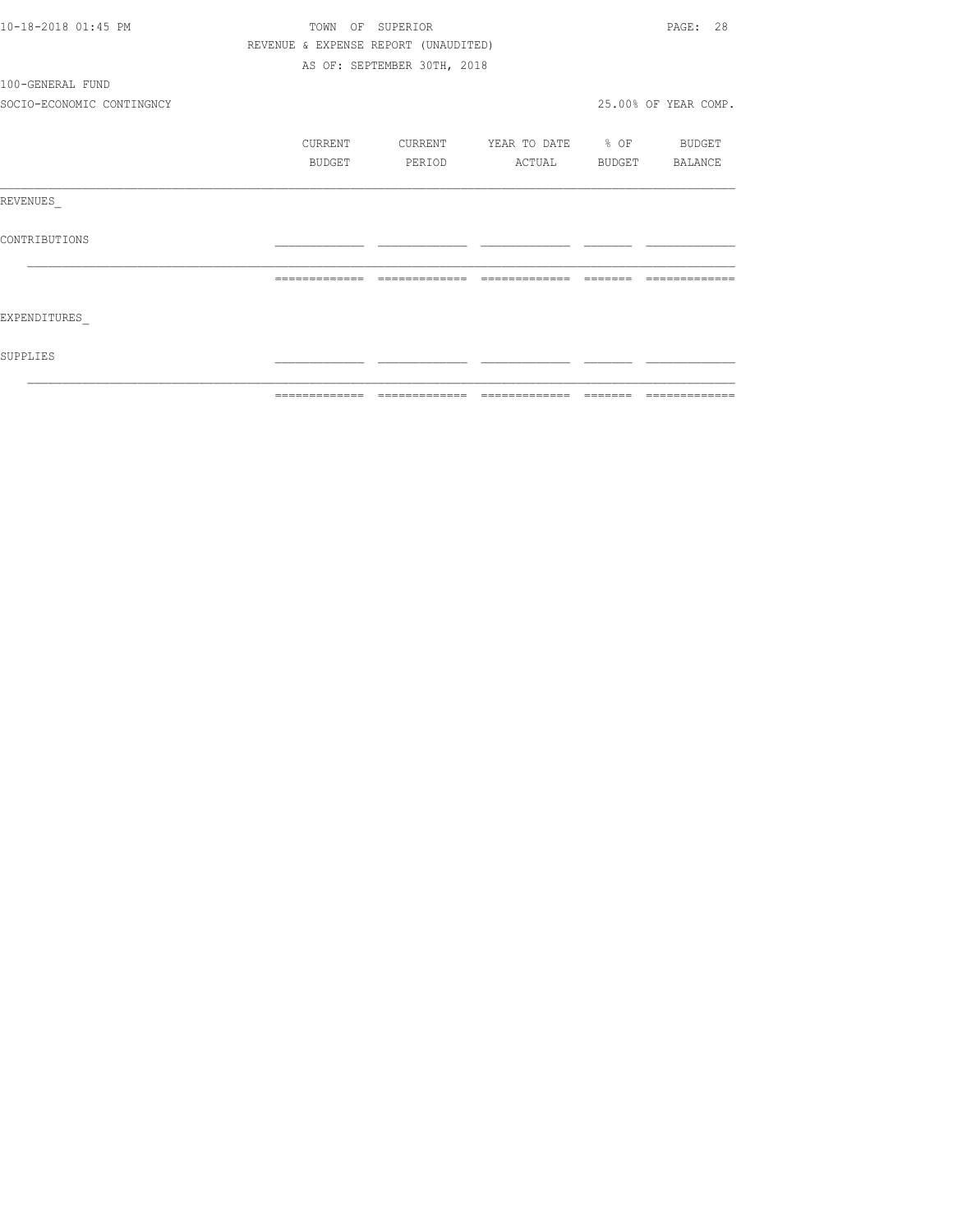| 10-18-2018 01:45 PM | TOWN                                 | OF SUPERIOR                 |                   |        |                      |  |
|---------------------|--------------------------------------|-----------------------------|-------------------|--------|----------------------|--|
|                     | REVENUE & EXPENSE REPORT (UNAUDITED) |                             |                   |        |                      |  |
|                     |                                      | AS OF: SEPTEMBER 30TH, 2018 |                   |        |                      |  |
| 100-GENERAL FUND    |                                      |                             |                   |        |                      |  |
| CONTINGENCY         |                                      |                             |                   |        | 25.00% OF YEAR COMP. |  |
|                     | CURRENT                              | CURRENT                     | YEAR TO DATE % OF |        | BUDGET               |  |
|                     | BUDGET                               | PERIOD                      | ACTUAL            | BUDGET | BALANCE              |  |
|                     |                                      |                             |                   |        |                      |  |
| EXPENDITURES        |                                      |                             |                   |        |                      |  |
| SUPPLIES            |                                      |                             |                   |        |                      |  |

 $\mathcal{L}_\text{max}$ 

============= ============= ============= ======= =============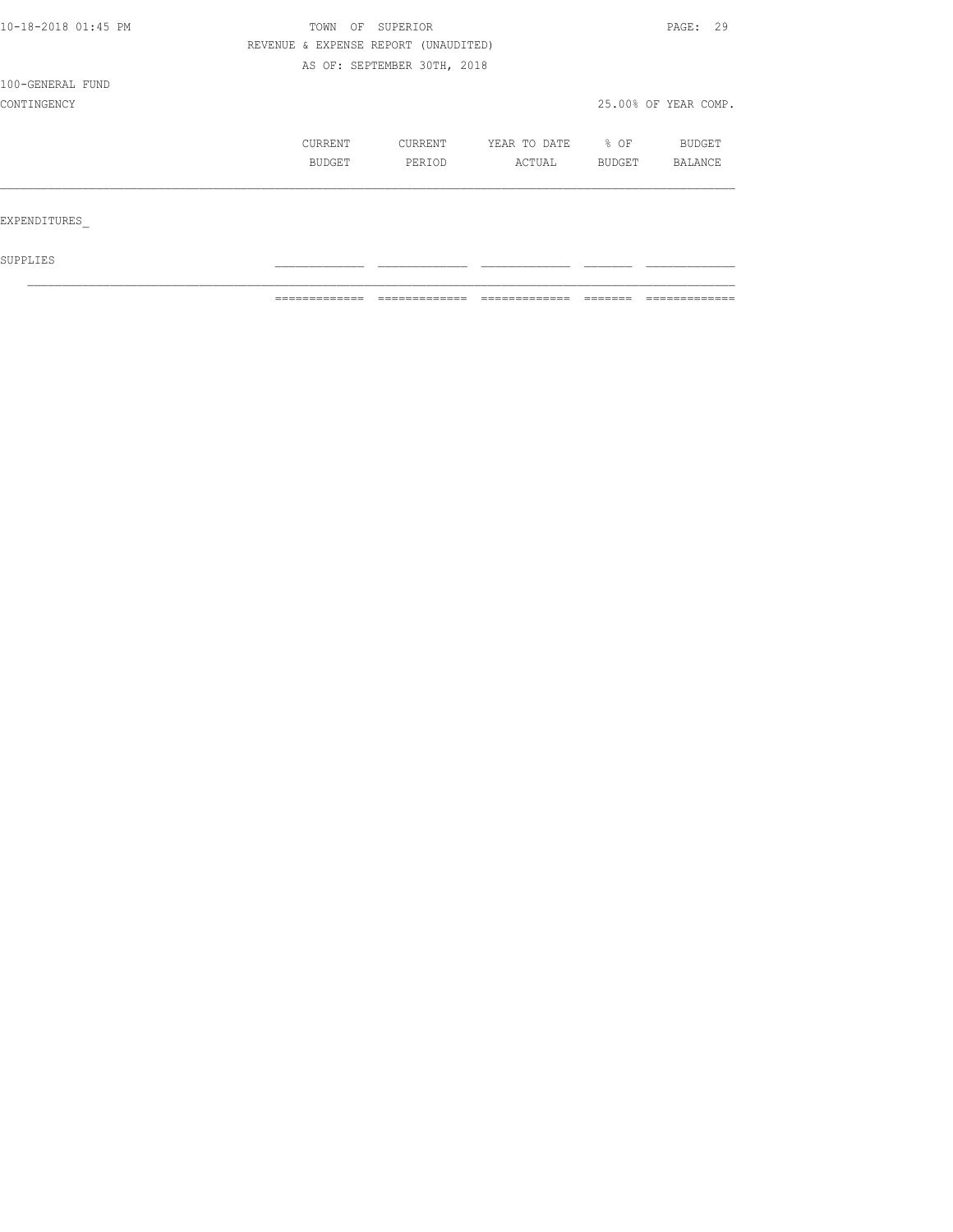#### 10-18-2018 01:45 PM TOWN OF SUPERIOR PAGE: 30 REVENUE & EXPENSE REPORT (UNAUDITED) AS OF: SEPTEMBER 30TH, 2018

100-GENERAL FUND

|                                                |                                |                            |                          |                       | 25.00% OF YEAR COMP.         |  |
|------------------------------------------------|--------------------------------|----------------------------|--------------------------|-----------------------|------------------------------|--|
|                                                | CURRENT<br>BUDGET              | CURRENT<br>PERIOD          | YEAR TO DATE<br>ACTUAL   | % OF<br><b>BUDGET</b> | BUDGET<br><b>BALANCE</b>     |  |
|                                                |                                |                            |                          |                       |                              |  |
| FUND TOTAL REVENUES<br>FUND TOTAL EXPENDITURES | 2, 143, 377.00<br>2,143,375.00 | 146,974.17<br>187, 147. 12 | 491,255.16<br>633,577.50 | 22.92<br>29.56        | 1,652,121.84<br>1,509,797.50 |  |
| REVENUES OVER/(UNDER) EXPENDITURES             | $2,00$ (                       | 40,172,95)(                | 142, 322, 34)            |                       | 142, 324.34                  |  |
|                                                |                                |                            |                          |                       | -----------                  |  |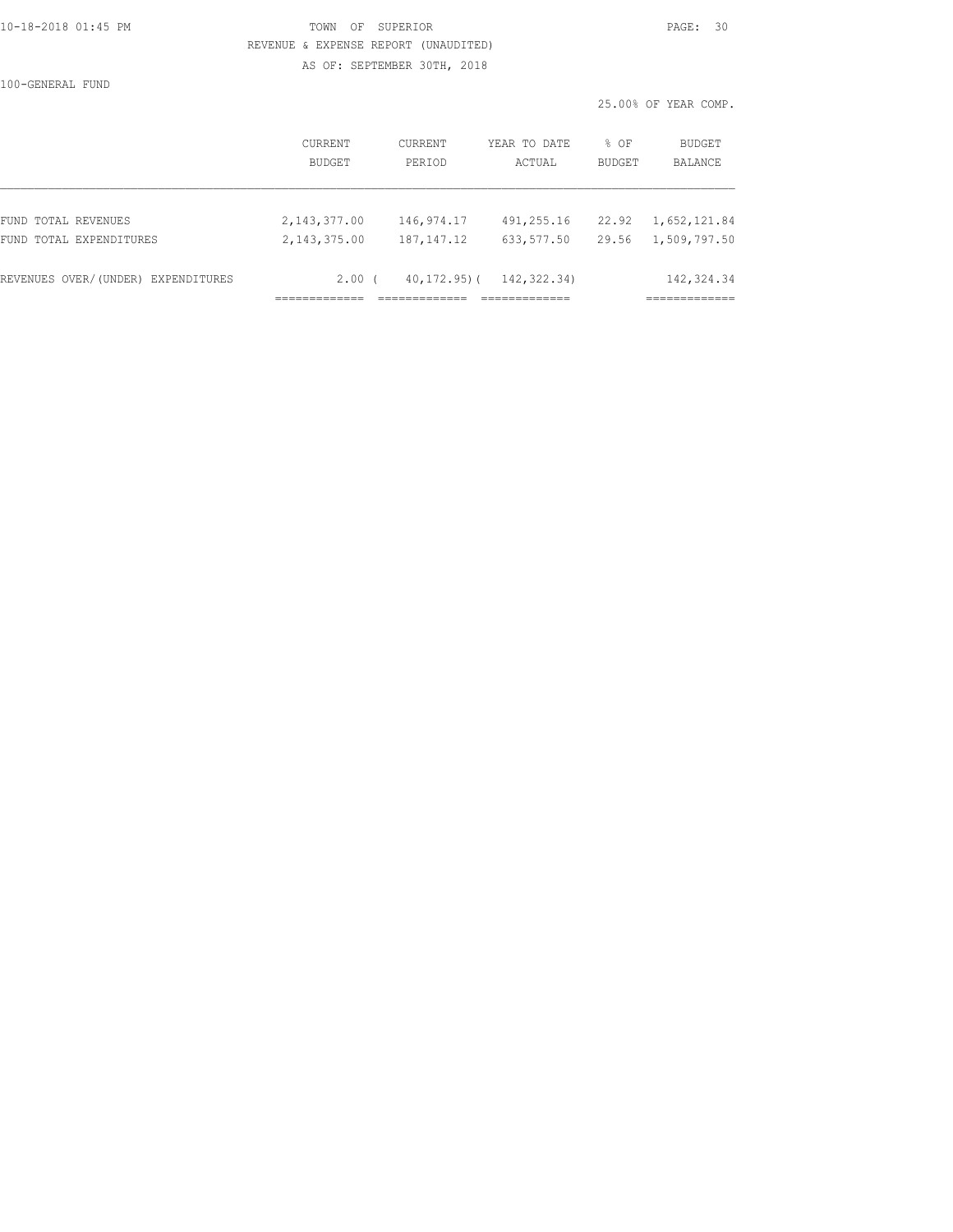## 10-18-2018 01:45 PM TOWN OF SUPERIOR PAGE: 1 REVENUE & EXPENSE REPORT (UNAUDITED)

AS OF: SEPTEMBER 30TH, 2018

NON-DEPARTMENTAL 25.00% OF YEAR COMP.

|                                     | <b>CURRENT</b><br><b>BUDGET</b> | <b>CURRENT</b><br>PERIOD | YEAR TO DATE<br>ACTUAL | $8$ OF<br><b>BUDGET</b> | <b>BUDGET</b><br><b>BALANCE</b> |
|-------------------------------------|---------------------------------|--------------------------|------------------------|-------------------------|---------------------------------|
| REVENUES                            |                                 |                          |                        |                         |                                 |
| BUSINESS SERVICES                   |                                 |                          |                        |                         |                                 |
| 200-00-4240 REFUSE FEES             | $4,000.00$ (                    | 135.52)                  | 164.48                 | 4.11                    | 3,835.52                        |
| 200-00-4241 TIPPING FEES-           | 0.00                            | 660.00                   | 1,660.00               | $0.00$ (                | 1,660.00)                       |
| SUBTOTAL BUSINESS SERVICES          | 4,000.00                        | 524.48                   | 1,824.48               | 45.61                   | 2, 175.52                       |
| ENTERPRISE SERVICES                 |                                 |                          |                        |                         |                                 |
| TOTAL REVENUES                      | 4,000.00                        | 524.48                   | 1,824.48               | 45.61                   | 2,175.52                        |
| EXPENDITURES                        |                                 |                          |                        |                         |                                 |
| PERSONEL                            |                                 |                          |                        |                         |                                 |
| 200-00-5100 Salaries                | 9,857.00                        | 0.00                     | 0.00                   | 0.00                    | 9,857.00                        |
| 200-00-5151 FICA                    | 611.00                          | 0.00                     | 0.00                   | 0.00                    | 611.00                          |
| 200-00-5152 Medicare                | 143.00                          | 0.00                     | 0.00                   | 0.00                    | 143.00                          |
| 200-00-5153 SUTA                    | 60.00                           | 0.00                     | 0.00                   | 0.00                    | 60.00                           |
| 200-00-5154 Workers Comp            | 183.00                          | 0.00                     | 0.00                   | 0.00                    | 183.00                          |
| 200-00-5161 ASRS                    | 1,163.00                        | 0.00                     | 0.00                   | 0.00                    | 1,163.00                        |
| 200-00-5162 Life Insurance          | 32.00                           | 0.00                     | 0.00                   | 0.00                    | 32.00                           |
| 200-00-5164 Dental Insurance        | 148.00                          | 0.00                     | 0.00                   | 0.00                    | 148.00                          |
| SUBTOTAL PERSONEL                   | 12,197.00                       | 0.00                     | 0.00                   | 0.00                    | 12,197.00                       |
| SUPPLIES                            |                                 |                          |                        |                         |                                 |
| 200-00-5225 Safety Supplies & Equip | 1,000.00                        | 0.00                     | 0.00                   | 0.00                    | 1,000.00                        |
| 200-00-5299 Operating Supplies      | 500.00                          | 0.00                     | 3,769.44               | 753.89 (                | 3, 269.44                       |
| SUBTOTAL SUPPLIES                   | 1,500.00                        | 0.00                     | 3,769.44               | $251.30$ (              | 2, 269.44)                      |
| UTILITIES                           |                                 |                          |                        |                         |                                 |
| 200-00-5330 REFUSE                  | 0.00                            | 3,004.43                 | 7,848.36               | $0.00$ (                | 7,848.36)                       |
| SUBTOTAL UTILITIES                  | 0.00                            | 3,004.43                 | 7,848.36               | $0.00$ (                | 7,848.36)                       |
| GENERAL BUSINESS EXPENSE            |                                 |                          |                        |                         |                                 |
| PROFESSIONAL SERVICES               |                                 |                          |                        |                         |                                 |
| 200-00-5520 CONTRACT SERVICES       | 15,000.00                       | 1,083.60                 | 5,618.75               | 37.46                   | 9,381.25                        |
| 200-00-5550 Professional Services   | 80,000.00                       | 0.00                     | 0.00                   | 0.00                    | 80,000.00                       |
| 200-00-5599 Transfer Clean-Up       | 0.00                            | 76,953.29                | 76,953.29              | $0.00$ (                | 76, 953.29                      |
| SUBTOTAL PROFESSIONAL SERVICES      | 95,000.00                       | 78,036.89                | 82,572.04              | 86.92                   | 12, 427.96                      |
| REPAIR/MAINTENANCE                  |                                 |                          |                        |                         |                                 |
| 200-00-5640 Auto Truck Repair       | 1,000.00                        | 201.10                   | 201.10                 | 20.11                   | 798.90                          |
| 200-00-5641 Gas & Oil               | 2,000.00                        | 0.00                     | 0.00                   | 0.00                    | 2,000.00                        |
| SUBTOTAL REPAIR/MAINTENANCE         | 3,000.00                        | 201.10                   | 201.10                 | 6.70                    | 2,798.90                        |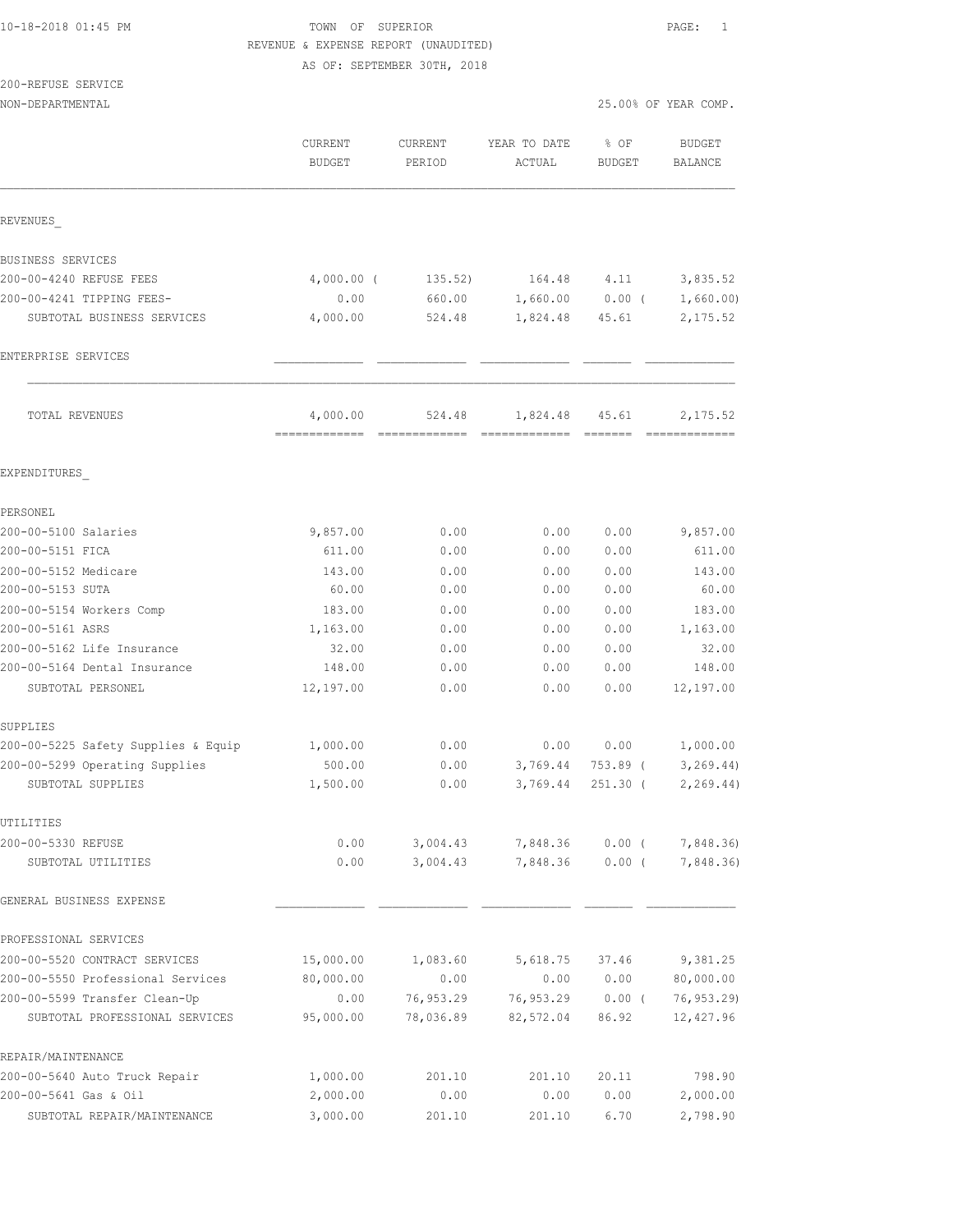| 10-18-2018 01:45 PM                                                                 | SUPERIOR<br>TOWN<br>OF               | PAGE:<br>2                           |                   |               |                      |
|-------------------------------------------------------------------------------------|--------------------------------------|--------------------------------------|-------------------|---------------|----------------------|
|                                                                                     | REVENUE & EXPENSE REPORT (UNAUDITED) |                                      |                   |               |                      |
|                                                                                     |                                      | AS OF: SEPTEMBER 30TH, 2018          |                   |               |                      |
| 200-REFUSE SERVICE                                                                  |                                      |                                      |                   |               |                      |
| NON-DEPARTMENTAL                                                                    |                                      |                                      |                   |               | 25.00% OF YEAR COMP. |
|                                                                                     | <b>CURRENT</b>                       | CURRENT                              | YEAR TO DATE % OF |               | BUDGET               |
|                                                                                     | BUDGET                               | PERIOD                               | ACTUAL            | <b>BUDGET</b> | <b>BALANCE</b>       |
| CAPITAL OUTLAY                                                                      |                                      |                                      |                   |               |                      |
| DEBT SERVICE                                                                        |                                      |                                      |                   |               |                      |
| TOTAL EXPENDITURES                                                                  |                                      | 111,697.00 81,242.42 94,390.94 84.51 |                   |               | 17,306.06            |
| REVENUES OVER/(UNDER) EXPENDITURES (107,697.00) (80,717.94) (92,566.46) (15,130.54) |                                      |                                      |                   |               |                      |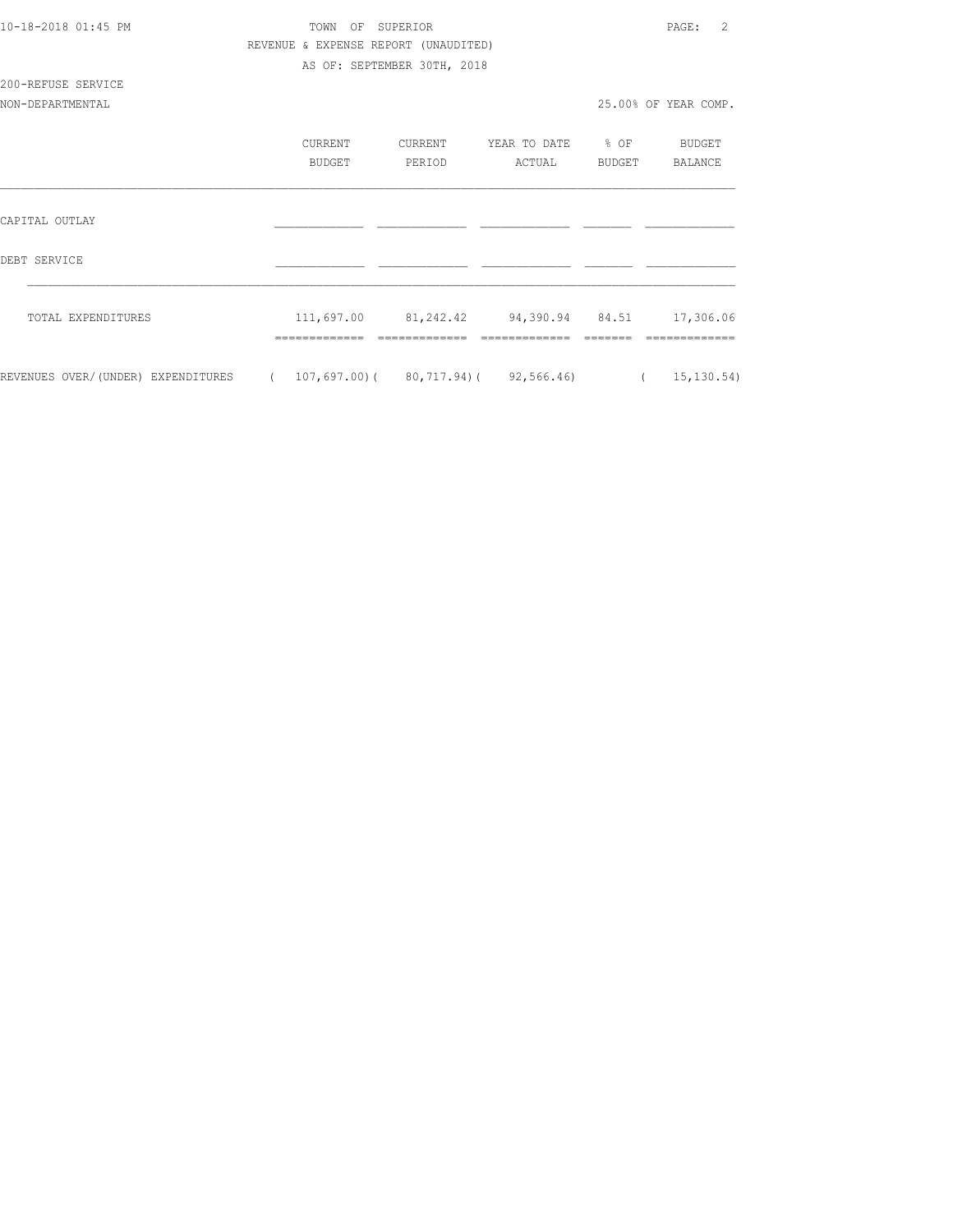|  |  |  |  |  |  | 10-18-2018 01:45 PM |
|--|--|--|--|--|--|---------------------|

200-REFUSE SERVICE

TOWN OF SUPERIOR **PAGE:** 3 REVENUE & EXPENSE REPORT (UNAUDITED) AS OF: SEPTEMBER 30TH, 2018

|                                                |                              |                     |                            |                       | 25.00% OF YEAR COMP.                       |
|------------------------------------------------|------------------------------|---------------------|----------------------------|-----------------------|--------------------------------------------|
|                                                | CURRENT<br><b>BUDGET</b>     | CURRENT<br>PERIOD   | YEAR TO DATE<br>ACTUAL     | % OF<br><b>BUDGET</b> | BUDGET<br><b>BALANCE</b>                   |
|                                                |                              |                     |                            |                       |                                            |
| FUND TOTAL REVENUES<br>FUND TOTAL EXPENDITURES | 4,000.00<br>111,697.00       | 524.48<br>81,242.42 | 1,824.48<br>94,390.94      | 45.61<br>84.51        | 2,175.52<br>17,306.06                      |
| REVENUES OVER/(UNDER) EXPENDITURES             | $107,697,00$ (<br>__________ | 80,717.94)(         | 92,566.46)<br>____________ |                       | 15, 130, 54)<br>-------------<br>--------- |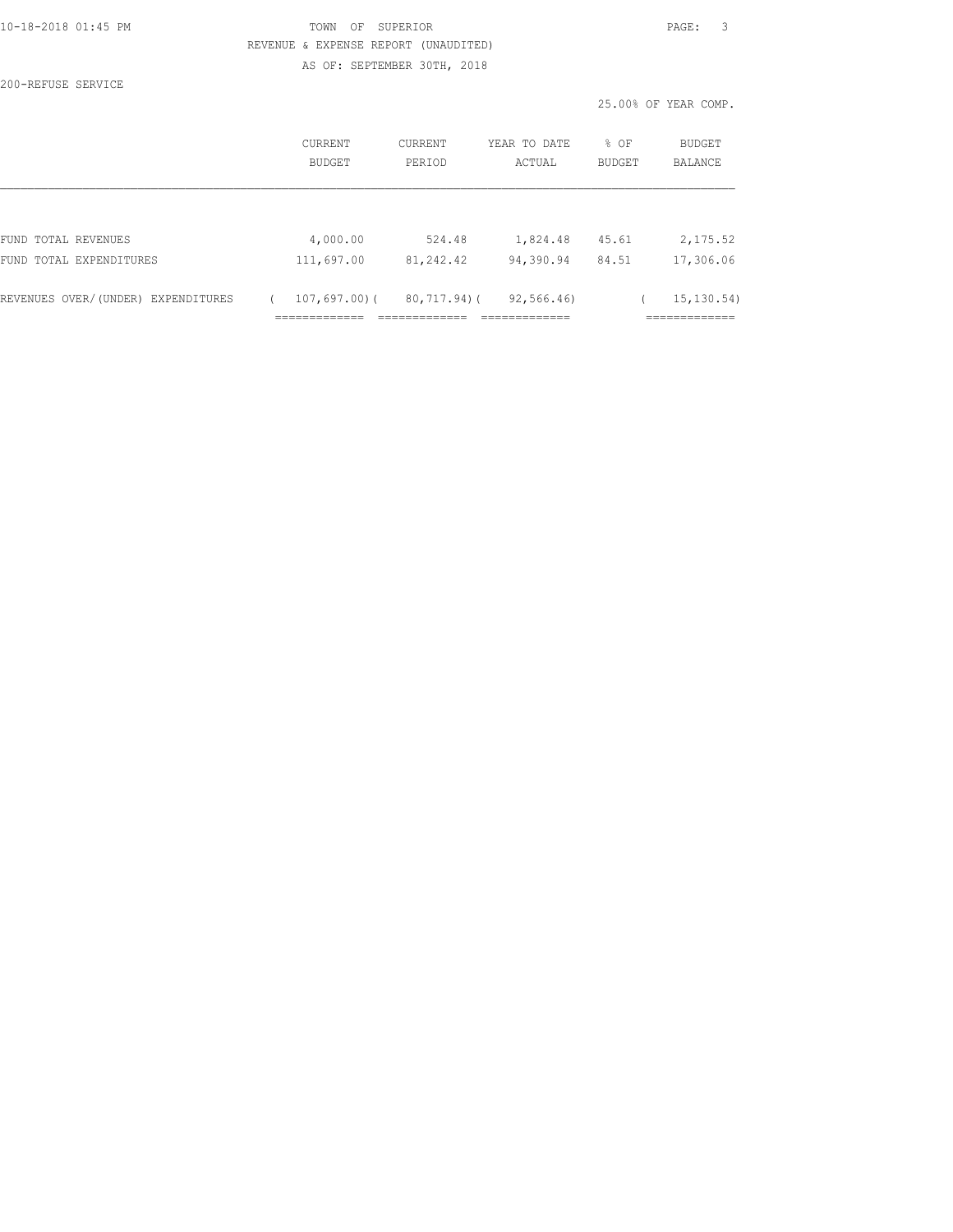| 10-18-2018 01:45 PM |  |
|---------------------|--|
|---------------------|--|

# TOWN OF SUPERIOR **PAGE:** 1 REVENUE & EXPENSE REPORT (UNAUDITED)

AS OF: SEPTEMBER 30TH, 2018

| -SEWE |  |
|-------|--|
|-------|--|

| NON-DEPARTMENTAL                     |                                           |                   |                        |                       | 25.00% OF YEAR COMP.     |  |
|--------------------------------------|-------------------------------------------|-------------------|------------------------|-----------------------|--------------------------|--|
|                                      | CURRENT<br><b>BUDGET</b>                  | CURRENT<br>PERIOD | YEAR TO DATE<br>ACTUAL | % OF<br><b>BUDGET</b> | <b>BUDGET</b><br>BALANCE |  |
| REVENUES                             |                                           |                   |                        |                       |                          |  |
| TAXE S                               |                                           |                   |                        |                       |                          |  |
| BUSINESS SERVICES                    |                                           |                   |                        |                       |                          |  |
| 210-00-4240 SEWER FEES               | 380,000.00                                | 20,298.33         | 67,343.65              | 17.72                 | 312,656.35               |  |
| 210-00-4250 PENALTIES                | $0.00$ (                                  | 495.00)           | 2,470.00 0.00 (        |                       | 2,470.00                 |  |
| SUBTOTAL BUSINESS SERVICES           | 380,000.00                                | 19,803.33         | 69,813.65              | 18.37                 | 310, 186.35              |  |
| GRANTS                               |                                           |                   |                        |                       |                          |  |
| CONTINGENCY                          |                                           |                   |                        |                       |                          |  |
| TOTAL REVENUES                       | 380,000.00<br>------------- ------------- |                   | 19,803.33 69,813.65    | 18.37                 | 310, 186. 35             |  |
| EXPENDITURES                         |                                           |                   |                        |                       |                          |  |
| PERSONEL                             |                                           |                   |                        |                       |                          |  |
| 210-00-5100 SALARIES                 | 75,917.00                                 | 5,251.79          | 15,976.49              | 21.04                 | 59,940.51                |  |
| 210-00-5101 OVERTIME                 | 5,000.00                                  | 618.16            | 1,585.66               | 31.71                 | 3, 414.34                |  |
| 210-00-5151 FICA                     | 4,429.00                                  | 358.60            | 1,072.84               | 24.22                 | 3,356.16                 |  |
| 210-00-5152 MEDICARE                 | 1,036.00                                  | 83.87             | 250.91                 | 24.22                 | 785.09                   |  |
| 210-00-5153 STATE UNEMPLOYMENT       | 306.00                                    | 0.00              | 0.00                   | 0.00                  | 306.00                   |  |
| 210-00-5154 WORKERS COMP INSURANCE   | 3,567.00                                  | 0.00              | 601.73                 | 16.87                 | 2,965.27                 |  |
| 210-00-5161 ARIZONA STATE RETIREMENT | 8,430.00                                  | 692.64            | 2,072.32               | 24.58                 | 6, 357.68                |  |
| 210-00-5162 LIFE INSURANCE           | 165.00                                    | 13.40             | 68.10                  | 41.27                 | 96.90                    |  |
| 210-00-5163 HEALTH INSURANCE         | 14,413.00                                 | 2,544.20          | 2,544.20               | 17.65                 | 11,868.80                |  |
| 210-00-5164 DENTAL INSURANCE         | 758.00                                    | 61.62             | 246.48                 | 32.52                 | 511.52                   |  |
| SUBTOTAL PERSONEL                    | 114,021.00                                | 9,624.28          | 24, 418.73             | 21.42                 | 89,602.27                |  |
| SUPPLIES                             |                                           |                   |                        |                       |                          |  |
| 210-00-5210 OFFICE SUPPLIES          | 2,000.00                                  | 0.00              | 0.00                   | 0.00                  | 2,000.00                 |  |
| 210-00-5230 SANITATION SUPPLIES      | 0.00                                      | 1,370.75          | 1,370.75               | $0.00$ (              | 1,370.75                 |  |
| 210-00-5240 CHEMICAL SUPPLIES        | 15,146.00                                 | 0.00              | 3,769.96               | 24.89                 | 11,376.04                |  |
| 210-00-5299 OPERATING SUPPLIES       | 30,000.00                                 | 205.43            | 620.14                 | 2.07                  | 29,379.86                |  |
| SUBTOTAL SUPPLIES                    | 47,146.00                                 | 1,576.18          | 5,760.85               | 12.22                 | 41,385.15                |  |
| UTILITIES                            |                                           |                   |                        |                       |                          |  |
| 210-00-5310 ELECTRICITY              | 59,202.00                                 | 170.37            | 11,751.23              | 19.85                 | 47,450.77                |  |
| 210-00-5350 TELEPHONE                | 1,158.00                                  | 91.10             | 320.30                 | 27.66                 | 837.70                   |  |
| 210-00-5360 WATER                    | 3,000.00                                  | 236.63            | 709.88                 | 23.66                 | 2,290.12                 |  |
| 210-00-5380 SECURITY                 | 500.00                                    | 25.00             | 75.00                  | 15.00                 | 425.00                   |  |
| SUBTOTAL UTILITIES                   | 63,860.00                                 | 523.10            | 12,856.41              | 20.13                 | 51,003.59                |  |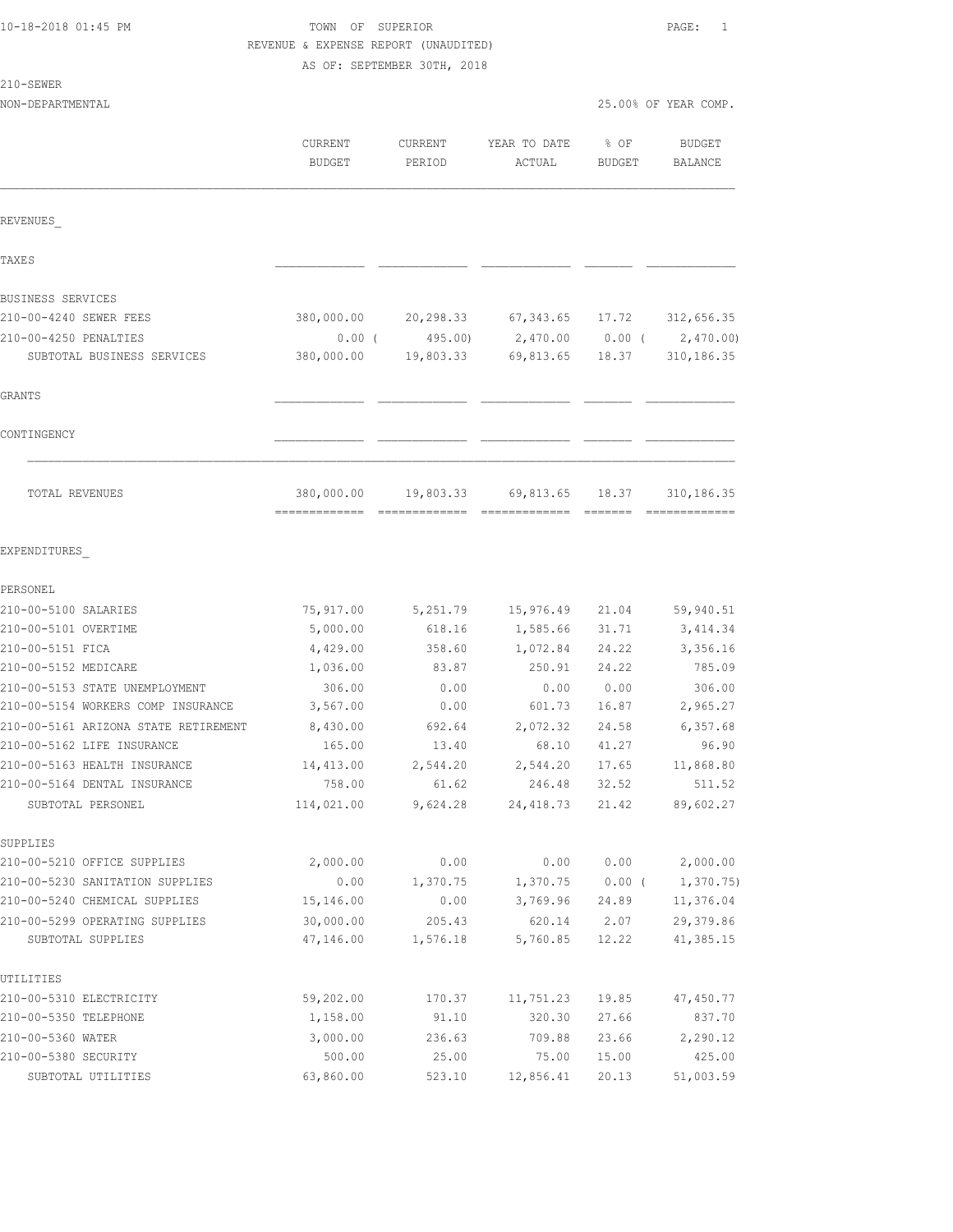### 10-18-2018 01:45 PM TOWN OF SUPERIOR PAGE: 2 REVENUE & EXPENSE REPORT (UNAUDITED)

AS OF: SEPTEMBER 30TH, 2018

|  | i⊦:W⊦ |  |
|--|-------|--|
|  |       |  |

|                                                | <b>CURRENT</b><br><b>BUDGET</b> | CURRENT<br>PERIOD | YEAR TO DATE<br>ACTUAL                               | $%$ OF<br><b>BUDGET</b> | <b>BUDGET</b><br><b>BALANCE</b> |
|------------------------------------------------|---------------------------------|-------------------|------------------------------------------------------|-------------------------|---------------------------------|
|                                                |                                 |                   |                                                      |                         |                                 |
| GENERAL BUSINESS EXPENSE                       |                                 |                   |                                                      |                         |                                 |
| 210-00-5420 DUES & SUBSCRIPTIONS               | 5,000.00                        | 0.00              | 829.00                                               | 16.58                   | 4,171.00                        |
| 210-00-5425 CONFERENCES & TRAINING             | 2,000.00                        | 180.00            | 180.00                                               | 9.00                    | 1,820.00                        |
| 210-00-5450 UNIFORMS                           | 659.00                          | 43.88             | 202.71                                               | 30.76                   | 456.29                          |
| 210-00-5471 AUDIT                              | 1,545.00                        | 814.55            | 1,182.96                                             | 76.57                   | 362.04                          |
| 210-00-5480 GENERAL INSURANCE                  | 12,820.00                       | 3,475.25          | 3,475.25                                             | 27.11                   | 9,344.75                        |
| 210-00-5491 Credit Card Fees                   | 5,000.00                        | 0.00              | 0.00                                                 | 0.00                    | 5,000.00                        |
| 210-00-5492 BAD DEBT EXPENSE                   | 15,000.00                       | 0.00              | 0.00                                                 | 0.00                    | 15,000.00                       |
| SUBTOTAL GENERAL BUSINESS EXPENSE              | 42,024.00                       | 4,513.68          | 5,869.92                                             | 13.97                   | 36, 154.08                      |
| PROFESSIONAL SERVICES                          |                                 |                   |                                                      |                         |                                 |
| 210-00-5550 OTHER PROFESSIONAL SERVICE         | 73,161.00                       | 26,034.30         | 59, 521.45                                           | 81.36                   | 13,639.55                       |
| 210-00-5551 COLLECTIONS                        | 0.00                            | 427.10            | 3, 111.71                                            | $0.00$ (                | 3, 111.71)                      |
| 210-00-5580 SLUDGE REMOVAL                     | 9,000.00                        | 0.00              | 0.00                                                 | 0.00                    | 9,000.00                        |
| 210-00-5581 BACKFLOW TESTING                   | 1,439.00                        | 0.00              | 150.00                                               | 10.42                   | 1,289.00                        |
| SUBTOTAL PROFESSIONAL SERVICES                 | 83,600.00                       | 26,461.40         | 62,783.16                                            | 75.10                   | 20,816.84                       |
| REPAIR/MAINTENANCE                             |                                 |                   |                                                      |                         |                                 |
| 210-00-5640 AUTO & TRUCK REPAIRS               | 2,000.00                        | 17.27             | 17.27                                                | 0.86                    | 1,982.73                        |
| 210-00-5641 GAS & OIL                          | 3,000.00                        | 131.92            | 419.91                                               | 14.00                   | 2,580.09                        |
| 210-00-5642 TIRES & TUBES                      | 1,000.00                        | 0.00              | 0.00                                                 | 0.00                    | 1,000.00                        |
| 210-00-5650 OTHER EQUIPMENT REPAIRS            | 8,085.00                        | 0.00              | 0.00                                                 | 0.00                    | 8,085.00                        |
| SUBTOTAL REPAIR/MAINTENANCE                    | 14,085.00                       | 149.19            | 437.18                                               | 3.10                    | 13,647.82                       |
| CAPITAL OUTLAY                                 |                                 |                   |                                                      |                         |                                 |
| 210-00-5710 BUILDING                           | 500.00                          | 0.00              | 0.00                                                 | 0.00                    | 500.00                          |
| 210-00-5750 OTHER EQUIP/SMALL TOOLS            | 8,151.00                        | 60.18             | 60.18                                                | 0.74                    | 8,090.82                        |
| 210-00-5760 R&M WELLS & PUMPS                  | 0.00                            | 3,305.91          | 3,305.91                                             | $0.00$ (                | 3,305.91)                       |
| SUBTOTAL CAPITAL OUTLAY                        | 8,651.00                        | 3,366.09          | 3,366.09                                             | 38.91                   | 5,284.91                        |
| NON-OPERATING                                  |                                 |                   |                                                      |                         |                                 |
| DEBT SERVICE                                   |                                 |                   |                                                      |                         |                                 |
| 210-00-5999 CONTINGENCY                        | 129,538.00                      | 0.00              | 0.00                                                 | 0.00                    | 129,538.00                      |
| SUBTOTAL DEBT SERVICE                          | 129,538.00                      | 0.00              | 0.00                                                 | 0.00                    | 129,538.00                      |
| TOTAL EXPENDITURES                             |                                 |                   | 502,925.00  46,213.92  115,492.34  22.96  387,432.66 |                         |                                 |
| REVENUES OVER/(UNDER) EXPENDITURES<br>$\left($ | $122, 925.00$ (                 | 26,410.59)(       | 45,678.69)                                           | $\left($                | 77, 246.31)                     |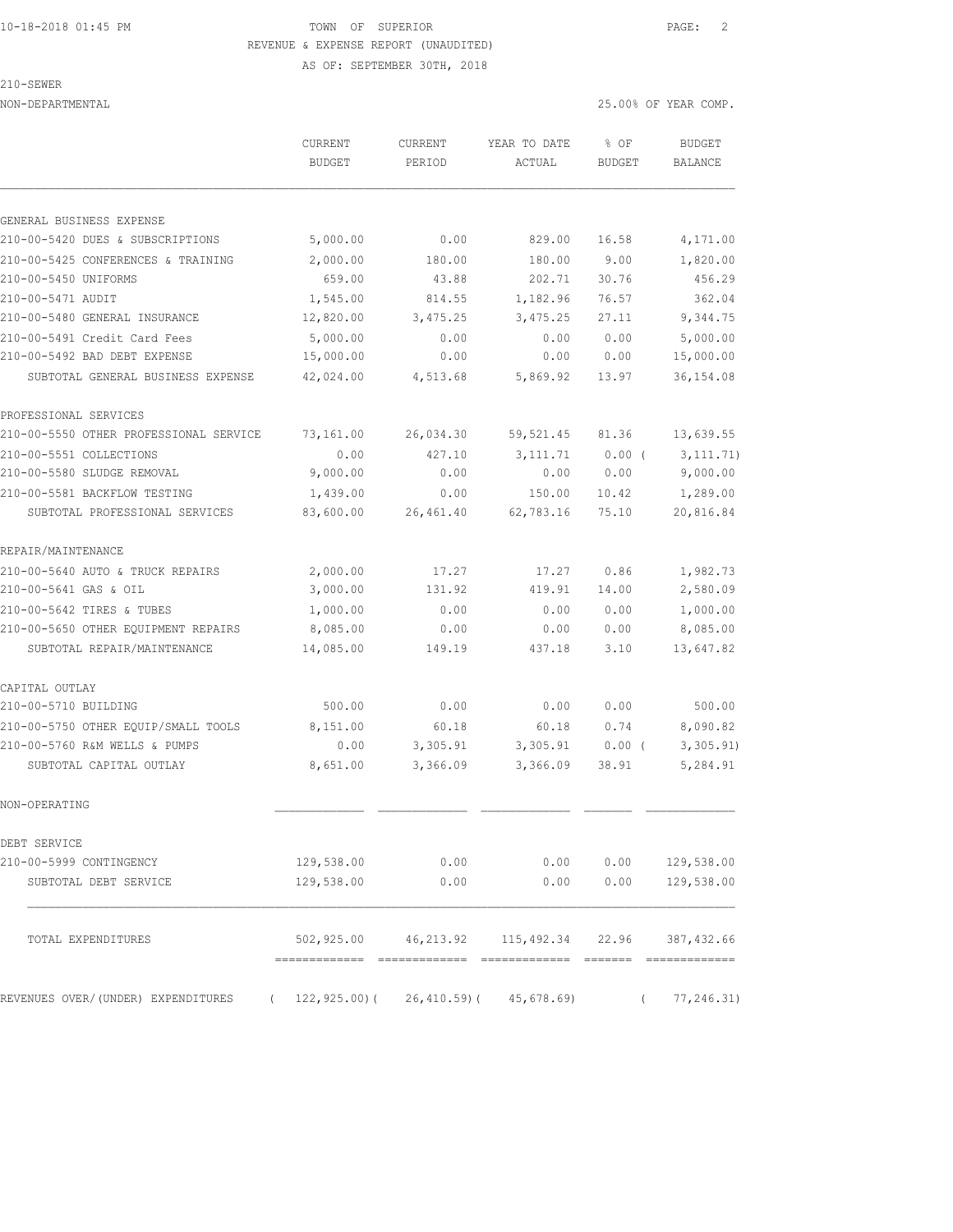## 10-18-2018 01:45 PM TOWN OF SUPERIOR PAGE: 3 REVENUE & EXPENSE REPORT (UNAUDITED)

AS OF: SEPTEMBER 30TH, 2018

210-SEWER

|                                    |                          |                   |                        |                       | 25.00% OF YEAR COMP.     |  |
|------------------------------------|--------------------------|-------------------|------------------------|-----------------------|--------------------------|--|
|                                    | CURRENT<br><b>BUDGET</b> | CURRENT<br>PERIOD | YEAR TO DATE<br>ACTUAL | % OF<br><b>BUDGET</b> | BUDGET<br><b>BALANCE</b> |  |
|                                    |                          |                   |                        |                       |                          |  |
| FUND TOTAL REVENUES                | 380,000.00               | 19,803.33         | 69,813.65              | 18.37                 | 310, 186.35              |  |
| FUND TOTAL EXPENDITURES            | 502,925.00               | 46, 213.92        | 115,492.34             | 22.96                 | 387, 432.66              |  |
| REVENUES OVER/(UNDER) EXPENDITURES | $122, 925.00$ (          | 26,410.59)(       | 45,678.69)             |                       | 77,246.31)               |  |

============= ============= ============= =============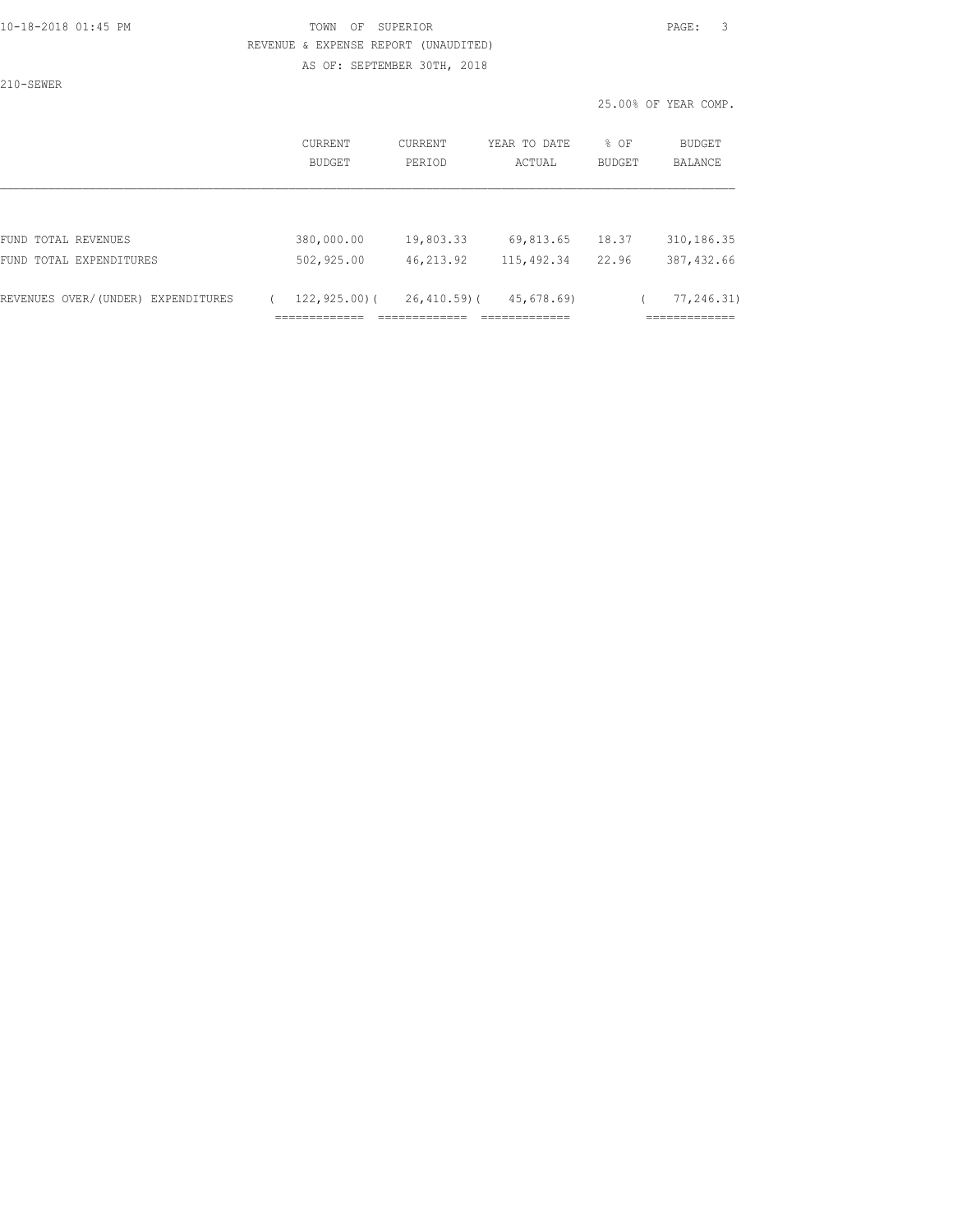|  |  |  |  |  |  |  |  |  |  |  | 10-18-2018 01:45 PM |
|--|--|--|--|--|--|--|--|--|--|--|---------------------|
|--|--|--|--|--|--|--|--|--|--|--|---------------------|

# TOWN OF SUPERIOR **PAGE:** 1 REVENUE & EXPENSE REPORT (UNAUDITED)

AS OF: SEPTEMBER 30TH, 2018

| 220-AMBULANCE |  |
|---------------|--|
|---------------|--|

| NON-DEPARTMENTAL                                           |                          |                      |                        |                       | 25.00% OF YEAR COMP.     |
|------------------------------------------------------------|--------------------------|----------------------|------------------------|-----------------------|--------------------------|
|                                                            | CURRENT<br><b>BUDGET</b> | CURRENT<br>PERIOD    | YEAR TO DATE<br>ACTUAL | % OF<br><b>BUDGET</b> | <b>BUDGET</b><br>BALANCE |
| REVENUES                                                   |                          |                      |                        |                       |                          |
| <b>TAXES</b>                                               |                          |                      |                        |                       |                          |
| BUSINESS SERVICES                                          |                          |                      |                        |                       |                          |
| ENTERPRISE SERVICES                                        |                          |                      |                        |                       |                          |
| 220-00-4310 AMBULANCE BILLINGS                             | 351,560.00               | 44,754.25            | 105,976.01             | 30.14                 | 245,583.99               |
| SUBTOTAL ENTERPRISE SERVICES                               | 351,560.00               | 44,754.25            | 105,976.01             | 30.14                 | 245,583.99               |
| CONTINGENCY                                                |                          |                      |                        |                       |                          |
| 220-00-4901 INTERFUND TRANSFER-AMBULANCE                   | 297,067.00               | 0.00                 | 0.00                   | 0.00                  | 297,067.00               |
| SUBTOTAL CONTINGENCY                                       | 297,067.00               | 0.00                 | 0.00                   | 0.00                  | 297,067.00               |
| TOTAL REVENUES                                             | 648,627.00               | 44,754.25            | 105,976.01             | 16.34                 | 542,650.99               |
| EXPENDITURES                                               |                          |                      |                        |                       |                          |
| PERSONEL                                                   |                          |                      |                        |                       |                          |
| 220-00-5100 SALARIES                                       | 238,619.00               | 17,288.89            | 49,909.09              | 20.92                 | 188,709.91               |
| 220-00-5101 OVERTIME                                       | 30,000.00                | 2,031.51             | 4,565.20               | 15.22                 | 25, 434.80               |
| 220-00-5151 FICA                                           | 15,030.00                | 1,197.86             | 3,388.15               | 22.54                 | 11,641.85                |
| 220-00-5152 MEDICARE                                       | 3,515.00                 | 280.14               | 792.38                 | 22.54                 | 2,722.62                 |
| 220-00-5153 STATE UNEMPLOYMENT                             | 1,610.00                 | 64.34                | 199.46                 | 12.39                 | 1,410.54                 |
| 220-00-5154 WORKERS COMP INSURANCE                         | 11,355.00                | 0.00                 | 2,733.73               | 24.08                 | 8,621.27                 |
| 220-00-5160 PUBLIC SAFETY RETIREMENT                       | 29,399.00                | 1,937.68             | 6,017.54               | 20.47                 | 23, 381.46               |
| 220-00-5162 LIFE INSURANCE<br>220-00-5163 HEALTH INSURANCE | 418.00<br>20,178.00      | 0.00<br>$0.00$ (     | 0.00<br>1,429.32)      | 0.00<br>$7.08-$       | 418.00<br>21,607.32      |
| 220-00-5164 DENTAL INSURANCE                               | 1,923.00                 | 0.00                 | 0.00                   | 0.00                  | 1,923.00                 |
| SUBTOTAL PERSONEL                                          | 352,047.00               | 22,800.42            | 66,176.23              | 18.80                 | 285,870.77               |
| SUPPLIES                                                   |                          |                      |                        |                       |                          |
| 220-00-5220 MEDICAL SUPPLIES<br>SUBTOTAL SUPPLIES          | 14,500.00<br>14,500.00   | 1,196.54<br>1,196.54 | 2,648.01<br>2,648.01   | 18.26<br>18.26        | 11,851.99<br>11,851.99   |
| UTILITIES                                                  |                          |                      |                        |                       |                          |
| 220-00-5310 ELECTRICITY                                    | 2,783.00                 | 233.50               | 807.11                 | 29.00                 | 1,975.89                 |
| 220-00-5350 TELEPHONE                                      | 1,804.00                 | 133.50               | 526.59                 | 29.19                 | 1,277.41                 |
| 220-00-5360 WATER                                          | 900.00                   | 78.41                | 210.88                 | 23.43                 | 689.12                   |
| SUBTOTAL UTILITIES                                         | 5,487.00                 | 445.41               | 1,544.58               | 28.15                 | 3,942.42                 |
| GENERAL BUSINESS EXPENSE                                   |                          |                      |                        |                       |                          |
| 220-00-5410 ADVERTISING                                    | 0.00                     | 62.50                | 62.50                  | 0.00(                 | 62.50)                   |
| 220-00-5420 DUES & SUBSCRIPTIONS                           | 811.00                   | 0.00                 | 0.00                   | 0.00                  | 811.00                   |
| 220-00-5471 AUDIT                                          | 0.00                     | 814.55               | 1,182.97               | $0.00$ (              | 1, 182.97)               |

220-00-5480 GENERAL INSURANCE 6,410.00 1,737.63 1,737.63 27.11 4,672.37 SUBTOTAL GENERAL BUSINESS EXPENSE 7,221.00 2,614.68 2,983.10 41.31 4,237.90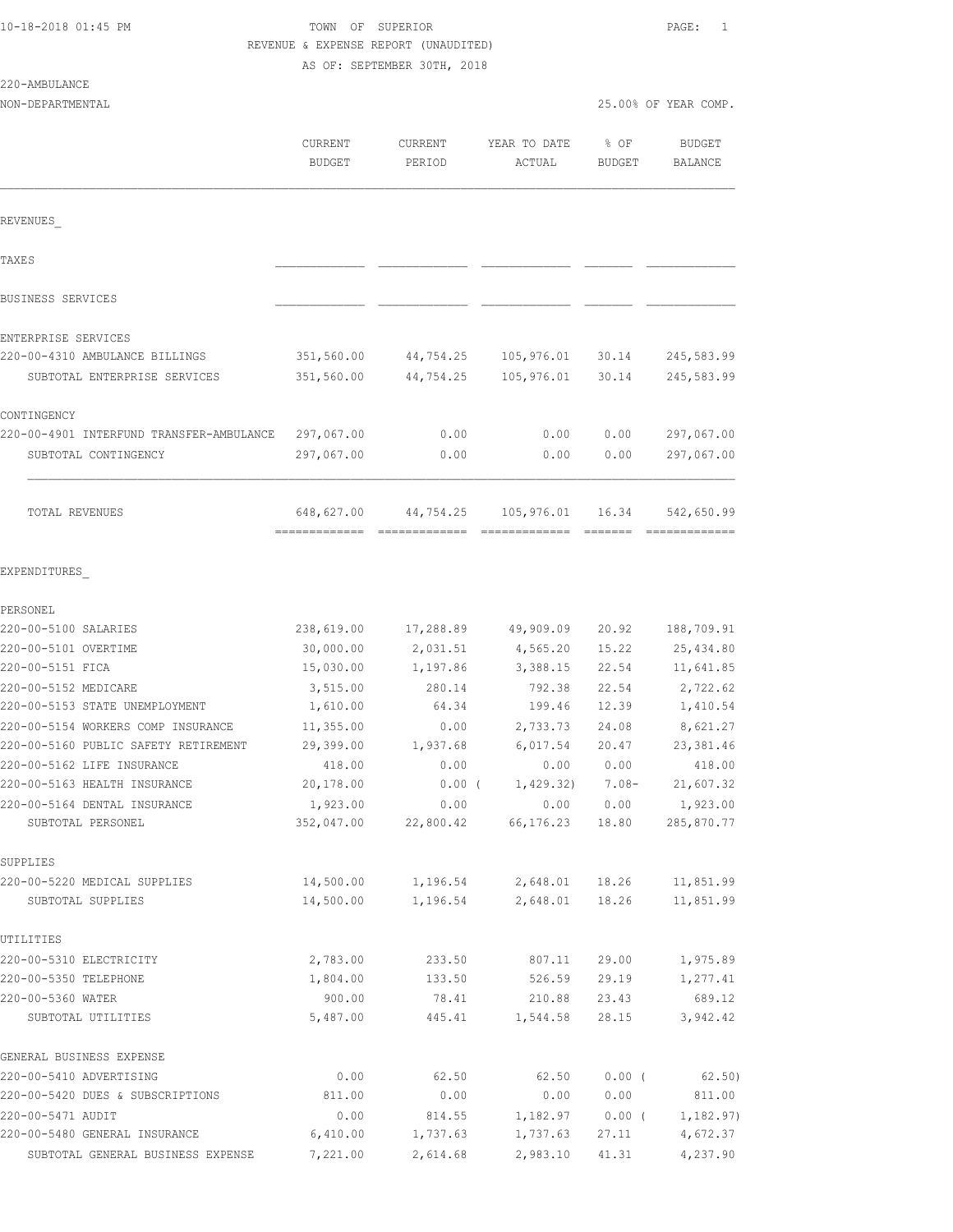### 10-18-2018 01:45 PM TOWN OF SUPERIOR PAGE: 2 REVENUE & EXPENSE REPORT (UNAUDITED)

AS OF: SEPTEMBER 30TH, 2018

220-AMBULANCE

|                                        | CURRENT<br>BUDGET              | CURRENT<br>PERIOD | YEAR TO DATE<br>ACTUAL                              | % OF<br>BUDGET | BUDGET<br><b>BALANCE</b>                                                                                                                                                                                                                                                                                                                                                                                                                                                               |
|----------------------------------------|--------------------------------|-------------------|-----------------------------------------------------|----------------|----------------------------------------------------------------------------------------------------------------------------------------------------------------------------------------------------------------------------------------------------------------------------------------------------------------------------------------------------------------------------------------------------------------------------------------------------------------------------------------|
|                                        |                                |                   |                                                     |                |                                                                                                                                                                                                                                                                                                                                                                                                                                                                                        |
| PROFESSIONAL SERVICES                  |                                |                   |                                                     |                |                                                                                                                                                                                                                                                                                                                                                                                                                                                                                        |
| 220-00-5520 CONTRACTUAL SERVICES       | 24,000.00                      | 1,462.94          | 6,771.63 28.22                                      |                | 17,228.37                                                                                                                                                                                                                                                                                                                                                                                                                                                                              |
| 220-00-5550 OTHER PROFESSIONAL SERVICE | 10,080.00                      | 523.69            | 523.69 5.20                                         |                | 9,556.31                                                                                                                                                                                                                                                                                                                                                                                                                                                                               |
| SUBTOTAL PROFESSIONAL SERVICES         | 34,080.00                      | 1,986.63          | 7,295.32 21.41                                      |                | 26,784.68                                                                                                                                                                                                                                                                                                                                                                                                                                                                              |
| REPAIR/MAINTENANCE                     |                                |                   |                                                     |                |                                                                                                                                                                                                                                                                                                                                                                                                                                                                                        |
| 220-00-5641 GAS & OIL                  | 8,278.00                       |                   | 782.18 2,827.39 34.16                               |                | 5,450.61                                                                                                                                                                                                                                                                                                                                                                                                                                                                               |
| SUBTOTAL REPAIR/MAINTENANCE            | 8,278.00                       | 782.18            | 2,827.39                                            | 34.16          | 5,450.61                                                                                                                                                                                                                                                                                                                                                                                                                                                                               |
| CAPITAL OUTLAY                         |                                |                   |                                                     |                |                                                                                                                                                                                                                                                                                                                                                                                                                                                                                        |
| 220-00-5741 Audit                      | 1,545.00                       | 0.00              | 0.00                                                | 0.00           | 1,545.00                                                                                                                                                                                                                                                                                                                                                                                                                                                                               |
| SUBTOTAL CAPITAL OUTLAY                | 1,545.00                       | 0.00              | 0.00                                                | 0.00           | 1,545.00                                                                                                                                                                                                                                                                                                                                                                                                                                                                               |
| NON-OPERATING                          |                                |                   |                                                     |                |                                                                                                                                                                                                                                                                                                                                                                                                                                                                                        |
| DEBT SERVICE                           |                                |                   |                                                     |                |                                                                                                                                                                                                                                                                                                                                                                                                                                                                                        |
| TOTAL EXPENDITURES                     |                                |                   | 423, 158.00 29, 825.86 83, 474.63 19.73 339, 683.37 |                |                                                                                                                                                                                                                                                                                                                                                                                                                                                                                        |
|                                        |                                |                   |                                                     |                | $\begin{array}{cccccccccc} \multicolumn{2}{c}{} & \multicolumn{2}{c}{} & \multicolumn{2}{c}{} & \multicolumn{2}{c}{} & \multicolumn{2}{c}{} & \multicolumn{2}{c}{} & \multicolumn{2}{c}{} & \multicolumn{2}{c}{} & \multicolumn{2}{c}{} & \multicolumn{2}{c}{} & \multicolumn{2}{c}{} & \multicolumn{2}{c}{} & \multicolumn{2}{c}{} & \multicolumn{2}{c}{} & \multicolumn{2}{c}{} & \multicolumn{2}{c}{} & \multicolumn{2}{c}{} & \multicolumn{2}{c}{} & \multicolumn{2}{c}{} & \mult$ |
| REVENUES OVER/(UNDER) EXPENDITURES     | 225,469.00 14,928.39 22,501.38 |                   |                                                     |                | 202,967.62                                                                                                                                                                                                                                                                                                                                                                                                                                                                             |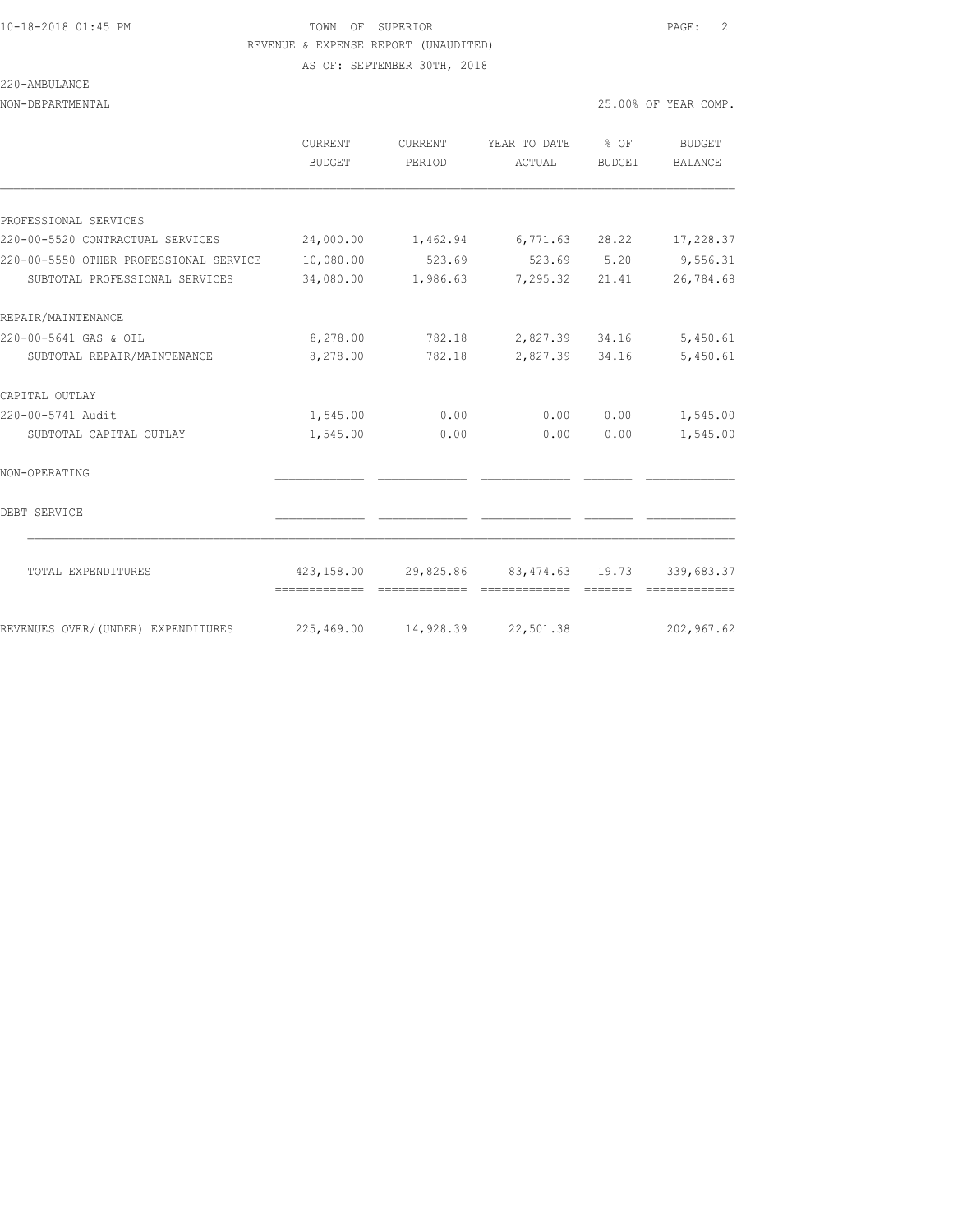## 10-18-2018 01:45 PM TOWN OF SUPERIOR PAGE: 3 REVENUE & EXPENSE REPORT (UNAUDITED)

AS OF: SEPTEMBER 30TH, 2018

220-AMBULANCE

25.00% OF YEAR COMP.

|                                    | CURRENT<br><b>BUDGET</b> | CURRENT<br>PERIOD | YEAR TO DATE<br>ACTUAL | % OF<br><b>BUDGET</b> | BUDGET<br><b>BALANCE</b> |
|------------------------------------|--------------------------|-------------------|------------------------|-----------------------|--------------------------|
|                                    |                          |                   |                        |                       |                          |
| FUND TOTAL REVENUES                | 648,627.00               | 44,754.25         | 105,976.01             | 16.34                 | 542,650.99               |
| FUND TOTAL EXPENDITURES            | 423,158.00               | 29,825.86         | 83, 474.63             | 19.73                 | 339,683.37               |
| REVENUES OVER/(UNDER) EXPENDITURES | 225,469.00               | 14,928.39         | 22,501.38              |                       | 202,967.62               |
|                                    |                          |                   |                        |                       |                          |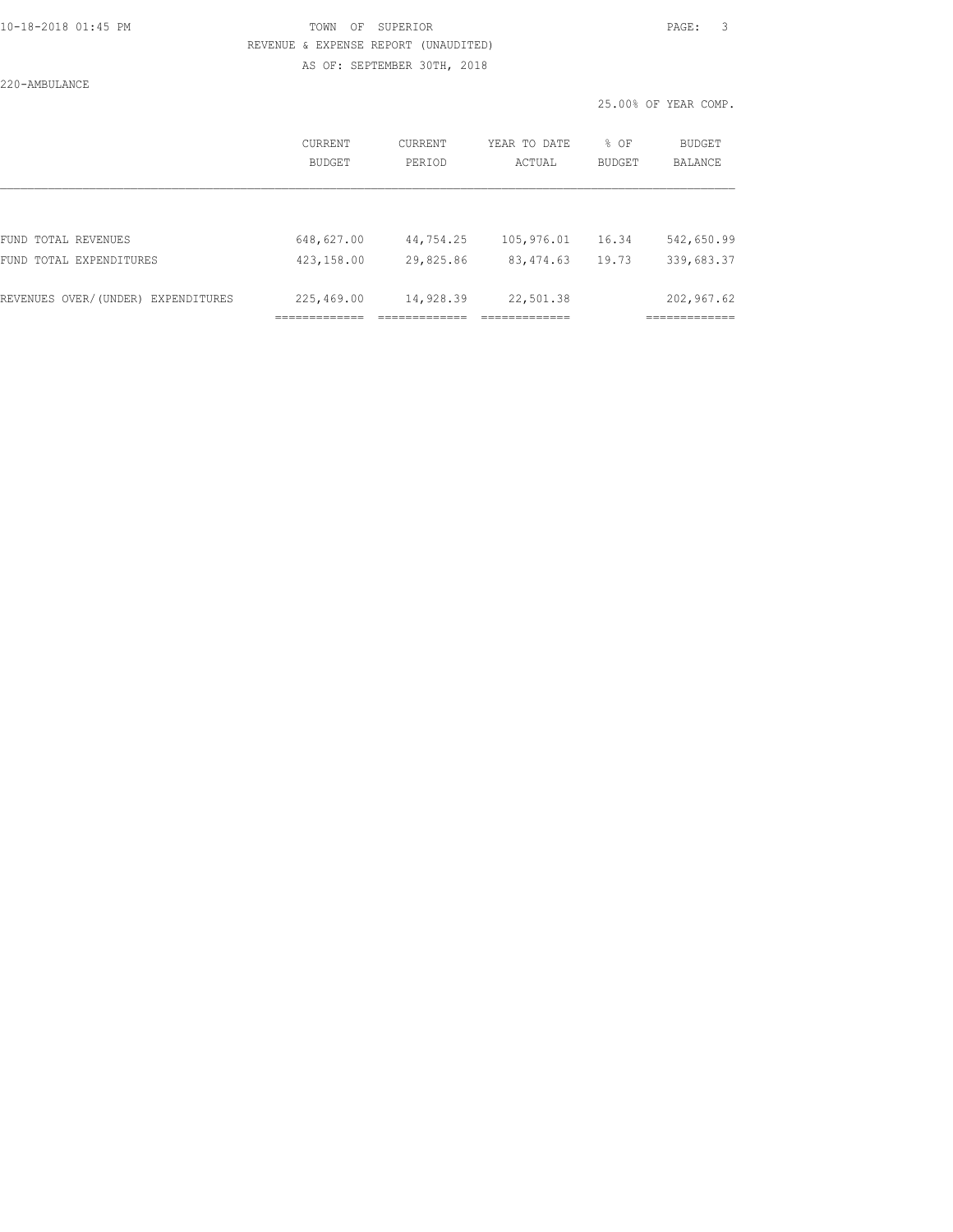#### 10-18-2018 01:45 PM TOWN OF SUPERIOR PAGE: 1 REVENUE & EXPENSE REPORT (UNAUDITED) AS OF: SEPTEMBER 30TH, 2018

| 230-CEMETARY |  |
|--------------|--|
|              |  |

|                                                   | CURRENT<br><b>BUDGET</b>                   | CURRENT<br>PERIOD | YEAR TO DATE<br>ACTUAL                                                                                                                                                                                                                                                                                                                                                                                                                                                                             | % OF<br><b>BUDGET</b> | <b>BUDGET</b><br>BALANCE   |
|---------------------------------------------------|--------------------------------------------|-------------------|----------------------------------------------------------------------------------------------------------------------------------------------------------------------------------------------------------------------------------------------------------------------------------------------------------------------------------------------------------------------------------------------------------------------------------------------------------------------------------------------------|-----------------------|----------------------------|
| REVENUES                                          |                                            |                   |                                                                                                                                                                                                                                                                                                                                                                                                                                                                                                    |                       |                            |
| BUSINESS SERVICES                                 |                                            |                   |                                                                                                                                                                                                                                                                                                                                                                                                                                                                                                    |                       |                            |
| 230-00-4220 CEMETARY WORK PERMITS                 | 25,000.00                                  | 0.00              | 0.00                                                                                                                                                                                                                                                                                                                                                                                                                                                                                               | 0.00                  | 25,000.00                  |
| 230-00-4240 WEEKEND FEE                           | 0.00                                       | 0.00              | 400.00                                                                                                                                                                                                                                                                                                                                                                                                                                                                                             | 0.00(                 | 400.00                     |
| SUBTOTAL BUSINESS SERVICES                        | 25,000.00                                  | 0.00              | 400.00                                                                                                                                                                                                                                                                                                                                                                                                                                                                                             | 1.60                  | 24,600.00                  |
| ENTERPRISE SERVICES                               |                                            |                   |                                                                                                                                                                                                                                                                                                                                                                                                                                                                                                    |                       |                            |
| 230-00-4320 PLOT PURCHASE                         | 0.00                                       | 600.00            | 1,700.00                                                                                                                                                                                                                                                                                                                                                                                                                                                                                           | $0.00$ (              | 1,700.00)                  |
| 230-00-4321 OPEN/CLOSE                            | 0.00                                       | 1,200.00          | 2,250.00                                                                                                                                                                                                                                                                                                                                                                                                                                                                                           | $0.00$ (              | 2,250.00                   |
| SUBTOTAL ENTERPRISE SERVICES                      | 0.00                                       | 1,800.00          | 3,950.00                                                                                                                                                                                                                                                                                                                                                                                                                                                                                           | $0.00$ (              | 3,950.00                   |
| CONTINGENCY                                       |                                            |                   |                                                                                                                                                                                                                                                                                                                                                                                                                                                                                                    |                       |                            |
| TOTAL REVENUES                                    | 25,000.00<br>-------------- -------------- | 1,800.00          | 4,350.00<br>$\begin{array}{cccccccccccccc} \multicolumn{2}{c}{} & \multicolumn{2}{c}{} & \multicolumn{2}{c}{} & \multicolumn{2}{c}{} & \multicolumn{2}{c}{} & \multicolumn{2}{c}{} & \multicolumn{2}{c}{} & \multicolumn{2}{c}{} & \multicolumn{2}{c}{} & \multicolumn{2}{c}{} & \multicolumn{2}{c}{} & \multicolumn{2}{c}{} & \multicolumn{2}{c}{} & \multicolumn{2}{c}{} & \multicolumn{2}{c}{} & \multicolumn{2}{c}{} & \multicolumn{2}{c}{} & \multicolumn{2}{c}{} & \multicolumn{2}{c}{} & \$ | 17.40<br>--------     | 20,650.00<br>============= |
| EXPENDITURES                                      |                                            |                   |                                                                                                                                                                                                                                                                                                                                                                                                                                                                                                    |                       |                            |
| PERSONEL                                          |                                            |                   |                                                                                                                                                                                                                                                                                                                                                                                                                                                                                                    |                       |                            |
| 230-00-5100 SALARIES                              | 4,729.00                                   | 538.11            | 1,630.95                                                                                                                                                                                                                                                                                                                                                                                                                                                                                           | 34.49                 | 3,098.05                   |
| 230-00-5101 OVERTIME                              | 0.00                                       | 6.15              | 56.76                                                                                                                                                                                                                                                                                                                                                                                                                                                                                              | 0.00(                 | 56.76)                     |
| 230-00-5151 FICA                                  | 293.00                                     | 33.74             | 104.64                                                                                                                                                                                                                                                                                                                                                                                                                                                                                             | 35.71                 | 188.36                     |
| 230-00-5152 MEDICARE                              | 69.00                                      | 7.89              | 24.48                                                                                                                                                                                                                                                                                                                                                                                                                                                                                              | 35.48                 | 44.52                      |
| 230-00-5153 STATE UNEMPLOYMENT                    | 22.00                                      | 0.00              | 0.00                                                                                                                                                                                                                                                                                                                                                                                                                                                                                               | 0.00                  | 22.00                      |
| 230-00-5154 WORKERS COMP INSURANCE                | 17.00                                      | 0.00              | 0.00                                                                                                                                                                                                                                                                                                                                                                                                                                                                                               | 0.00                  | 17.00                      |
| 230-00-5161 ARIZONA STATE RETIREMENT              | 558.00                                     | 64.22             | 199.15                                                                                                                                                                                                                                                                                                                                                                                                                                                                                             | 35.69                 | 358.85                     |
| 230-00-5162 LIFE INSURANCE                        | 12.00                                      | 0.00              | 0.00                                                                                                                                                                                                                                                                                                                                                                                                                                                                                               | 0.00                  | 12.00                      |
| 230-00-5164 DENTAL INSURANCE<br>SUBTOTAL PERSONEL | 55.00<br>5,755.00                          | 0.00<br>650.11    | 0.00<br>2,015.98                                                                                                                                                                                                                                                                                                                                                                                                                                                                                   | 0.00<br>35.03         | 55.00<br>3,739.02          |
|                                                   |                                            |                   |                                                                                                                                                                                                                                                                                                                                                                                                                                                                                                    |                       |                            |
| SUPPLIES<br>230-00-5299 OPERATING SUPPLIES        | 1,000.00                                   | 0.00              | 0.00                                                                                                                                                                                                                                                                                                                                                                                                                                                                                               | 0.00                  | 1,000.00                   |
|                                                   | 1,000.00                                   | 0.00              | 0.00                                                                                                                                                                                                                                                                                                                                                                                                                                                                                               | 0.00                  | 1,000.00                   |
| SUBTOTAL SUPPLIES                                 |                                            |                   |                                                                                                                                                                                                                                                                                                                                                                                                                                                                                                    |                       |                            |
| UTILITIES                                         |                                            |                   |                                                                                                                                                                                                                                                                                                                                                                                                                                                                                                    |                       |                            |
| 230-00-5310 ELECTRICITY                           | 601.00                                     | 68.32             | 206.35                                                                                                                                                                                                                                                                                                                                                                                                                                                                                             | 34.33                 | 394.65                     |
| 230-00-5350 TELEPHONE<br>230-00-5360 WATER        | 500.00<br>700.00                           | 0.00<br>98.06     | 0.00<br>278.56                                                                                                                                                                                                                                                                                                                                                                                                                                                                                     | 0.00<br>39.79         | 500.00<br>421.44           |
| SUBTOTAL UTILITIES                                | 1,801.00                                   | 166.38            | 484.91                                                                                                                                                                                                                                                                                                                                                                                                                                                                                             | 26.92                 | 1,316.09                   |

GENERAL BUSINESS EXPENSE \_\_\_\_\_\_\_\_\_\_\_\_\_ \_\_\_\_\_\_\_\_\_\_\_\_\_ \_\_\_\_\_\_\_\_\_\_\_\_\_ \_\_\_\_\_\_\_ \_\_\_\_\_\_\_\_\_\_\_\_\_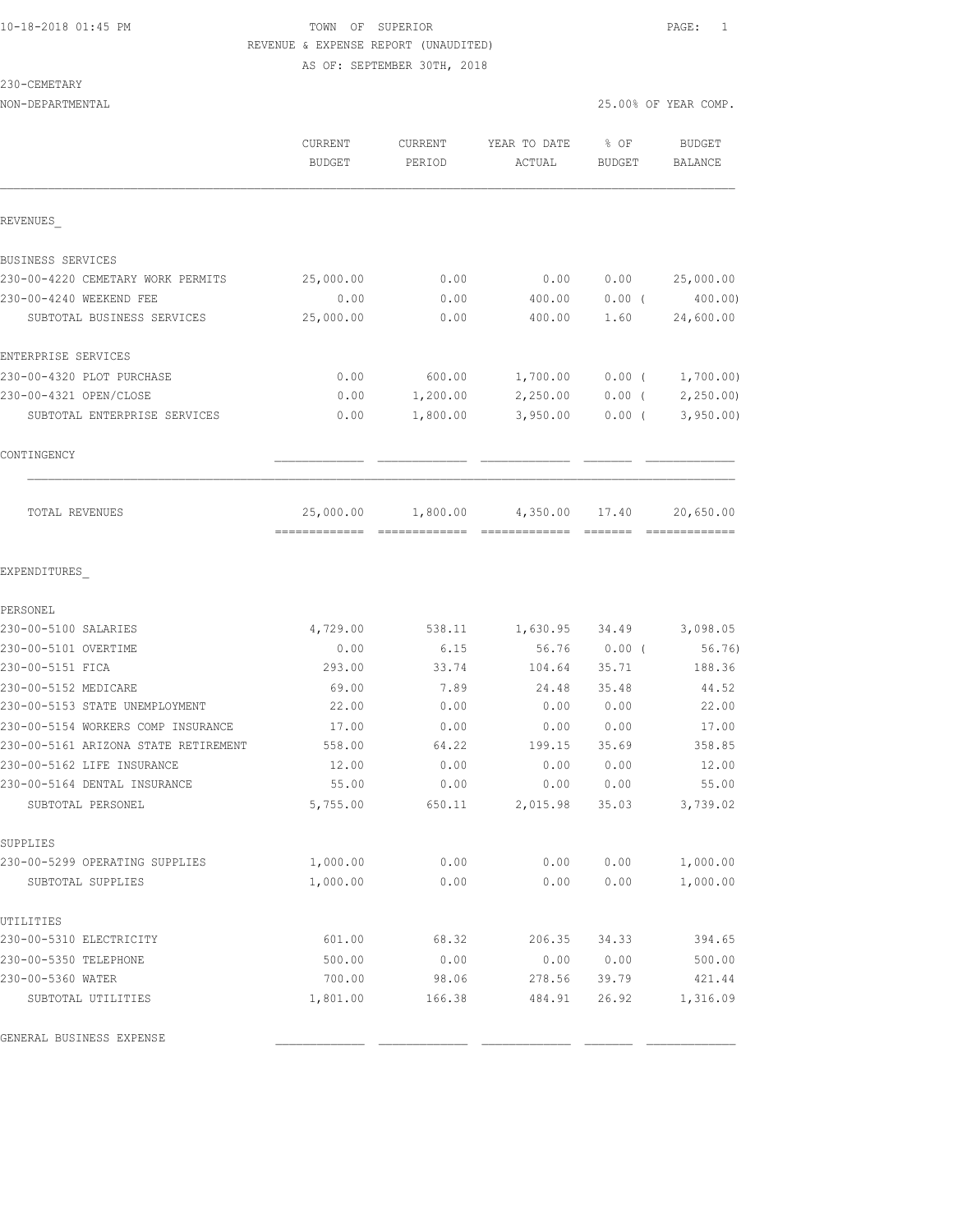# 10-18-2018 01:45 PM TOWN OF SUPERIOR PAGE: 2 REVENUE & EXPENSE REPORT (UNAUDITED)

AS OF: SEPTEMBER 30TH, 2018

230-CEMETARY

|                                     | CURRENT<br>BUDGET | CURRENT<br>PERIOD | YEAR TO DATE<br>ACTUAL | $\frac{6}{3}$ OF<br>BUDGET | BUDGET<br><b>BALANCE</b> |
|-------------------------------------|-------------------|-------------------|------------------------|----------------------------|--------------------------|
| PROFESSIONAL SERVICES               |                   |                   |                        |                            |                          |
| REPAIR/MAINTENANCE                  |                   |                   |                        |                            |                          |
| 230-00-5650 OTHER EOUIPMENT REPAIRS | 4,620.00          | 0.00              | 0.00                   | 0.00                       | 4,620.00                 |
| SUBTOTAL REPAIR/MAINTENANCE         | 4,620.00          | 0.00              | 0.00                   | 0.00                       | 4,620.00                 |
| CAPITAL OUTLAY                      |                   |                   |                        |                            |                          |
| 230-00-5750 OTHER EQUIP/SMALL TOOLS | 0.00              | 0.00              | 518.80                 | $0.00$ (                   | 518.80)                  |
| SUBTOTAL CAPITAL OUTLAY             | 0.00              | 0.00              | 518.80                 | 0.00(                      | 518.80)                  |
| NON-OPERATING                       |                   |                   |                        |                            |                          |
| DEBT SERVICE                        |                   |                   |                        |                            |                          |
| 230-00-5999 CONTINGENCY             | 6,671.00          | 0.00              | 0.00                   | 0.00                       | 6,671.00                 |
| SUBTOTAL DEBT SERVICE               | 6,671.00          | 0.00              | 0.00                   | 0.00                       | 6,671.00                 |
| TOTAL EXPENDITURES                  | 19,847.00         |                   | 816.49 3,019.69 15.21  |                            | 16,827.31                |
|                                     | =============     | =============     | =============          |                            | =============            |
| REVENUES OVER/ (UNDER) EXPENDITURES | 5,153.00          |                   | 983.51 1,330.31        |                            | 3,822.69                 |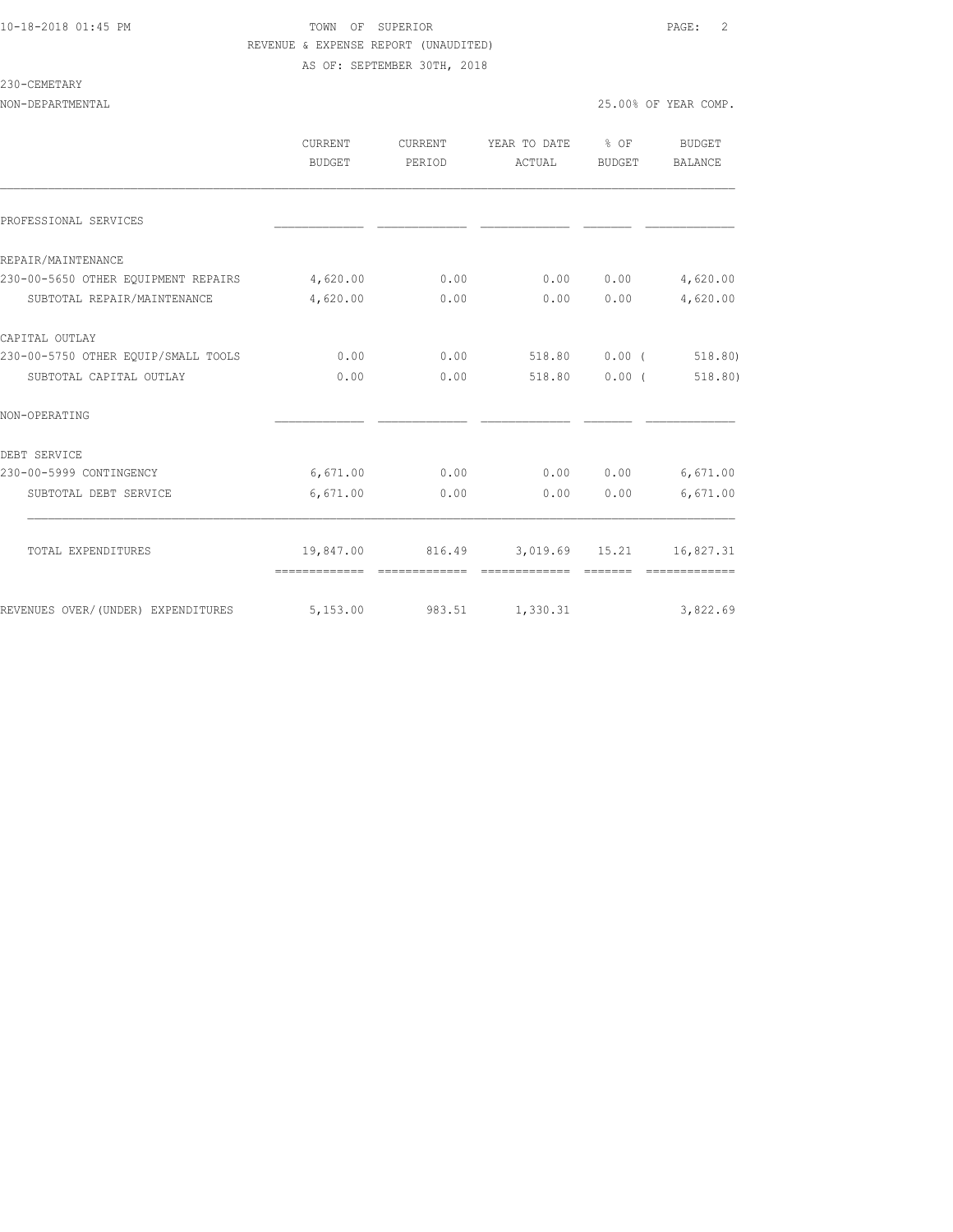## 10-18-2018 01:45 PM TOWN OF SUPERIOR PAGE: 3 REVENUE & EXPENSE REPORT (UNAUDITED)

AS OF: SEPTEMBER 30TH, 2018

230-CEMETARY

25.00% OF YEAR COMP.

|                                    | <b>CURRENT</b><br><b>BUDGET</b> | CURRENT<br>PERIOD | YEAR TO DATE<br>ACTUAL | % OF<br><b>BUDGET</b> | BUDGET<br><b>BALANCE</b> |
|------------------------------------|---------------------------------|-------------------|------------------------|-----------------------|--------------------------|
|                                    |                                 |                   |                        |                       |                          |
| FUND TOTAL REVENUES                | 25,000.00                       | 1,800.00          | 4,350.00               | 17.40                 | 20,650.00                |
| FUND TOTAL EXPENDITURES            | 19,847.00                       | 816.49            | 3,019.69               | 15.21                 | 16,827.31                |
|                                    |                                 |                   |                        |                       |                          |
| REVENUES OVER/(UNDER) EXPENDITURES | 5,153.00                        | 983.51            | 1,330.31               |                       | 3,822.69                 |
|                                    |                                 |                   |                        |                       |                          |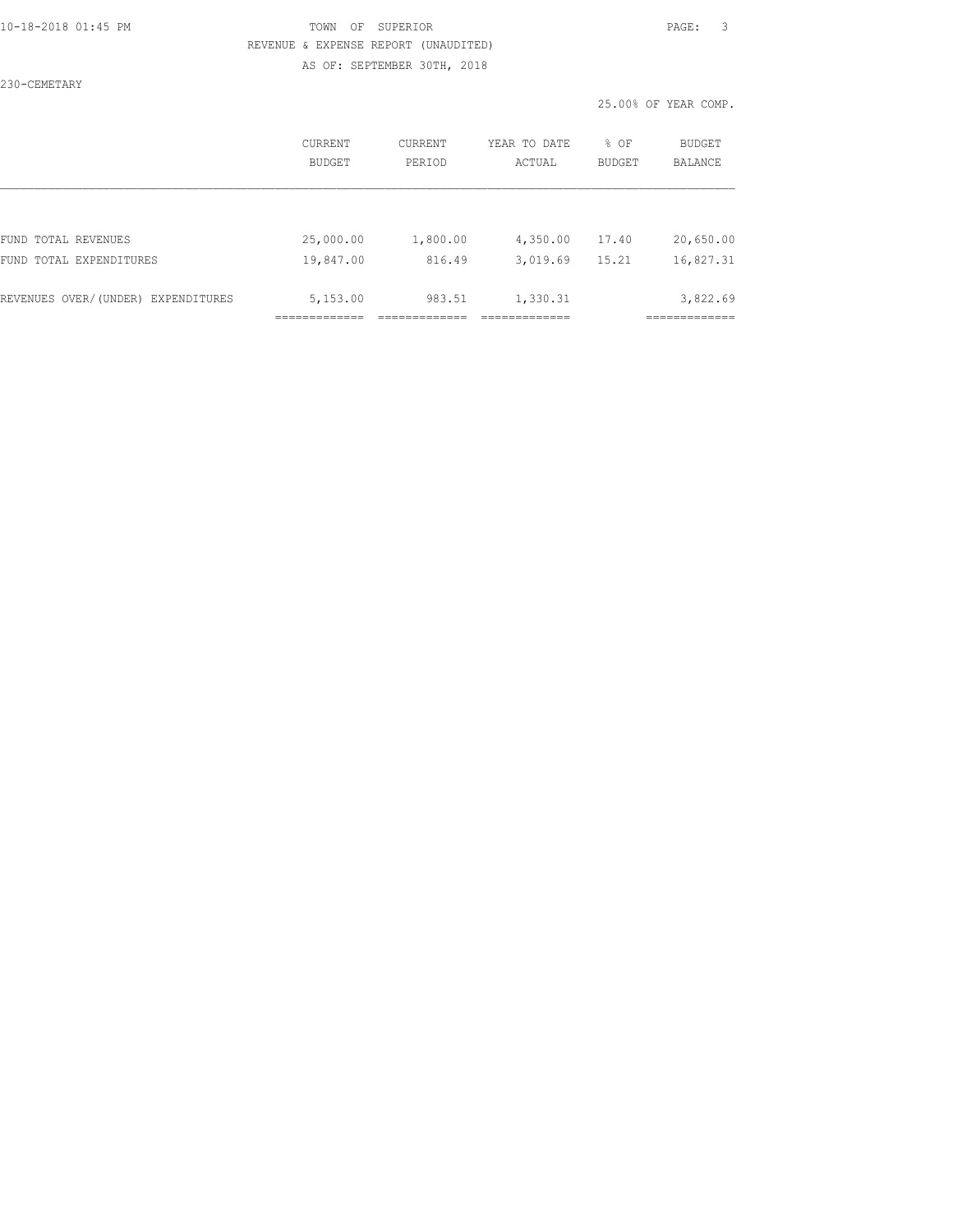## 10-18-2018 01:45 PM TOWN OF SUPERIOR PAGE: 1 REVENUE & EXPENSE REPORT (UNAUDITED)

AS OF: SEPTEMBER 30TH, 2018

### 300-HIGHWAY USERS REVENUE

| NON-DEPARTMENTAL                                 |                          |                   |                        |                     | 25.00% OF YEAR COMP.     |
|--------------------------------------------------|--------------------------|-------------------|------------------------|---------------------|--------------------------|
|                                                  | CURRENT<br><b>BUDGET</b> | CURRENT<br>PERIOD | YEAR TO DATE<br>ACTUAL | % OF<br>BUDGET      | <b>BUDGET</b><br>BALANCE |
| REVENUES                                         |                          |                   |                        |                     |                          |
| TAXES                                            |                          |                   |                        |                     |                          |
| 300-00-4132 HIGHWAY USERS REVENUE FUND           | 408,017.00               | 19, 412.74        | 60, 123.36             | 14.74               | 347,893.64               |
| SUBTOTAL TAXES                                   | 408,017.00               | 19, 412.74        | 60,123.36              | 14.74               | 347,893.64               |
| CONTINGENCY                                      |                          |                   |                        |                     |                          |
| 300-00-4901 INTERFUND TRANSFER-HURF              | 60, 161.00               | 0.00              | 0.00                   | 0.00                | 60, 161.00               |
| SUBTOTAL CONTINGENCY                             | 60,161.00                | 0.00              | 0.00                   | 0.00                | 60,161.00                |
| TOTAL REVENUES                                   | 468,178.00               | 19,412.74         | 60,123.36              | 12.84               | 408,054.64               |
|                                                  |                          |                   |                        |                     |                          |
| EXPENDITURES                                     |                          |                   |                        |                     |                          |
| PERSONEL                                         |                          |                   |                        |                     |                          |
| 300-00-5100 SALARIES                             | 88,999.00                | 6,030.14          | 19,523.28              | 21.94               | 69, 475.72               |
| 300-00-5101 OVERTIME<br>300-00-5120 INMATE LABOR | 2,000.00                 | 54.49<br>76.25    | 468.33                 | 23.42               | 1,531.67                 |
| 300-00-5151 FICA                                 | 2,000.00<br>5,518.00     |                   | 438.75                 | 21.94               | 1,561.25<br>4,252.55     |
| 300-00-5152 MEDICARE                             | 1,290.00                 | 374.89<br>87.67   | 1,265.45<br>295.95     | 22.93<br>22.94      | 994.05                   |
| 300-00-5153 STATE UNEMPLOYMENT                   | 373.00                   | 4.88              | 15.23                  | 4.08                | 357.77                   |
| 300-00-5154 WORKERS COMP INSURANCE               | 1,565.00                 | 0.00              | 979.73                 | 62.60               | 585.27                   |
| 300-00-5161 ARIZONA STATE RETIREMENT             | 9,233.00                 | 627.39            | 1,983.89               | 21.49               | 7,249.11                 |
| 300-00-5162 LIFE INSURANCE                       | 201.00                   | 0.00              | 0.00                   | 0.00                | 201.00                   |
| 300-00-5163 HEALTH INSURANCE                     | 7,207.00                 | 0.00              | 0.00                   | 0.00                | 7,207.00                 |
| 300-00-5164 DENTAL INSURANCE                     | 924.00                   | 0.00              | 0.00                   | 0.00                | 924.00                   |
| SUBTOTAL PERSONEL                                | 119,310.00               | 7,255.71          | 24,970.61              | 20.93               | 94,339.39                |
| SUPPLIES                                         |                          |                   |                        |                     |                          |
| 300-00-5225 SAFETY SUPPLIES/EQUIPMENT            | 1,000.00                 | 0.00              | 0.00                   | 0.00                | 1,000.00                 |
| 300-00-5299 OPERATING SUPPLIES                   | 492.00                   | 35.99             |                        | 5,025.61 1,021.47 ( | 4,533.61)                |
| SUBTOTAL SUPPLIES                                | 1,492.00                 | 35.99             |                        | 5,025.61 336.84 (   | 3, 533.61)               |
| UTILITIES                                        |                          |                   |                        |                     |                          |
| 300-00-5310 ELECTRICITY                          | 42,246.00                | 2,805.90          | 9,906.58               | 23.45               | 32, 339.42               |
| 300-00-5315 APS CONTRACT                         | 39,500.00                | 1,089.70          | 4,358.80               | 11.03               | 35, 141.20               |
| 300-00-5360 WATER                                | 0.00                     | 369.82            | 728.95                 | $0.00$ (            | 728.95                   |
| SUBTOTAL UTILITIES                               | 81,746.00                | 4,265.42          | 14,994.33              | 18.34               | 66,751.67                |
| GENERAL BUSINESS EXPENSE                         |                          |                   |                        |                     |                          |
| 300-00-5471 AUDIT                                | 1,545.00                 | 814.49            | 1,182.90               | 76.56               | 362.10                   |
| 300-00-5480 GENERAL INSURANCE                    | 12,205.00                | 3,475.23          | 3,475.23               | 28.47               | 8,729.77                 |
| SUBTOTAL GENERAL BUSINESS EXPENSE                | 13,750.00                | 4,289.72          | 4,658.13               | 33.88               | 9,091.87                 |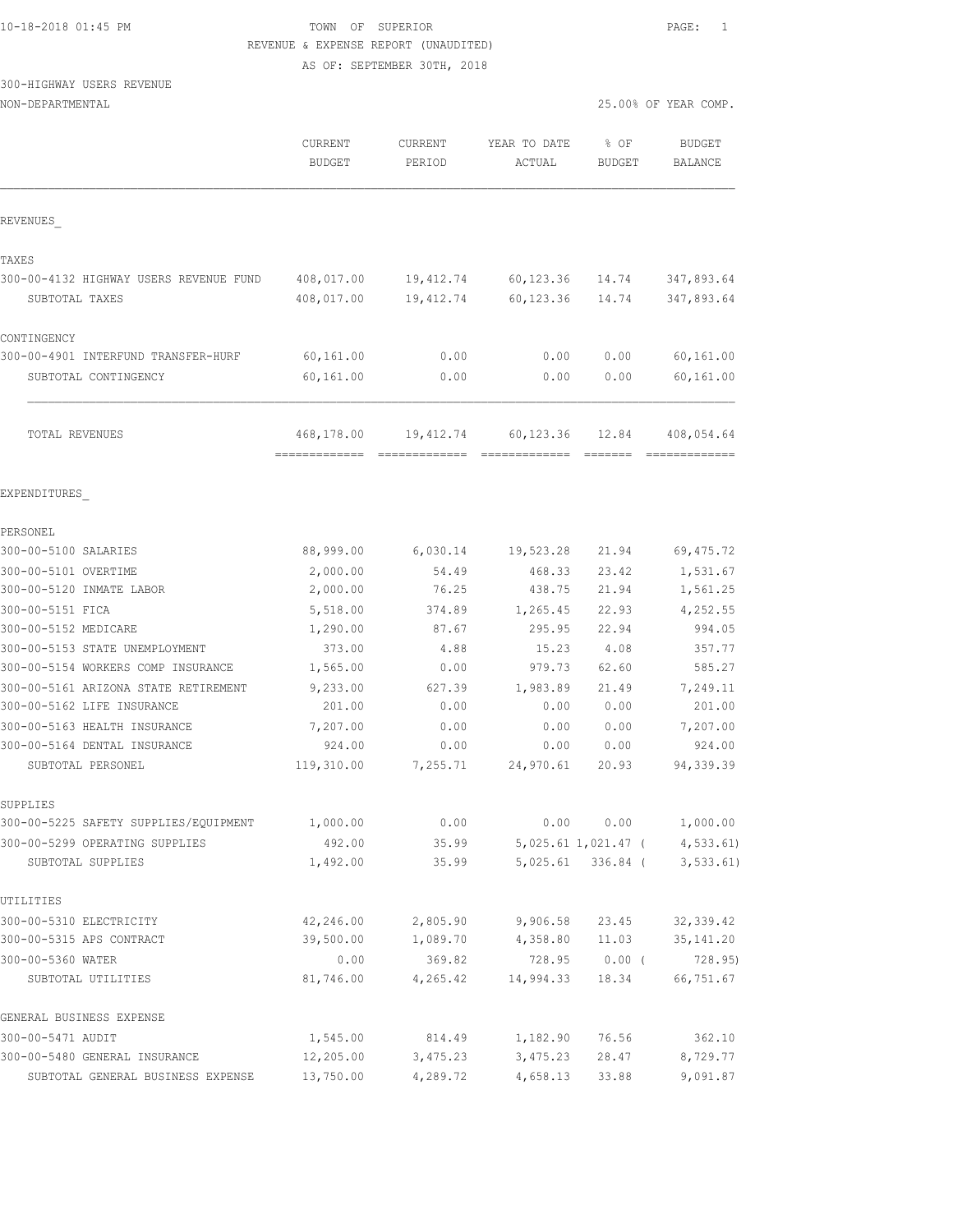### 10-18-2018 01:45 PM TOWN OF SUPERIOR PAGE: 2 REVENUE & EXPENSE REPORT (UNAUDITED)

AS OF: SEPTEMBER 30TH, 2018

# 300-HIGHWAY USERS REVENUE

| NON-DEPARTMENTAL |
|------------------|
|------------------|

| NON-DEPARTMENTAL                        |                          |                   |                        |                          | 25.00% OF YEAR COMP.            |
|-----------------------------------------|--------------------------|-------------------|------------------------|--------------------------|---------------------------------|
|                                         | CURRENT<br><b>BUDGET</b> | CURRENT<br>PERIOD | YEAR TO DATE<br>ACTUAL | % OF<br><b>BUDGET</b>    | <b>BUDGET</b><br><b>BALANCE</b> |
|                                         |                          |                   |                        |                          |                                 |
| PROFESSIONAL SERVICES                   |                          |                   |                        |                          |                                 |
| 300-00-5550 OTHER PROFESSIONAL SERVICES | 13,000.00                | 2,534.00          | 9,549.75               | 73.46                    | 3,450.25                        |
| SUBTOTAL PROFESSIONAL SERVICES          | 13,000.00                | 2,534.00          | 9,549.75               | 73.46                    | 3,450.25                        |
| REPAIR/MAINTENANCE                      |                          |                   |                        |                          |                                 |
| 300-00-5640 AUTO & TRUCK REPAIRS        | 5,000.00                 | 0.00              | 1,507.42               | 30.15                    | 3,492.58                        |
| 300-00-5641 GAS & OIL                   | 5,700.00                 | 631.37            | 2,613.47               | 45.85                    | 3,086.53                        |
| 300-00-5643 INMATE FUEL                 | 1,000.00                 | 0.00              | 166.77                 | 16.68                    | 833.23                          |
| 300-00-5650 OTHER EQUIPMENT REPAIRS     | 4,664.00                 | 0.00              | 720.22                 | 15.44                    | 3,943.78                        |
| 300-00-5670 STREET & SIDEWALK REPAIR    | 0.00                     | 9,131.09          | 9,823.55               | $0.00$ (                 | 9,823.55                        |
| 300-00-5671 CRACKSEAL                   | 0.00                     | 301.48            | 773.27                 | 0.00(                    | 773.27                          |
| SUBTOTAL REPAIR/MAINTENANCE             | 16,364.00                | 10,063.94         | 15,604.70              | 95.36                    | 759.30                          |
| CAPITAL OUTLAY                          |                          |                   |                        |                          |                                 |
| 300-00-5750 OTHER EQUIP/SMALL TOOLS     | 1,000.00                 | 4,253.70          |                        | 4,253.70 425.37 (        | 3,253.70)                       |
| 300-00-5790 MACHINERY & EQUIPMENT       | 0.00                     | 0.00              |                        | 13,032.00 0.00 (         | 13,032.00                       |
| SUBTOTAL CAPITAL OUTLAY                 | 1,000.00                 | 4,253.70          |                        | 17,285.70 1,728.57 (     | 16, 285, 70                     |
| NON-OPERATING                           |                          |                   |                        |                          |                                 |
| DEBT SERVICE                            |                          |                   |                        |                          |                                 |
| 300-00-5999 CONTINGENCY                 | 159,371.00               | 0.00              | 0.00                   | 0.00                     | 159,371.00                      |
| SUBTOTAL DEBT SERVICE                   | 159,371.00               | 0.00              | 0.00                   | 0.00                     | 159, 371.00                     |
| TOTAL EXPENDITURES                      | 406,033.00               | 32,698.48         | 92,088.83              | 22.68<br><b>CONSIDER</b> | 313,944.17<br>--------------    |
| REVENUES OVER/(UNDER) EXPENDITURES      | $62, 145.00$ (           | $13, 285.74$ ) (  | 31, 965.47)            |                          | 94, 110.47                      |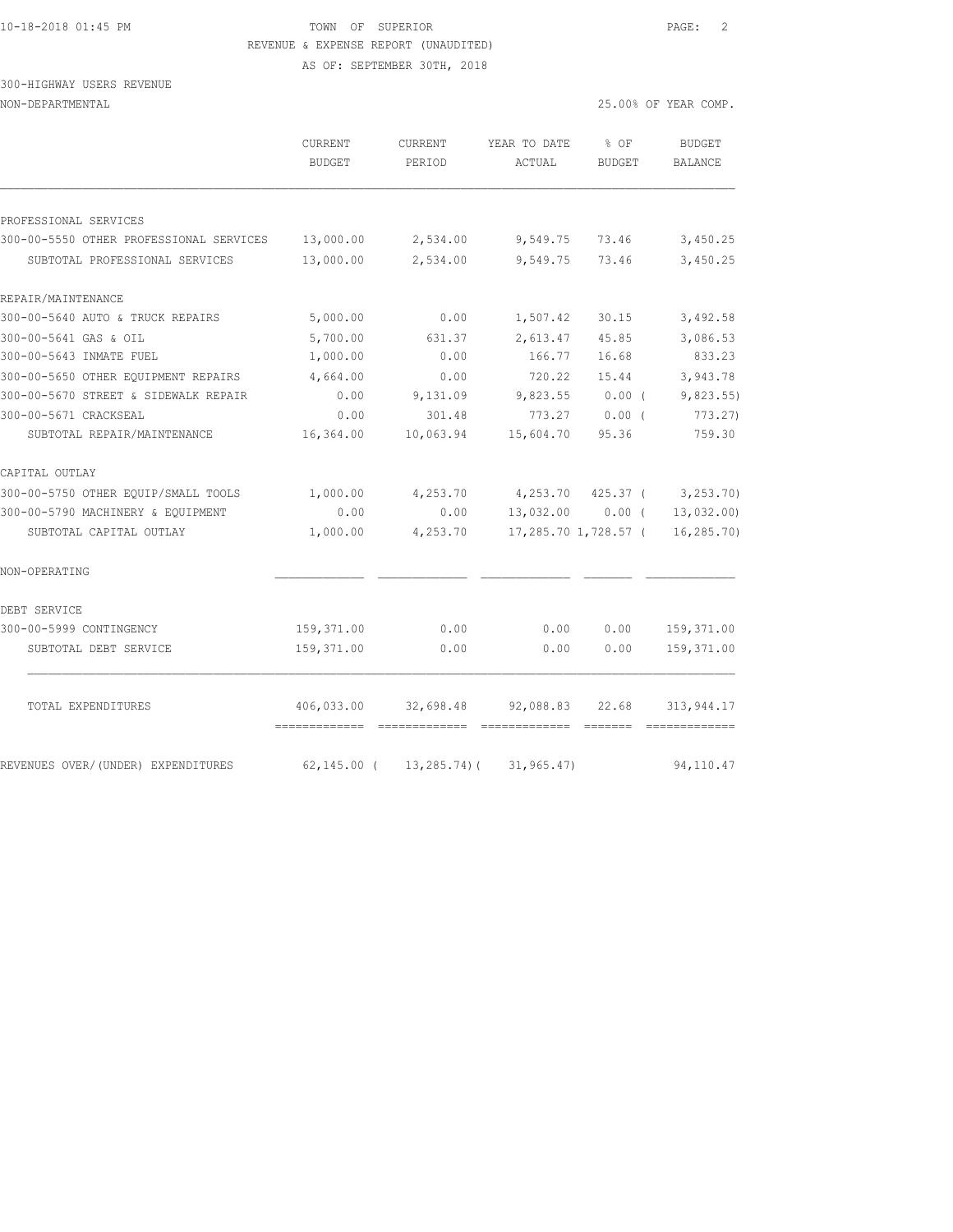### 10-18-2018 01:45 PM TOWN OF SUPERIOR PAGE: 3 REVENUE & EXPENSE REPORT (UNAUDITED) AS OF: SEPTEMBER 30TH, 2018

300-HIGHWAY USERS REVENUE

|                                    |                          |                          |                              |                       | 25.00% OF YEAR COMP.      |
|------------------------------------|--------------------------|--------------------------|------------------------------|-----------------------|---------------------------|
|                                    | CURRENT<br><b>BUDGET</b> | <b>CURRENT</b><br>PERIOD | YEAR TO DATE<br>ACTUAL       | % OF<br><b>BUDGET</b> | <b>BUDGET</b><br>BALANCE  |
|                                    |                          |                          |                              |                       |                           |
| FUND TOTAL REVENUES                | 468,178.00               | 19,412.74                | 60,123.36                    | 12.84                 | 408,054.64                |
| FUND TOTAL EXPENDITURES            | 406,033.00               | 32,698.48                | 92,088.83                    | 22.68                 | 313, 944.17               |
| REVENUES OVER/(UNDER) EXPENDITURES | 62,145.00 (              | 13,285.74)(              | 31, 965, 47)<br>------------ |                       | 94,110.47<br>:=========== |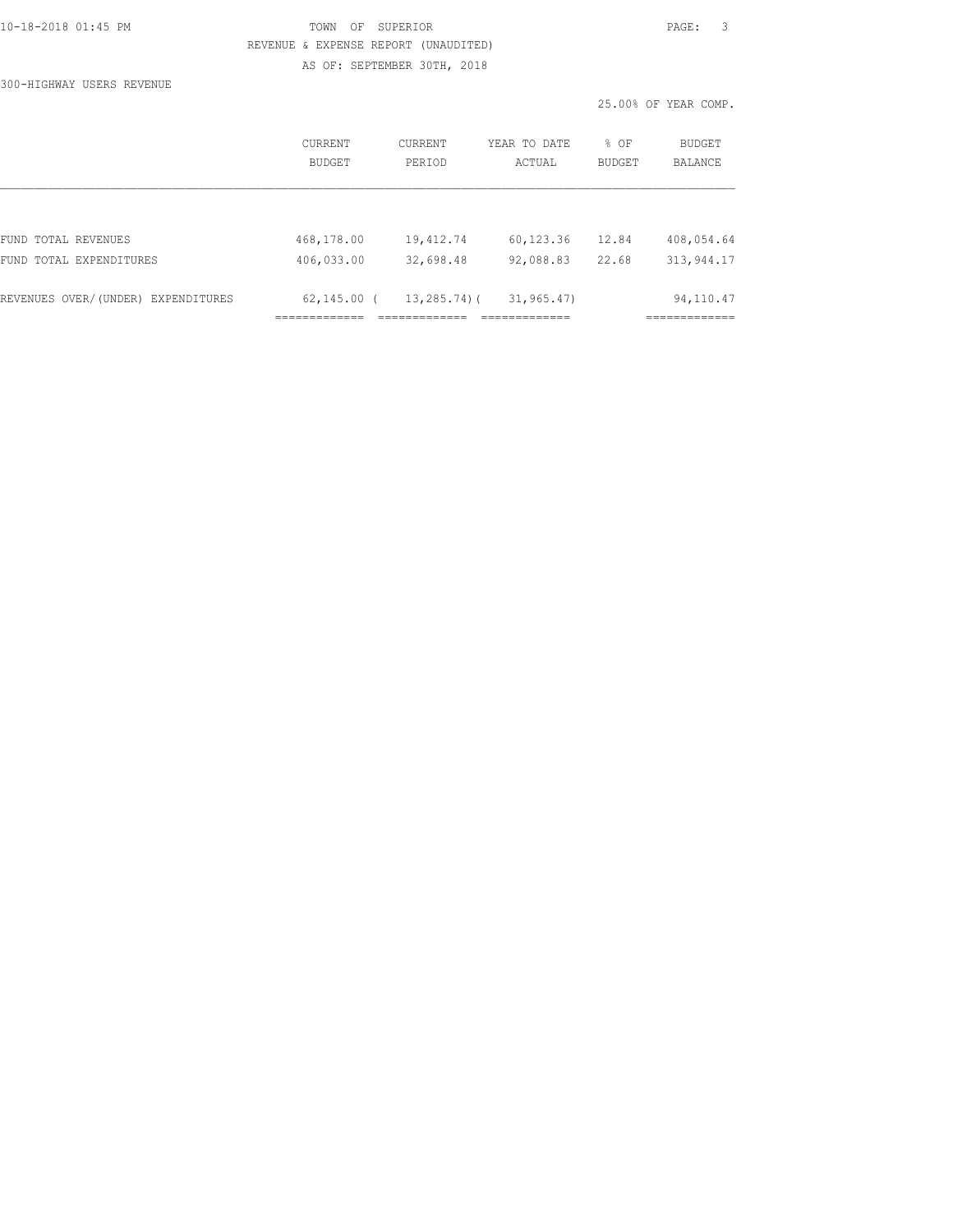310-EXCISE TAX

## 10-18-2018 01:45 PM TOWN OF SUPERIOR PAGE: 1 REVENUE & EXPENSE REPORT (UNAUDITED)

AS OF: SEPTEMBER 30TH, 2018

NON-DEPARTMENTAL 25.00% OF YEAR COMP.

|                                                        | <b>CURRENT</b><br><b>BUDGET</b> | <b>CURRENT</b><br>PERIOD | YEAR TO DATE<br>ACTUAL | % OF<br>BUDGET    | <b>BUDGET</b><br>BALANCE |
|--------------------------------------------------------|---------------------------------|--------------------------|------------------------|-------------------|--------------------------|
| REVENUES                                               |                                 |                          |                        |                   |                          |
| TAXES                                                  |                                 |                          |                        |                   |                          |
| 310-00-4130 EXCISE TAX-1/2 SALES PINAL                 | 415,771.00                      | 0.00                     | 0.00                   | 0.00              | 415,771.00               |
| SUBTOTAL TAXES                                         | 415,771.00                      | 0.00                     | 0.00                   | 0.00              | 415,771.00               |
| CONTINGENCY                                            |                                 |                          |                        |                   |                          |
| TOTAL REVENUES                                         | 415,771.00                      | 0.00                     | 0.00                   | 0.00              | 415,771.00               |
|                                                        | -------------                   | - cooccooccooc           |                        |                   |                          |
| EXPENDITURES                                           |                                 |                          |                        |                   |                          |
| PERSONEL                                               |                                 |                          |                        |                   |                          |
| 310-00-5100 SALARIES                                   | 56,113.00                       | 4,797.83                 | 15,818.54              | 28.19             | 40,294.46                |
| 310-00-5101 OVERTIME                                   | 0.00                            | 36.04                    | 317.46                 | $0.00$ (          | 317.46)                  |
| 310-00-5120 INMATE LABOR                               | 1,550.00                        | 76.25                    | 438.75                 | 28.31             | 1, 111.25                |
| 310-00-5151 FICA                                       | 3,479.00                        | 299.70                   | 1,033.48               | 29.71             | 2,445.52                 |
| 310-00-5152 MEDICARE                                   | 814.00                          | 70.09                    | 241.69                 | 29.69             | 572.31                   |
| 310-00-5153 STATE UNEMPLOYMENT                         | 216.00                          | 2.67                     | 13.01                  | 6.02              | 202.99                   |
| 310-00-5154 WORKERS COMP INSURANCE                     | 357.00                          | 0.00                     | 0.00                   | 0.00              | 357.00                   |
| 310-00-5161 ARIZONA STATE RETIREMENT                   | 5,775.00                        | 509.98                   | 1,619.51               | 28.04             | 4,155.49                 |
| 310-00-5162 LIFE INSURANCE                             | 117.00                          | 0.00                     | 0.00                   | 0.00              | 117.00                   |
| 310-00-5163 HEALTH INSURANCE                           | 5,765.00                        | 0.00                     | 0.00                   | 0.00              | 5,765.00                 |
| 310-00-5164 DENTAL INSURANCE                           | 536.00                          | 0.00                     | 0.00                   | 0.00              | 536.00                   |
| SUBTOTAL PERSONEL                                      | 74,722.00                       | 5,792.56                 | 19,482.44              | 26.07             | 55,239.56                |
| SUPPLIES                                               |                                 |                          |                        |                   |                          |
| 310-00-5299 OPERATING SUPPLIES                         | 0.00                            | 15.42                    | 15.42                  | $0.00$ (          | 15.42)                   |
| SUBTOTAL SUPPLIES                                      | 0.00                            | 15.42                    | 15.42                  | $0.00$ (          | 15.42)                   |
| UTILITIES                                              |                                 |                          |                        |                   |                          |
| 310-00-5310 ELECTRICITY                                | 1,666.00                        | 250.45                   | 760.37                 | 45.64             | 905.63                   |
| 310-00-5360 WATER<br>SUBTOTAL UTILITIES                | 0.00<br>1,666.00                | 369.81<br>620.26         | 728.92<br>1,489.29     | $0.00$ (<br>89.39 | 728.92)<br>176.71        |
|                                                        |                                 |                          |                        |                   |                          |
| GENERAL BUSINESS EXPENSE                               |                                 |                          |                        |                   |                          |
| 310-00-5471 Audit<br>SUBTOTAL GENERAL BUSINESS EXPENSE | 1,545.00<br>1,545.00            | 0.00<br>0.00             | 0.00<br>0.00           | 0.00<br>0.00      | 1,545.00<br>1,545.00     |
| PROFESSIONAL SERVICES                                  |                                 |                          |                        |                   |                          |
| REPAIR/MAINTENANCE                                     |                                 |                          |                        |                   |                          |
| 310-00-5640 AUTO & TRUCK REPAIRS                       | 2,000.00                        | 0.00                     | 0.00                   | 0.00              | 2,000.00                 |
| 310-00-5641 GAS & OIL                                  | 3,000.00                        | 631.37                   | 2,613.47               | 87.12             | 386.53                   |
| 310-00-5643 INMATE FUEL                                | 1,000.00                        | 0.00                     | 166.77                 | 16.68             | 833.23                   |
| 310-00-5650 OTHER EQUIPMENT REPAIRS                    | 5,000.00                        | 0.00(                    | 322.02)                | $6.44-$           | 5,322.02                 |
| 310-00-5670 STREET & SIDEWALK REPAIR                   | 39,179.00                       | 3,768.26                 | 3,768.26               | 9.62              | 35, 410.74               |
|                                                        |                                 |                          |                        |                   |                          |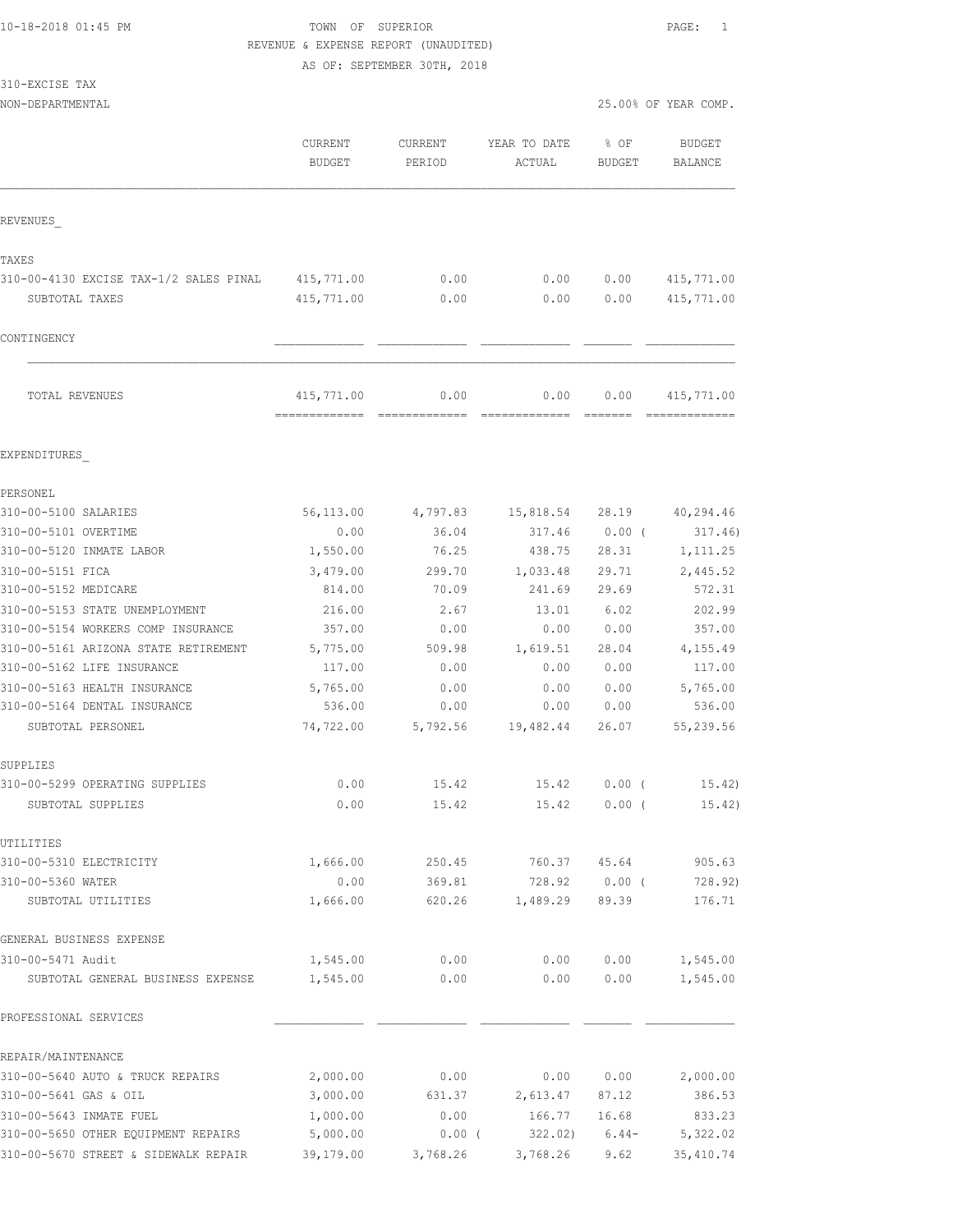### 10-18-2018 01:45 PM TOWN OF SUPERIOR PAGE: 2 REVENUE & EXPENSE REPORT (UNAUDITED)

AS OF: SEPTEMBER 30TH, 2018

#### 310-EXCISE TAX

NON-DEPARTMENTAL 25

|  |  |  | 5.00% OF YEAR COMP. |
|--|--|--|---------------------|
|  |  |  |                     |

|                                                                        | <b>CURRENT</b><br>BUDGET | <b>CURRENT</b><br>PERIOD | YEAR TO DATE<br>ACTUAL                             | % OF<br>BUDGET | BUDGET<br><b>BALANCE</b> |
|------------------------------------------------------------------------|--------------------------|--------------------------|----------------------------------------------------|----------------|--------------------------|
| 310-00-5671 CRACKSEAL                                                  | 0.00                     | 129.19                   | 129.19                                             | $0.00$ (       | 129.19                   |
| SUBTOTAL REPAIR/MAINTENANCE                                            | 50,179.00                |                          | 4,528.82 6,355.67 12.67                            |                | 43,823.33                |
| CAPITAL OUTLAY                                                         |                          |                          |                                                    |                |                          |
| 310-00-5750 OTHER EOUIP/SMALL TOOLS                                    | 7,000.00                 |                          | 1,822.99 1,822.99                                  | 26.04          | 5,177.01                 |
| SUBTOTAL CAPITAL OUTLAY                                                | 7,000.00                 | 1,822.99                 | 1,822.99                                           | 26.04          | 5,177.01                 |
| NON-OPERATING                                                          |                          |                          |                                                    |                |                          |
| DEBT SERVICE                                                           |                          |                          |                                                    |                |                          |
| 310-00-5900 DEBT SERVICE: PRINCIPAL                                    | 0.00                     | 0.00                     | 889.54                                             |                | $0.00$ ( 889.54)         |
| 310-00-5901 DEBT SERVICE: INTEREST                                     | 0.00                     | 645.87                   | 1,693.89                                           |                | $0.00$ ( 1,693.89)       |
| 310-00-5999 CONTINGENCY                                                | 342,805.00               | 0.00                     | 0.00                                               | 0.00           | 342,805.00               |
| SUBTOTAL DEBT SERVICE                                                  | 342,805.00               | 645.87                   | 2,583.43                                           | 0.75           | 340, 221.57              |
| TOTAL EXPENDITURES                                                     |                          |                          | 477,917.00  13,425.92  31,749.24  6.64  446,167.76 |                |                          |
|                                                                        |                          |                          |                                                    |                |                          |
| REVENUES OVER/(UNDER) EXPENDITURES (62,146.00)(13,425.92)(31,749.24) ( |                          |                          |                                                    |                | 30,396.76)               |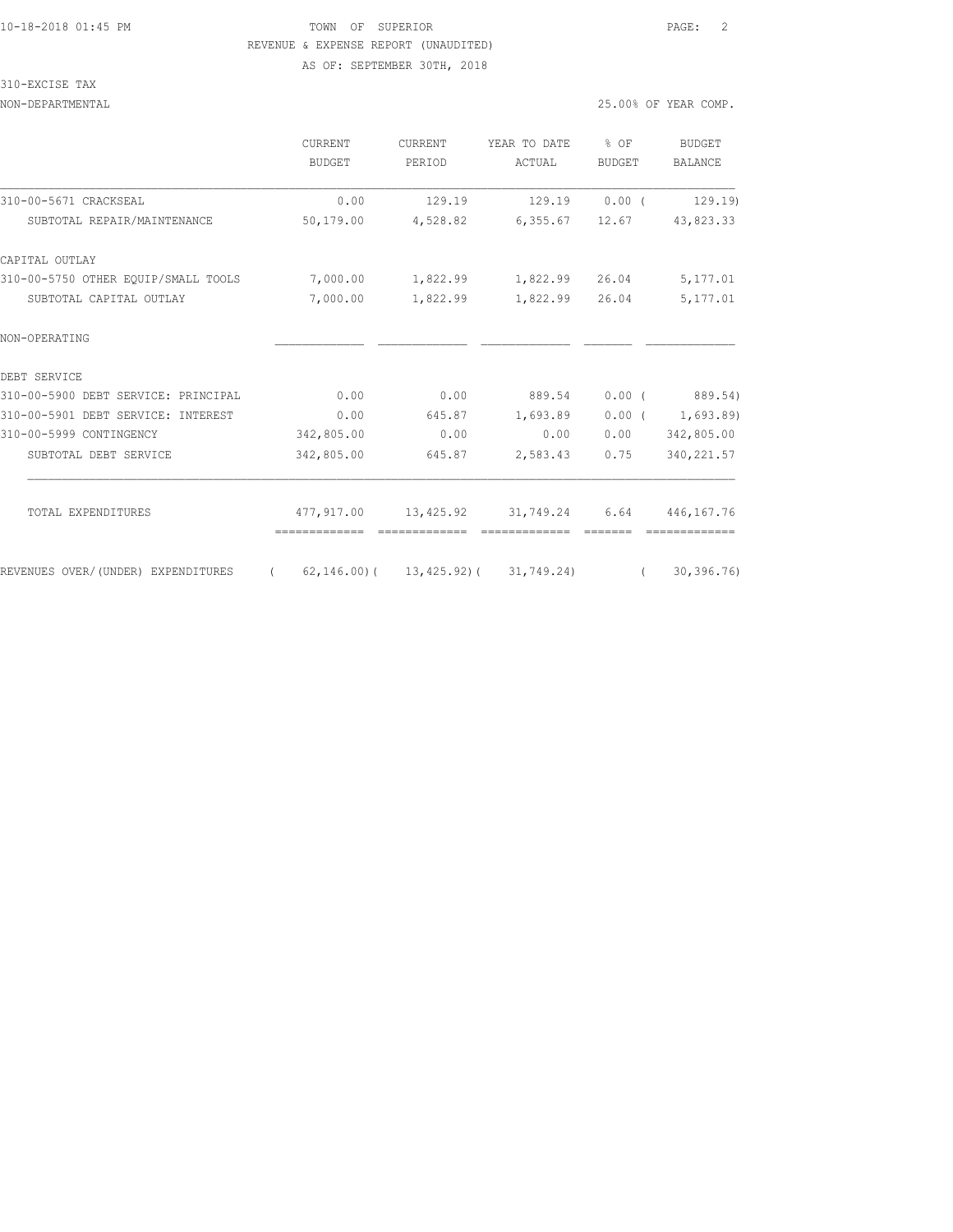|  |  |  |  | 10-18-2018 01:45 PM |  |
|--|--|--|--|---------------------|--|
|  |  |  |  |                     |  |

# TOWN OF SUPERIOR **PAGE:** 3 REVENUE & EXPENSE REPORT (UNAUDITED)

AS OF: SEPTEMBER 30TH, 2018

310-EXCISE TAX

|                                    |                                 |                   |                             |                       | 25.00% OF YEAR COMP.          |
|------------------------------------|---------------------------------|-------------------|-----------------------------|-----------------------|-------------------------------|
|                                    | CURRENT<br>BUDGET               | CURRENT<br>PERIOD | YEAR TO DATE<br>ACTUAL      | % OF<br><b>BUDGET</b> | BUDGET<br><b>BALANCE</b>      |
|                                    |                                 |                   |                             |                       |                               |
| FUND TOTAL REVENUES                | 415,771.00                      | 0.00              | 0.00                        | 0.00                  | 415,771.00                    |
| FUND TOTAL EXPENDITURES            | 477,917.00                      | 13,425.92         | 31,749.24                   | 6.64                  | 446,167.76                    |
| REVENUES OVER/(UNDER) EXPENDITURES | $62, 146, 00$ (<br>============ | 13,425.92)(       | 31,749.24)<br>.============ |                       | 30, 396, 76)<br>;============ |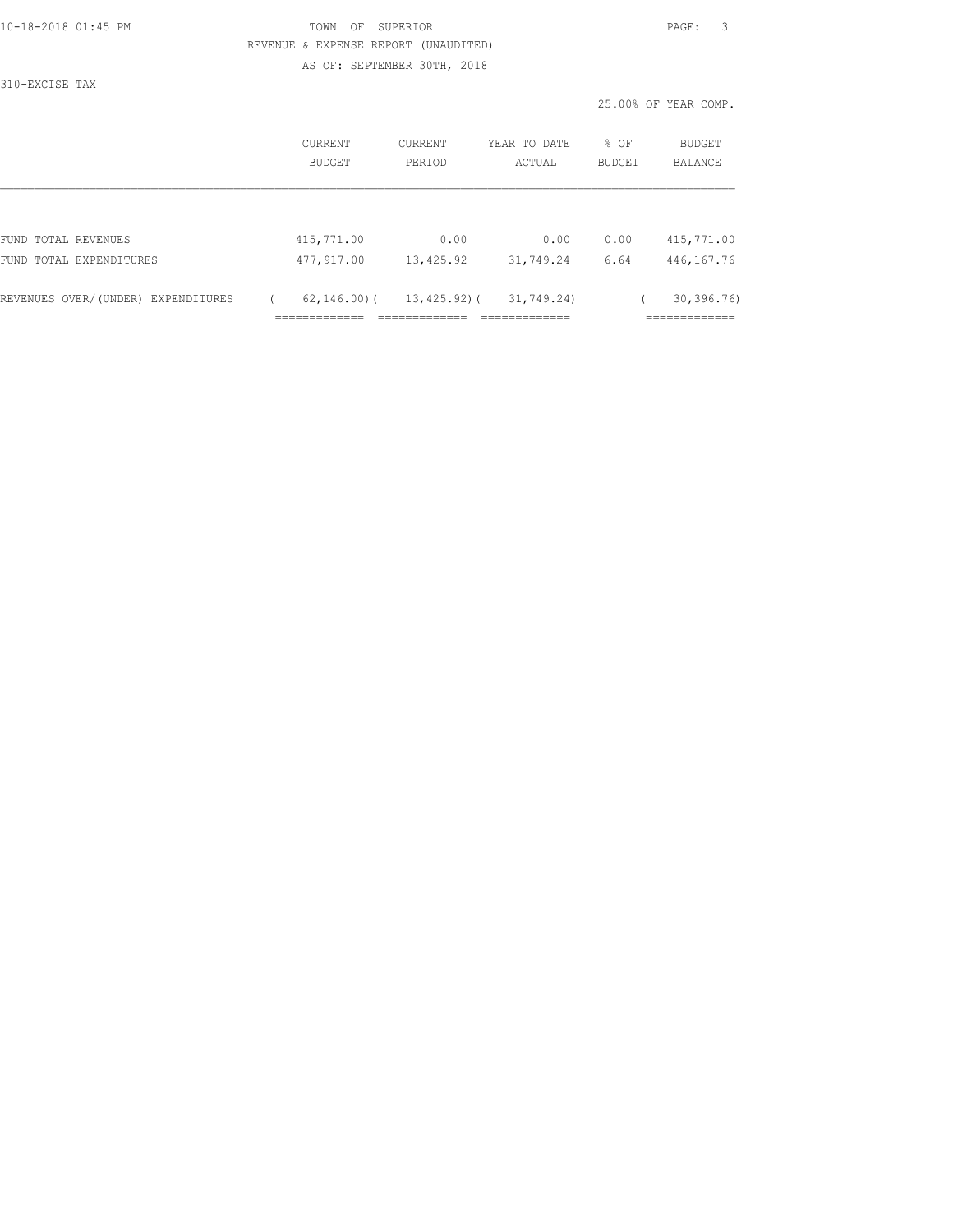| 10-18-2018 01:45 PM        | TOWN OF SUPERIOR                     | PAGE: 1                     |                                          |  |                      |
|----------------------------|--------------------------------------|-----------------------------|------------------------------------------|--|----------------------|
|                            | REVENUE & EXPENSE REPORT (UNAUDITED) |                             |                                          |  |                      |
|                            |                                      | AS OF: SEPTEMBER 30TH, 2018 |                                          |  |                      |
| 320-LOCAL TRANS ASSISTANCE |                                      |                             |                                          |  |                      |
| NON-DEPARTMENTAL           |                                      |                             |                                          |  | 25.00% OF YEAR COMP. |
|                            |                                      |                             |                                          |  |                      |
|                            |                                      |                             | CURRENT CURRENT YEAR TO DATE % OF BUDGET |  |                      |
|                            |                                      |                             | BUDGET PERIOD ACTUAL BUDGET BALANCE      |  |                      |
|                            |                                      |                             |                                          |  |                      |
|                            |                                      |                             |                                          |  |                      |
| REVENUES                   |                                      |                             |                                          |  |                      |
|                            |                                      |                             |                                          |  |                      |
| TAXE S                     |                                      |                             |                                          |  |                      |
|                            |                                      |                             |                                          |  |                      |
|                            |                                      |                             |                                          |  |                      |
|                            |                                      |                             |                                          |  |                      |
| EXPENDITURES               |                                      |                             |                                          |  |                      |
|                            |                                      |                             |                                          |  |                      |
| SUPPLIES                   |                                      |                             |                                          |  |                      |
|                            |                                      |                             |                                          |  |                      |
| PROFESSIONAL SERVICES      |                                      |                             |                                          |  |                      |
|                            |                                      |                             |                                          |  |                      |
| REPAIR/MAINTENANCE         |                                      |                             |                                          |  |                      |
|                            |                                      |                             |                                          |  |                      |
| CAPITAL OUTLAY             |                                      |                             |                                          |  |                      |
|                            |                                      |                             |                                          |  |                      |
| NON-OPERATING              |                                      |                             |                                          |  |                      |
|                            |                                      |                             |                                          |  |                      |
| DEBT SERVICE               |                                      |                             |                                          |  |                      |
|                            |                                      |                             |                                          |  |                      |
|                            |                                      |                             |                                          |  |                      |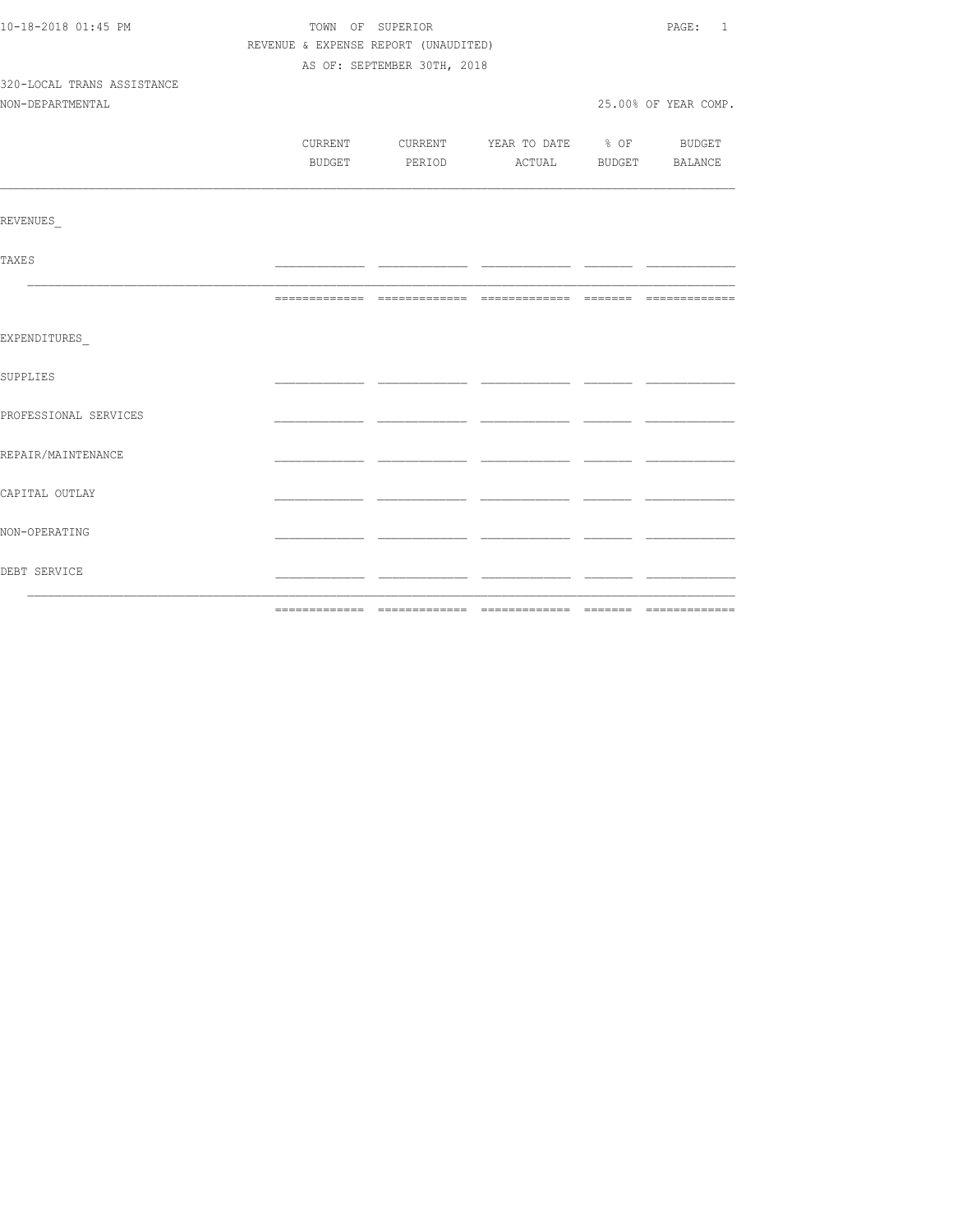| 10-18-2018 01:45 PM        | TOWN OF SUPERIOR                     | $\texttt{PAGE}$ :    |
|----------------------------|--------------------------------------|----------------------|
|                            | REVENUE & EXPENSE REPORT (UNAUDITED) |                      |
|                            | AS OF: SEPTEMBER 30TH, 2018          |                      |
| 320-LOCAL TRANS ASSISTANCE |                                      |                      |
|                            |                                      | 25.00% OF YEAR COMP. |

| ⊥∖⊥∖ ⊥⊥ ⊥ ⊥ | .<br>- - - - - - - - - - | ັບ<br>١Δ<br>-----<br>---- | ΟF          | ⊷⊶                   |
|-------------|--------------------------|---------------------------|-------------|----------------------|
| ---         | ם סמ<br>------           | Λ<br>UAL                  | -- -- -- -- | $\Delta$ NICT<br>◝◡∸ |

============= ============= ============= =============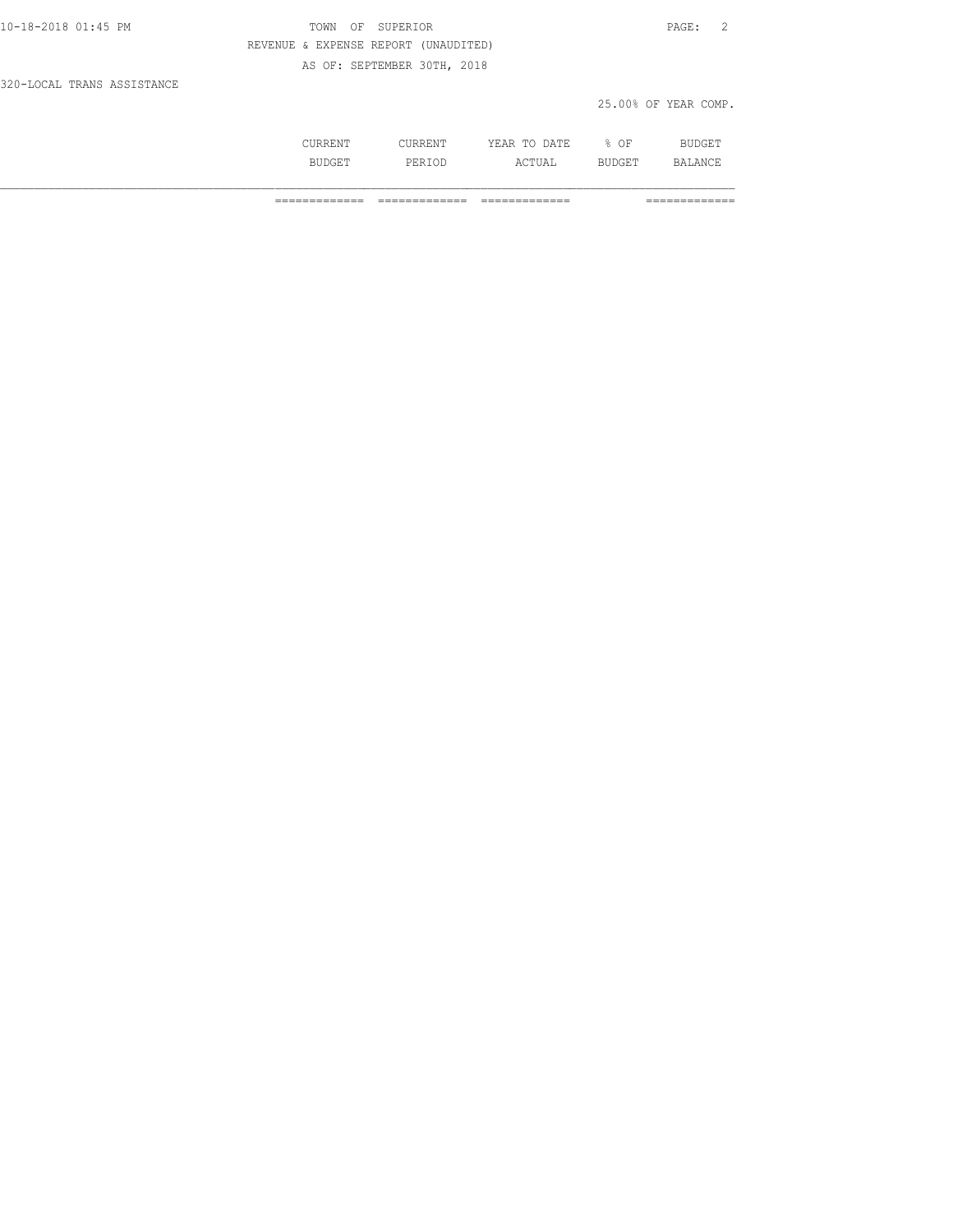| 10-18-2018 01:45 PM         | TOWN OF SUPERIOR                     |  |                                  |  |                      |  |  |  |
|-----------------------------|--------------------------------------|--|----------------------------------|--|----------------------|--|--|--|
|                             | REVENUE & EXPENSE REPORT (UNAUDITED) |  |                                  |  |                      |  |  |  |
| AS OF: SEPTEMBER 30TH, 2018 |                                      |  |                                  |  |                      |  |  |  |
| 400-GADA BOND               |                                      |  |                                  |  |                      |  |  |  |
| NON-DEPARTMENTAL            |                                      |  |                                  |  | 25.00% OF YEAR COMP. |  |  |  |
|                             |                                      |  |                                  |  |                      |  |  |  |
|                             | CURRENT                              |  | CURRENT YEAR TO DATE % OF BUDGET |  |                      |  |  |  |
|                             | BUDGET                               |  | PERIOD ACTUAL BUDGET BALANCE     |  |                      |  |  |  |
|                             |                                      |  |                                  |  |                      |  |  |  |
| REVENUES                    |                                      |  |                                  |  |                      |  |  |  |
|                             |                                      |  |                                  |  |                      |  |  |  |
| <b>CONTINGENCY</b>          |                                      |  |                                  |  |                      |  |  |  |
|                             |                                      |  |                                  |  |                      |  |  |  |
|                             |                                      |  |                                  |  |                      |  |  |  |
|                             |                                      |  |                                  |  |                      |  |  |  |
| EXPENDITURES                |                                      |  |                                  |  |                      |  |  |  |
|                             |                                      |  |                                  |  |                      |  |  |  |
| <b>SUPPLIES</b>             |                                      |  |                                  |  |                      |  |  |  |
|                             |                                      |  |                                  |  |                      |  |  |  |
| GENERAL BUSINESS EXPENSE    |                                      |  |                                  |  |                      |  |  |  |
|                             |                                      |  |                                  |  |                      |  |  |  |
| NON-OPERATING               |                                      |  |                                  |  |                      |  |  |  |
|                             |                                      |  |                                  |  |                      |  |  |  |
| DEBT SERVICE                |                                      |  |                                  |  |                      |  |  |  |
|                             |                                      |  |                                  |  |                      |  |  |  |
|                             |                                      |  |                                  |  |                      |  |  |  |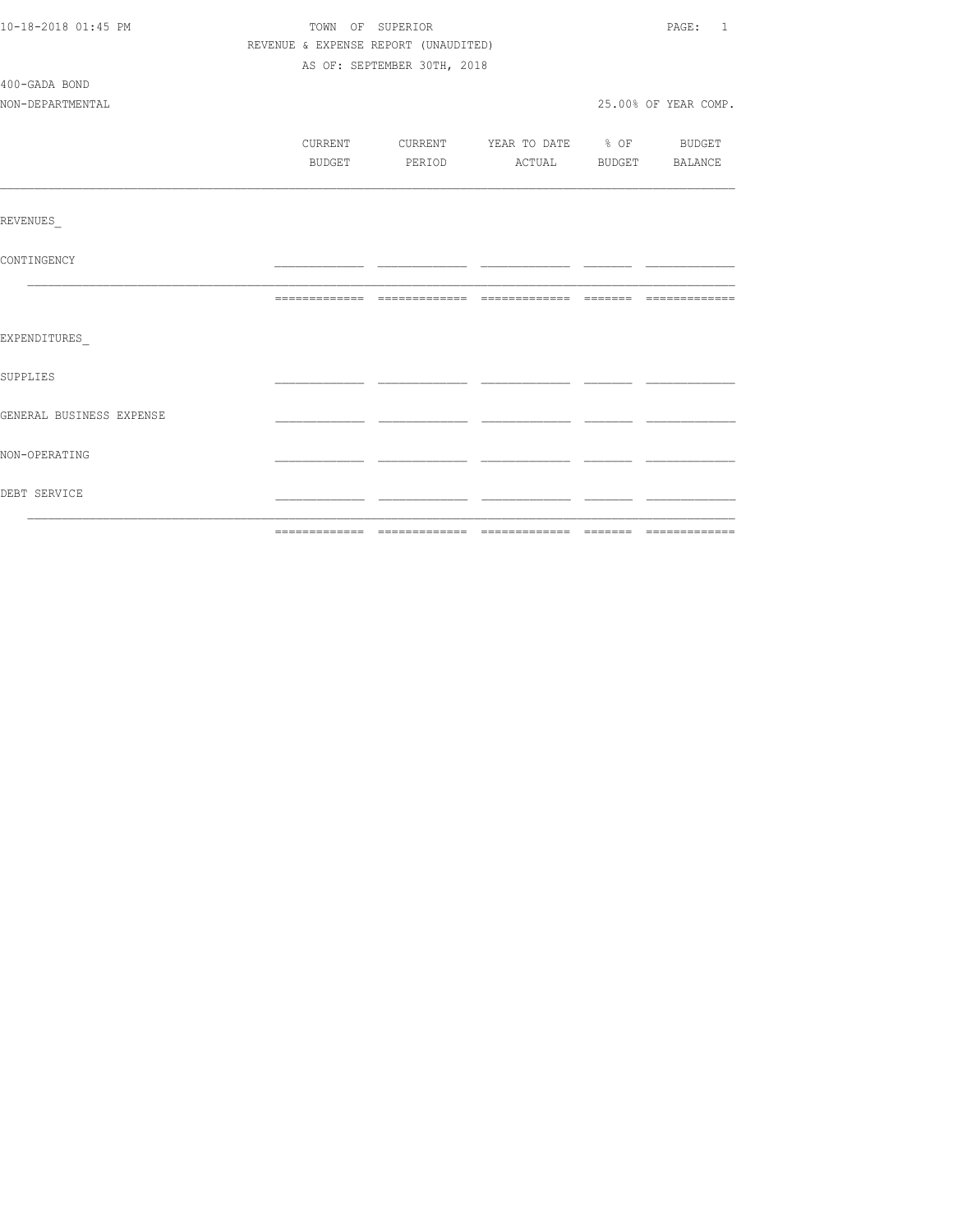| 10-18-2018 01:45 PM | TOWN OF SUPERIOR                     | PAGE: 2              |
|---------------------|--------------------------------------|----------------------|
|                     | REVENUE & EXPENSE REPORT (UNAUDITED) |                      |
|                     | AS OF: SEPTEMBER 30TH, 2018          |                      |
| 400-GADA BOND       |                                      |                      |
|                     |                                      | 25.00% OF YEAR COMP. |

| --- | .       | NA TF<br>. .<br>. .<br>----<br>----- | ∩ஈ<br>ັ |  |
|-----|---------|--------------------------------------|---------|--|
|     | י ים כ∟ | $\cdots$<br>---                      | ---     |  |

============= ============= ============= =============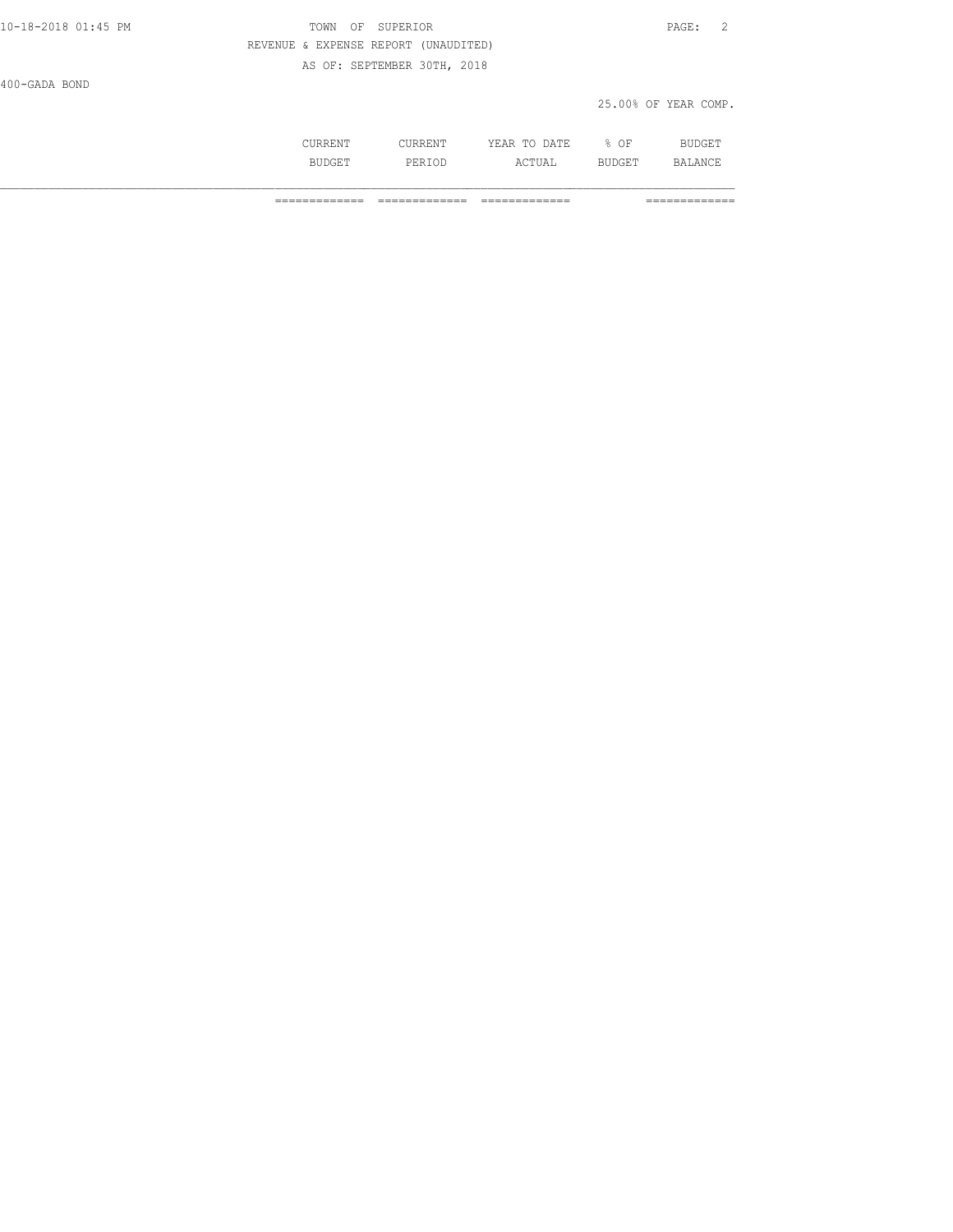| 10-18-2018 01:45 PM      | TOWN OF SUPERIOR                     |                                          |  | PAGE: 1              |  |  |  |
|--------------------------|--------------------------------------|------------------------------------------|--|----------------------|--|--|--|
|                          | REVENUE & EXPENSE REPORT (UNAUDITED) |                                          |  |                      |  |  |  |
|                          | AS OF: SEPTEMBER 30TH, 2018          |                                          |  |                      |  |  |  |
| 410-MPC BOND             |                                      |                                          |  |                      |  |  |  |
| NON-DEPARTMENTAL         |                                      |                                          |  | 25.00% OF YEAR COMP. |  |  |  |
|                          |                                      |                                          |  |                      |  |  |  |
|                          |                                      | CURRENT CURRENT YEAR TO DATE % OF BUDGET |  |                      |  |  |  |
|                          |                                      | BUDGET PERIOD ACTUAL BUDGET BALANCE      |  |                      |  |  |  |
|                          |                                      |                                          |  |                      |  |  |  |
| REVENUES                 |                                      |                                          |  |                      |  |  |  |
| BUSINESS SERVICES        |                                      |                                          |  |                      |  |  |  |
| CONTINGENCY              |                                      |                                          |  |                      |  |  |  |
|                          |                                      |                                          |  |                      |  |  |  |
| EXPENDITURES             |                                      |                                          |  |                      |  |  |  |
| <b>SUPPLIES</b>          |                                      |                                          |  |                      |  |  |  |
| GENERAL BUSINESS EXPENSE |                                      |                                          |  |                      |  |  |  |
| NON-OPERATING            |                                      |                                          |  |                      |  |  |  |
| DEBT SERVICE             |                                      |                                          |  |                      |  |  |  |
|                          |                                      |                                          |  |                      |  |  |  |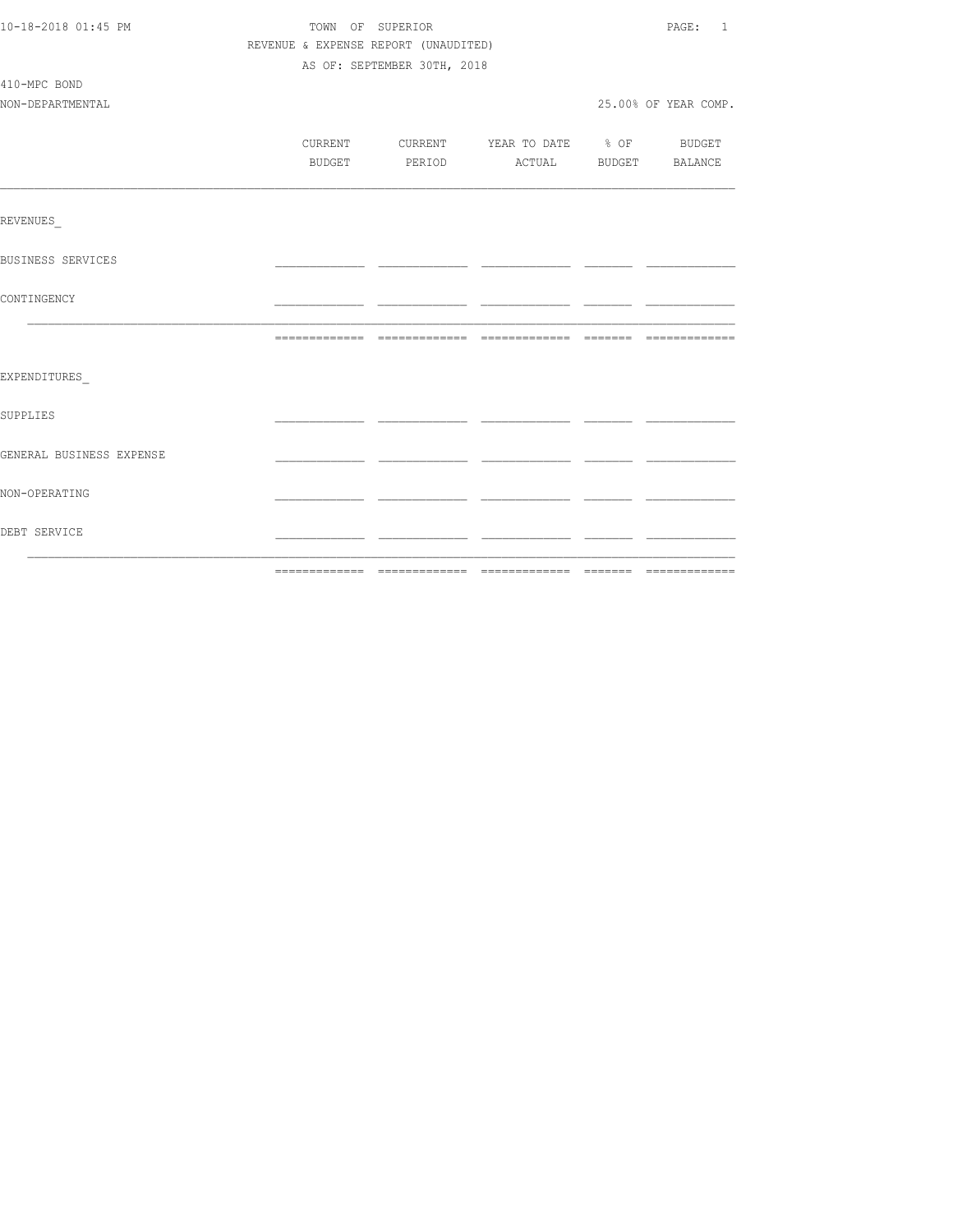| 10-18-2018 01:45 PM | TOWN                     | SUPERIOR<br>OF              |              |      | PAGE:<br>$\overline{2}$ |
|---------------------|--------------------------|-----------------------------|--------------|------|-------------------------|
|                     | REVENUE & EXPENSE REPORT | (UNAUDITED)                 |              |      |                         |
|                     |                          | AS OF: SEPTEMBER 30TH, 2018 |              |      |                         |
| 410-MPC BOND        |                          |                             |              |      |                         |
|                     |                          |                             |              |      | 25.00% OF YEAR COMP.    |
|                     | CURRENT                  | CURRENT                     | YEAR TO DATE | % OF | <b>BUDGET</b>           |

BUDGET PERIOD ACTUAL BUDGET BALANCE

============= ============= ============= =============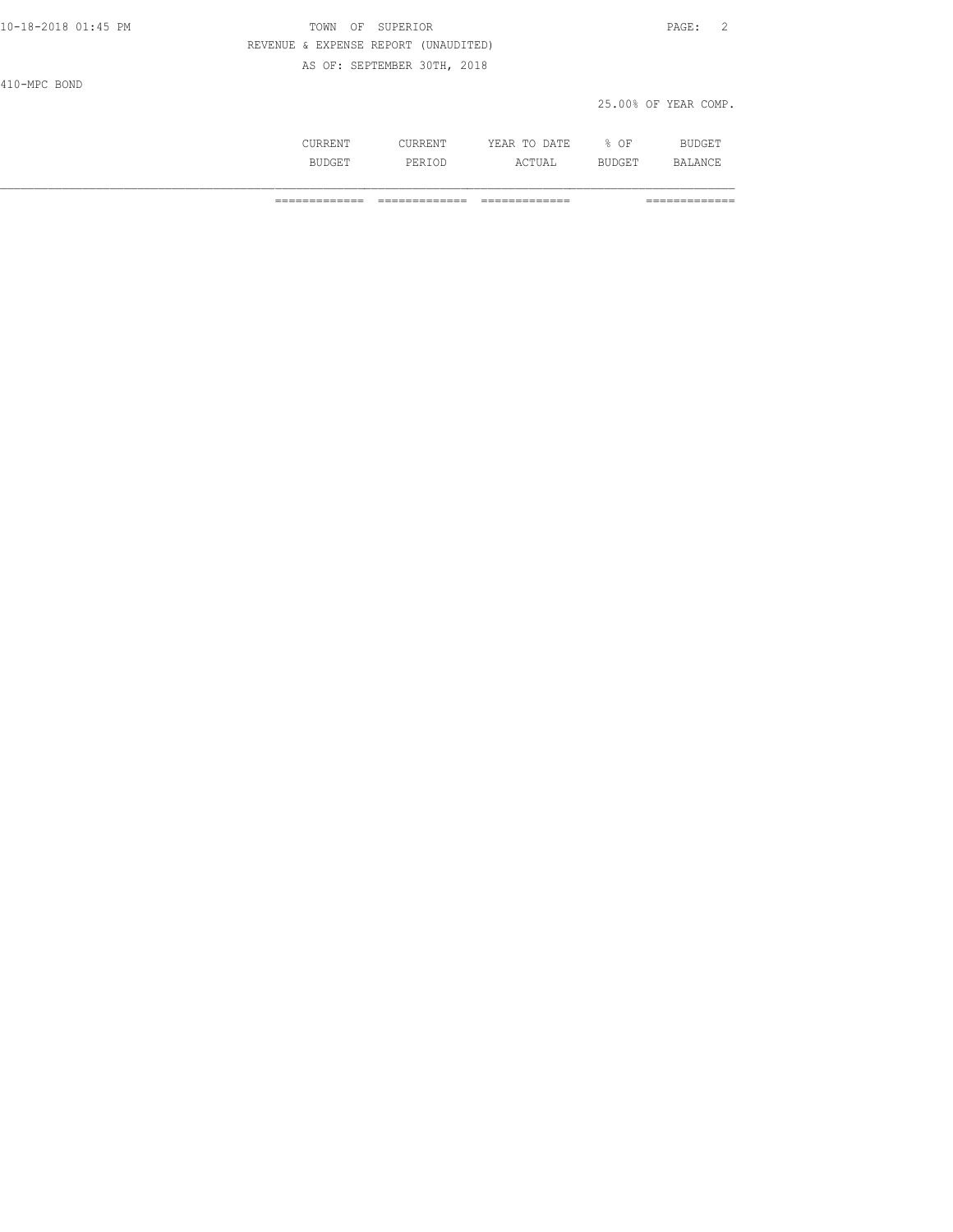500-GRANTS

#### 10-18-2018 01:45 PM TOWN OF SUPERIOR PAGE: 1 REVENUE & EXPENSE REPORT (UNAUDITED) AS OF: SEPTEMBER 30TH, 2018

NON-DEPARTMENTAL 25.00% OF YEAR COMP.

|                                | CURRENT<br><b>BUDGET</b> | CURRENT<br>PERIOD | YEAR TO DATE % OF<br>ACTUAL                      | BUDGET | <b>BUDGET</b><br>BALANCE     |
|--------------------------------|--------------------------|-------------------|--------------------------------------------------|--------|------------------------------|
| REVENUES                       |                          |                   |                                                  |        |                              |
| GRANTS                         |                          |                   |                                                  |        |                              |
| 500-00-4600 GRANT REVENUES     | 2,488,440.00             | 0.00              | 0.00                                             |        | $0.00 \quad 2,488,440.00$    |
| SUBTOTAL GRANTS                | 2,488,440.00             | 0.00              | 0.00                                             |        | $0.00 \quad 2,488,440.00$    |
| CONTINGENCY                    |                          |                   |                                                  |        |                              |
| TOTAL REVENUES                 | 2,488,440.00             | 0.00              | $0.00$ $0.00$ $2,488,440.00$<br>- ============== |        |                              |
| EXPENDITURES                   |                          |                   |                                                  |        |                              |
| PERSONEL                       |                          |                   |                                                  |        |                              |
| SUPPLIES                       |                          |                   |                                                  |        |                              |
| 500-00-5299 OPERATING SUPPLIES | 2,488,440.00             | 0.00              |                                                  |        | $0.00$ $0.00$ $2,488,440.00$ |
| SUBTOTAL SUPPLIES              | 2,488,440.00             | 0.00              | 0.00                                             | 0.00   | 2,488,440.00                 |
| GENERAL BUSINESS EXPENSE       |                          |                   |                                                  |        |                              |
| TOTAL EXPENDITURES             | 2,488,440.00             | 0.00              | 0.00                                             |        | $0.00 \quad 2,488,440.00$    |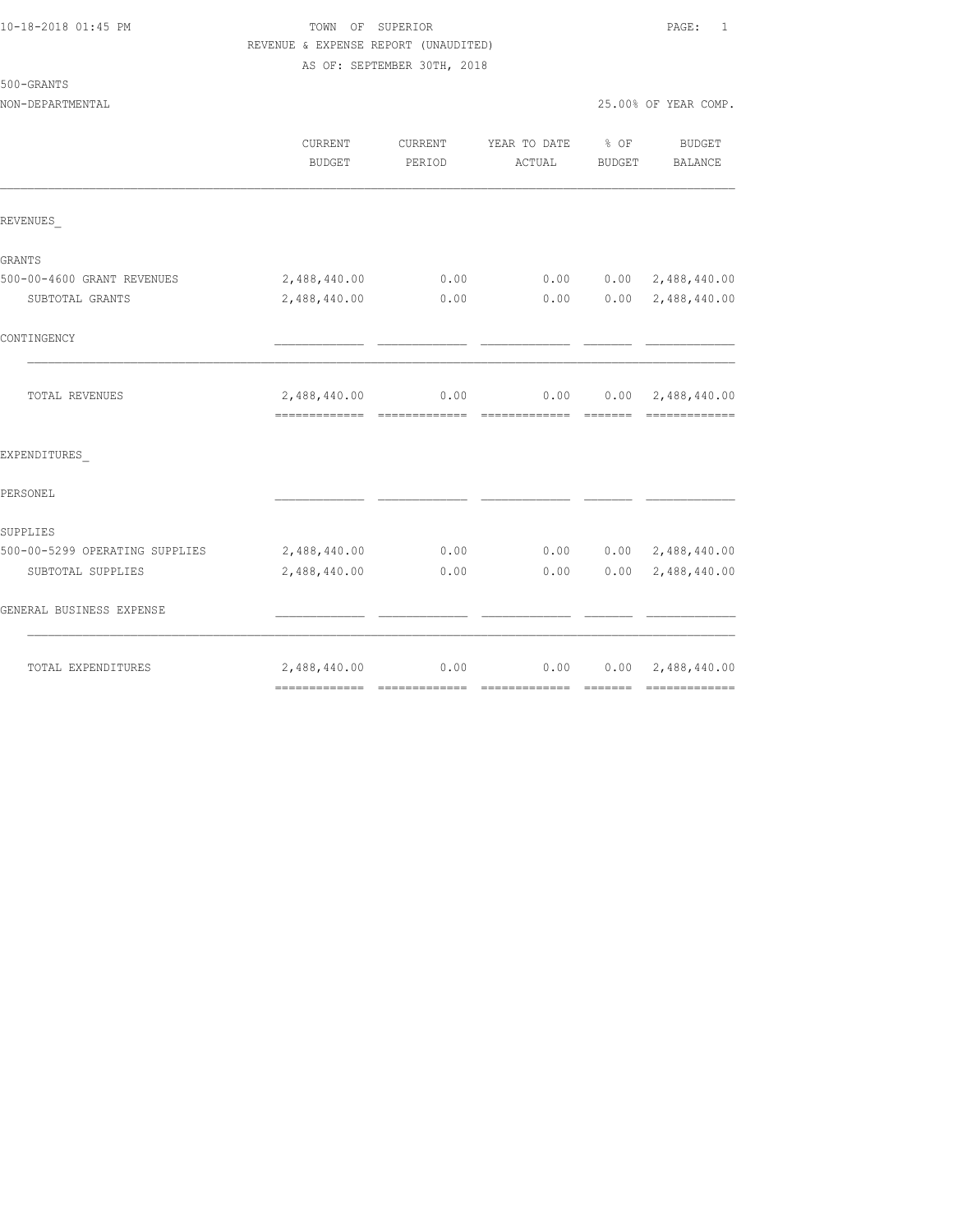|                     | ============= | =====                                | $\begin{array}{cccccccccc} \multicolumn{2}{c}{} & \multicolumn{2}{c}{} & \multicolumn{2}{c}{} & \multicolumn{2}{c}{} & \multicolumn{2}{c}{} & \multicolumn{2}{c}{} & \multicolumn{2}{c}{} & \multicolumn{2}{c}{} & \multicolumn{2}{c}{} & \multicolumn{2}{c}{} & \multicolumn{2}{c}{} & \multicolumn{2}{c}{} & \multicolumn{2}{c}{} & \multicolumn{2}{c}{} & \multicolumn{2}{c}{} & \multicolumn{2}{c}{} & \multicolumn{2}{c}{} & \multicolumn{2}{c}{} & \multicolumn{2}{c}{} & \mult$ | ====== |                      |
|---------------------|---------------|--------------------------------------|----------------------------------------------------------------------------------------------------------------------------------------------------------------------------------------------------------------------------------------------------------------------------------------------------------------------------------------------------------------------------------------------------------------------------------------------------------------------------------------|--------|----------------------|
| SUPPLIES            |               |                                      |                                                                                                                                                                                                                                                                                                                                                                                                                                                                                        |        |                      |
| EXPENDITURES        |               |                                      |                                                                                                                                                                                                                                                                                                                                                                                                                                                                                        |        |                      |
|                     |               | -------------                        |                                                                                                                                                                                                                                                                                                                                                                                                                                                                                        |        |                      |
| <b>GRANTS</b>       |               |                                      |                                                                                                                                                                                                                                                                                                                                                                                                                                                                                        |        |                      |
| REVENUES            |               |                                      |                                                                                                                                                                                                                                                                                                                                                                                                                                                                                        |        |                      |
|                     | BUDGET        | PERIOD                               | ACTUAL                                                                                                                                                                                                                                                                                                                                                                                                                                                                                 | BUDGET | BALANCE              |
|                     | CURRENT       | CURRENT                              | YEAR TO DATE % OF                                                                                                                                                                                                                                                                                                                                                                                                                                                                      |        | BUDGET               |
| POLICE GRANTS       |               |                                      |                                                                                                                                                                                                                                                                                                                                                                                                                                                                                        |        | 25.00% OF YEAR COMP. |
| 500-GRANTS          |               |                                      |                                                                                                                                                                                                                                                                                                                                                                                                                                                                                        |        |                      |
|                     |               | AS OF: SEPTEMBER 30TH, 2018          |                                                                                                                                                                                                                                                                                                                                                                                                                                                                                        |        |                      |
|                     |               | REVENUE & EXPENSE REPORT (UNAUDITED) |                                                                                                                                                                                                                                                                                                                                                                                                                                                                                        |        |                      |
| 10-18-2018 01:45 PM | OF<br>TOWN    | SUPERIOR                             |                                                                                                                                                                                                                                                                                                                                                                                                                                                                                        |        | PAGE:<br>2           |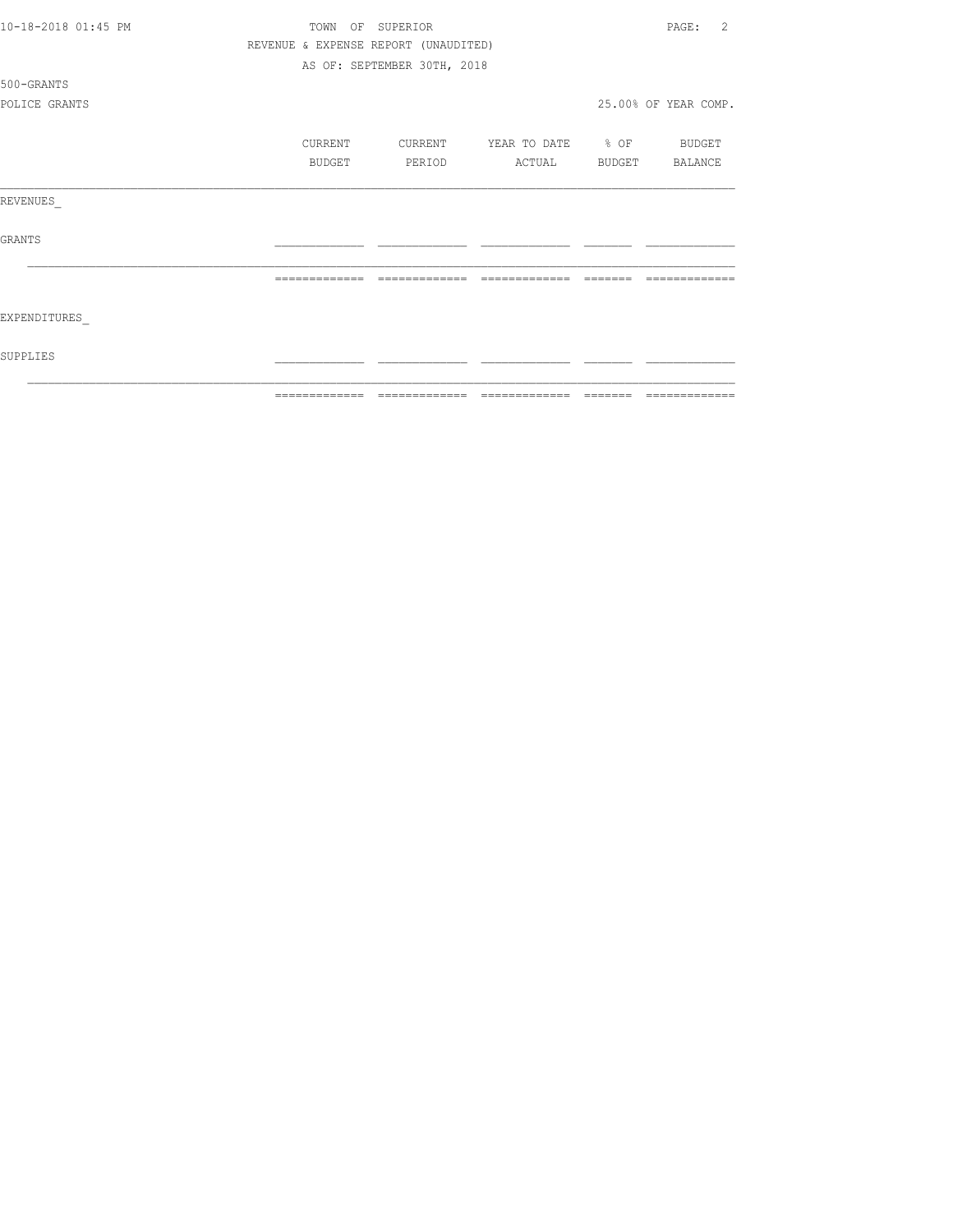| 10-18-2018 01:45 PM |  |  |  |  |  |  |  |  |  |  |  |
|---------------------|--|--|--|--|--|--|--|--|--|--|--|
|---------------------|--|--|--|--|--|--|--|--|--|--|--|

# TOWN OF SUPERIOR **PAGE:** 3 REVENUE & EXPENSE REPORT (UNAUDITED)

AS OF: SEPTEMBER 30TH, 2018

| 500-GRANTS |
|------------|
|------------|

#### FIRE GRANTS 25

|  |  | 5.00% OF YEAR COMP. |
|--|--|---------------------|
|  |  |                     |

|                                     | CURRENT<br><b>BUDGET</b> | CURRENT<br>PERIOD | YEAR TO DATE<br>ACTUAL | $\frac{6}{6}$ OF<br>BUDGET | BUDGET<br>BALANCE |
|-------------------------------------|--------------------------|-------------------|------------------------|----------------------------|-------------------|
| REVENUES                            |                          |                   |                        |                            |                   |
| <b>GRANTS</b>                       |                          |                   |                        |                            |                   |
| 500-08-4600 FIRE DEPT GRANT         | 0.00                     | 0.00              | $1,700.00$ 0.00 (      |                            | 1,700.00)         |
| SUBTOTAL GRANTS                     | 0.00                     | 0.00              |                        | $1,700.00$ 0.00 (          | 1,700.00)         |
| TOTAL REVENUES                      | 0.00                     | 0.00              |                        | $1,700.00$ 0.00 (          | 1,700.00)         |
| EXPENDITURES                        |                          |                   |                        |                            |                   |
| SUPPLIES                            |                          |                   |                        |                            |                   |
|                                     |                          |                   |                        |                            |                   |
| REVENUES OVER/ (UNDER) EXPENDITURES | 0.00                     | 0.00              | 1,700.00               | $\overline{a}$             | 1,700.00)         |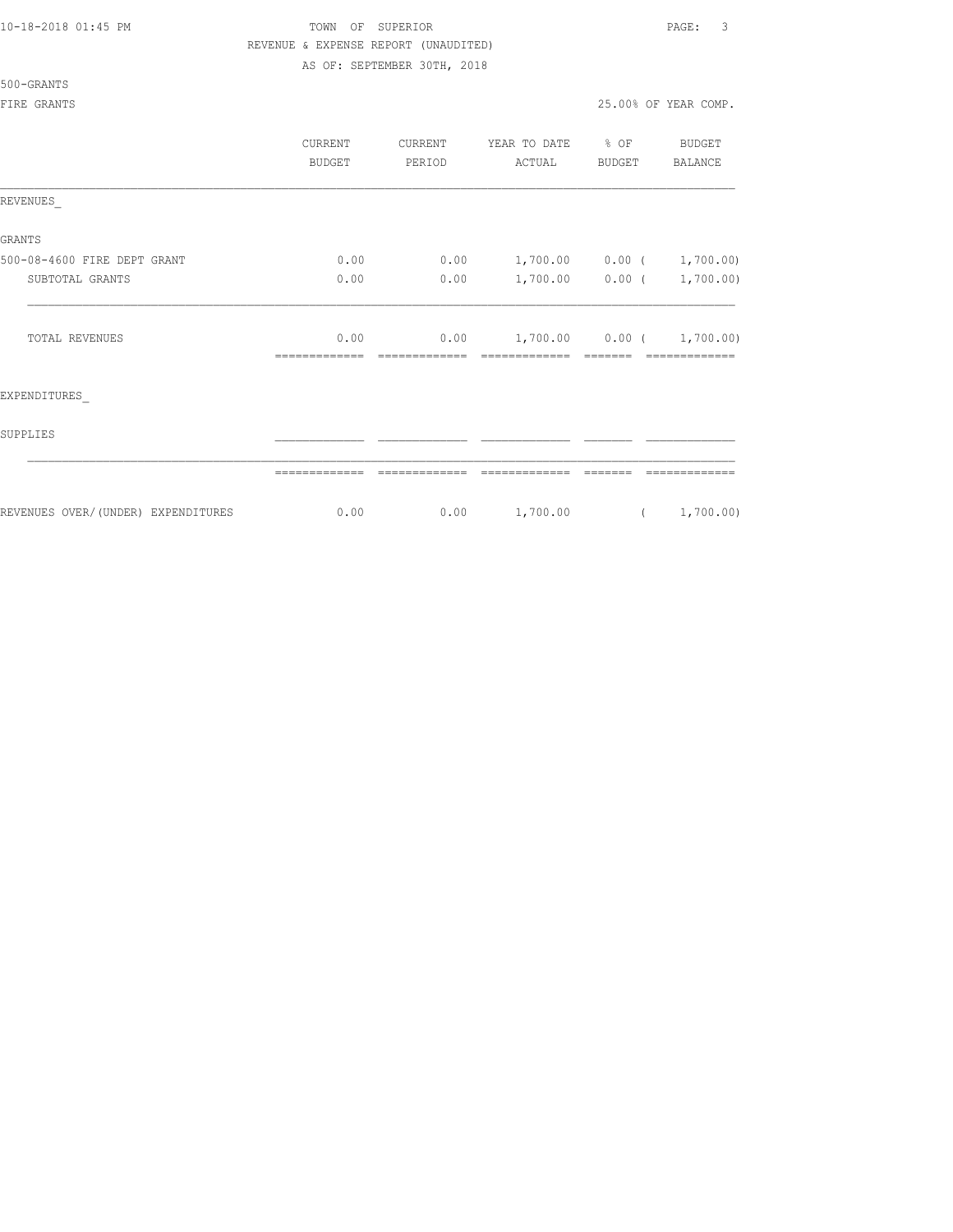|  |  |  |  |  |  |  |  |  | 10-18-2018 01:45 PM |  |
|--|--|--|--|--|--|--|--|--|---------------------|--|
|--|--|--|--|--|--|--|--|--|---------------------|--|

# TOWN OF SUPERIOR **PAGE:** 4 REVENUE & EXPENSE REPORT (UNAUDITED)

AS OF: SEPTEMBER 30TH, 2018

500-GRANTS

| RECREATION GRANTS                     |                                             |                   |                                      |                  | 25.00% OF YEAR COMP.            |
|---------------------------------------|---------------------------------------------|-------------------|--------------------------------------|------------------|---------------------------------|
|                                       | <b>CURRENT</b><br><b>BUDGET</b>             | CURRENT<br>PERIOD | YEAR TO DATE<br>ACTUAL               | $8$ OF<br>BUDGET | <b>BUDGET</b><br><b>BALANCE</b> |
| REVENUES                              |                                             |                   |                                      |                  |                                 |
| GRANTS                                |                                             |                   |                                      |                  |                                 |
| 500-12-4600 GRANT REVENUE             | 7,500.00                                    |                   | $0.00$ 19,264.00 256.85 ( 11,764.00) |                  |                                 |
| SUBTOTAL GRANTS                       | 7,500.00                                    | 0.00              |                                      |                  | 19,264.00 256.85 ( 11,764.00)   |
| TOTAL REVENUES                        | 7,500.00                                    |                   | $0.00$ 19,264.00 256.85 ( 11,764.00) |                  |                                 |
| EXPENDITURES                          |                                             |                   |                                      |                  |                                 |
| SUPPLIES                              |                                             |                   |                                      |                  |                                 |
| 500-12-5299 OPERATING SUPPLIES        | 7,500.00                                    | 0.00              |                                      |                  | $0.00$ $0.00$ $7,500.00$        |
| SUBTOTAL SUPPLIES                     | 7,500.00                                    | 0.00              | 0.00                                 | 0.00             | 7,500.00                        |
| PROFESSIONAL SERVICES                 |                                             |                   |                                      |                  |                                 |
| 500-12-5550 PARKS IMPROVEMENT PROJECT | 0.00                                        |                   | $0.00$ 19,914.00 0.00 ( 19,914.00)   |                  |                                 |
| SUBTOTAL PROFESSIONAL SERVICES        | 0.00                                        | 0.00              | 19,914.00                            |                  | $0.00$ ( $19,914.00$ )          |
| TOTAL EXPENDITURES                    | 7,500.00<br>=============================== |                   | $0.00$ 19,914.00 265.52 ( 12,414.00) |                  |                                 |
| REVENUES OVER/(UNDER) EXPENDITURES    | 0.00                                        | $0.00$ (          | 650.00)                              |                  | 650.00                          |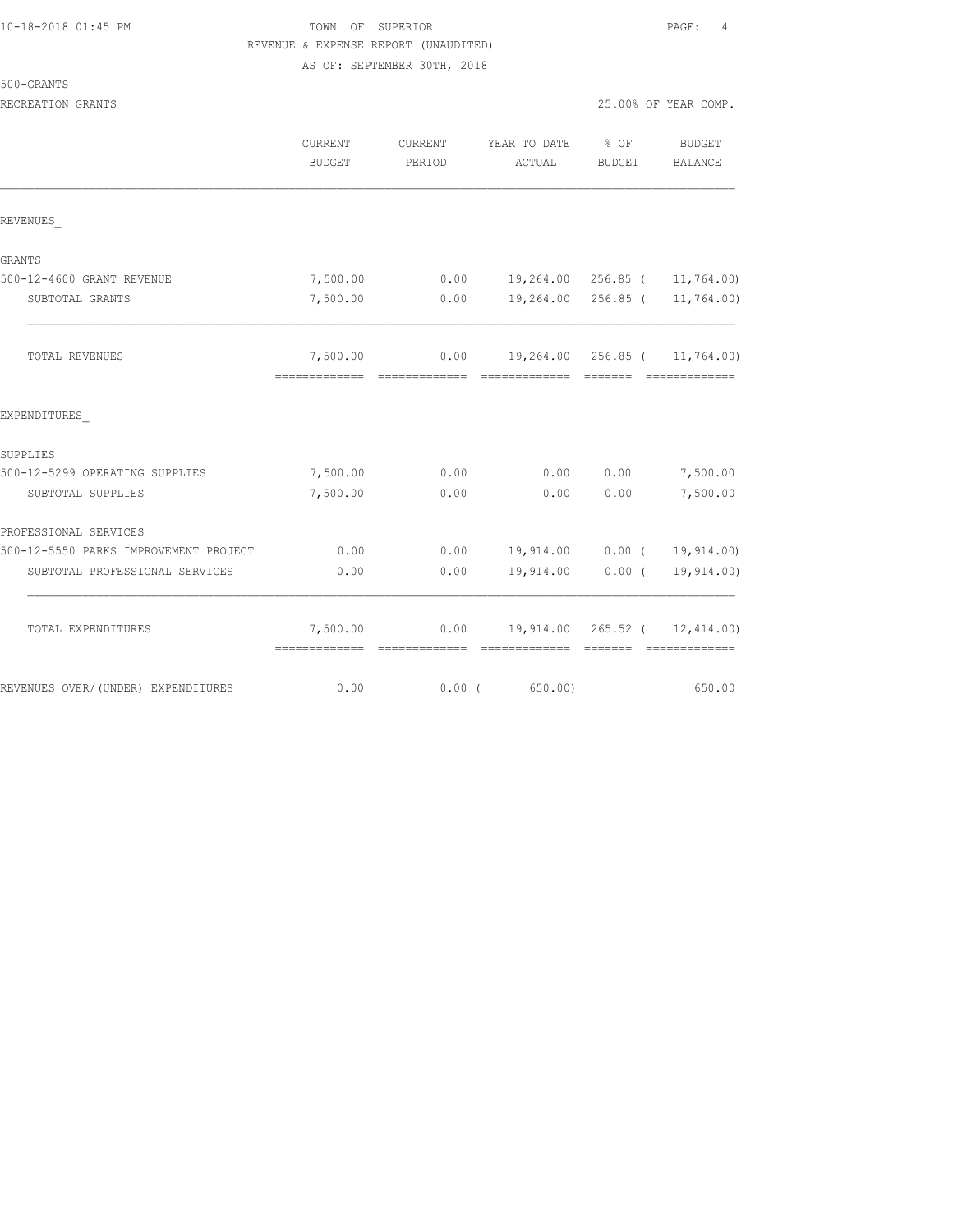| 10-18-2018 01:45 PM    |                                      | TOWN OF SUPERIOR            |                                  |                                                                  | PAGE:<br>5           |
|------------------------|--------------------------------------|-----------------------------|----------------------------------|------------------------------------------------------------------|----------------------|
|                        | REVENUE & EXPENSE REPORT (UNAUDITED) |                             |                                  |                                                                  |                      |
|                        |                                      | AS OF: SEPTEMBER 30TH, 2018 |                                  |                                                                  |                      |
| 500-GRANTS             |                                      |                             |                                  |                                                                  |                      |
| CDBG 153-09 MAGMA CLUB |                                      |                             |                                  |                                                                  | 25.00% OF YEAR COMP. |
|                        | CURRENT                              |                             | CURRENT YEAR TO DATE % OF BUDGET |                                                                  |                      |
|                        | BUDGET                               | PERIOD                      | ACTUAL BUDGET BALANCE            |                                                                  |                      |
|                        |                                      |                             |                                  |                                                                  |                      |
| REVENUES               |                                      |                             |                                  |                                                                  |                      |
| GRANTS                 |                                      |                             |                                  |                                                                  |                      |
|                        | =============                        | =============               |                                  | $\qquad \qquad \equiv \equiv \equiv \equiv \equiv \equiv \equiv$ |                      |
|                        |                                      |                             |                                  |                                                                  |                      |
| EXPENDITURES           |                                      |                             |                                  |                                                                  |                      |
| SUPPLIES               |                                      |                             |                                  |                                                                  |                      |
|                        |                                      |                             |                                  |                                                                  |                      |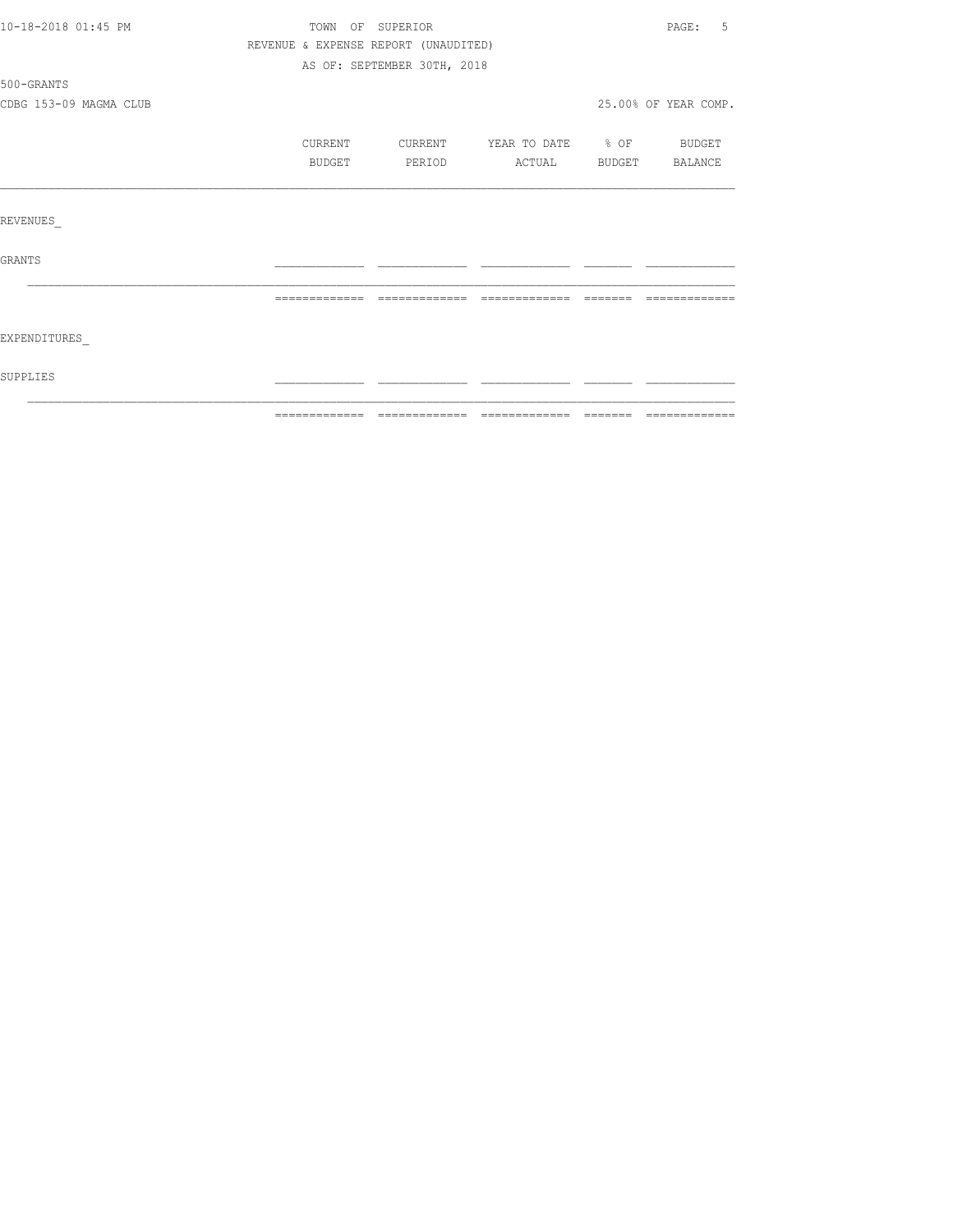| 10-18-2018 01:45 PM   |                                      | TOWN OF SUPERIOR                |                                                                                                                                                                                                                                                                                                                                                                                                                                                                                        |                 | PAGE:<br>6           |
|-----------------------|--------------------------------------|---------------------------------|----------------------------------------------------------------------------------------------------------------------------------------------------------------------------------------------------------------------------------------------------------------------------------------------------------------------------------------------------------------------------------------------------------------------------------------------------------------------------------------|-----------------|----------------------|
|                       | REVENUE & EXPENSE REPORT (UNAUDITED) |                                 |                                                                                                                                                                                                                                                                                                                                                                                                                                                                                        |                 |                      |
|                       |                                      | AS OF: SEPTEMBER 30TH, 2018     |                                                                                                                                                                                                                                                                                                                                                                                                                                                                                        |                 |                      |
| 500-GRANTS            |                                      |                                 |                                                                                                                                                                                                                                                                                                                                                                                                                                                                                        |                 |                      |
| DEPT OF COMM-STIMULUS |                                      |                                 |                                                                                                                                                                                                                                                                                                                                                                                                                                                                                        |                 | 25.00% OF YEAR COMP. |
|                       | CURRENT                              | CURRENT                         | YEAR TO DATE % OF BUDGET                                                                                                                                                                                                                                                                                                                                                                                                                                                               |                 |                      |
|                       | BUDGET                               | PERIOD                          | ACTUAL                                                                                                                                                                                                                                                                                                                                                                                                                                                                                 | BUDGET BALANCE  |                      |
| REVENUES              |                                      |                                 |                                                                                                                                                                                                                                                                                                                                                                                                                                                                                        |                 |                      |
| GRANTS                |                                      |                                 |                                                                                                                                                                                                                                                                                                                                                                                                                                                                                        |                 |                      |
|                       |                                      | =============================== | $\begin{array}{cccccccccccccc} \multicolumn{2}{c}{} & \multicolumn{2}{c}{} & \multicolumn{2}{c}{} & \multicolumn{2}{c}{} & \multicolumn{2}{c}{} & \multicolumn{2}{c}{} & \multicolumn{2}{c}{} & \multicolumn{2}{c}{} & \multicolumn{2}{c}{} & \multicolumn{2}{c}{} & \multicolumn{2}{c}{} & \multicolumn{2}{c}{} & \multicolumn{2}{c}{} & \multicolumn{2}{c}{} & \multicolumn{2}{c}{} & \multicolumn{2}{c}{} & \multicolumn{2}{c}{} & \multicolumn{2}{c}{} & \multicolumn{2}{c}{} & \$ | <b>CONSIDER</b> | =============        |
| EXPENDITURES          |                                      |                                 |                                                                                                                                                                                                                                                                                                                                                                                                                                                                                        |                 |                      |
| SUPPLIES              |                                      |                                 |                                                                                                                                                                                                                                                                                                                                                                                                                                                                                        |                 |                      |
|                       | -------------                        |                                 |                                                                                                                                                                                                                                                                                                                                                                                                                                                                                        |                 | --------------       |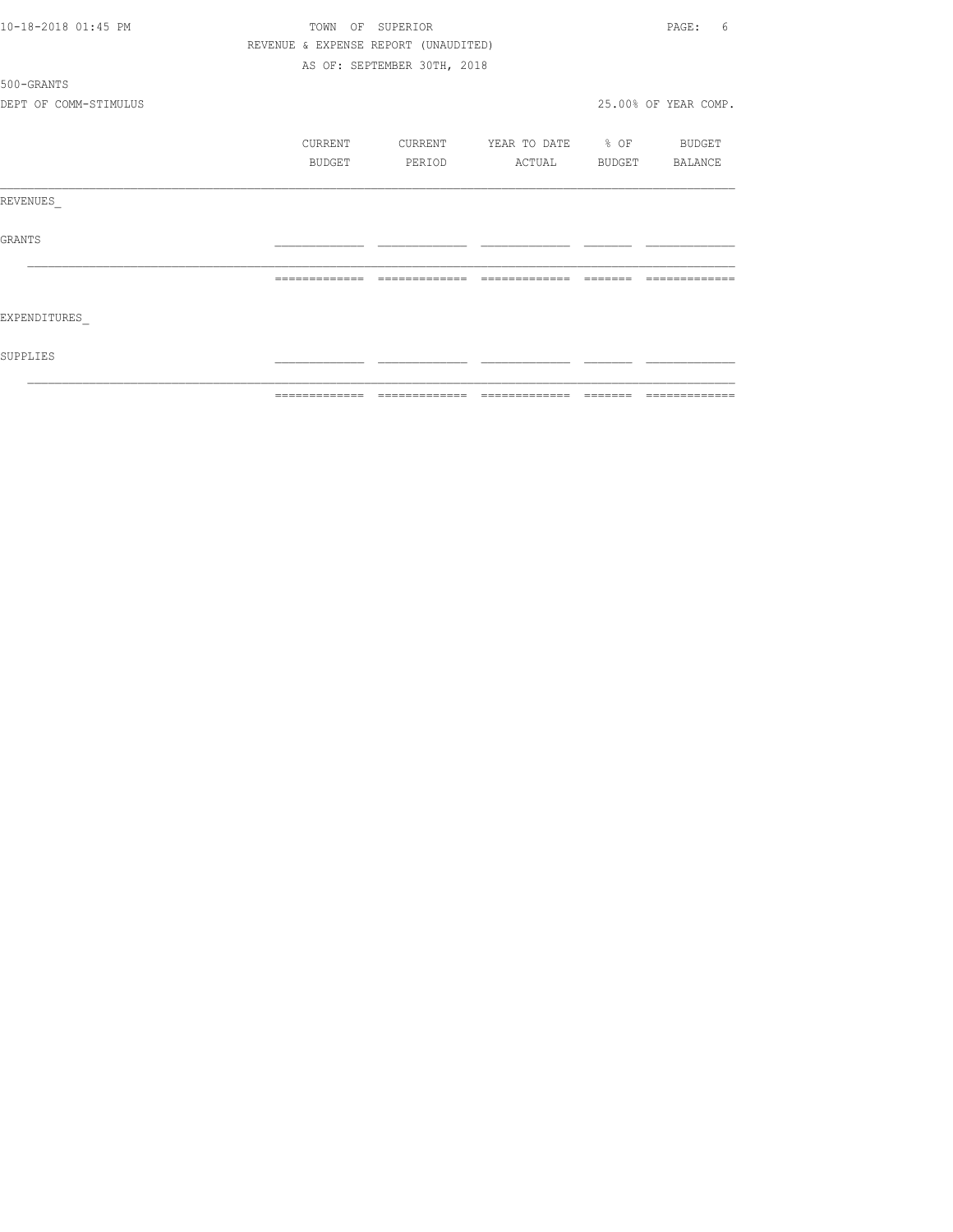| 10-18-2018 01:45 PM   | TOWN          | OF SUPERIOR                          |                   |                                                                                                                                                                                                                                                                                                                                                                                                                                                                                                                          | 7<br>PAGE:           |
|-----------------------|---------------|--------------------------------------|-------------------|--------------------------------------------------------------------------------------------------------------------------------------------------------------------------------------------------------------------------------------------------------------------------------------------------------------------------------------------------------------------------------------------------------------------------------------------------------------------------------------------------------------------------|----------------------|
|                       |               | REVENUE & EXPENSE REPORT (UNAUDITED) |                   |                                                                                                                                                                                                                                                                                                                                                                                                                                                                                                                          |                      |
|                       |               | AS OF: SEPTEMBER 30TH, 2018          |                   |                                                                                                                                                                                                                                                                                                                                                                                                                                                                                                                          |                      |
| 500-GRANTS            |               |                                      |                   |                                                                                                                                                                                                                                                                                                                                                                                                                                                                                                                          |                      |
| PINAL COUNTY-STIMULUS |               |                                      |                   |                                                                                                                                                                                                                                                                                                                                                                                                                                                                                                                          | 25.00% OF YEAR COMP. |
|                       | CURRENT       | CURRENT                              | YEAR TO DATE % OF |                                                                                                                                                                                                                                                                                                                                                                                                                                                                                                                          | <b>BUDGET</b>        |
|                       | <b>BUDGET</b> | PERIOD                               | ACTUAL            |                                                                                                                                                                                                                                                                                                                                                                                                                                                                                                                          | BUDGET BALANCE       |
| REVENUES              |               |                                      |                   |                                                                                                                                                                                                                                                                                                                                                                                                                                                                                                                          |                      |
| GRANTS                |               |                                      |                   |                                                                                                                                                                                                                                                                                                                                                                                                                                                                                                                          |                      |
|                       | ============= | =============                        |                   | $\qquad \qquad = \qquad \qquad = \qquad \qquad = \qquad \qquad = \qquad \qquad = \qquad \qquad = \qquad \qquad = \qquad \qquad = \qquad \qquad = \qquad \qquad = \qquad \qquad = \qquad \qquad = \qquad \qquad = \qquad \qquad = \qquad \qquad = \qquad \qquad = \qquad \qquad = \qquad \qquad = \qquad \qquad = \qquad \qquad = \qquad \qquad = \qquad \qquad = \qquad \qquad = \qquad \qquad = \qquad \qquad = \qquad \qquad = \qquad \qquad = \qquad \qquad = \qquad \qquad = \qquad \qquad = \qquad \qquad = \qquad$ | -------------        |
| EXPENDITURES          |               |                                      |                   |                                                                                                                                                                                                                                                                                                                                                                                                                                                                                                                          |                      |
| SUPPLIES              |               |                                      |                   |                                                                                                                                                                                                                                                                                                                                                                                                                                                                                                                          |                      |
|                       | ------------- |                                      |                   |                                                                                                                                                                                                                                                                                                                                                                                                                                                                                                                          | --------------       |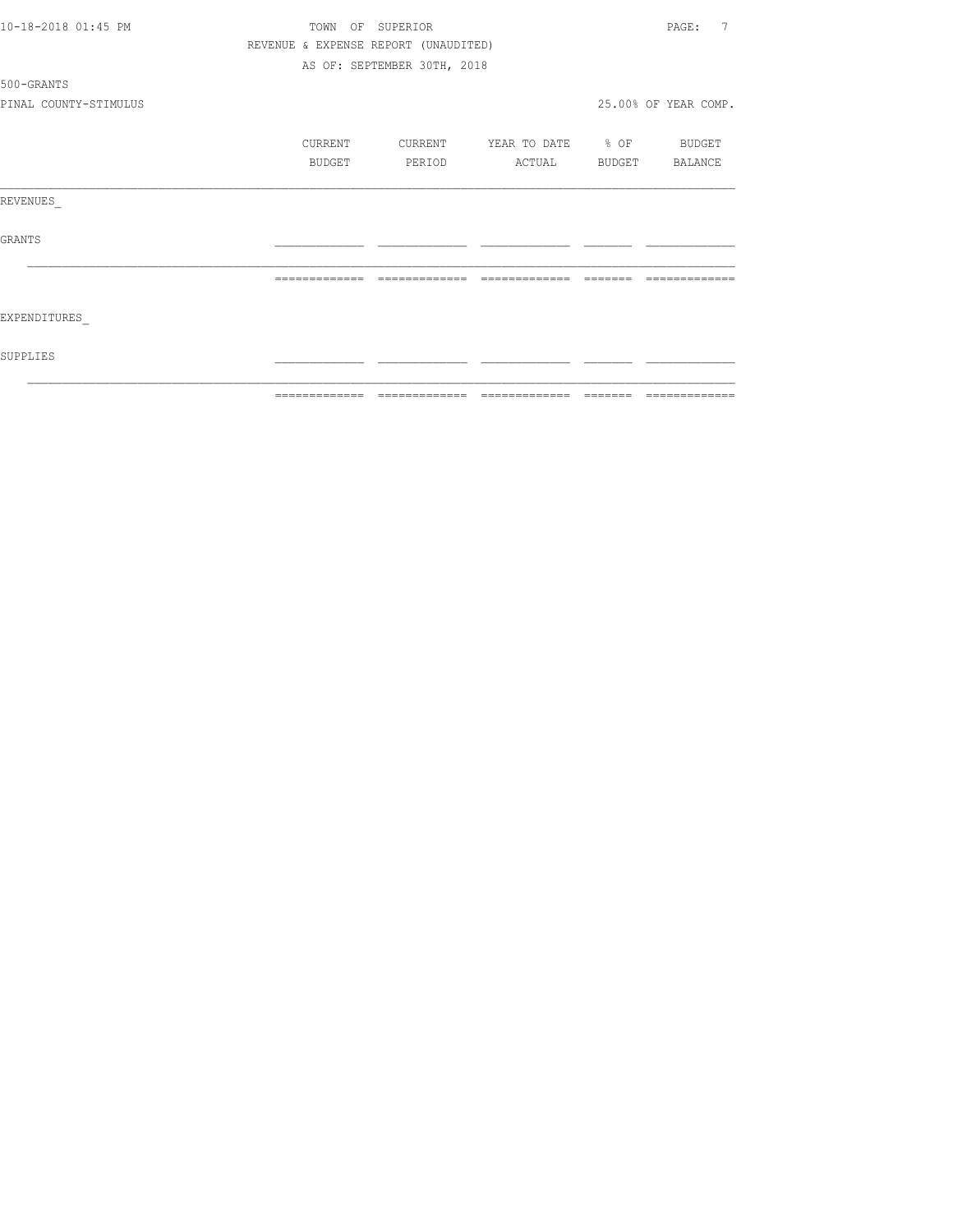|                     |                          |         | =============================        |                   |          | -------------        |
|---------------------|--------------------------|---------|--------------------------------------|-------------------|----------|----------------------|
| SUPPLIES            |                          |         |                                      |                   |          |                      |
| EXPENDITURES        |                          |         |                                      |                   |          |                      |
|                     |                          |         |                                      |                   | -------- |                      |
| GRANTS              |                          |         |                                      |                   |          |                      |
| REVENUES            |                          |         |                                      |                   |          |                      |
|                     |                          | BUDGET  | PERIOD                               | ACTUAL            |          | BUDGET BALANCE       |
|                     |                          | CURRENT | CURRENT                              | YEAR TO DATE % OF |          | BUDGET               |
|                     | AZ DEPT OF HOMELAND SRTY |         |                                      |                   |          | 25.00% OF YEAR COMP. |
| 500-GRANTS          |                          |         |                                      |                   |          |                      |
|                     |                          |         | AS OF: SEPTEMBER 30TH, 2018          |                   |          |                      |
|                     |                          |         | REVENUE & EXPENSE REPORT (UNAUDITED) |                   |          |                      |
| 10-18-2018 01:45 PM |                          |         | TOWN OF SUPERIOR                     |                   |          | 8<br>PAGE:           |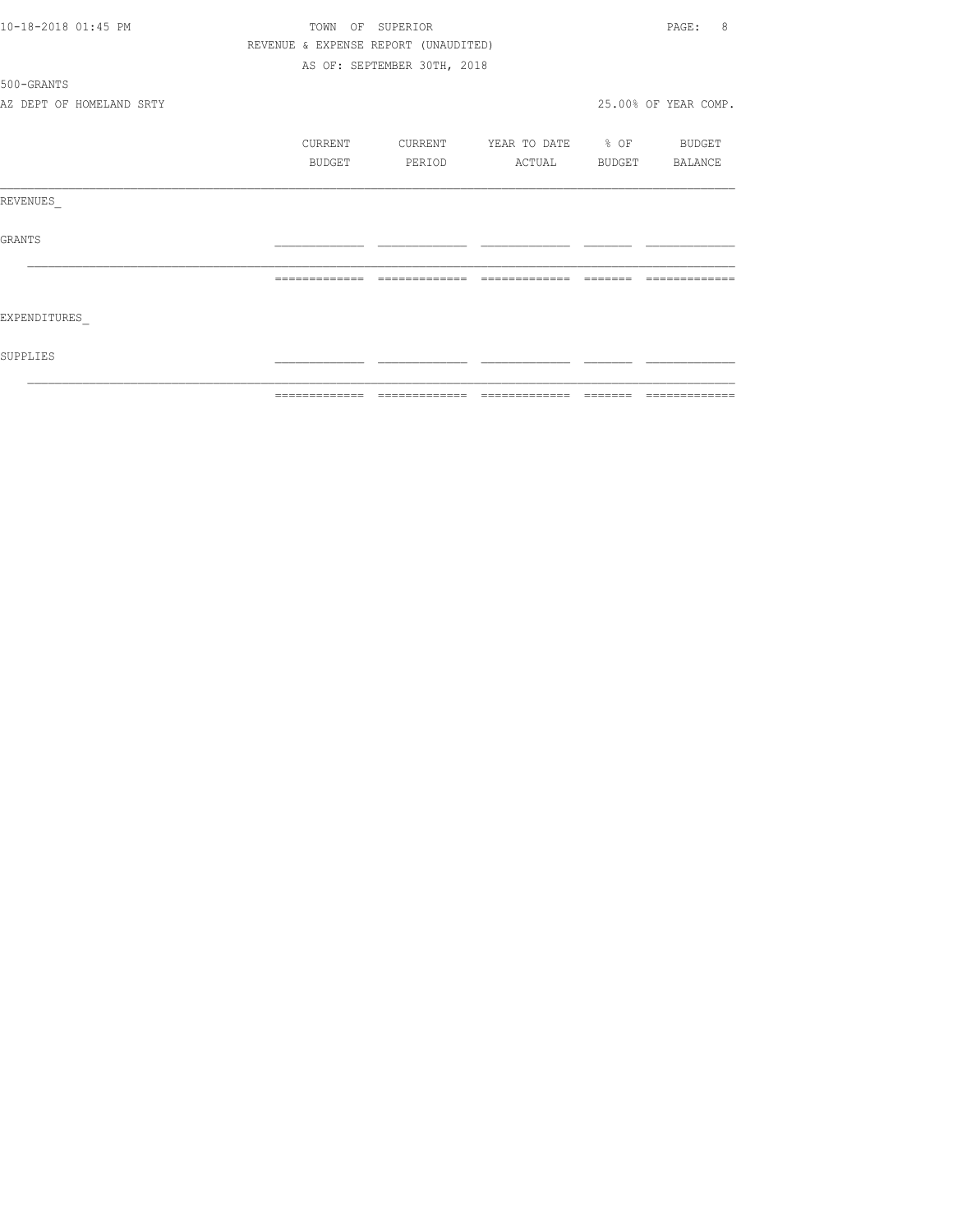|                     | FEEEEEEEEEEE                         | ======                      | =============     | ======= | =====                |  |  |
|---------------------|--------------------------------------|-----------------------------|-------------------|---------|----------------------|--|--|
| SUPPLIES            |                                      |                             |                   |         |                      |  |  |
| EXPENDITURES        |                                      |                             |                   |         |                      |  |  |
|                     | -------------                        | -------------               | -------------     |         |                      |  |  |
| GRANTS              |                                      |                             |                   |         |                      |  |  |
| REVENUES            |                                      |                             |                   |         |                      |  |  |
|                     | BUDGET                               | PERIOD                      | ACTUAL            | BUDGET  | BALANCE              |  |  |
|                     | CURRENT                              | CURRENT                     | YEAR TO DATE % OF |         | BUDGET               |  |  |
| GOHS GRANT          |                                      |                             |                   |         | 25.00% OF YEAR COMP. |  |  |
| 500-GRANTS          |                                      |                             |                   |         |                      |  |  |
|                     |                                      | AS OF: SEPTEMBER 30TH, 2018 |                   |         |                      |  |  |
|                     | REVENUE & EXPENSE REPORT (UNAUDITED) |                             |                   |         |                      |  |  |
| 10-18-2018 01:45 PM | TOWN                                 | OF SUPERIOR                 |                   |         |                      |  |  |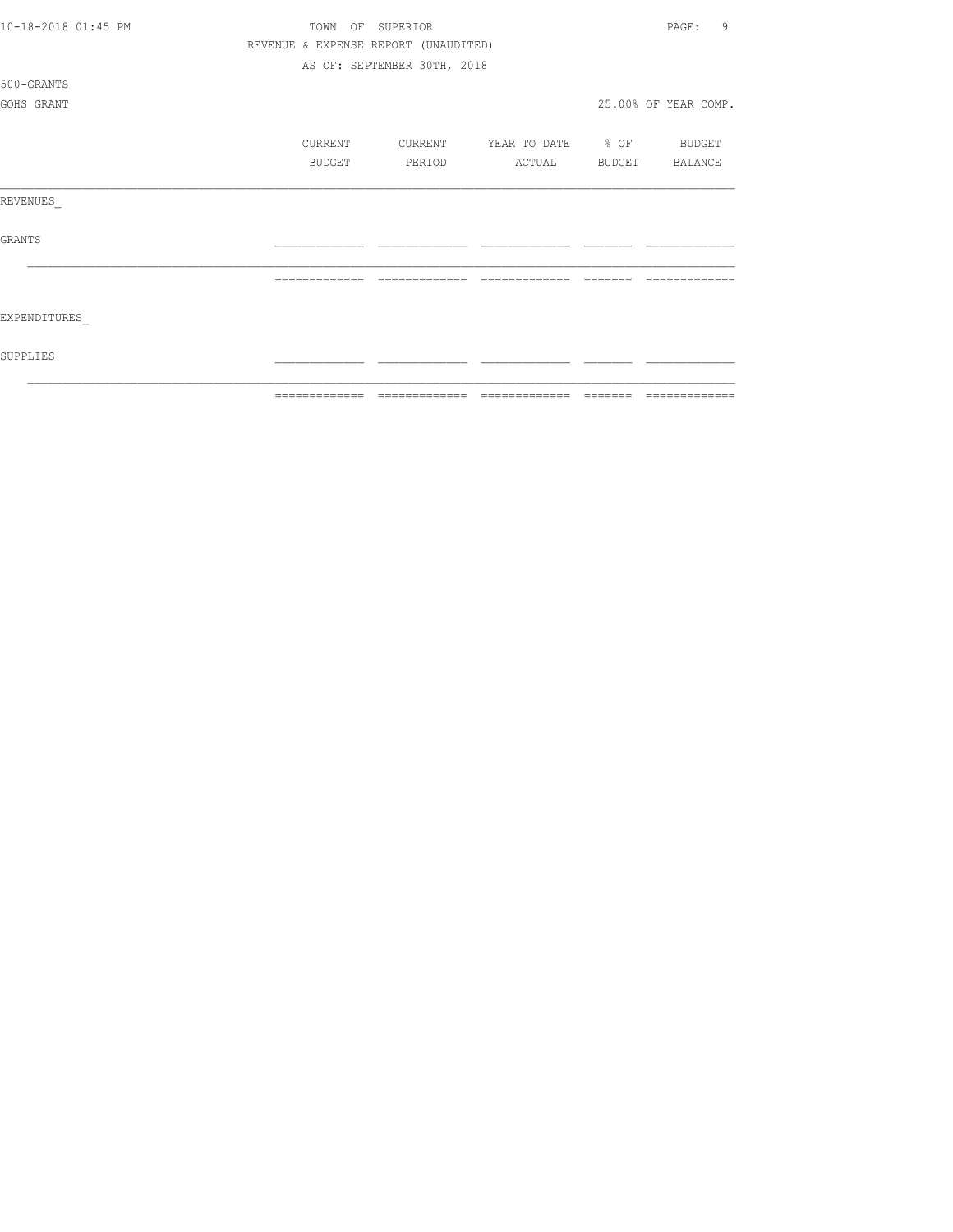|                         |               |         |                                      |                          | -------------        |
|-------------------------|---------------|---------|--------------------------------------|--------------------------|----------------------|
| SUPPLIES                |               |         |                                      |                          |                      |
| EXPENDITURES            |               |         |                                      |                          |                      |
|                         | ============= |         | =============                        | =============            |                      |
| GRANTS                  |               |         |                                      |                          |                      |
| REVENUES                |               |         |                                      |                          |                      |
|                         |               | BUDGET  | PERIOD                               | ACTUAL                   | BUDGET BALANCE       |
|                         |               | CURRENT | CURRENT                              | YEAR TO DATE % OF BUDGET |                      |
| ENERGY EFFICIENCY GRANT |               |         |                                      |                          | 25.00% OF YEAR COMP. |
| 500-GRANTS              |               |         |                                      |                          |                      |
|                         |               |         | AS OF: SEPTEMBER 30TH, 2018          |                          |                      |
|                         |               |         | REVENUE & EXPENSE REPORT (UNAUDITED) |                          |                      |
| 10-18-2018 01:45 PM     |               | TOWN    | OF SUPERIOR                          |                          | PAGE: 10             |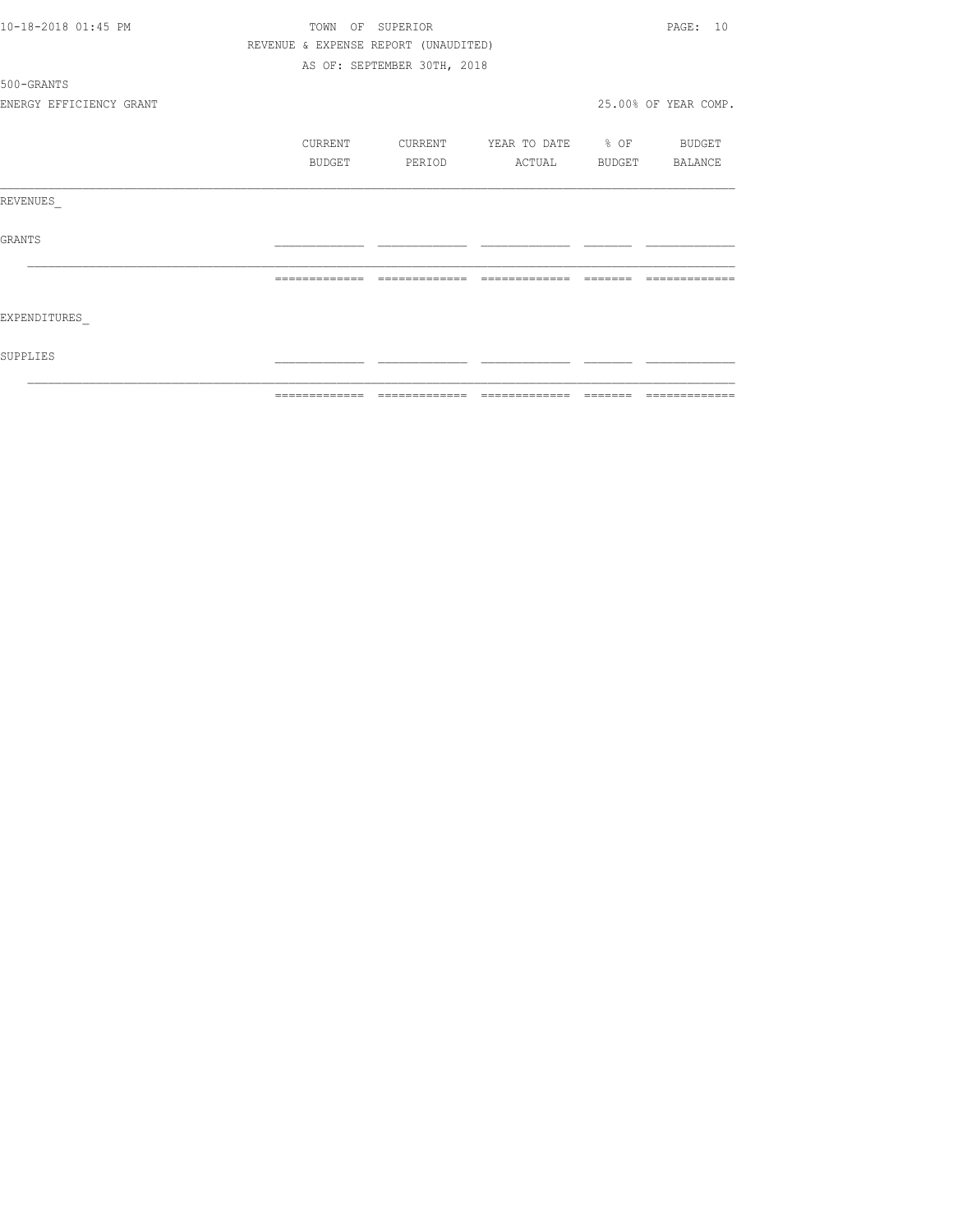|                     | =============    | $\qquad \qquad = \qquad \qquad = \qquad \qquad =$ |                                  | $=$ $=$ $=$ $=$ $=$ $=$ | =============        |
|---------------------|------------------|---------------------------------------------------|----------------------------------|-------------------------|----------------------|
| SUPPLIES            |                  |                                                   |                                  |                         |                      |
| EXPENDITURES        |                  |                                                   |                                  |                         |                      |
|                     |                  |                                                   |                                  |                         |                      |
| <b>GRANTS</b>       |                  |                                                   |                                  |                         |                      |
| REVENUES            |                  |                                                   |                                  |                         |                      |
|                     | BUDGET           | PERIOD                                            | ACTUAL BUDGET BALANCE            |                         |                      |
|                     | CURRENT          |                                                   | CURRENT YEAR TO DATE % OF BUDGET |                         |                      |
| TTAC GRANT          |                  |                                                   |                                  |                         | 25.00% OF YEAR COMP. |
| 500-GRANTS          |                  |                                                   |                                  |                         |                      |
|                     |                  | AS OF: SEPTEMBER 30TH, 2018                       |                                  |                         |                      |
|                     |                  | REVENUE & EXPENSE REPORT (UNAUDITED)              |                                  |                         |                      |
| 10-18-2018 01:45 PM | TOWN OF SUPERIOR |                                                   |                                  |                         | PAGE: 11             |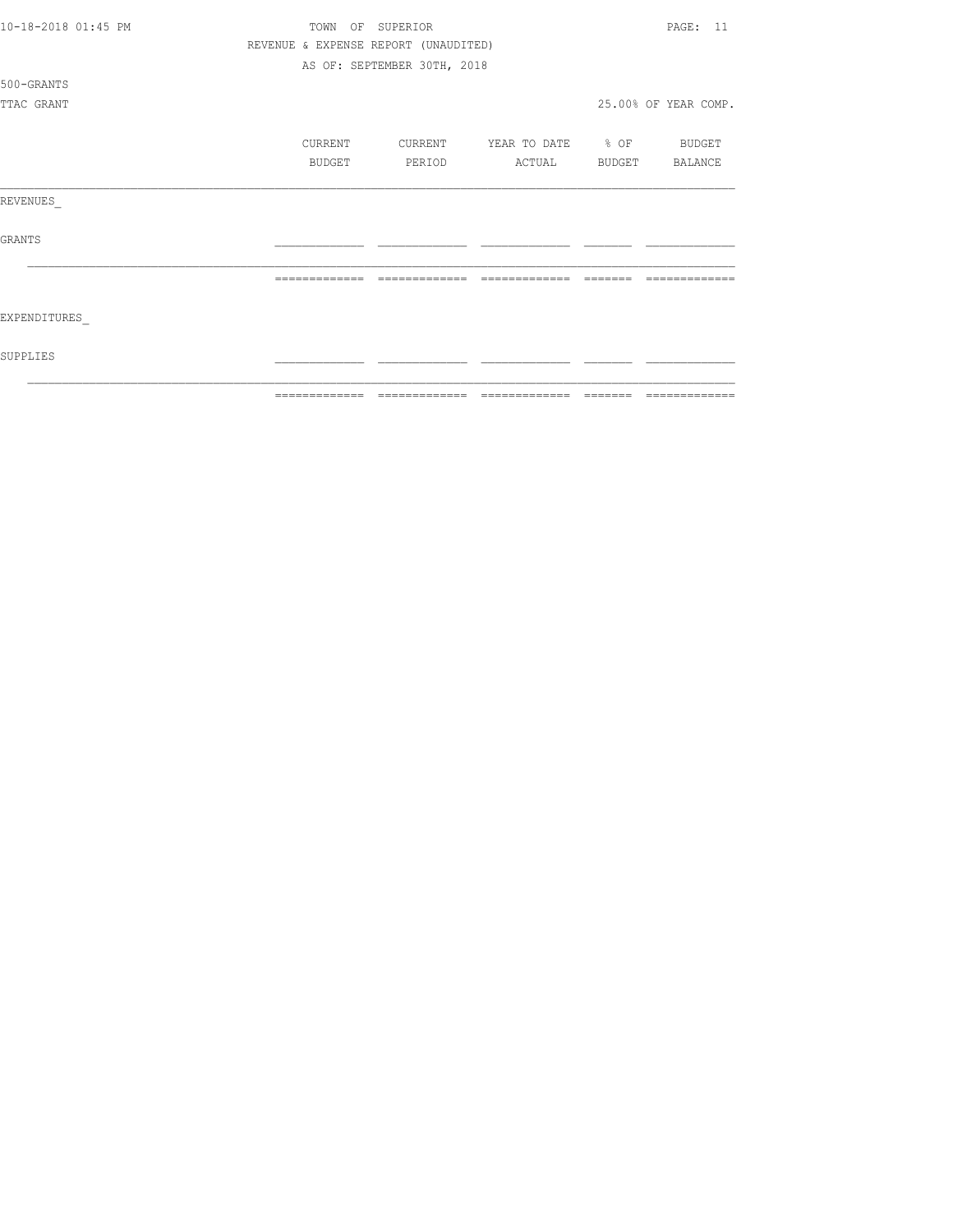|                     | ============= | ======                               | $\begin{array}{cccccccccccccc} \multicolumn{2}{c}{} & \multicolumn{2}{c}{} & \multicolumn{2}{c}{} & \multicolumn{2}{c}{} & \multicolumn{2}{c}{} & \multicolumn{2}{c}{} & \multicolumn{2}{c}{} & \multicolumn{2}{c}{} & \multicolumn{2}{c}{} & \multicolumn{2}{c}{} & \multicolumn{2}{c}{} & \multicolumn{2}{c}{} & \multicolumn{2}{c}{} & \multicolumn{2}{c}{} & \multicolumn{2}{c}{} & \multicolumn{2}{c}{} & \multicolumn{2}{c}{} & \multicolumn{2}{c}{} & \multicolumn{2}{c}{} & \$ | $=$ $=$ $=$ $=$ $=$ $=$ |                      |
|---------------------|---------------|--------------------------------------|----------------------------------------------------------------------------------------------------------------------------------------------------------------------------------------------------------------------------------------------------------------------------------------------------------------------------------------------------------------------------------------------------------------------------------------------------------------------------------------|-------------------------|----------------------|
| SUPPLIES            |               |                                      |                                                                                                                                                                                                                                                                                                                                                                                                                                                                                        |                         |                      |
| EXPENDITURES        |               |                                      |                                                                                                                                                                                                                                                                                                                                                                                                                                                                                        |                         |                      |
|                     |               | -------------                        |                                                                                                                                                                                                                                                                                                                                                                                                                                                                                        |                         |                      |
| <b>GRANTS</b>       |               |                                      |                                                                                                                                                                                                                                                                                                                                                                                                                                                                                        |                         |                      |
| REVENUES            |               |                                      |                                                                                                                                                                                                                                                                                                                                                                                                                                                                                        |                         |                      |
|                     | BUDGET        | PERIOD                               | ACTUAL                                                                                                                                                                                                                                                                                                                                                                                                                                                                                 | BUDGET                  | BALANCE              |
|                     | CURRENT       | CURRENT                              | YEAR TO DATE % OF                                                                                                                                                                                                                                                                                                                                                                                                                                                                      |                         | BUDGET               |
| CDBG 2011 WWTP      |               |                                      |                                                                                                                                                                                                                                                                                                                                                                                                                                                                                        |                         | 25.00% OF YEAR COMP. |
| 500-GRANTS          |               |                                      |                                                                                                                                                                                                                                                                                                                                                                                                                                                                                        |                         |                      |
|                     |               | AS OF: SEPTEMBER 30TH, 2018          |                                                                                                                                                                                                                                                                                                                                                                                                                                                                                        |                         |                      |
|                     |               | REVENUE & EXPENSE REPORT (UNAUDITED) |                                                                                                                                                                                                                                                                                                                                                                                                                                                                                        |                         |                      |
| 10-18-2018 01:45 PM | OF<br>TOWN    | SUPERIOR                             |                                                                                                                                                                                                                                                                                                                                                                                                                                                                                        |                         | PAGE: 12             |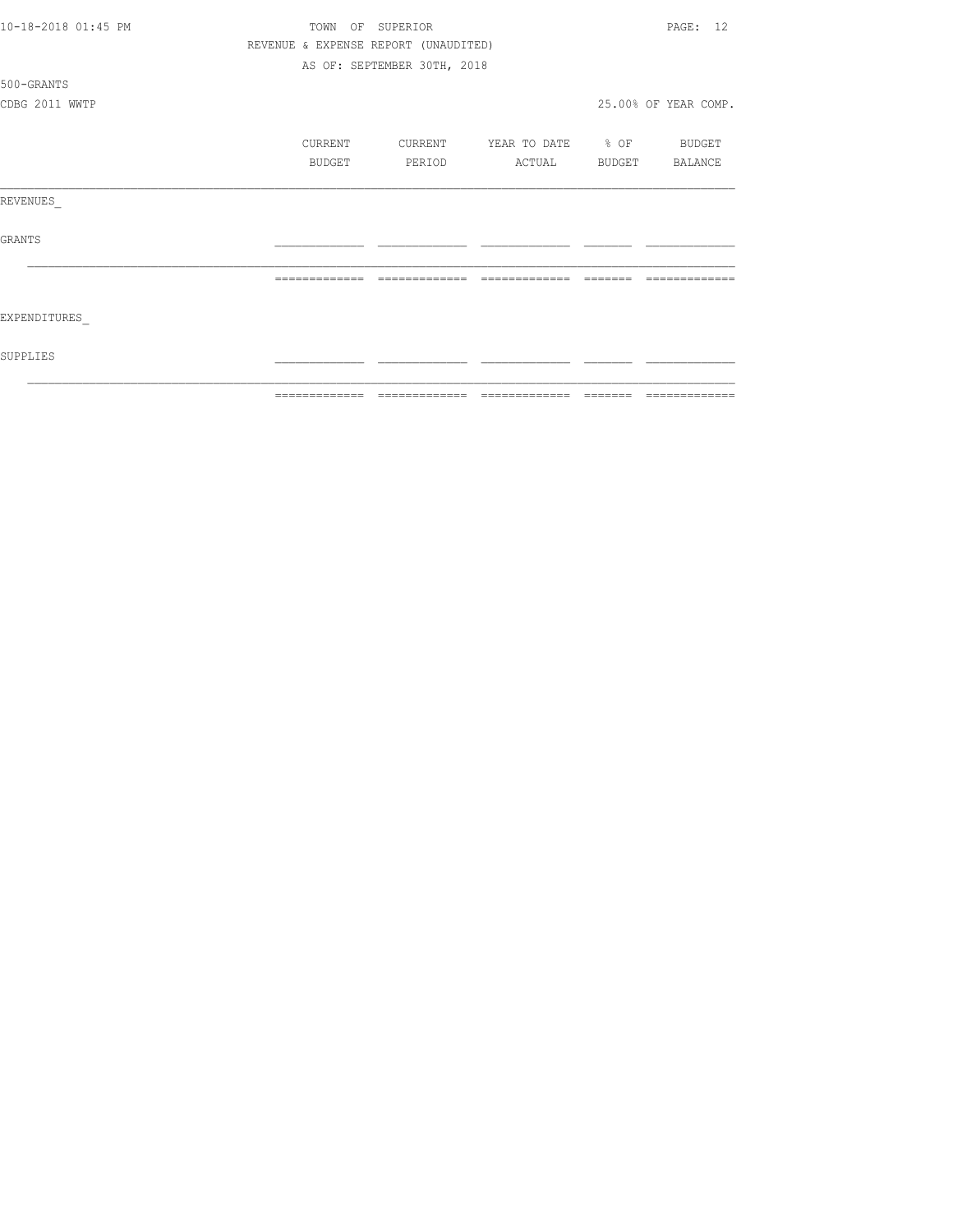|                     | $\begin{array}{cccccccccc} \multicolumn{2}{c}{} & \multicolumn{2}{c}{} & \multicolumn{2}{c}{} & \multicolumn{2}{c}{} & \multicolumn{2}{c}{} & \multicolumn{2}{c}{} & \multicolumn{2}{c}{} & \multicolumn{2}{c}{} & \multicolumn{2}{c}{} & \multicolumn{2}{c}{} & \multicolumn{2}{c}{} & \multicolumn{2}{c}{} & \multicolumn{2}{c}{} & \multicolumn{2}{c}{} & \multicolumn{2}{c}{} & \multicolumn{2}{c}{} & \multicolumn{2}{c}{} & \multicolumn{2}{c}{} & \multicolumn{2}{c}{} & \mult$ | ======                      |                   | ======= | =============        |
|---------------------|----------------------------------------------------------------------------------------------------------------------------------------------------------------------------------------------------------------------------------------------------------------------------------------------------------------------------------------------------------------------------------------------------------------------------------------------------------------------------------------|-----------------------------|-------------------|---------|----------------------|
| SUPPLIES            |                                                                                                                                                                                                                                                                                                                                                                                                                                                                                        |                             |                   |         |                      |
| EXPENDITURES        |                                                                                                                                                                                                                                                                                                                                                                                                                                                                                        |                             |                   |         |                      |
|                     | -------------                                                                                                                                                                                                                                                                                                                                                                                                                                                                          | -------------               | =============     |         |                      |
| GRANTS              |                                                                                                                                                                                                                                                                                                                                                                                                                                                                                        |                             |                   |         |                      |
| REVENUES            |                                                                                                                                                                                                                                                                                                                                                                                                                                                                                        |                             |                   |         |                      |
|                     | BUDGET                                                                                                                                                                                                                                                                                                                                                                                                                                                                                 | PERIOD                      | ACTUAL            | BUDGET  | BALANCE              |
|                     | CURRENT                                                                                                                                                                                                                                                                                                                                                                                                                                                                                | CURRENT                     | YEAR TO DATE % OF |         | BUDGET               |
| PSSP GRANT          |                                                                                                                                                                                                                                                                                                                                                                                                                                                                                        |                             |                   |         | 25.00% OF YEAR COMP. |
| 500-GRANTS          |                                                                                                                                                                                                                                                                                                                                                                                                                                                                                        |                             |                   |         |                      |
|                     |                                                                                                                                                                                                                                                                                                                                                                                                                                                                                        | AS OF: SEPTEMBER 30TH, 2018 |                   |         |                      |
|                     | REVENUE & EXPENSE REPORT (UNAUDITED)                                                                                                                                                                                                                                                                                                                                                                                                                                                   |                             |                   |         |                      |
| 10-18-2018 01:45 PM | TOWN                                                                                                                                                                                                                                                                                                                                                                                                                                                                                   | OF SUPERIOR                 |                   |         | PAGE: 13             |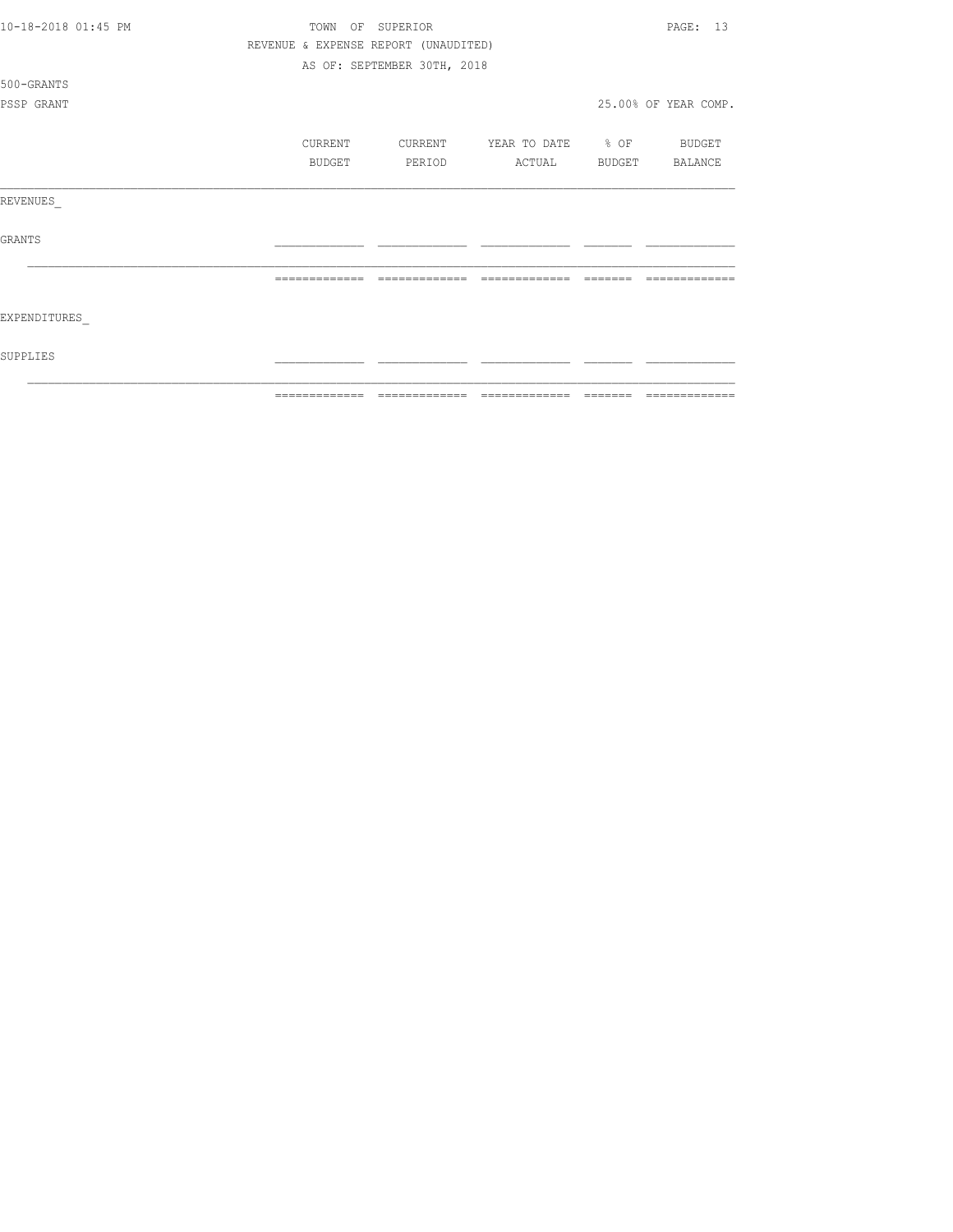| 10-18-2018 01:45 PM<br>REVENUE & EXPENSE REPORT (UNAUDITED) | AS OF: SEPTEMBER 30TH, 2018 |                | PAGE: 14                                                                                                                                                                                                                                                                                                                                                                                                                                                                      |                       |                             |
|-------------------------------------------------------------|-----------------------------|----------------|-------------------------------------------------------------------------------------------------------------------------------------------------------------------------------------------------------------------------------------------------------------------------------------------------------------------------------------------------------------------------------------------------------------------------------------------------------------------------------|-----------------------|-----------------------------|
| 500-GRANTS                                                  |                             |                |                                                                                                                                                                                                                                                                                                                                                                                                                                                                               |                       |                             |
| RESOLUTION COPPER GIVING                                    |                             |                |                                                                                                                                                                                                                                                                                                                                                                                                                                                                               |                       | 25.00% OF YEAR COMP.        |
|                                                             | CURRENT                     | CURRENT        | YEAR TO DATE % OF                                                                                                                                                                                                                                                                                                                                                                                                                                                             |                       | BUDGET                      |
|                                                             | BUDGET                      | PERIOD         |                                                                                                                                                                                                                                                                                                                                                                                                                                                                               | ACTUAL BUDGET BALANCE |                             |
| REVENUES                                                    |                             |                |                                                                                                                                                                                                                                                                                                                                                                                                                                                                               |                       |                             |
| GRANTS                                                      |                             |                |                                                                                                                                                                                                                                                                                                                                                                                                                                                                               |                       |                             |
|                                                             | =============               | -------------- | $\begin{array}{c} \multicolumn{2}{c} {\textbf 1} & \multicolumn{2}{c} {\textbf 2} & \multicolumn{2}{c} {\textbf 3} & \multicolumn{2}{c} {\textbf 4} & \multicolumn{2}{c} {\textbf 5} & \multicolumn{2}{c} {\textbf 6} & \multicolumn{2}{c} {\textbf 7} & \multicolumn{2}{c} {\textbf 8} & \multicolumn{2}{c} {\textbf 9} & \multicolumn{2}{c} {\textbf 1} & \multicolumn{2}{c} {\textbf 1} & \multicolumn{2}{c} {\textbf 1} & \multicolumn{2}{c} {\textbf 1} & \multicolumn{$ | --------              | =============               |
| EXPENDITURES                                                |                             |                |                                                                                                                                                                                                                                                                                                                                                                                                                                                                               |                       |                             |
| PERSONEL                                                    |                             |                |                                                                                                                                                                                                                                                                                                                                                                                                                                                                               |                       |                             |
| SUPPLIES                                                    |                             |                |                                                                                                                                                                                                                                                                                                                                                                                                                                                                               |                       |                             |
| 500-41-5299 OPERATING SUPPLIES-RCC EMRGN                    | 0.00                        |                | $0.00$ 232.56 $0.00$ ( 232.56)                                                                                                                                                                                                                                                                                                                                                                                                                                                |                       |                             |
| SUBTOTAL SUPPLIES                                           | 0.00                        |                | $0.00$ 232.56 0.00 (                                                                                                                                                                                                                                                                                                                                                                                                                                                          |                       | 232.56)                     |
| UTILITIES                                                   |                             |                |                                                                                                                                                                                                                                                                                                                                                                                                                                                                               |                       |                             |
| GENERAL BUSINESS EXPENSE                                    |                             |                |                                                                                                                                                                                                                                                                                                                                                                                                                                                                               |                       |                             |
| 500-41-5425 CONFERENCES & TRAINING                          | 0.00                        | 0.00           | 1,037.00   0.00 $1,037.00$                                                                                                                                                                                                                                                                                                                                                                                                                                                    |                       |                             |
| 500-41-5450 UNIFORM PURCHASE                                | 0.00                        | 0.00           |                                                                                                                                                                                                                                                                                                                                                                                                                                                                               | 155.53 0.00 (         | 155.53)                     |
| SUBTOTAL GENERAL BUSINESS EXPENSE                           | 0.00                        | 0.00           | $1,192.53$ 0.00 ( 1,192.53)                                                                                                                                                                                                                                                                                                                                                                                                                                                   |                       |                             |
| PROFESSIONAL SERVICES                                       |                             |                |                                                                                                                                                                                                                                                                                                                                                                                                                                                                               |                       |                             |
| REPAIR/MAINTENANCE                                          |                             |                |                                                                                                                                                                                                                                                                                                                                                                                                                                                                               |                       |                             |
| CAPITAL OUTLAY                                              |                             |                |                                                                                                                                                                                                                                                                                                                                                                                                                                                                               |                       |                             |
| DEBT SERVICE                                                |                             |                |                                                                                                                                                                                                                                                                                                                                                                                                                                                                               |                       |                             |
| TOTAL EXPENDITURES                                          | 0.00                        |                | $0.00$ 1,425.09 0.00 ( 1,425.09)                                                                                                                                                                                                                                                                                                                                                                                                                                              |                       |                             |
| REVENUES OVER/ (UNDER) EXPENDITURES                         | 0.00                        | $0.00$ (       | 1,425.09)                                                                                                                                                                                                                                                                                                                                                                                                                                                                     |                       | - =============<br>1,425.09 |
|                                                             |                             |                |                                                                                                                                                                                                                                                                                                                                                                                                                                                                               |                       |                             |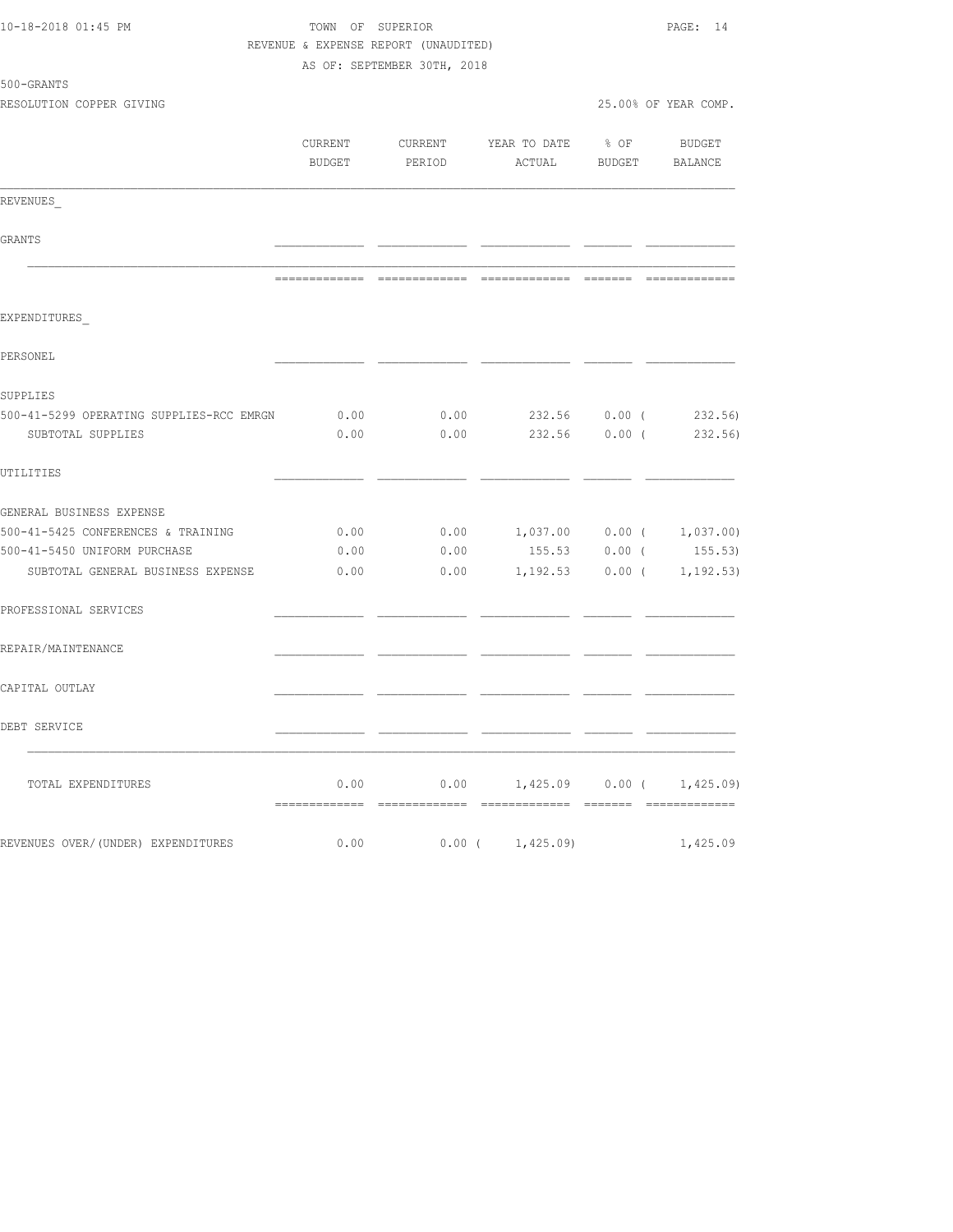| 10-18-2018 01:45 PM | TOWN          | OF SUPERIOR                          |                                  |                                                                                                                                                                                                                                                                                                                                                                                                                                                                                                                          | PAGE: 15             |
|---------------------|---------------|--------------------------------------|----------------------------------|--------------------------------------------------------------------------------------------------------------------------------------------------------------------------------------------------------------------------------------------------------------------------------------------------------------------------------------------------------------------------------------------------------------------------------------------------------------------------------------------------------------------------|----------------------|
|                     |               | REVENUE & EXPENSE REPORT (UNAUDITED) |                                  |                                                                                                                                                                                                                                                                                                                                                                                                                                                                                                                          |                      |
|                     |               | AS OF: SEPTEMBER 30TH, 2018          |                                  |                                                                                                                                                                                                                                                                                                                                                                                                                                                                                                                          |                      |
| 500-GRANTS          |               |                                      |                                  |                                                                                                                                                                                                                                                                                                                                                                                                                                                                                                                          |                      |
| MISC                |               |                                      |                                  |                                                                                                                                                                                                                                                                                                                                                                                                                                                                                                                          | 25.00% OF YEAR COMP. |
|                     |               |                                      |                                  |                                                                                                                                                                                                                                                                                                                                                                                                                                                                                                                          |                      |
|                     | CURRENT       |                                      | CURRENT YEAR TO DATE % OF BUDGET |                                                                                                                                                                                                                                                                                                                                                                                                                                                                                                                          |                      |
|                     | BUDGET        | PERIOD                               | ACTUAL                           | <b>BUDGET</b>                                                                                                                                                                                                                                                                                                                                                                                                                                                                                                            | BALANCE              |
|                     |               |                                      |                                  |                                                                                                                                                                                                                                                                                                                                                                                                                                                                                                                          |                      |
| REVENUES            |               |                                      |                                  |                                                                                                                                                                                                                                                                                                                                                                                                                                                                                                                          |                      |
| GRANTS              |               |                                      |                                  |                                                                                                                                                                                                                                                                                                                                                                                                                                                                                                                          |                      |
|                     |               |                                      |                                  |                                                                                                                                                                                                                                                                                                                                                                                                                                                                                                                          |                      |
|                     | ============= | - ==============                     | =============                    | $\qquad \qquad = \qquad \qquad = \qquad \qquad = \qquad \qquad = \qquad \qquad = \qquad \qquad = \qquad \qquad = \qquad \qquad = \qquad \qquad = \qquad \qquad = \qquad \qquad = \qquad \qquad = \qquad \qquad = \qquad \qquad = \qquad \qquad = \qquad \qquad = \qquad \qquad = \qquad \qquad = \qquad \qquad = \qquad \qquad = \qquad \qquad = \qquad \qquad = \qquad \qquad = \qquad \qquad = \qquad \qquad = \qquad \qquad = \qquad \qquad = \qquad \qquad = \qquad \qquad = \qquad \qquad = \qquad \qquad = \qquad$ | =============        |
| EXPENDITURES        |               |                                      |                                  |                                                                                                                                                                                                                                                                                                                                                                                                                                                                                                                          |                      |
| SUPPLIES            |               |                                      |                                  |                                                                                                                                                                                                                                                                                                                                                                                                                                                                                                                          |                      |
|                     |               |                                      |                                  |                                                                                                                                                                                                                                                                                                                                                                                                                                                                                                                          |                      |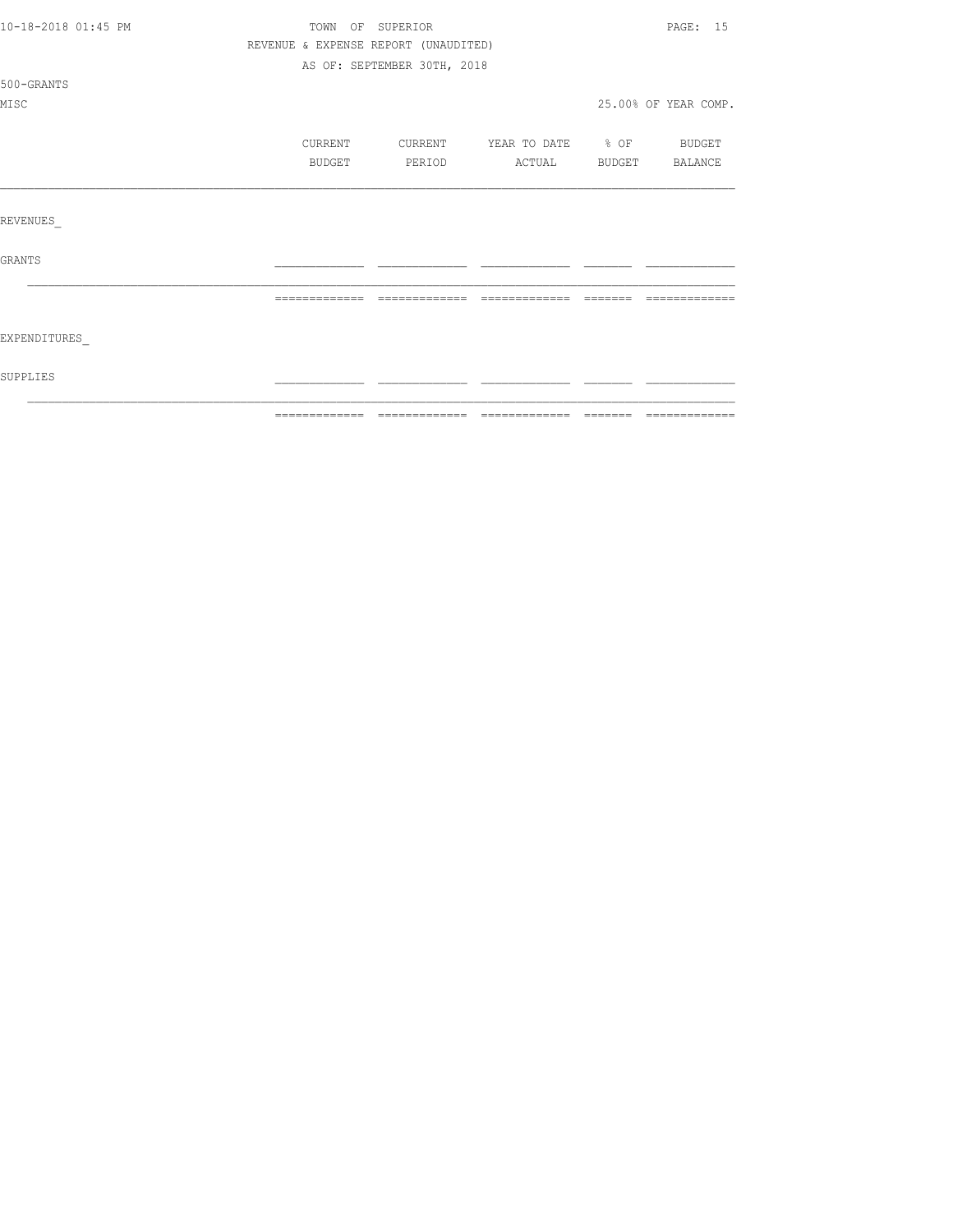# 10-18-2018 01:45 PM TOWN OF SUPERIOR PAGE: 16 REVENUE & EXPENSE REPORT (UNAUDITED)

AS OF: SEPTEMBER 30TH, 2018

| 500-GRANTS |  |
|------------|--|
|------------|--|

|                                    | <b>CURRENT</b><br>BUDGET | PERIOD        | CURRENT YEAR TO DATE % OF BUDGET<br>ACTUAL                   | BUDGET                                                                                                                                                                                                                                                                                                                                                                                                                                                                                                                                                                                        | BALANCE        |
|------------------------------------|--------------------------|---------------|--------------------------------------------------------------|-----------------------------------------------------------------------------------------------------------------------------------------------------------------------------------------------------------------------------------------------------------------------------------------------------------------------------------------------------------------------------------------------------------------------------------------------------------------------------------------------------------------------------------------------------------------------------------------------|----------------|
| REVENUES                           |                          |               |                                                              |                                                                                                                                                                                                                                                                                                                                                                                                                                                                                                                                                                                               |                |
| <b>GRANTS</b>                      |                          |               |                                                              |                                                                                                                                                                                                                                                                                                                                                                                                                                                                                                                                                                                               |                |
| 500-45-4600 Airport Master Plan    | 0.00                     |               | $0.00$ 13,368.40 0.00 ( 13,368.40)                           |                                                                                                                                                                                                                                                                                                                                                                                                                                                                                                                                                                                               |                |
| SUBTOTAL GRANTS                    | 0.00                     |               | $0.00$ 13,368.40 0.00 ( 13,368.40)                           |                                                                                                                                                                                                                                                                                                                                                                                                                                                                                                                                                                                               |                |
| TOTAL REVENUES                     | 0.00<br>-------------    |               | $0.00$ 13,368.40 0.00 ( 13,368.40)                           |                                                                                                                                                                                                                                                                                                                                                                                                                                                                                                                                                                                               |                |
| EXPENDITURES                       |                          |               |                                                              |                                                                                                                                                                                                                                                                                                                                                                                                                                                                                                                                                                                               |                |
| SUPPLIES                           |                          |               |                                                              |                                                                                                                                                                                                                                                                                                                                                                                                                                                                                                                                                                                               |                |
| 500-45-5299 AIRPORT MASTER PLAN    |                          |               | $0.00$ 2,378.25 16,428.25 0.00 ( 16,428.25)                  |                                                                                                                                                                                                                                                                                                                                                                                                                                                                                                                                                                                               |                |
| SUBTOTAL SUPPLIES                  | 0.00                     |               | 2,378.25 16,428.25 0.00 ( 16,428.25)                         |                                                                                                                                                                                                                                                                                                                                                                                                                                                                                                                                                                                               |                |
| TOTAL EXPENDITURES                 | -------------            | ============= | $0.00$ 2,378.25 16,428.25 0.00 ( 16,428.25)<br>------------- | $\qquad \qquad \overline{\qquad \qquad }=\overline{\qquad \qquad }=\overline{\qquad \qquad }=\overline{\qquad \qquad }=\overline{\qquad \qquad }=\overline{\qquad \qquad }=\overline{\qquad \qquad }=\overline{\qquad \qquad }=\overline{\qquad \qquad }=\overline{\qquad \qquad }=\overline{\qquad \qquad }=\overline{\qquad \qquad }=\overline{\qquad \qquad }=\overline{\qquad \qquad }=\overline{\qquad \qquad }=\overline{\qquad \qquad }=\overline{\qquad \qquad }=\overline{\qquad \qquad }=\overline{\qquad \qquad }=\overline{\qquad \qquad }=\overline{\qquad \qquad }=\overline{\$ | - cooccooccooc |
| REVENUES OVER/(UNDER) EXPENDITURES |                          |               | $0.00$ ( 2,378.25) ( 3,059.85)                               |                                                                                                                                                                                                                                                                                                                                                                                                                                                                                                                                                                                               | 3,059.85       |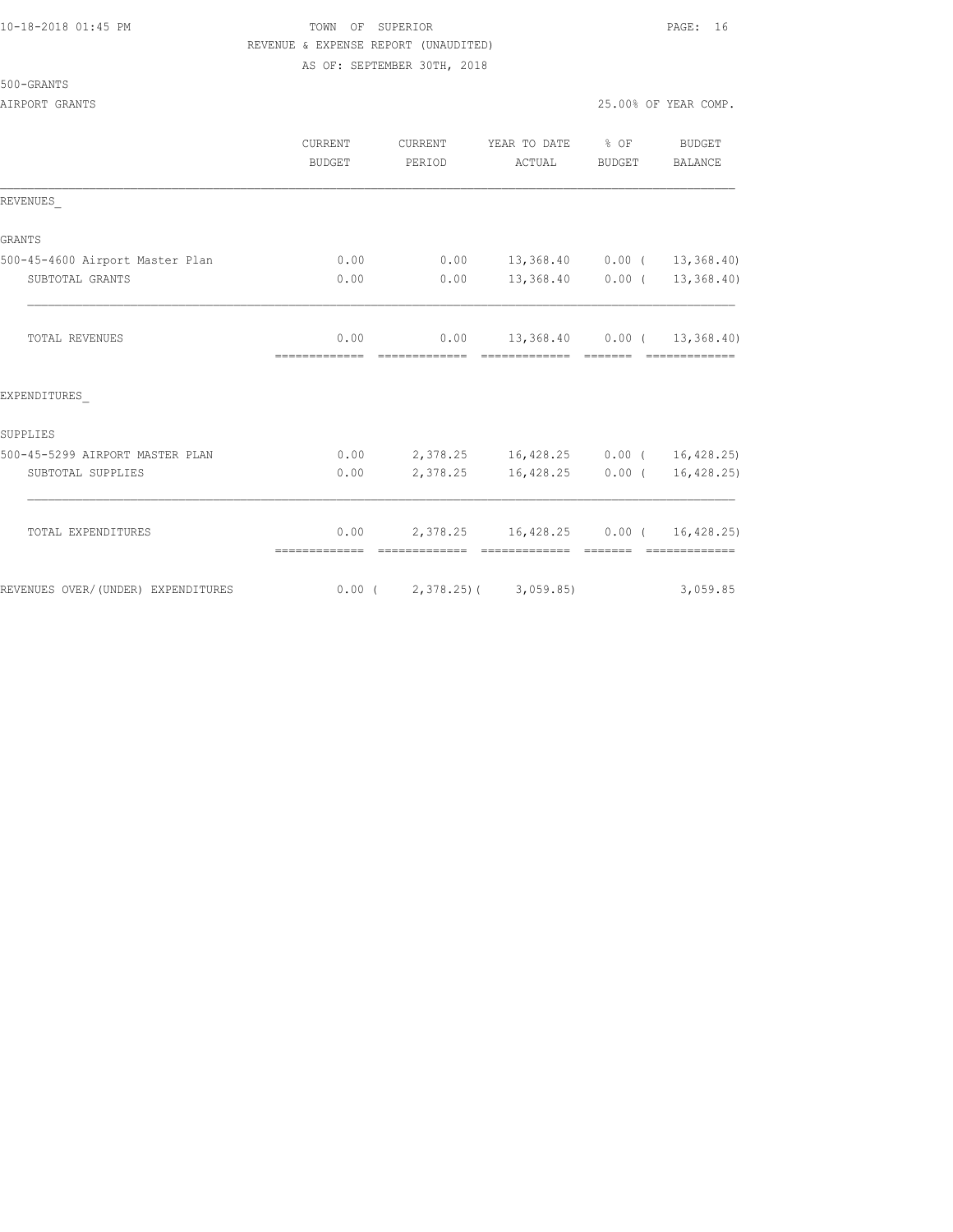### TOWN OF SUPERIOR **Example 2018** PAGE: 17 REVENUE & EXPENSE REPORT (UNAUDITED) AS OF: SEPTEMBER 30TH, 2018

500-GRANTS

FIRE TRUCK RESTORATION **EXECUTE:**  $25.00\%$  OF YEAR COMP.

|                                    | <b>CURRENT</b><br>BUDGET | <b>CURRENT</b><br>PERIOD | YEAR TO DATE % OF<br>ACTUAL | BUDGET        | BUDGET<br>BALANCE        |
|------------------------------------|--------------------------|--------------------------|-----------------------------|---------------|--------------------------|
| REVENUES                           |                          |                          |                             |               |                          |
| <b>GRANTS</b>                      |                          |                          |                             |               |                          |
| 500-46-4600 FIRE TRUCK RESTORATION | 0.00                     | 1.00                     |                             |               | $1.00$ $0.00$ ( $1.00$ ) |
| SUBTOTAL GRANTS                    | 0.00                     | 1.00                     |                             | $1.00$ 0.00 ( | 1.00)                    |
| <b>TOTAL REVENUES</b>              | 0.00                     | 1.00                     | 1.00 0.00                   |               | 1,00)                    |
| EXPENDITURES                       |                          |                          |                             |               |                          |
| SUPPLIES                           |                          |                          |                             |               |                          |
|                                    | -------------            |                          |                             |               |                          |
| REVENUES OVER/(UNDER) EXPENDITURES | 0.00                     |                          | $1.00$ $1.00$               |               | 1.00)                    |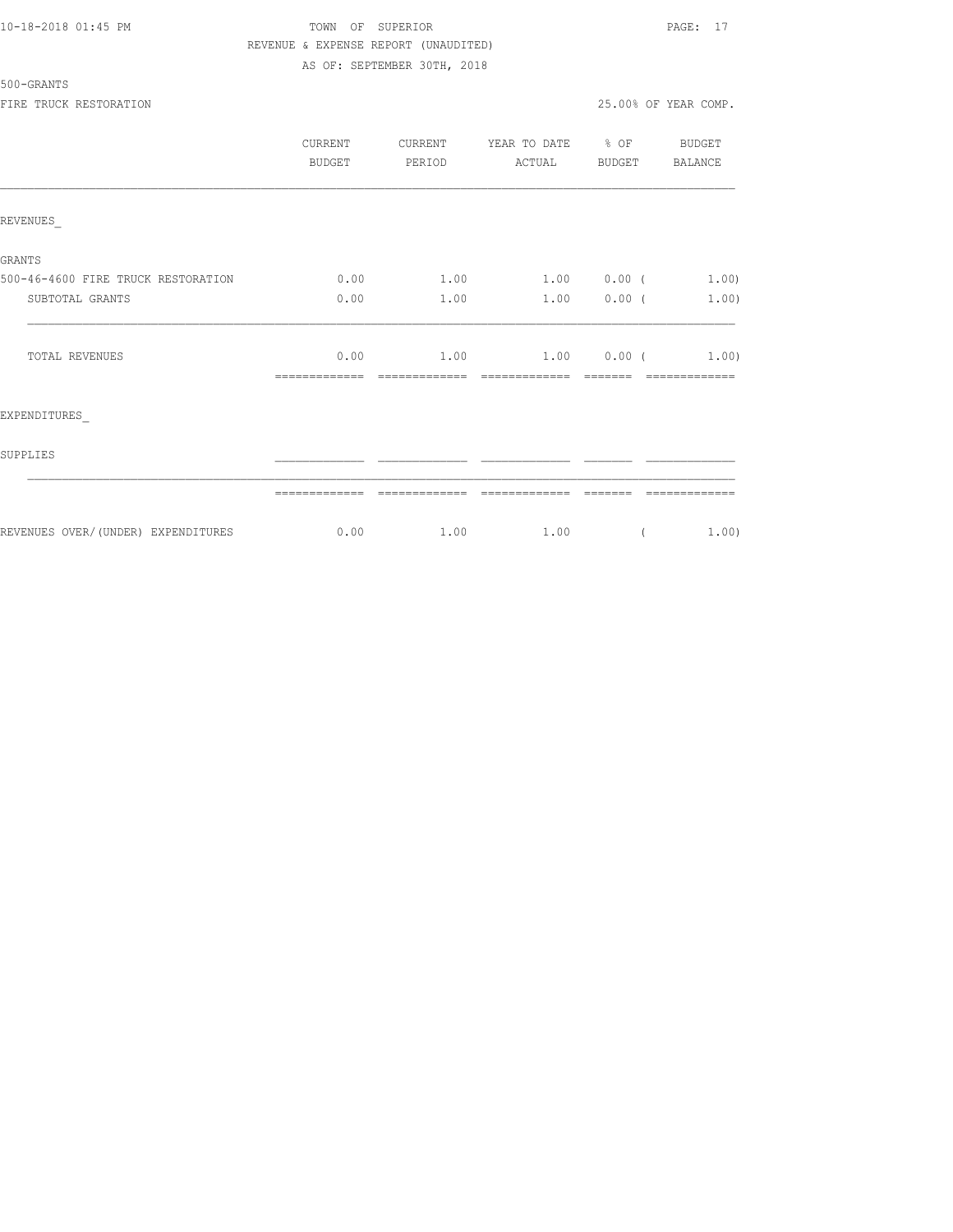| 10-18-2018 01:45 PM | TOWN OF SUPERIOR                     |                             |                          |          |               |  |  |  |
|---------------------|--------------------------------------|-----------------------------|--------------------------|----------|---------------|--|--|--|
|                     | REVENUE & EXPENSE REPORT (UNAUDITED) |                             |                          |          |               |  |  |  |
|                     |                                      | AS OF: SEPTEMBER 30TH, 2018 |                          |          |               |  |  |  |
| 500-GRANTS          |                                      |                             |                          |          |               |  |  |  |
| 4TH OF JULY         | 25.00% OF YEAR COMP.                 |                             |                          |          |               |  |  |  |
|                     |                                      |                             |                          |          |               |  |  |  |
|                     | CURRENT                              | CURRENT                     | YEAR TO DATE % OF BUDGET |          |               |  |  |  |
|                     | BUDGET                               | PERIOD                      | ACTUAL BUDGET BALANCE    |          |               |  |  |  |
|                     |                                      |                             |                          |          |               |  |  |  |
|                     |                                      |                             |                          |          |               |  |  |  |
| REVENUES            |                                      |                             |                          |          |               |  |  |  |
|                     |                                      |                             |                          |          |               |  |  |  |
| GRANTS              |                                      |                             |                          |          |               |  |  |  |
|                     |                                      |                             |                          |          |               |  |  |  |
|                     |                                      |                             |                          | -------- | ------------- |  |  |  |
|                     |                                      |                             |                          |          |               |  |  |  |
| EXPENDITURES        |                                      |                             |                          |          |               |  |  |  |
|                     |                                      |                             |                          |          |               |  |  |  |
| SUPPLIES            |                                      |                             |                          |          |               |  |  |  |
|                     |                                      |                             |                          |          |               |  |  |  |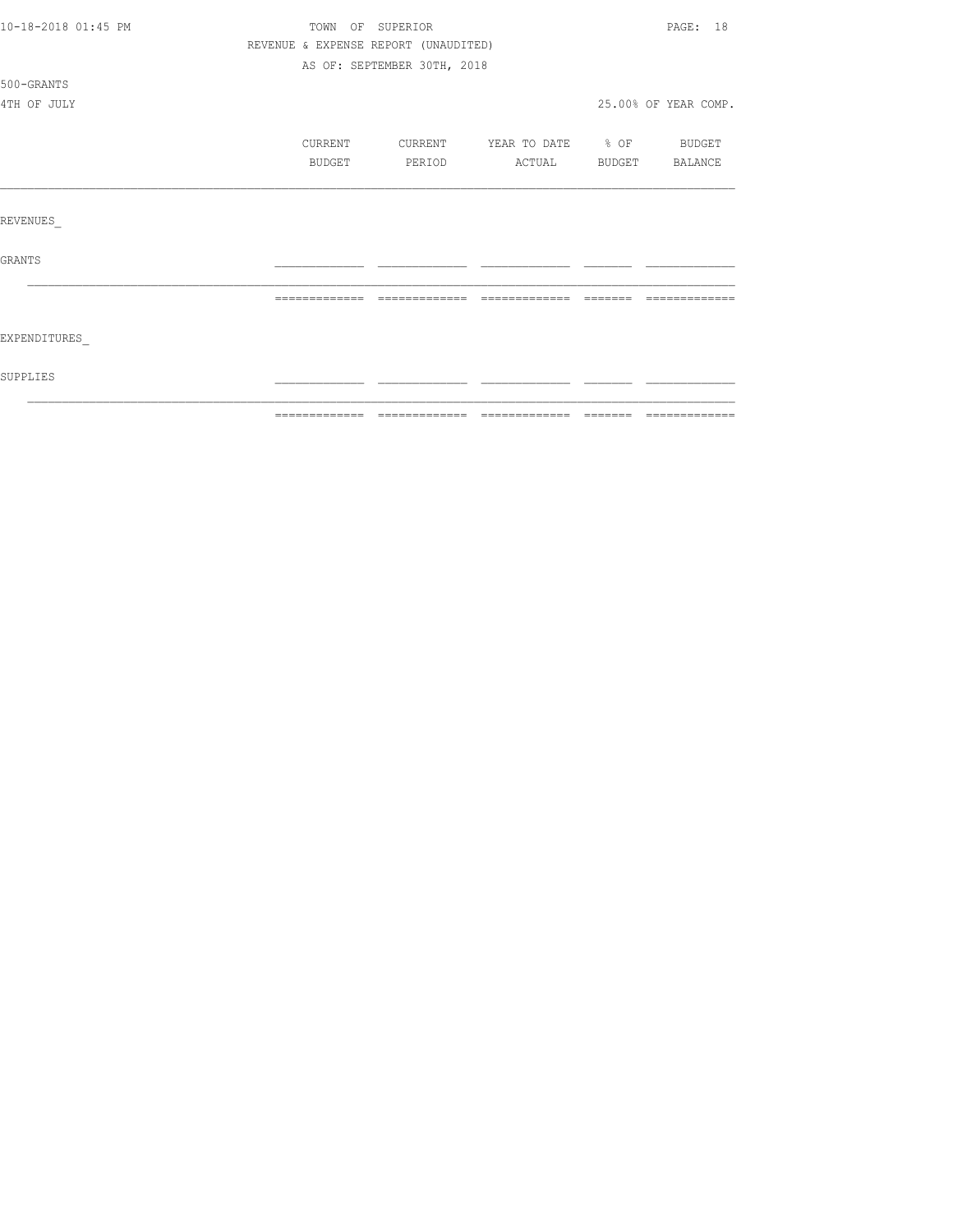| 10-18-2018 01:45 PM       |                | TOWN OF SUPERIOR                     |                          | PAGE: 19             |
|---------------------------|----------------|--------------------------------------|--------------------------|----------------------|
|                           |                | REVENUE & EXPENSE REPORT (UNAUDITED) |                          |                      |
|                           |                | AS OF: SEPTEMBER 30TH, 2018          |                          |                      |
| 500-GRANTS                |                |                                      |                          |                      |
| FIREHOUSE SUBS CONTRIBUTI |                |                                      |                          | 25.00% OF YEAR COMP. |
|                           | CURRENT        | CURRENT                              | YEAR TO DATE % OF BUDGET |                      |
|                           | BUDGET         | PERIOD                               | ACTUAL BUDGET BALANCE    |                      |
| REVENUES                  |                |                                      |                          |                      |
| GRANTS                    |                |                                      |                          |                      |
|                           |                |                                      |                          | --------------       |
| EXPENDITURES              |                |                                      |                          |                      |
| SUPPLIES                  |                |                                      |                          |                      |
|                           | -------------- |                                      |                          |                      |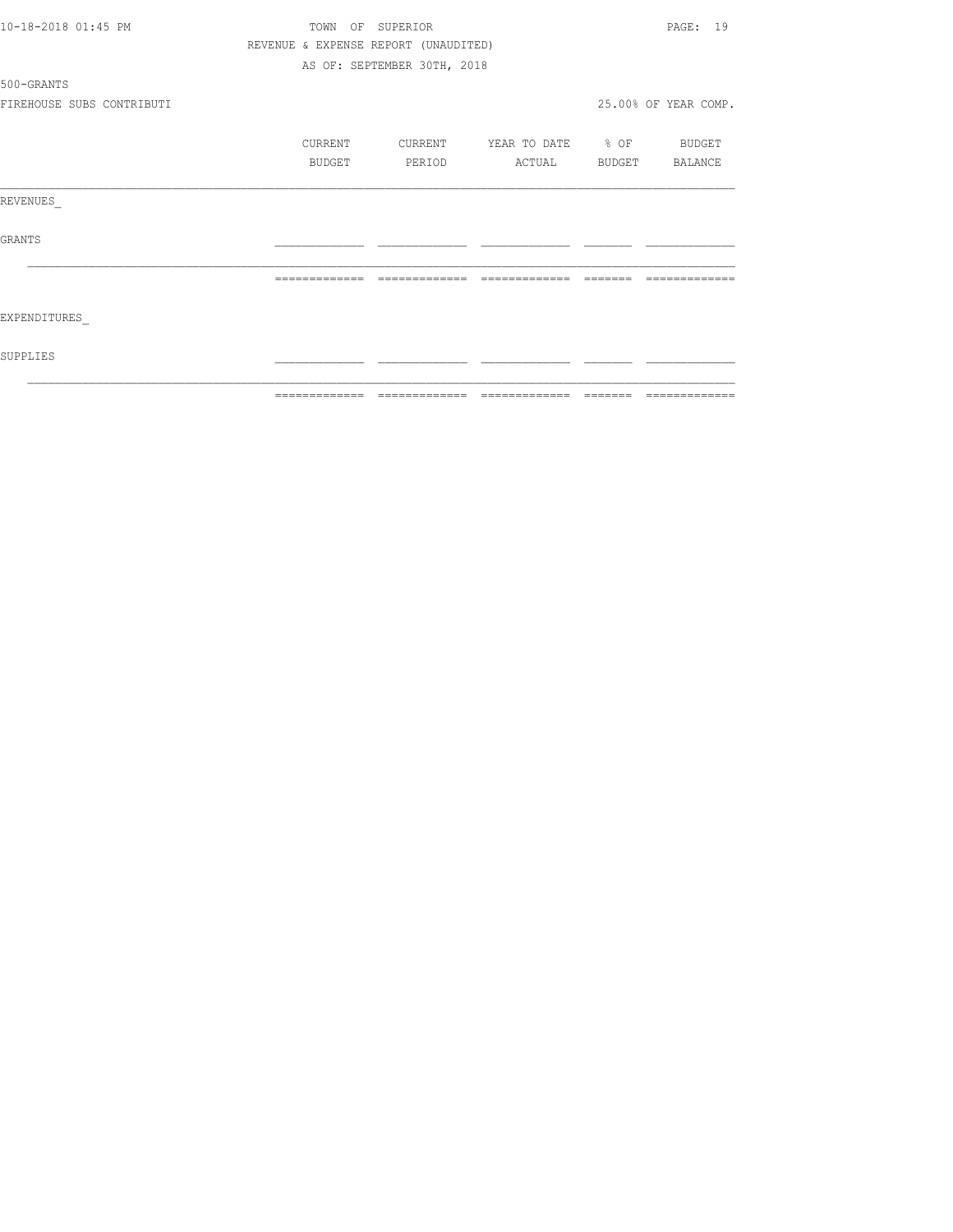| 10-18-2018 01:45 PM                | TOWN OF SUPERIOR                              |                                           |                                  |                | PAGE: 20             |
|------------------------------------|-----------------------------------------------|-------------------------------------------|----------------------------------|----------------|----------------------|
|                                    | REVENUE & EXPENSE REPORT (UNAUDITED)          |                                           |                                  |                |                      |
|                                    |                                               | AS OF: SEPTEMBER 30TH, 2018               |                                  |                |                      |
| 500-GRANTS                         |                                               |                                           |                                  |                |                      |
| ECONOMIC DEVELOPMENT               |                                               |                                           |                                  |                | 25.00% OF YEAR COMP. |
|                                    | CURRENT                                       | CURRENT                                   | YEAR TO DATE % OF BUDGET         |                |                      |
|                                    | BUDGET                                        | PERIOD                                    | ACTUAL                           | BUDGET BALANCE |                      |
| REVENUES                           |                                               |                                           |                                  |                |                      |
| GRANTS                             |                                               |                                           |                                  |                |                      |
|                                    |                                               |                                           |                                  |                |                      |
| EXPENDITURES                       |                                               |                                           |                                  |                |                      |
| SUPPLIES                           |                                               |                                           |                                  |                |                      |
| 500-49-5299 ED EXPENDITURES        | 0.00                                          | 194.20  15,194.20  0.00  ( 15,194.20)     |                                  |                |                      |
| SUBTOTAL SUPPLIES                  | 0.00                                          | 194.20                                    | 15, 194. 20  0.00 ( 15, 194. 20) |                |                      |
| TOTAL EXPENDITURES                 |                                               | $0.00$ 194.20 15,194.20 0.00 ( 15,194.20) |                                  |                |                      |
| REVENUES OVER/(UNDER) EXPENDITURES | $0.00$ ( $194.20$ ) ( $15,194.20$ $15,194.20$ |                                           |                                  |                |                      |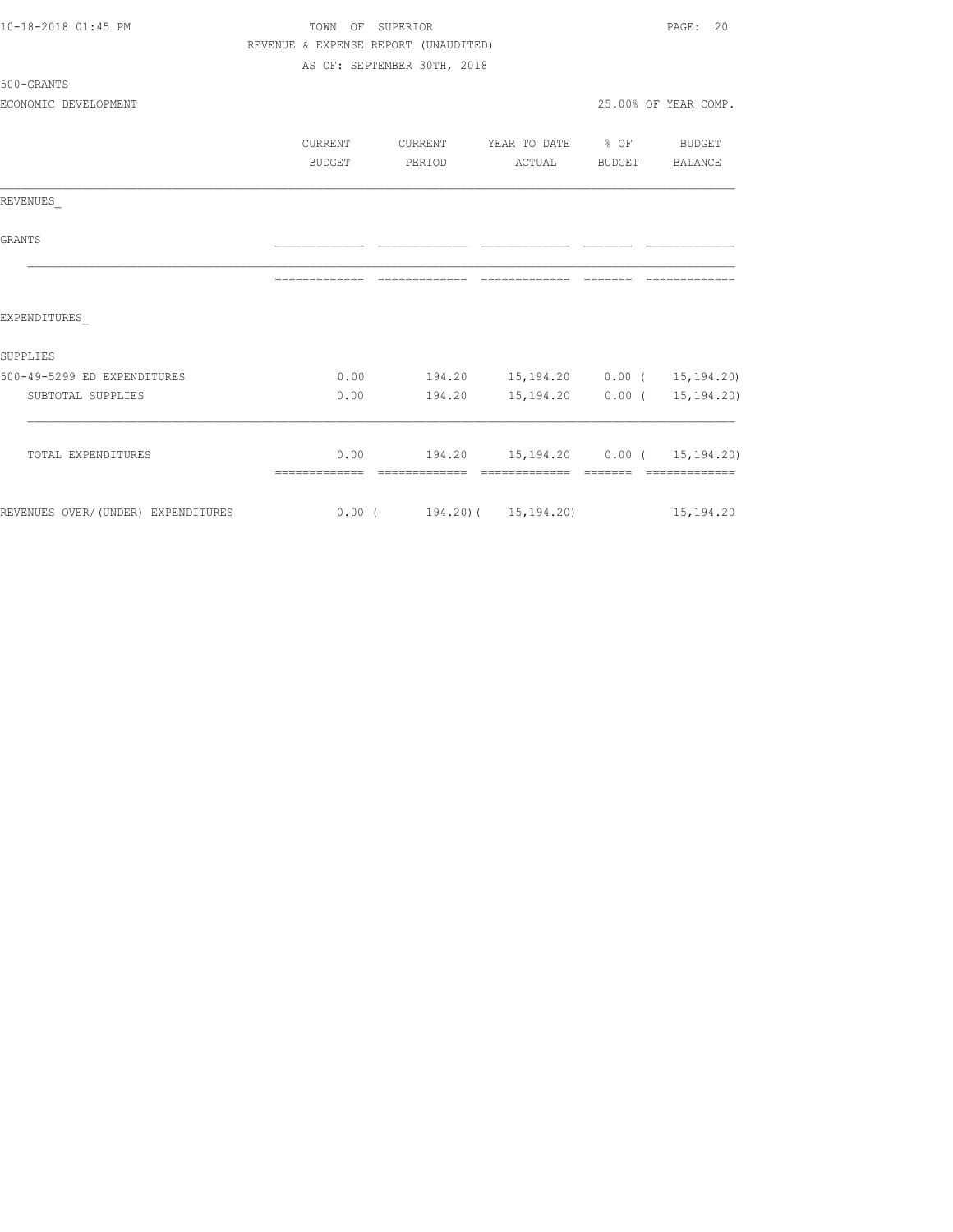| 10-18-2018 01:45 PM | TOWN OF SUPERIOR |                                      |                   |          | PAGE: 21             |
|---------------------|------------------|--------------------------------------|-------------------|----------|----------------------|
|                     |                  | REVENUE & EXPENSE REPORT (UNAUDITED) |                   |          |                      |
|                     |                  | AS OF: SEPTEMBER 30TH, 2018          |                   |          |                      |
| 500-GRANTS          |                  |                                      |                   |          |                      |
| CONTINGENCY         |                  |                                      |                   |          | 25.00% OF YEAR COMP. |
|                     | CURRENT          | CURRENT                              | YEAR TO DATE % OF |          | BUDGET               |
|                     | BUDGET           | PERIOD                               | ACTUAL            | BUDGET   | BALANCE              |
|                     |                  |                                      |                   |          |                      |
| REVENUES            |                  |                                      |                   |          |                      |
| GRANTS              |                  |                                      |                   |          |                      |
|                     | =============    | =============                        | =============     | -------- | -------------        |
|                     |                  |                                      |                   |          |                      |
| EXPENDITURES        |                  |                                      |                   |          |                      |
| SUPPLIES            |                  |                                      |                   |          |                      |
|                     |                  |                                      |                   |          |                      |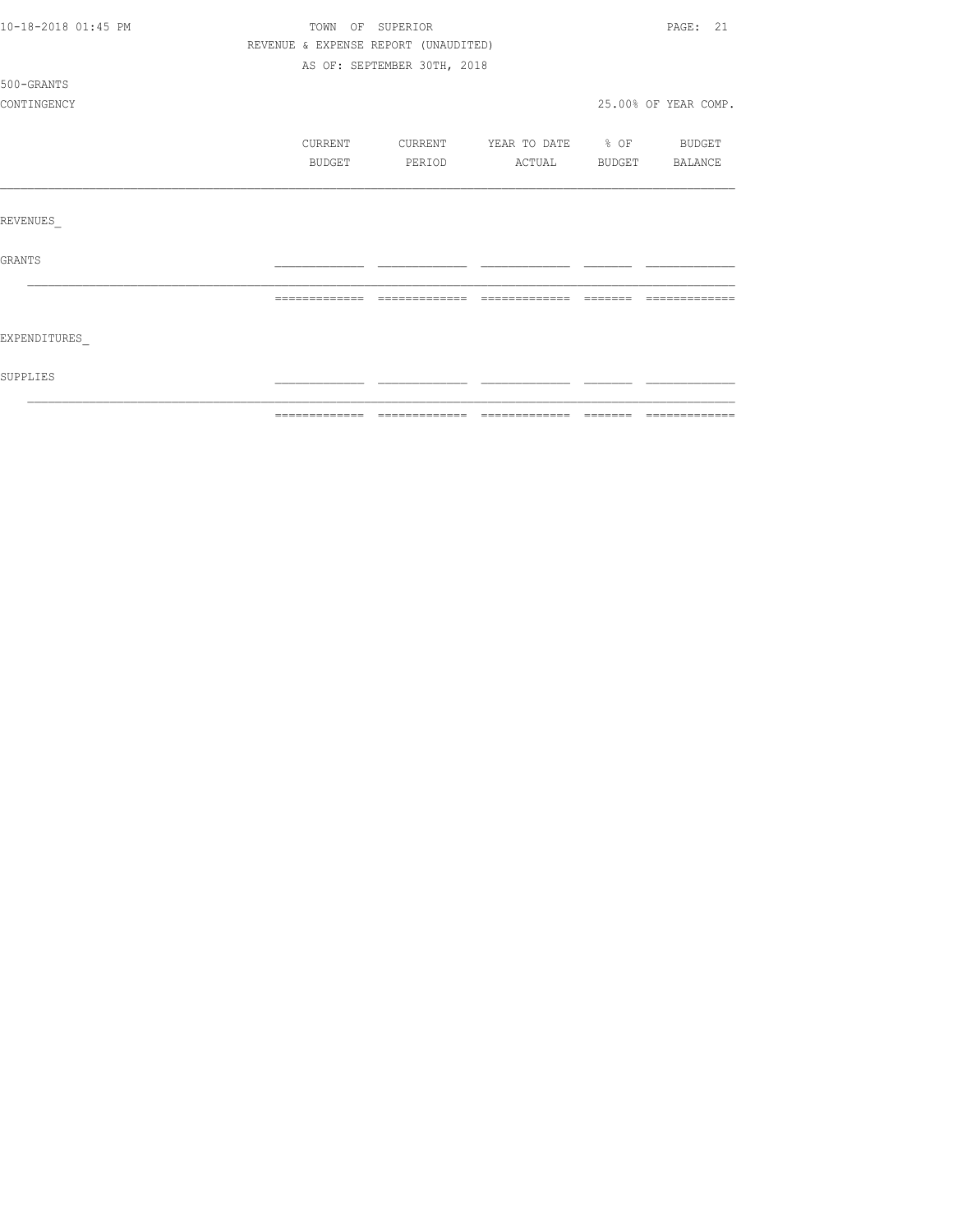### 10-18-2018 01:45 PM TOWN OF SUPERIOR PAGE: 22 REVENUE & EXPENSE REPORT (UNAUDITED)

AS OF: SEPTEMBER 30TH, 2018

500-GRANTS

25.00% OF YEAR COMP.

|                                    | CURRENT      | <b>CURRENT</b>   | YEAR TO DATE | % OF          | BUDGET       |
|------------------------------------|--------------|------------------|--------------|---------------|--------------|
|                                    | BUDGET       | PERIOD           | ACTUAL       | <b>BUDGET</b> | BALANCE      |
| FUND TOTAL REVENUES                | 2,495,940.00 | 1.00             | 34, 333, 40  | 1.38          | 2,461,606.60 |
| FUND TOTAL EXPENDITURES            | 2,495,940.00 | 2,572.45         | 52,961.54    | 2.12          | 2,442,978.46 |
| REVENUES OVER/(UNDER) EXPENDITURES | 0.00(        | $2, 571, 45$ ) ( | 18,628.14)   |               | 18,628.14    |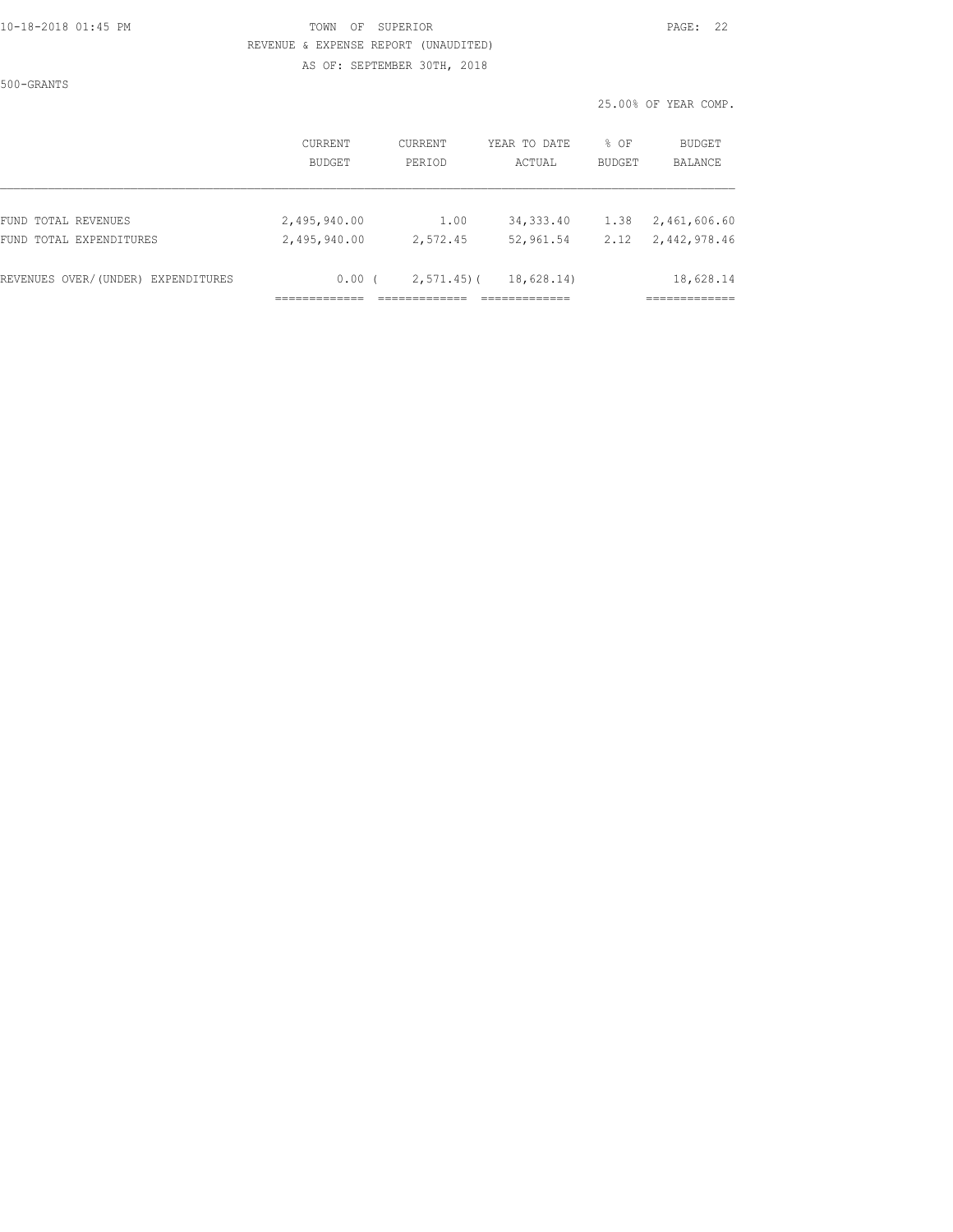| 10-18-2018 01:45 PM    | TOWN<br>OF        | SUPERIOR                             |                        | PAGE:<br>25.00% OF YEAR COMP.<br>$8$ OF<br>BUDGET |                          |  |
|------------------------|-------------------|--------------------------------------|------------------------|---------------------------------------------------|--------------------------|--|
|                        |                   | REVENUE & EXPENSE REPORT (UNAUDITED) |                        |                                                   |                          |  |
|                        |                   | AS OF: SEPTEMBER 30TH, 2018          |                        |                                                   |                          |  |
| 510-Emergency Services |                   |                                      |                        |                                                   |                          |  |
| NON-DEPARTMENTAL       |                   |                                      |                        |                                                   |                          |  |
|                        | CURRENT<br>BUDGET | CURRENT<br>PERIOD                    | YEAR TO DATE<br>ACTUAL |                                                   | <b>BUDGET</b><br>BALANCE |  |
| REVENUES               |                   |                                      |                        |                                                   |                          |  |
| CONTINGENCY            |                   |                                      |                        |                                                   |                          |  |

 $\mathcal{L}_\text{max}$ ============= ============= ============= ======= =============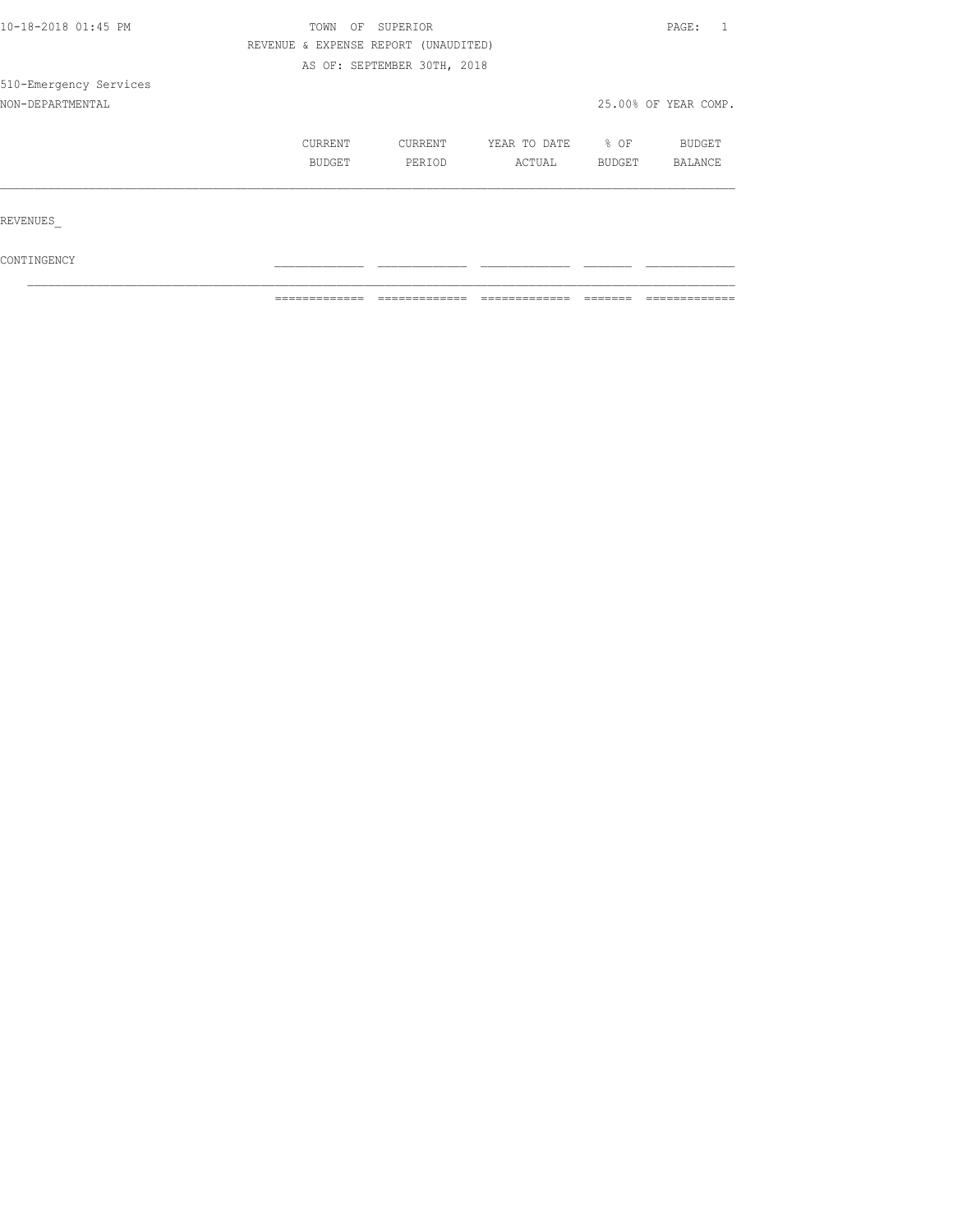# TOWN OF SUPERIOR **PAGE:** 2 REVENUE & EXPENSE REPORT (UNAUDITED)

AS OF: SEPTEMBER 30TH, 2018

| 510-Emergency Services |  |
|------------------------|--|
|                        |  |

| RC EMERGENCY SERV-FIRE                                             |                                 |                   |                        | 25.00% OF YEAR COMP. |                                 |
|--------------------------------------------------------------------|---------------------------------|-------------------|------------------------|----------------------|---------------------------------|
|                                                                    | <b>CURRENT</b><br><b>BUDGET</b> | CURRENT<br>PERIOD | YEAR TO DATE<br>ACTUAL | % OF<br>BUDGET       | <b>BUDGET</b><br><b>BALANCE</b> |
| REVENUES                                                           |                                 |                   |                        |                      |                                 |
| BUSINESS SERVICES                                                  |                                 |                   |                        |                      |                                 |
| GRANTS                                                             |                                 |                   |                        |                      |                                 |
| 510-42-4600 GRANT REVENUE                                          | 0.00                            | 64,500.00         | 64,500.00              | $0.00$ (             | 64, 500.00)                     |
| SUBTOTAL GRANTS                                                    | 0.00                            | 64,500.00         | 64,500.00              | $0.00$ (             | 64, 500.00)                     |
| TOTAL REVENUES                                                     | 0.00                            | 64,500.00         | 64,500.00              | $0.00$ (             | 64,500.00)                      |
| EXPENDITURES                                                       |                                 |                   |                        |                      |                                 |
| PERSONEL                                                           |                                 |                   |                        |                      |                                 |
| SUPPLIES                                                           |                                 |                   |                        |                      |                                 |
| UTILITIES                                                          |                                 |                   |                        |                      |                                 |
| GENERAL BUSINESS EXPENSE                                           |                                 |                   |                        |                      |                                 |
| 510-42-5425 CONFERENCE & TRAINING                                  | 5,000.00                        | 627.00            | 2,387.00 47.74         |                      | 2,613.00                        |
| 510-42-5430 PRINTING                                               | 0.00                            | 108.24            |                        | 227.36 0.00 (        | 227.36)                         |
| 510-42-5450 UNIFORM PURCHASE                                       | 3,000.00                        | 380.13            | 1,033.67               | 34.46                | 1,966.33                        |
| SUBTOTAL GENERAL BUSINESS EXPENSE                                  | 8,000.00                        | 1,115.37          | 3,648.03               | 45.60                | 4,351.97                        |
| PROFESSIONAL SERVICES                                              |                                 |                   |                        |                      |                                 |
| 510-42-5550 PROFESSIONAL SERVICES                                  | 0.00                            | 523.70            | 523.70                 | $0.00$ (             | 523.70)                         |
| 510-42-5555 HEALTH & SAFETY                                        | 2,500.00                        | 0.00              | 12,585.00              | 503.40 (             | 10,085.00                       |
| SUBTOTAL PROFESSIONAL SERVICES                                     | 2,500.00                        | 523.70            | 13,108.70              | $524.35$ (           | 10,608.70)                      |
| REPAIR/MAINTENANCE                                                 |                                 |                   |                        |                      |                                 |
| 510-42-5640 VEHICLE REPAIRS                                        | 46,000.00                       | 0.00              | 1,501.12               | 3.26                 | 44,498.88                       |
| 510-42-5650 OTHER EQUIPMENT REPAIRS<br>SUBTOTAL REPAIR/MAINTENANCE | 3,000.00<br>49,000.00           | 0.00<br>0.00      | 0.00<br>1,501.12       | 0.00<br>3.06         | 3,000.00<br>47,498.88           |
| CAPITAL OUTLAY                                                     |                                 |                   |                        |                      |                                 |
| 510-42-5750 FIRE/PPE                                               | 0.00                            | 606.07            | 15,465.31              | $0.00$ (             | 15, 465.31)                     |
| 510-42-5780 SOFTWARE                                               | 5,000.00                        | 0.00              | 2,026.77               | 40.54                | 2,973.23                        |
| SUBTOTAL CAPITAL OUTLAY                                            | 5,000.00                        | 606.07            | 17,492.08              | 349.84 (             | 12,492.08                       |
| DEBT SERVICE                                                       |                                 |                   |                        |                      |                                 |
| 510-42-5999 CAPITAL OUTLAY                                         | 100,000.00                      | 0.00              | 0.00                   | 0.00                 | 100,000.00                      |
| SUBTOTAL DEBT SERVICE                                              | 100,000.00                      | 0.00              | 0.00                   | 0.00                 | 100,000.00                      |
| TOTAL EXPENDITURES                                                 | 164,500.00                      | 2,245.14          | 35,749.93              | 21.73                | 128,750.07                      |
|                                                                    |                                 |                   |                        |                      |                                 |

REVENUES OVER/(UNDER) EXPENDITURES ( 164,500.00) 62,254.86 28,750.07 ( 193,250.07)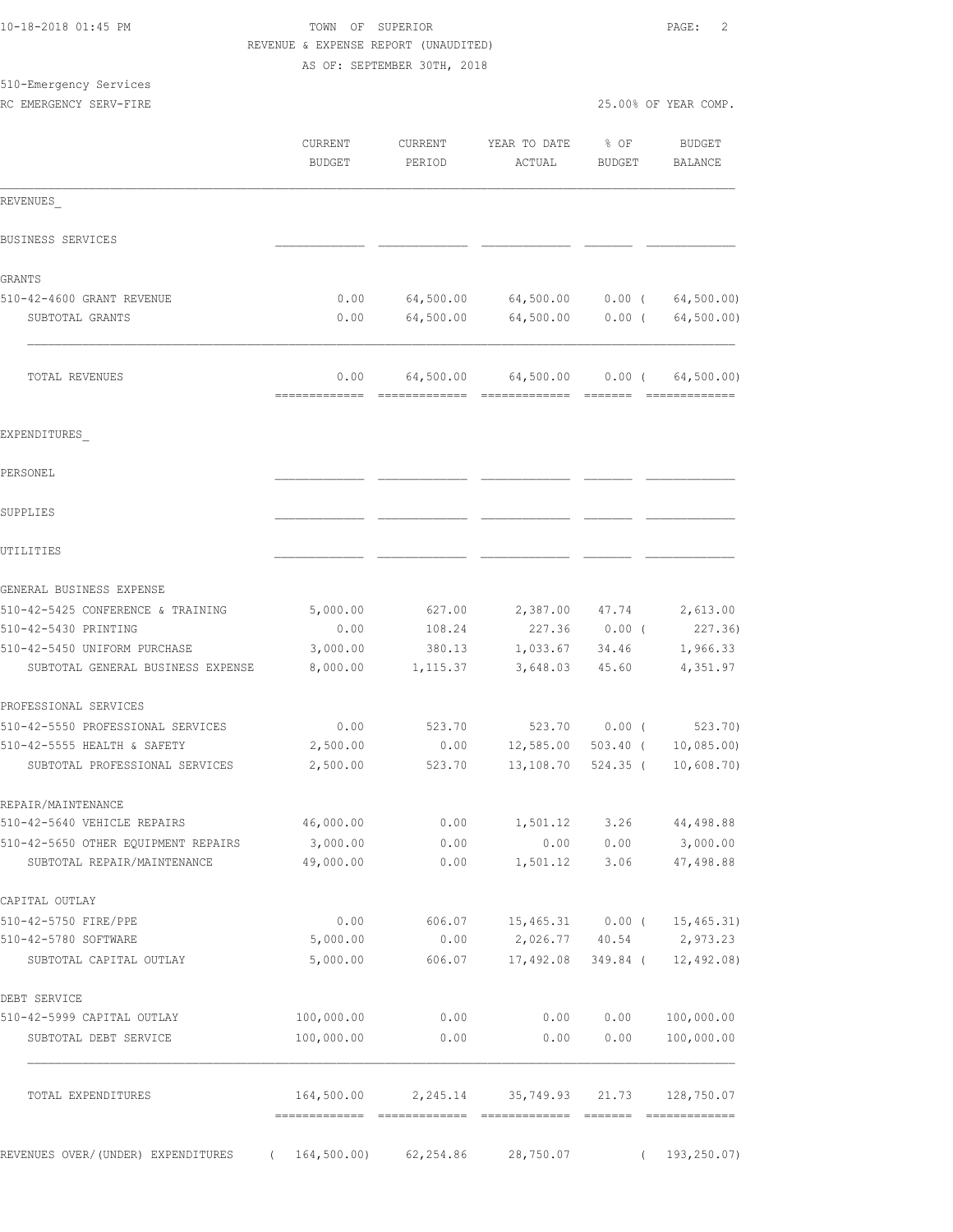## 10-18-2018 01:45 PM TOWN OF SUPERIOR PAGE: 3 REVENUE & EXPENSE REPORT (UNAUDITED)

AS OF: SEPTEMBER 30TH, 2018

#### 510-Emergency Services

| RC EMERGENCY SERV-POLICE                                           |                      |                   |                                    | 25.00% OF YEAR COMP. |                            |
|--------------------------------------------------------------------|----------------------|-------------------|------------------------------------|----------------------|----------------------------|
|                                                                    | CURRENT<br>BUDGET    | CURRENT<br>PERIOD | YEAR TO DATE<br>ACTUAL             | % OF<br>BUDGET       | <b>BUDGET</b><br>BALANCE   |
| REVENUES                                                           |                      |                   |                                    |                      |                            |
| GRANTS                                                             |                      |                   |                                    |                      |                            |
| 510-41-4600 Grant Revenue                                          | 200,000.00           | 35,500.00         | 35,500.00                          | 17.75                | 164,500.00                 |
| SUBTOTAL GRANTS                                                    | 200,000.00           | 35,500.00         | 35,500.00                          | 17.75                | 164,500.00                 |
| TOTAL REVENUES                                                     | 200,000.00           | 35,500.00         | 35,500.00                          | 17.75                | 164,500.00                 |
| EXPENDITURES                                                       |                      |                   |                                    |                      |                            |
| SUPPLIES                                                           |                      |                   |                                    |                      |                            |
| 510-41-5299 Other Operating Supplies                               | 4,000.00             | 468.96            | 1,188.30                           | 29.71                | 2,811.70                   |
| SUBTOTAL SUPPLIES                                                  | 4,000.00             | 468.96            | 1,188.30                           | 29.71                | 2,811.70                   |
| UTILITIES                                                          |                      |                   |                                    |                      |                            |
| 510-41-5370 Radio Equipment                                        | 3,000.00             | 0.00              | 1,298.18                           | 43.27                | 1,701.82                   |
| SUBTOTAL UTILITIES                                                 | 3,000.00             | 0.00              | 1,298.18                           | 43.27                | 1,701.82                   |
| GENERAL BUSINESS EXPENSE                                           |                      |                   |                                    |                      |                            |
| 510-41-5425 Conferences & Training                                 | 4,000.00             | 936.25            | 4,781.25                           | $119.53$ (           | 781.25)                    |
| 510-41-5430 PRINTING                                               | 2,000.00             | 0.00              | 1,267.46                           | 63.37                | 732.54                     |
| 510-41-5450 Uniform Purchases                                      | 8,500.00             | 0.00              | 414.77                             | 4.88                 | 8,085.23                   |
| SUBTOTAL GENERAL BUSINESS EXPENSE                                  | 14,500.00            | 936.25            | 6,463.48                           | 44.58                | 8,036.52                   |
| PROFESSIONAL SERVICES                                              |                      |                   |                                    |                      |                            |
| 510-41-5555 Health & Safety                                        | 1,000.00             | 0.00              | 0.00                               | 0.00                 | 1,000.00                   |
| SUBTOTAL PROFESSIONAL SERVICES                                     | 1,000.00             | 0.00              | 0.00                               | 0.00                 | 1,000.00                   |
| REPAIR/MAINTENANCE                                                 |                      |                   |                                    |                      |                            |
| 510-41-5640 Vehicle Repairs                                        | 10,000.00            | 151.97            | 6,925.15                           | 69.25                | 3,074.85                   |
| 510-41-5642 Tires and Tubes                                        | 3,000.00             | 628.50            | 1,257.00                           | 41.90                | 1,743.00                   |
| 510-41-5650 OTHER EQUIPMENT REPAIRS<br>SUBTOTAL REPAIR/MAINTENANCE | 0.00<br>13,000.00    | 0.00<br>780.47    | 1,329.10 0.00 (<br>9,511.25        |                      | 1,329.10<br>73.16 3,488.75 |
|                                                                    |                      |                   |                                    |                      |                            |
| CAPITAL OUTLAY<br>510-41-5750 Fire/PPE                             | 0.00                 | 0.00              |                                    | 457.36 0.00 (        | 457.36)                    |
| SUBTOTAL CAPITAL OUTLAY                                            | 0.00                 |                   | $0.00$ 457.36 0.00 (               |                      | 457.36)                    |
| DEBT SERVICE                                                       |                      |                   |                                    |                      |                            |
| TOTAL EXPENDITURES                                                 |                      |                   | 35,500.00 2,185.68 18,918.57 53.29 |                      | 16,581.43                  |
| REVENUES OVER/(UNDER) EXPENDITURES                                 | 164,500.00 33,314.32 |                   | 16,581.43                          |                      | 147,918.57                 |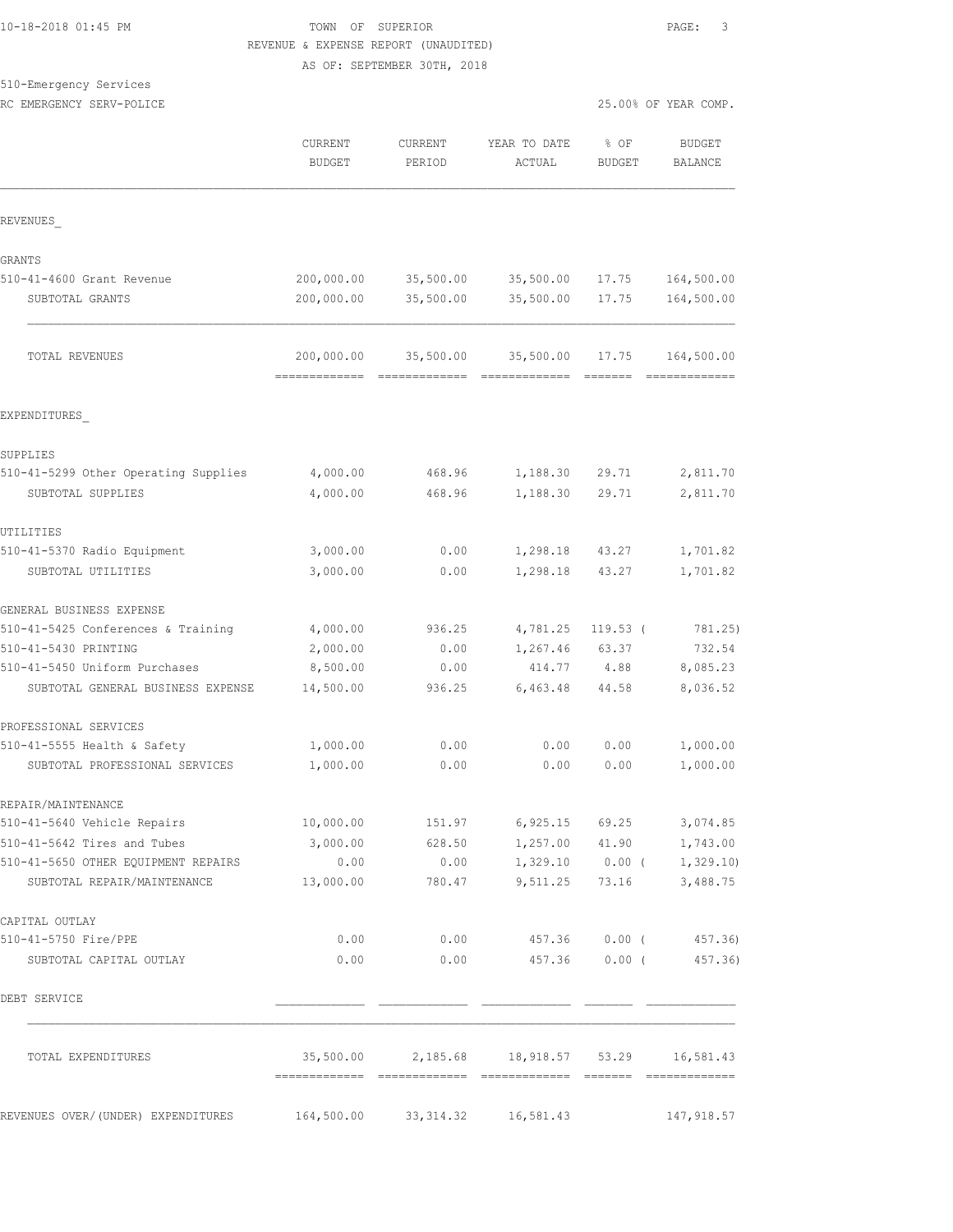#### 10-18-2018 01:45 PM TOWN OF SUPERIOR PAGE: 4 REVENUE & EXPENSE REPORT (UNAUDITED) AS OF: SEPTEMBER 30TH, 2018

510-Emergency Services

25.00% OF YEAR COMP.

|                                    | <b>CURRENT</b><br><b>BUDGET</b> | <b>CURRENT</b><br>PERIOD | YEAR TO DATE<br>ACTUAL | % OF<br><b>BUDGET</b> | <b>BUDGET</b><br><b>BALANCE</b> |
|------------------------------------|---------------------------------|--------------------------|------------------------|-----------------------|---------------------------------|
|                                    |                                 |                          |                        |                       |                                 |
| FUND TOTAL REVENUES                | 200,000.00                      | 100,000.00               | 100,000.00             | 50.00                 | 100,000.00                      |
| FUND TOTAL EXPENDITURES            | 200,000.00                      | 4,430.82                 | 54,668.50              | 27.33                 | 145, 331.50                     |
| REVENUES OVER/(UNDER) EXPENDITURES | 0.00                            | 95,569.18                | 45, 331.50             |                       | 45, 331.50)                     |
|                                    |                                 |                          |                        |                       |                                 |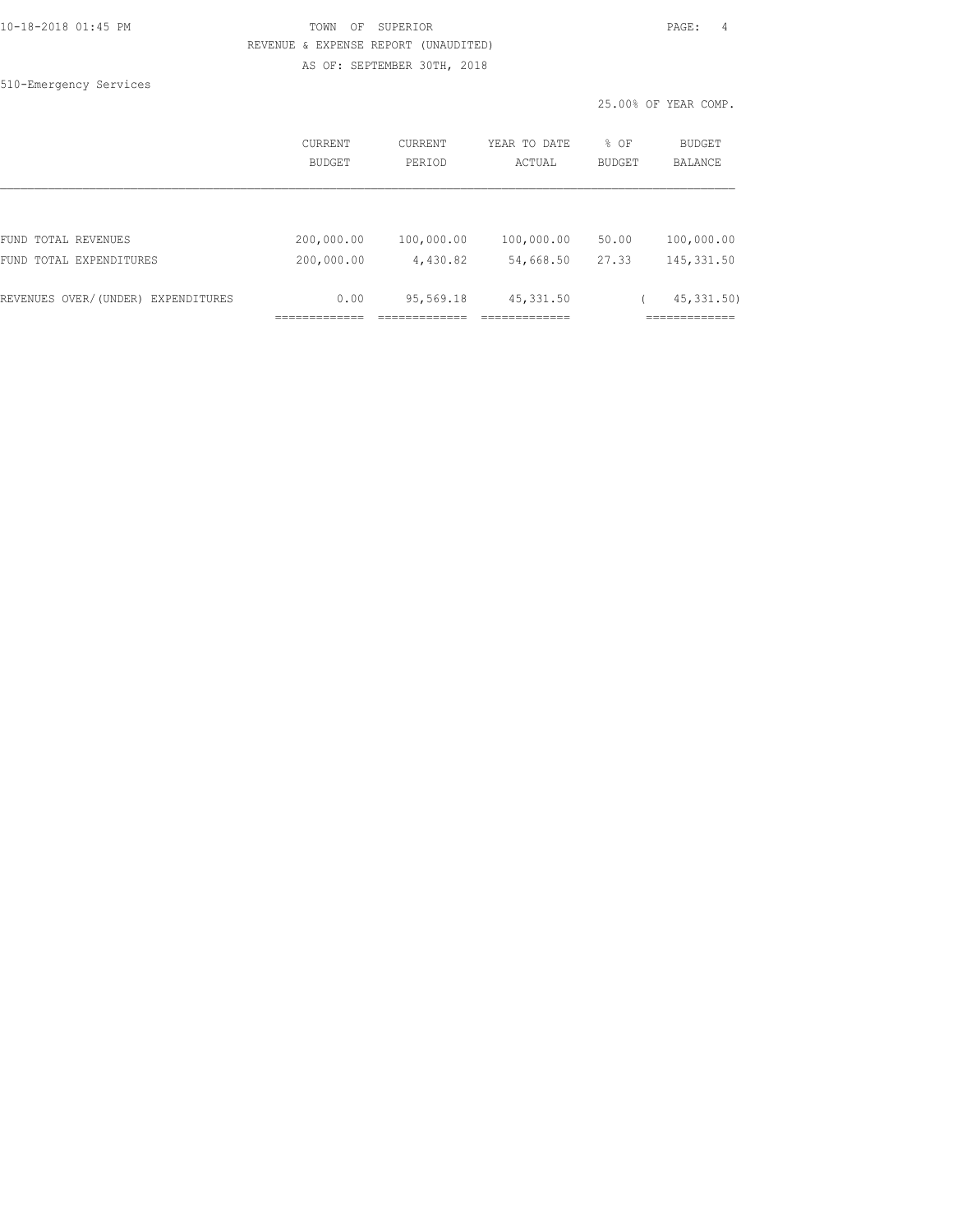| DEBT SERVICE          |                                      |                                                                          |  |                      |
|-----------------------|--------------------------------------|--------------------------------------------------------------------------|--|----------------------|
| SUPPLIES              |                                      |                                                                          |  |                      |
| EXPENDITURES          |                                      |                                                                          |  |                      |
|                       |                                      |                                                                          |  |                      |
| CONTINGENCY           |                                      |                                                                          |  |                      |
| MISCELLANEOUS         |                                      |                                                                          |  |                      |
| BUSINESS SERVICES     |                                      |                                                                          |  |                      |
| REVENUES              |                                      |                                                                          |  |                      |
|                       |                                      |                                                                          |  |                      |
|                       | BUDGET                               | CURRENT CURRENT YEAR TO DATE % OF BUDGET<br>PERIOD ACTUAL BUDGET BALANCE |  |                      |
| NON-DEPARTMENTAL      |                                      |                                                                          |  | 25.00% OF YEAR COMP. |
| 800-FIRE DEPT PENSION |                                      | AS OF: SEPTEMBER 30TH, 2018                                              |  |                      |
|                       | REVENUE & EXPENSE REPORT (UNAUDITED) |                                                                          |  |                      |
| 10-18-2018 01:45 PM   |                                      | TOWN OF SUPERIOR                                                         |  | PAGE: 1              |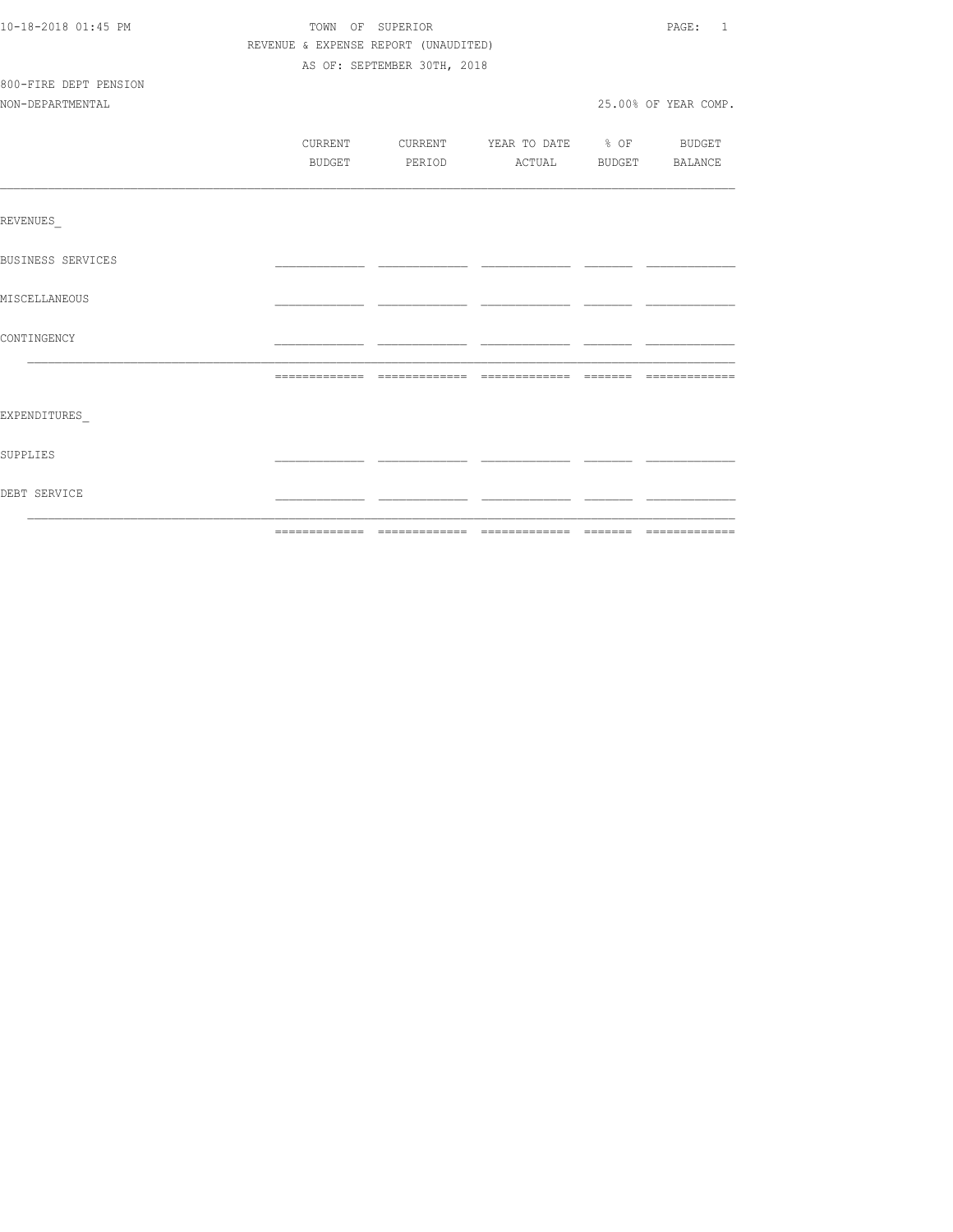| 10-18-2018 01:45 PM   | TOWN OF SUPERIOR                     | PAGE:                | $\overline{2}$ |
|-----------------------|--------------------------------------|----------------------|----------------|
|                       | REVENUE & EXPENSE REPORT (UNAUDITED) |                      |                |
|                       | AS OF: SEPTEMBER 30TH, 2018          |                      |                |
| 800-FIRE DEPT PENSION |                                      |                      |                |
|                       |                                      | 25.00% OF YEAR COMP. |                |
|                       |                                      |                      |                |

 CURRENT CURRENT YEAR TO DATE % OF BUDGET BUDGET PERIOD ACTUAL BUDGET BALANCE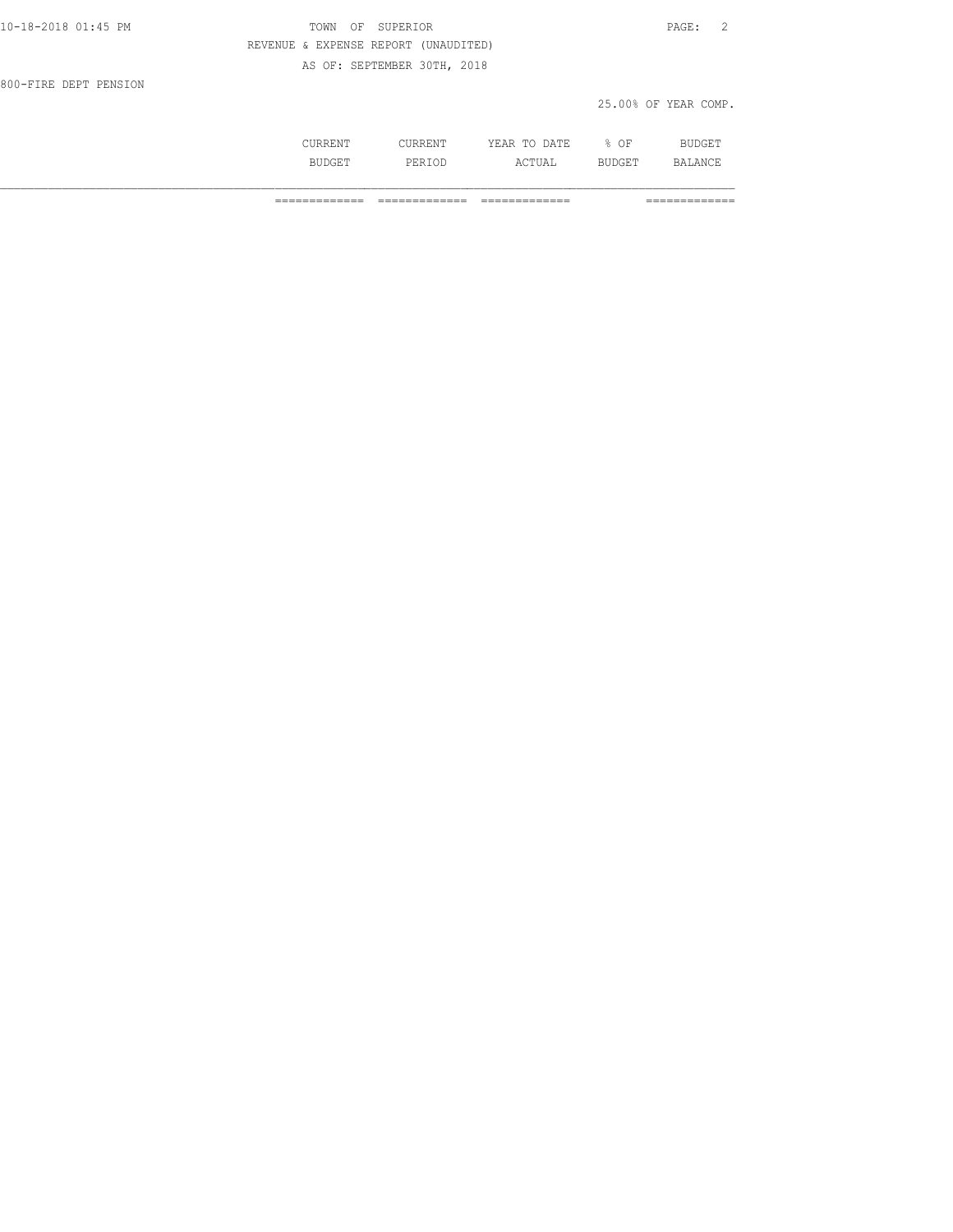| 10-18-2018 01:45 PM | TOWN OF SUPERIOR                     |                             |                          |                | PAGE:<br>-1          |
|---------------------|--------------------------------------|-----------------------------|--------------------------|----------------|----------------------|
|                     | REVENUE & EXPENSE REPORT (UNAUDITED) |                             |                          |                |                      |
|                     |                                      | AS OF: SEPTEMBER 30TH, 2018 |                          |                |                      |
| 810-LGIP            |                                      |                             |                          |                |                      |
| NON-DEPARTMENTAL    |                                      |                             |                          |                | 25.00% OF YEAR COMP. |
|                     | CURRENT                              | CURRENT                     | YEAR TO DATE % OF BUDGET |                |                      |
|                     | BUDGET                               | PERIOD                      | ACTUAL                   | BUDGET BALANCE |                      |
|                     |                                      |                             |                          |                |                      |
| REVENUES            |                                      |                             |                          |                |                      |
| BUSINESS SERVICES   |                                      |                             |                          |                |                      |
|                     | -------------                        | -------------               | =============            |                |                      |
| EXPENDITURES        |                                      |                             |                          |                |                      |
| SUPPLIES            |                                      |                             |                          |                |                      |
|                     |                                      |                             |                          |                |                      |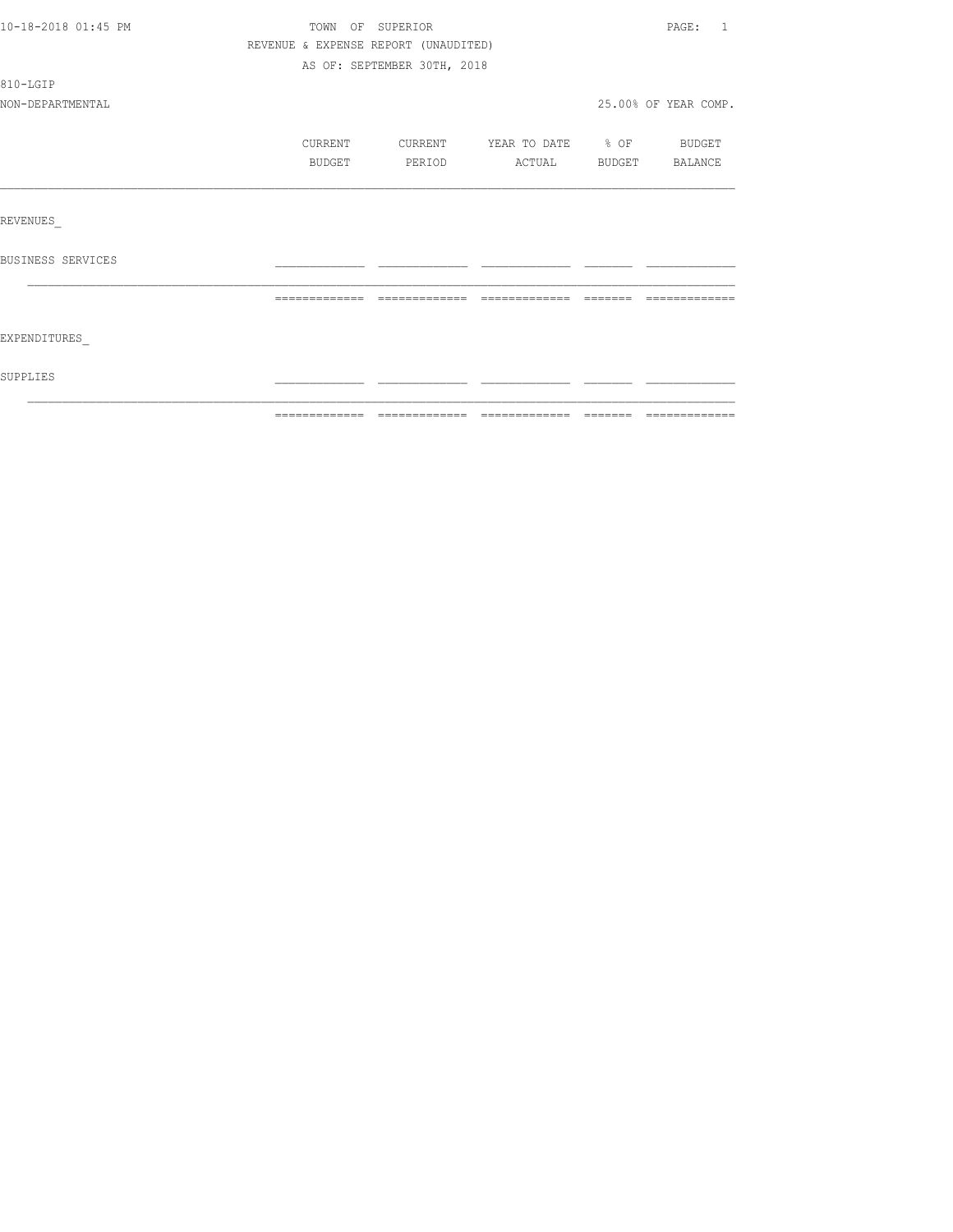| 10-18-2018 01:45 PM | TOWN<br>SUPERIOR<br>OF               | PAGE:<br>- 2         |
|---------------------|--------------------------------------|----------------------|
|                     | REVENUE & EXPENSE REPORT (UNAUDITED) |                      |
|                     | AS OF: SEPTEMBER 30TH, 2018          |                      |
| 810-LGIP            |                                      |                      |
|                     |                                      | 25.00% OF YEAR COMP. |
|                     |                                      |                      |

CURRENT CURRENT YEAR TO DATE % OF BUDGET

BUDGET PERIOD ACTUAL BUDGET BALANCE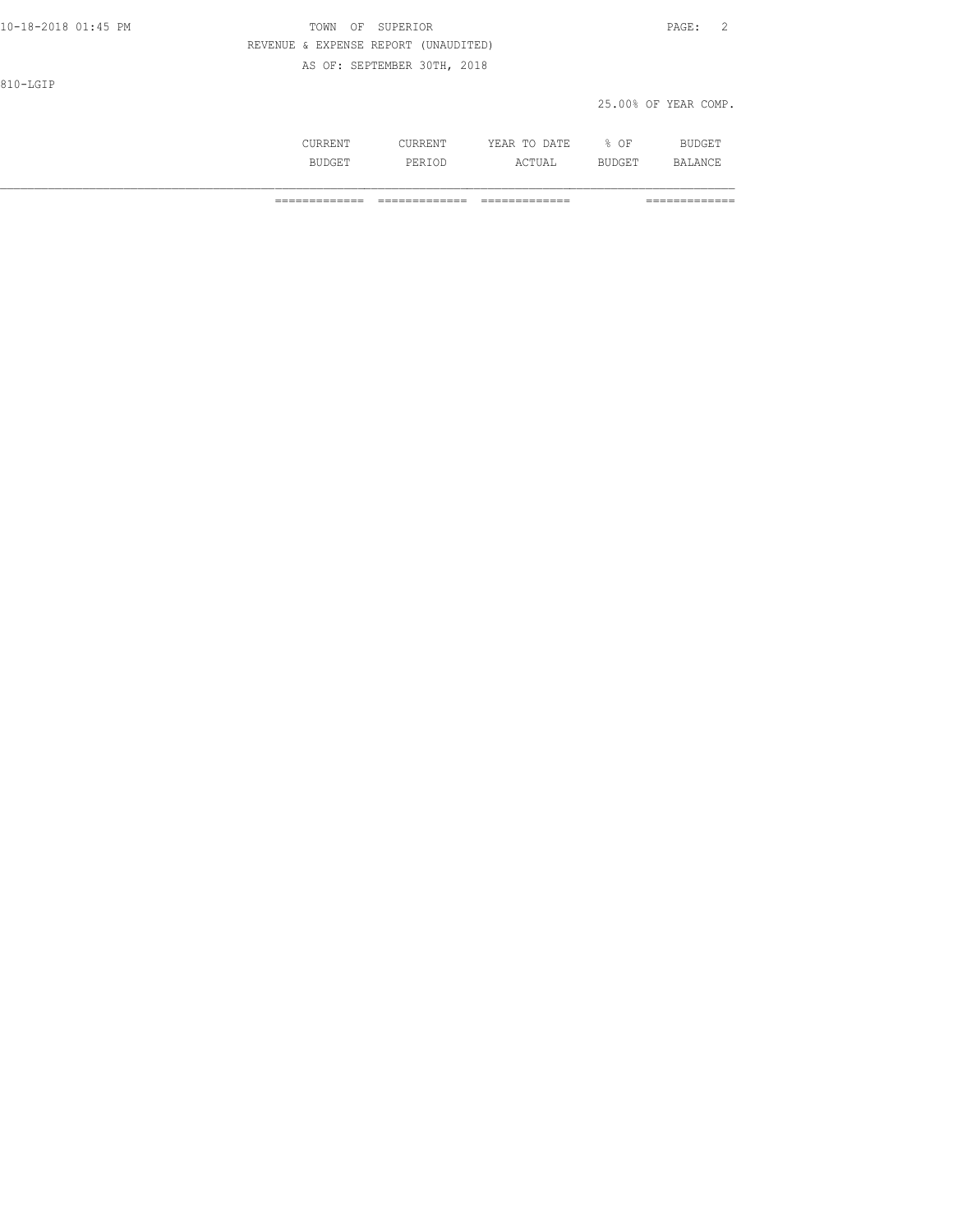| 10-18-2018 01:45 PM | PAGE:<br>TOWN OF SUPERIOR            |                             |                                  |                |                      |
|---------------------|--------------------------------------|-----------------------------|----------------------------------|----------------|----------------------|
|                     | REVENUE & EXPENSE REPORT (UNAUDITED) |                             |                                  |                |                      |
|                     |                                      | AS OF: SEPTEMBER 30TH, 2018 |                                  |                |                      |
| 820-EXPLORERS       |                                      |                             |                                  |                |                      |
| NON-DEPARTMENTAL    |                                      |                             |                                  |                | 25.00% OF YEAR COMP. |
|                     | CURRENT                              |                             | CURRENT YEAR TO DATE % OF BUDGET |                |                      |
|                     | BUDGET                               | PERIOD                      | ACTUAL                           | BUDGET BALANCE |                      |
|                     |                                      |                             |                                  |                |                      |
| REVENUES            |                                      |                             |                                  |                |                      |
| MISCELLANEOUS       |                                      |                             |                                  |                |                      |
|                     | -------------                        | --------------              | =============                    | _______        | -------------        |
|                     |                                      |                             |                                  |                |                      |
| EXPENDITURES        |                                      |                             |                                  |                |                      |
| SUPPLIES            |                                      |                             |                                  |                |                      |
|                     |                                      |                             |                                  |                |                      |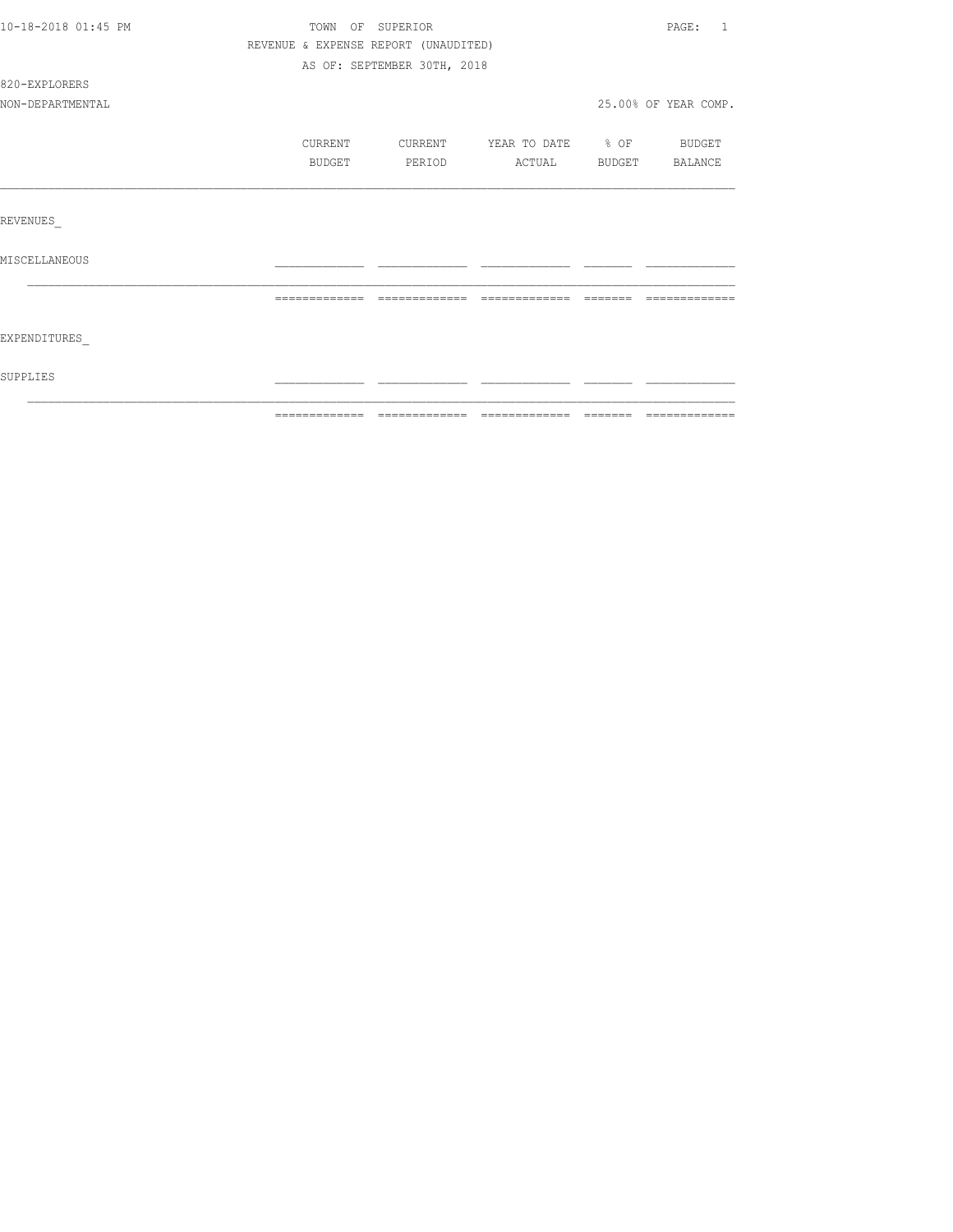| 10-18-2018 01:45 PM | SUPERIOR<br>TOWN<br>OF               | 2<br>PAGE:           |
|---------------------|--------------------------------------|----------------------|
|                     | REVENUE & EXPENSE REPORT (UNAUDITED) |                      |
|                     | AS OF: SEPTEMBER 30TH, 2018          |                      |
| 820-EXPLORERS       |                                      |                      |
|                     |                                      | 25.00% OF YEAR COMP. |
|                     |                                      |                      |

| 'NNLIV 1      | .              | DATE<br><b>MT</b><br>ں ^<br>----<br>----- | ΟF        | BU<br>$   -$<br>н.<br>$\mathbf{u} = \mathbf{u}$ |
|---------------|----------------|-------------------------------------------|-----------|-------------------------------------------------|
| вı<br>DUDGE 1 | ו הם<br>エロハエヘレ | ıΔ<br>A                                   | н,<br>. H | $ -$<br>75 N.P.<br>12 ∧<br>ᆜᄼᄓᄼ                 |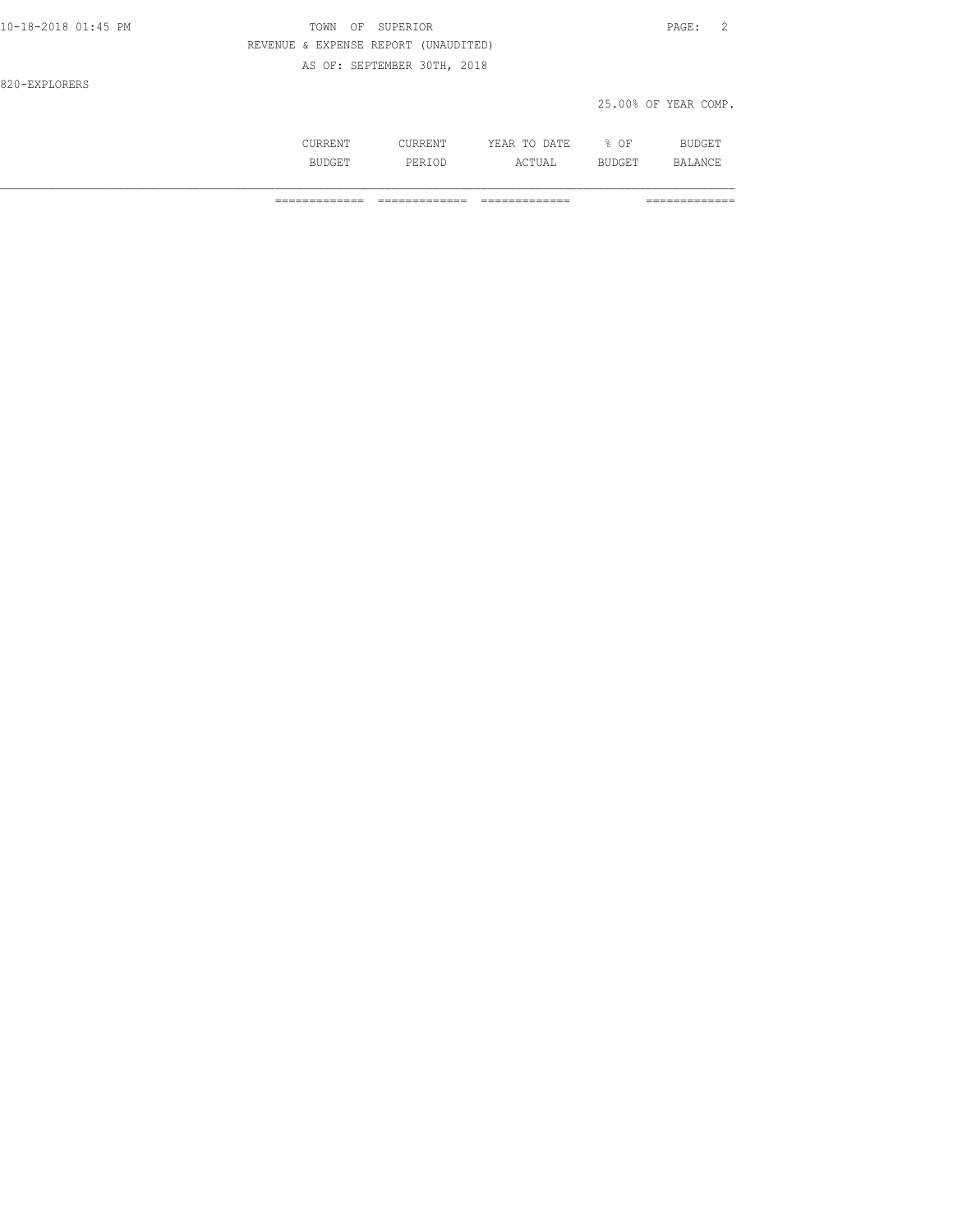830-TOYS FOR TOTS

### TOWN OF SUPERIOR **PAGE:** 1 REVENUE & EXPENSE REPORT (UNAUDITED) AS OF: SEPTEMBER 30TH, 2018

NON-DEPARTMENTAL 25.00% OF YEAR COMP.

|                                    | <b>CURRENT</b><br>BUDGET | CURRENT<br>PERIOD       | YEAR TO DATE % OF<br>ACTUAL           | BUDGET        | BUDGET<br>BALANCE |
|------------------------------------|--------------------------|-------------------------|---------------------------------------|---------------|-------------------|
| REVENUES                           |                          |                         |                                       |               |                   |
| <b>GRANTS</b>                      |                          |                         |                                       |               |                   |
| 830-00-4600 OTHER REVENUE          | 0.00                     | 140.00                  | 140.00 0.00 (140.00)                  |               |                   |
| SUBTOTAL GRANTS                    | 0.00                     | 140.00                  |                                       | 140.00 0.00 ( | 140.00)           |
| <b>TOTAL REVENUES</b>              | 0.00<br>=============    | 140.00<br>============= | 140.00 0.00 (140.00)<br>============= | <b>BEECEE</b> | =============     |
| EXPENDITURES                       |                          |                         |                                       |               |                   |
| SUPPLIES                           |                          |                         |                                       |               |                   |
|                                    |                          |                         |                                       |               |                   |
| REVENUES OVER/(UNDER) EXPENDITURES | 0.00                     |                         | 140.00 140.00                         |               | (140.00)          |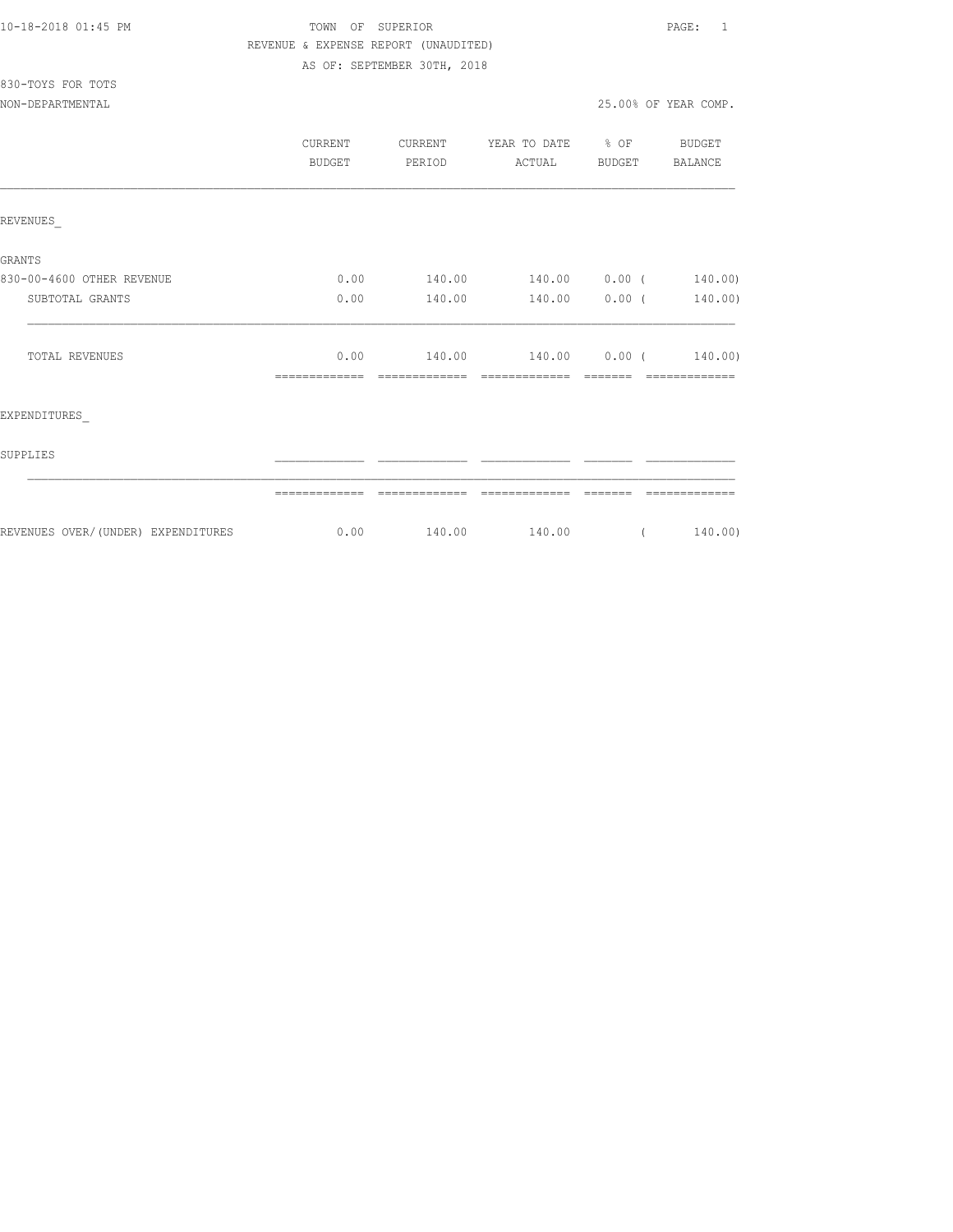| 10-18-2018 01:45 PM                | OF<br>SUPERIOR<br>TOWN               |                             |                   |               |                      |
|------------------------------------|--------------------------------------|-----------------------------|-------------------|---------------|----------------------|
|                                    | REVENUE & EXPENSE REPORT (UNAUDITED) |                             |                   |               |                      |
|                                    |                                      | AS OF: SEPTEMBER 30TH, 2018 |                   |               |                      |
| 830-TOYS FOR TOTS                  |                                      |                             |                   |               |                      |
|                                    |                                      |                             |                   |               | 25.00% OF YEAR COMP. |
|                                    | CURRENT                              | CURRENT                     | YEAR TO DATE % OF |               | BUDGET               |
|                                    | BUDGET                               | PERIOD                      | ACTUAL            | BUDGET        | BALANCE              |
|                                    |                                      |                             |                   |               |                      |
| FUND TOTAL REVENUES                | 0.00                                 | 140.00                      |                   | 140.00 0.00 ( | 140.00)              |
| REVENUES OVER/(UNDER) EXPENDITURES | 0.00                                 | 140.00                      | 140.00            |               | 140.00)              |
|                                    |                                      |                             |                   |               |                      |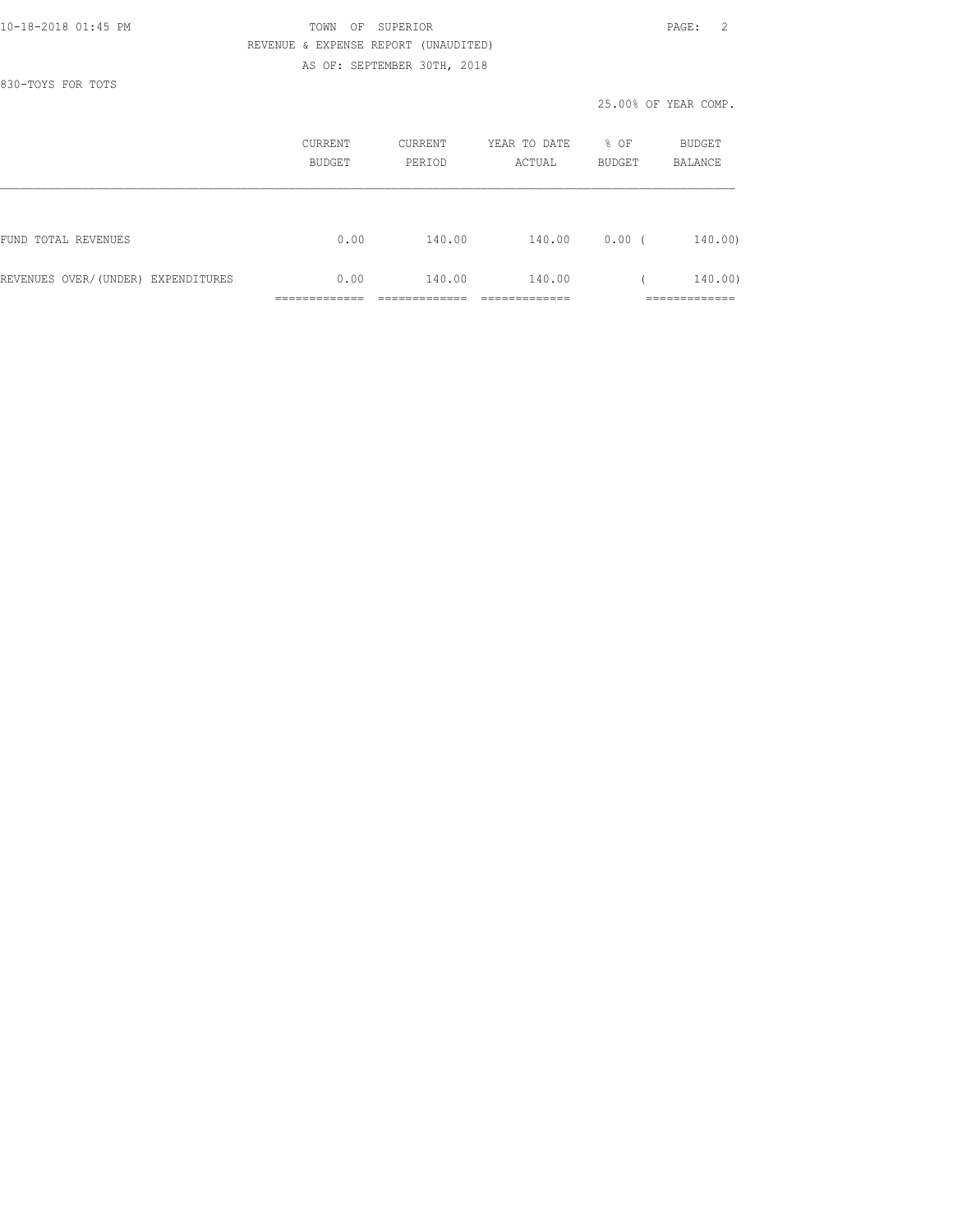|                          |                                      | -------------- -------------- | =============                    | --------       | =============        |
|--------------------------|--------------------------------------|-------------------------------|----------------------------------|----------------|----------------------|
| NON-OPERATING            |                                      |                               |                                  |                |                      |
| SUPPLIES                 |                                      |                               |                                  |                |                      |
| EXPENDITURES             |                                      |                               |                                  |                |                      |
|                          |                                      |                               |                                  |                |                      |
|                          | BUDGET                               | PERIOD                        | ACTUAL                           | BUDGET BALANCE |                      |
|                          | CURRENT                              |                               | CURRENT YEAR TO DATE % OF BUDGET |                |                      |
| NON-DEPARTMENTAL         |                                      |                               |                                  |                | 25.00% OF YEAR COMP. |
| 840-GENERAL FIXED ASSETS |                                      |                               |                                  |                |                      |
|                          |                                      | AS OF: SEPTEMBER 30TH, 2018   |                                  |                |                      |
|                          | REVENUE & EXPENSE REPORT (UNAUDITED) |                               |                                  |                |                      |
| 10-18-2018 01:45 PM      |                                      | TOWN OF SUPERIOR              |                                  |                | PAGE: 1              |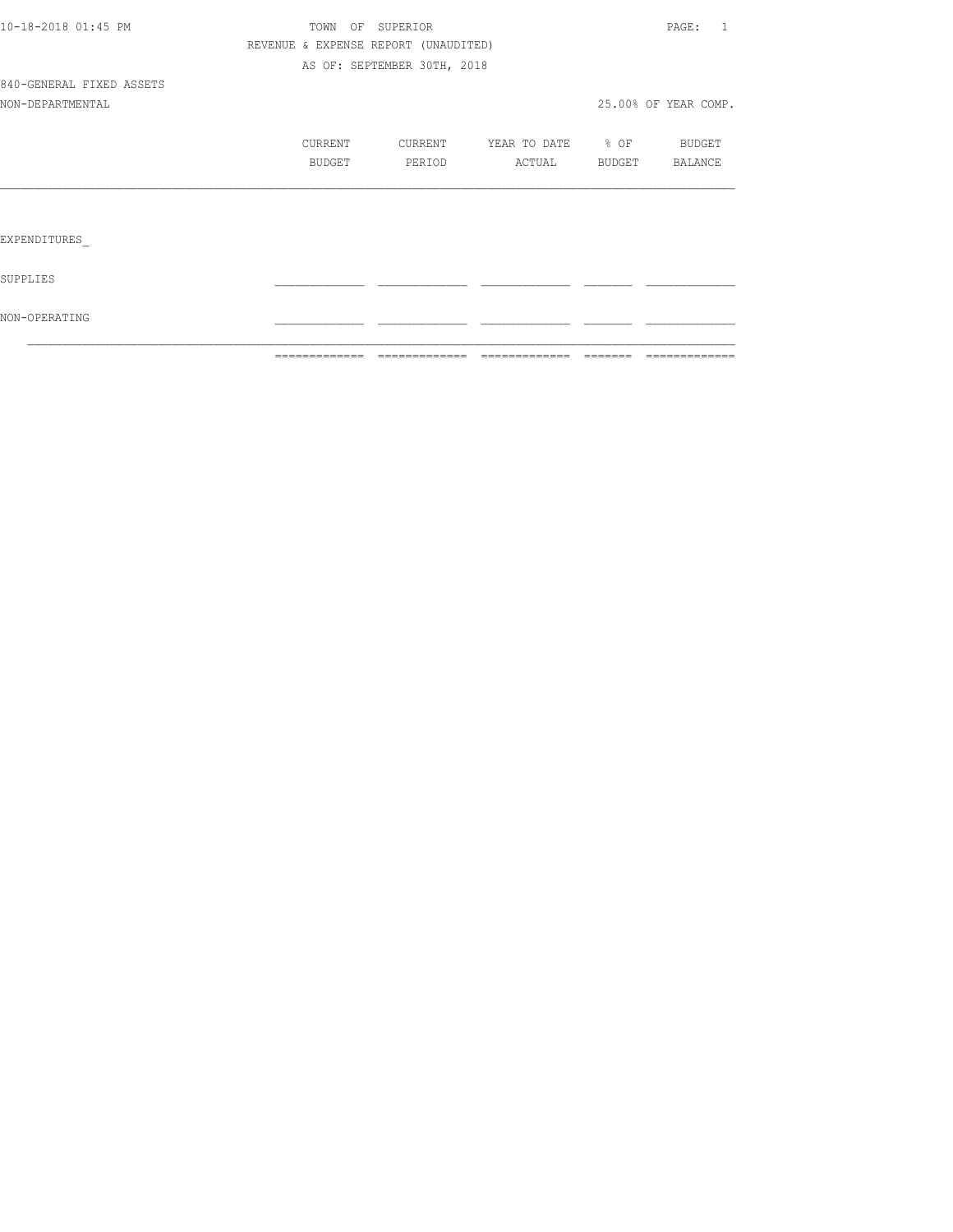| 10-18-2018 01:45 PM      | OF SUPERIOR<br>TOWN                  | PAGE:                | - 2 |
|--------------------------|--------------------------------------|----------------------|-----|
|                          | REVENUE & EXPENSE REPORT (UNAUDITED) |                      |     |
|                          | AS OF: SEPTEMBER 30TH, 2018          |                      |     |
| 840-GENERAL FIXED ASSETS |                                      |                      |     |
|                          |                                      | 25.00% OF YEAR COMP. |     |
|                          |                                      |                      |     |

| .           |        | .<br><b>Imm</b><br>ìΑ<br>----<br>----- | ΟF | $\cdot$ $\cdot$ $\cdot$<br>◡⊥ |
|-------------|--------|----------------------------------------|----|-------------------------------|
| . .<br>---- | - 21 - | $\sim$ m.<br>UAL                       |    | ιn<br>$-1$                    |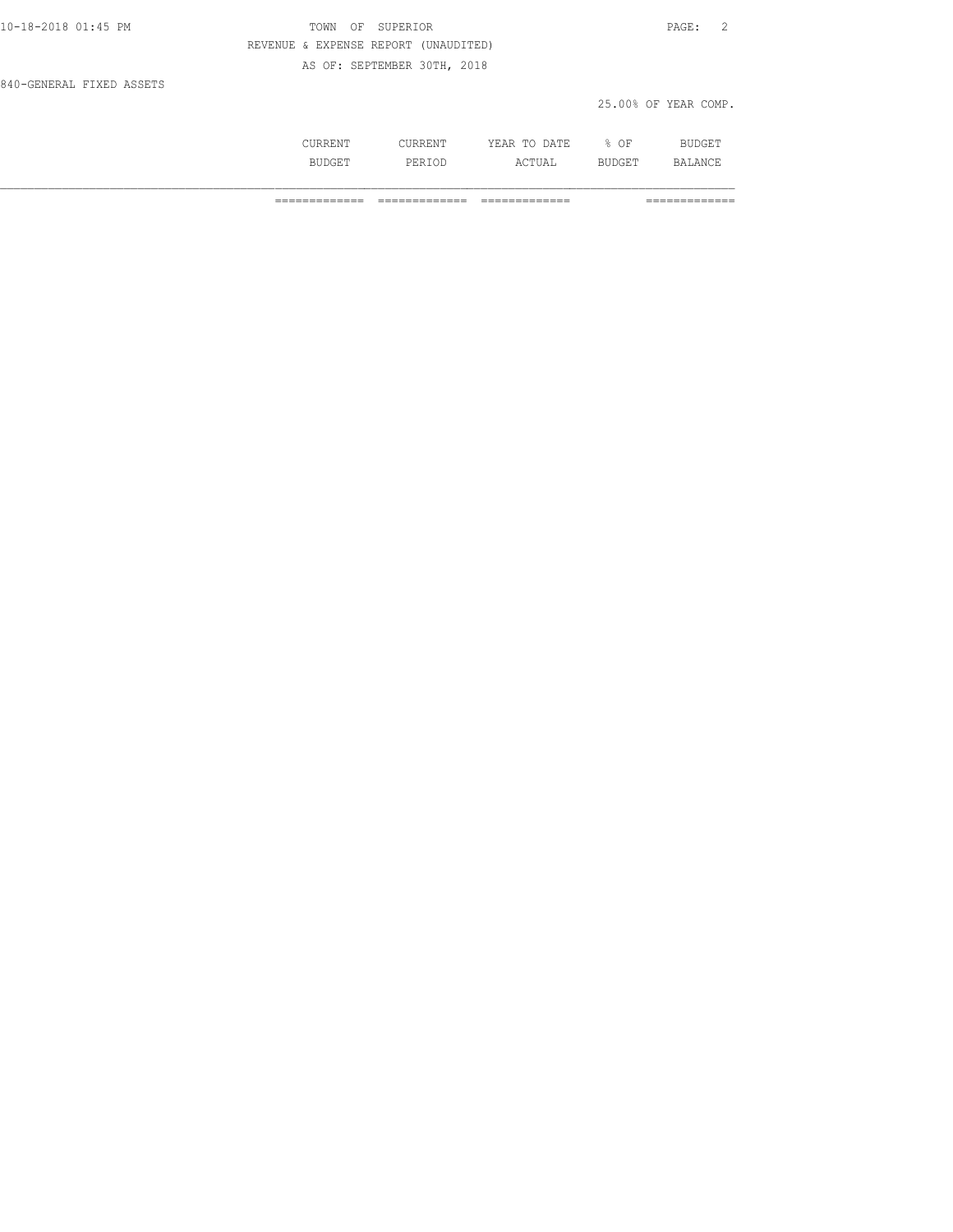| 10-18-2018 01:45 PM  | TOWN<br>OF                           | SUPERIOR                    |              |        | $\mathtt{PAGE}$ :    |
|----------------------|--------------------------------------|-----------------------------|--------------|--------|----------------------|
|                      | REVENUE & EXPENSE REPORT (UNAUDITED) |                             |              |        |                      |
|                      |                                      | AS OF: SEPTEMBER 30TH, 2018 |              |        |                      |
| 850-GENERAL L/T DEBT |                                      |                             |              |        |                      |
| NON-DEPARTMENTAL     |                                      |                             |              |        | 25.00% OF YEAR COMP. |
|                      | CURRENT                              | CURRENT                     | YEAR TO DATE | % OF   | BUDGET               |
|                      | BUDGET                               | PERIOD                      | ACTUAL       | BUDGET | BALANCE              |
|                      |                                      |                             |              |        |                      |
|                      |                                      |                             |              |        |                      |
| EXPENDITURES         |                                      |                             |              |        |                      |

 ${\tt SUPPLIES}$